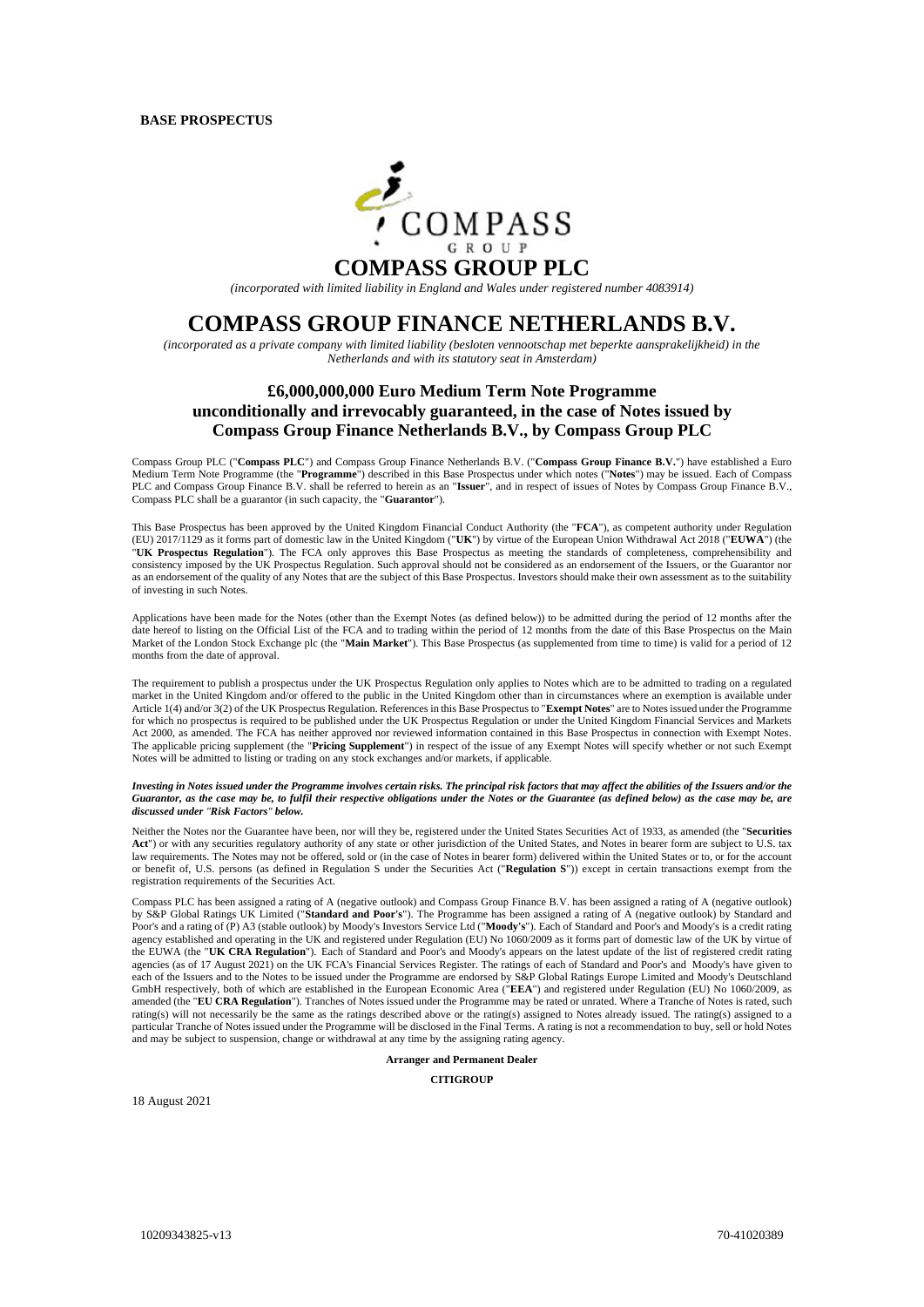## **Table of Contents**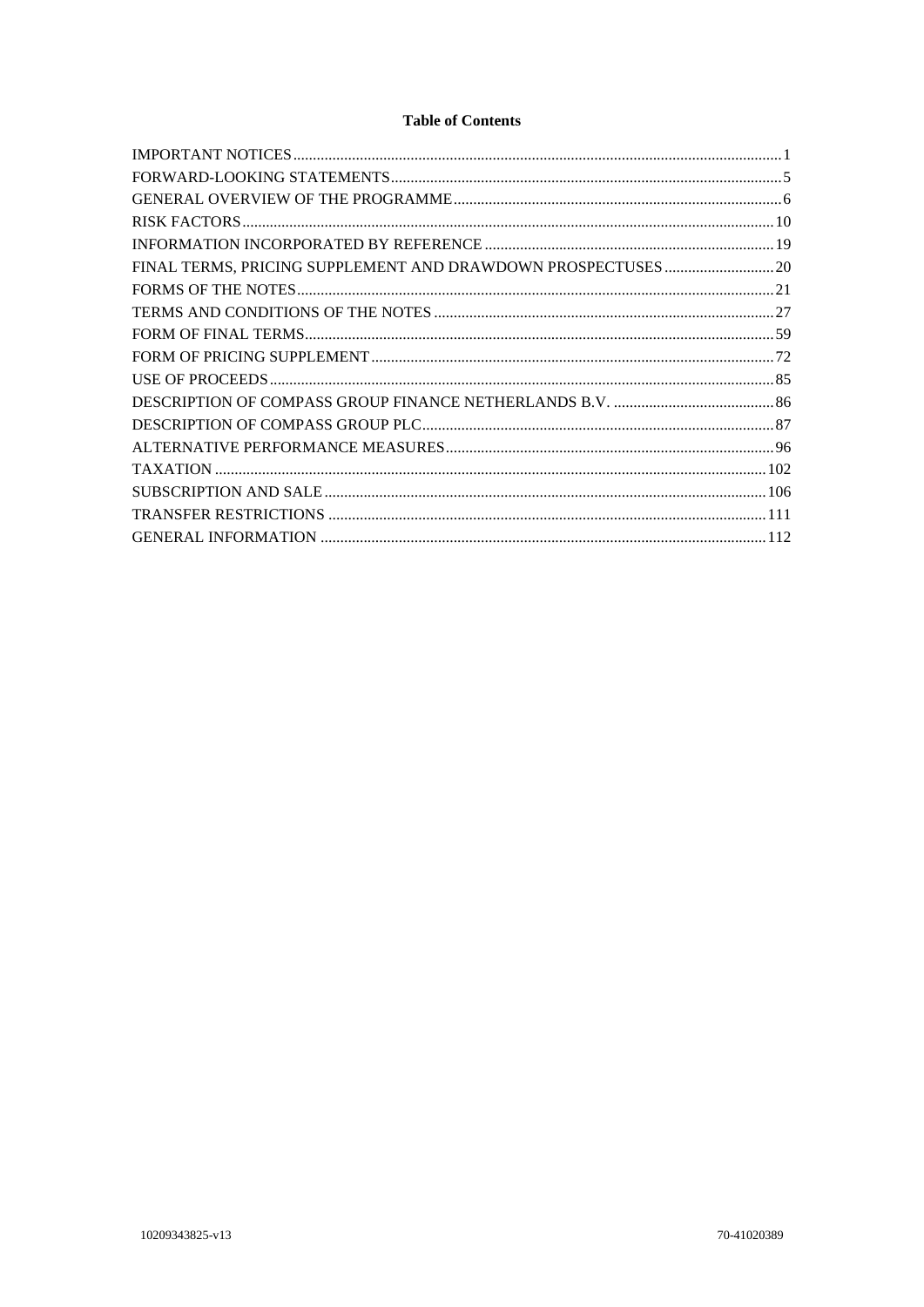#### **IMPORTANT NOTICES**

This Base Prospectus (together with any supplementary prospectus and any documents incorporated by reference, the "**Base Prospectus**") contains summary information provided by Compass Group Finance B.V. and by Compass PLC in connection with the Programme under which Compass Group Finance B.V. and Compass PLC may issue and have outstanding at any time Notes up to a maximum aggregate amount of £6,000,000,000 or its equivalent in alternative currencies, and in respect of Notes issued by Compass Group Finance B.V., with the benefit of a guarantee by Compass PLC. Under the Programme, the Issuers may issue Notes outside the United States pursuant to Regulation S ("**Regulation S**") of the United States Securities Act of 1933, as amended (the "**Securities Act**"). Each of Compass Group Finance B.V. and Compass PLC has, pursuant to an amended and restated dealer agreement dated 18 August 2021 (the "**Dealer Agreement**"), appointed Citigroup Global Markets Limited and Citigroup Global Markets Europe AG as dealers for the Notes (together with any dealers for the day, the "**Dealers**"), and authorised and requested the Dealers to circulate the Base Prospectus in connection with the Programme on their behalf to purchasers or potential purchasers of the Notes.

Compass Group Finance B.V. and Compass PLC each accept responsibility for the information contained in this Base Prospectus and the Final Terms (as defined below) for each Tranche (as defined herein) of Notes issued under the Programme and each declares that, to the best of its knowledge the information contained in this Base Prospectus and any Final Terms is, in accordance with the facts and the Base Prospectus makes no omission likely to affect its import.

Each Tranche (as defined herein) of Notes will be issued on the terms set out herein under "Terms and Conditions of the Notes" (the "**Conditions**") as completed by a document specific to such Tranche called final terms (the "**Final Terms**") or (in the case of Exempt Notes) a Pricing Supplement or in a separate prospectus specific to such Tranche (the "**Drawdown Prospectus**") as described under "Final Terms, Pricing Supplements and Drawdown Prospectuses" below. In the case of a Tranche of Notes which is the subject of a Pricing Supplement or a Drawdown Prospectus, each reference in this Base Prospectus to information being specified or identified in the relevant Final Terms shall be read and construed as a reference to such information being specified or identified in the relevant Pricing Supplement (in the case of Exempt Notes) or Drawdown Prospectus unless the context requires otherwise. This Base Prospectus must be read and construed together with any amendments or supplements hereto and with any information incorporated by reference herein and, in relation to any Tranche of Notes which is the subject of Final Terms, must be read and construed together with the relevant Final Terms.

Each of Compass PLC and Compass Group Finance B.V. has confirmed to the Dealers named under "Subscription and Sale" below that this Base Prospectus contains all information which is (in the context of the Programme, the issue, offering and sale of the Notes) material; that such information is true and accurate in all material respects and is not misleading in any material respect; that any opinions, predictions or intentions expressed herein are honestly held or made and are not misleading in any material respect; that this Base Prospectus does not omit to state any material fact necessary to make such information, opinions, predictions or intentions (in the context of the Programme, the issue, offering and sale of the Notes) not misleading in any material respect; and that all proper enquiries have been made to verify the foregoing.

No person has been authorised to give any information or to make any representation not contained in or not consistent with this Base Prospectus or any other document entered into in relation to the Programme or any information supplied by the Issuers and/or the Guarantor, as the case may be, or such other information as is in the public domain and, if given or made, such information or representation should not be relied upon as having been authorised by any of the Issuers, the Guarantor, the Trustee or any Dealer.

None of the Trustee, the Dealers nor any of their respective affiliates have authorised the whole or any part of this Base Prospectus and none of them makes any representation or warranty or accepts any responsibility as to the accuracy or completeness of the information contained in this Base Prospectus. Neither the delivery of this Base Prospectus or any Final Terms nor the offering, sale or delivery of any Note shall, in any circumstances, create any implication that the information contained in this Base Prospectus is true subsequent to the date hereof or the date upon which this Base Prospectus has been most recently amended or supplemented or that there has been no adverse change, or any event reasonably likely to involve any adverse change, in the prospects or financial performance or financial position of the Issuers and/or the Guarantor as the case may be, since the date thereof or, if later, the date upon which this Base Prospectus has been most recently amended or supplemented or that any other information supplied in connection with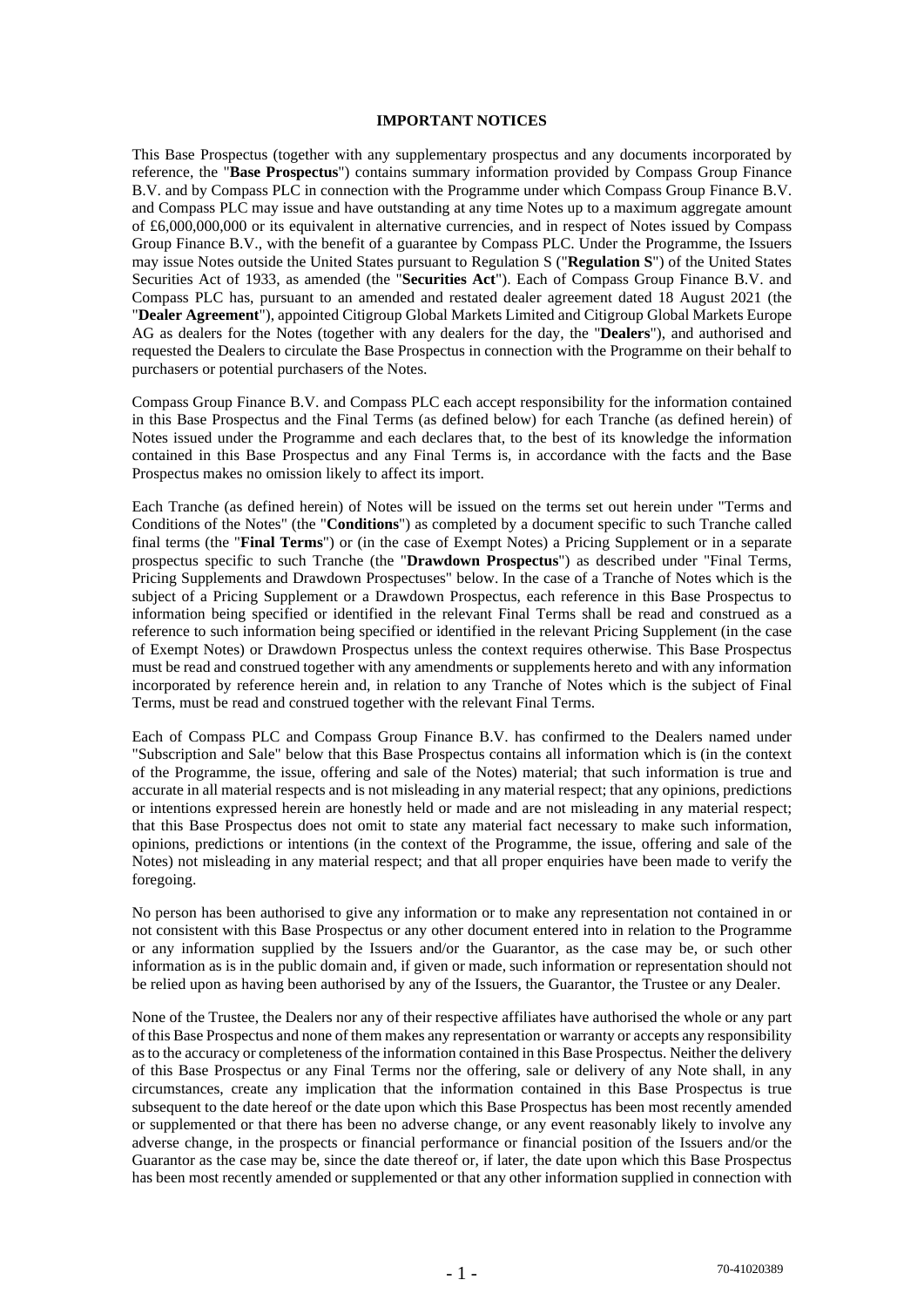the Programme is correct at any time subsequent to the date on which it is supplied or, if different, the date indicated in the document containing the same.

The distribution of this Base Prospectus and any Final Terms and the offering, sale and delivery of the Notes in certain jurisdictions may be restricted by law. Persons into whose possession this Base Prospectus or any Final Terms comes are required by Compass PLC, Compass Group Finance B.V. and the Dealers to inform themselves about and to observe any such restrictions. For a description of certain restrictions on offers, sales and deliveries of Notes and on the distribution of this Base Prospectus or any Final Terms and other offering material relating to the Notes, see "*Subscription and Sale*" and "*Transfer Restrictions*".

In particular, neither the Notes nor the Guarantee have been, nor will they be, registered under the Securities Act or with any securities regulatory authority of any state or other jurisdiction of the United States, and Notes in bearer form are subject to U.S. tax law requirements. The Notes may not be offered, sold or (in the case of Notes in bearer form) delivered within the United States or to, or for the account or benefit of, U.S. persons (as defined in Regulation S) except in certain transactions exempt from the registration requirements of the Securities Act.

The Notes may be offered and sold in bearer form or registered form outside the United States to non-U.S. persons in reliance on Regulation S. For a description of these and certain further restrictions on offers, sales and transfers of Notes, see "*Subscription and Sale*" and "*Transfer Restrictions*".

**NEITHER THE PROGRAMME NOR THE NOTES NOR THE GUARANTEE HAVE BEEN APPROVED OR DISAPPROVED BY THE U.S. SECURITIES AND EXCHANGE COMMISSION (THE** "**SEC**"**), ANY STATE SECURITIES COMMISSION IN THE UNITED STATES OR ANY OTHER U.S. REGULATORY AUTHORITY, NOR HAS ANY OF THE FOREGOING AUTHORITIES PASSED UPON OR ENDORSED THE MERITS OF ANY OFFERING OF NOTES OR THE ACCURACY OR ADEQUACY OF THIS BASE PROSPECTUS. ANY REPRESENTATION TO THE CONTRARY IS A CRIMINAL OFFENCE IN THE UNITED STATES.** 

**IMPORTANT** – **EEA RETAIL INVESTORS** - If the Final Terms (as defined below) in respect of any Notes includes a legend entitled "Prohibition of Sales to EEA Retail Investors", the Notes are not intended to be offered, sold or otherwise made available to and should not be offered, sold or otherwise made available to any retail investor in the EEA. For these purposes, a retail investor means a person who is one (or more) of: (i) a retail client as defined in point (11) of Article 4(1) of Directive 2014/65/EU (as amended, "**EU MiFID II**"); or (ii) a customer within the meaning of Directive (EU) 2016/97, as amended or superseded, where that customer would not qualify as a professional client as defined in point (10) of Article 4(1) of EU MiFID II. Consequently no key information document required by Regulation (EU) No. 1286/2014 (as amended, the "**EU PRIIPs Regulation**") for offering or selling the Notes or otherwise making them available to retail investors in the EEA has been prepared and therefore offering or selling the Notes or otherwise making them available to any retail investor in the EEA may be unlawful under the EU PRIIPs Regulation.

**IMPORTANT** – **UK RETAIL INVESTORS** - If the Final Terms (as defined below) in respect of any Notes includes a legend entitled "Prohibition of Sales to UK Retail Investors", the Notes are not intended to be offered, sold or otherwise made available to and should not be offered, sold or otherwise made available to any retail investor in the UK. For these purposes, a retail investor means a person who is one (or more) of: (i) a retail client, as defined in point (8) of Article 2 of Regulation (EU) No 2017/565 as it forms part of domestic law in the UK by virtue of the EUWA; or (ii) a customer within the meaning of the provisions of the Financial Services and Markets Act 2000, as amended ("**FSMA**") and any rules or regulations made under the FSMA to implement Directive (EU) 2016/97, where that customer would not qualify as a professional client, as defined in point (8) of Article 2(1) of Regulation (EU) No 600/2014 as it forms part of domestic law in the UK by virtue of the EUWA. Consequently no key information document required by Regulation (EU) No. 1286/2014 as it forms part of domestic law in the UK by virtue of the EUWA (the "**UK PRIIPs Regulation**") for offering or selling the Notes or otherwise making them available to retail investors in the UK has been prepared and therefore offering or selling the Notes or otherwise making them available to any retail investor in the UK may be unlawful under the UK PRIIPs Regulation.

**EU MIFID II PRODUCT GOVERNANCE / TARGET MARKET** – The Final Terms (as defined below) in respect of any Notes may include a legend entitled "EU MiFID II Product Governance" which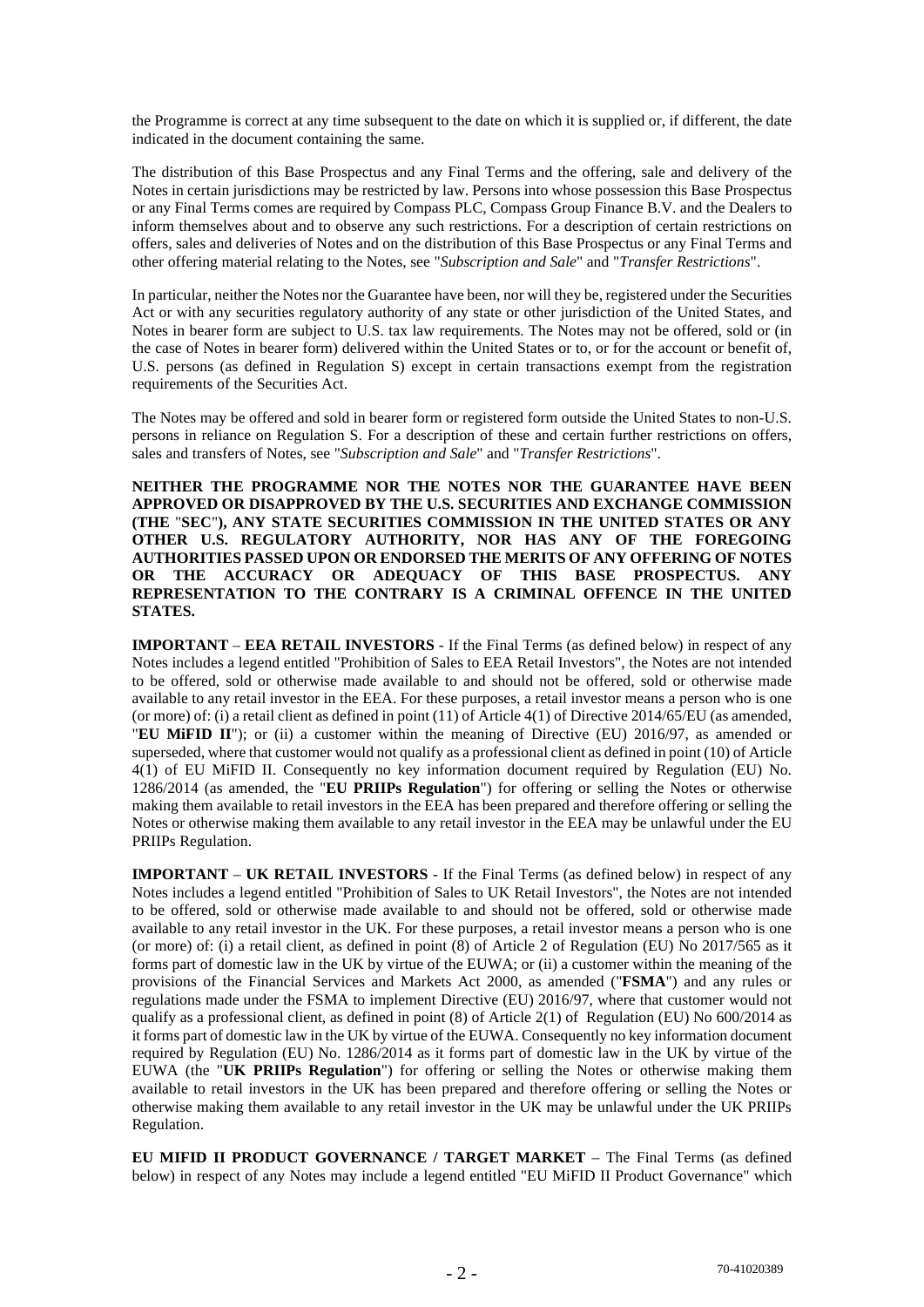will outline the target market assessment in respect of the Notes and which channels for distribution of the Notes are appropriate. Any person subsequently offering, selling or recommending the Notes (a "**distributor**") should take into consideration the target market assessment; however, a distributor subject to EU MiFID II is responsible for undertaking its own target market assessment in respect of the Notes (by either adopting or refining the target market assessment) and determining appropriate distribution channels.

A determination will be made in relation to each issue of Notes about whether, for the purpose of the MiFID Product Governance rules under EU Delegated Directive 2017/593 (the "**EU MiFID Product Governance Rules**"), any Dealer subscribing for any Notes is a manufacturer in respect of such Notes, but otherwise neither the Arranger nor the Dealers nor any of their respective affiliates will be a manufacturer for the purpose of the EU MiFID Product Governance Rules.

**UK MIFIR PRODUCT GOVERNANCE / TARGET MARKET** – The Final Terms (as defined below) in respect of any Notes may include a legend entitled "**UK MiFIR Product Governance**" which will outline the target market assessment in respect of the Notes and which channels for distribution of the Notes are appropriate. Any distributor should take into consideration the target market assessment; however, a distributor subject to UK MiFIR is responsible for undertaking its own target market assessment in respect of the Notes (by either adopting or refining the target market assessment) and determining appropriate distribution channels.

A determination will be made in relation to each issue about whether, for the purpose of the UK MiFIR product governance rules set out in the FCA Handbook Product Intervention and Product Governance Sourcebook (the "**UK MiFIR Product Governance Rules**"), any Dealer subscribing for any Notes is a manufacturer in respect of such Notes, but otherwise neither the Arranger nor the Dealers nor any of their respective affiliates will be a manufacturer for the purpose of the UK MIFIR Product Governance Rules.

**UK BENCHMARKS REGULATION** – Interest and/or other amounts payable under the Notes may be calculated by reference to certain reference rates. Any such reference rates may constitute a benchmark for the purposes of Regulation (EU) 2016/1011 as it forms part of domestic law of the UK by virtue of the EUWA (the "**UK Benchmarks Regulation**"). If any such reference rate does constitute such a benchmark, the Final Terms will indicate whether or not the benchmark is provided by an administrator included in the registrar of administrators and benchmarks established and maintained by FCA pursuant to article 36 of the UK Benchmarks Regulation. The registration status of any administrator under the UK Benchmarks Regulation is a matter of public record and, save where required by applicable law, the Issuer does not intend to update the Final Terms to reflect any change in the registration status of the administrator. Neither this Base Prospectus nor any Final Terms constitutes an offer or an invitation to subscribe for or purchase any Notes and should not be considered as a recommendation by Compass PLC, Compass Group Finance B.V. the Trustee, the Dealers or any of them that any recipient of this Base Prospectus or any Final Terms should subscribe for or purchase any Notes. Each recipient of this Base Prospectus or any Final Terms shall be taken to have made its own investigation and appraisal of the condition (financial or otherwise) of the Issuers and/or the Guarantor.

## **PRODUCT CLASSIFICATION PURSUANT TO SECTION 309B OF THE SECURITIES AND FUTURES ACT (CHAPTER 289 OF SINGAPORE)**

The Final Terms in respect of any Notes may include a legend entitled "Singapore Securities and Futures Act Product Classification" which will state the product classification of the Notes pursuant to section 309B(1) of the Securities and Futures Act (Chapter 289 of Singapore) (the "**SFA**"). The Issuer will make a determination in relation to each issue about the classification of the Notes being offered for the purposes of section 309B(1)(a). Any such legend included on the relevant Final Terms will constitute notice to "relevant persons" for the purposes of section 309B(1)(c) of the SFA.

The maximum aggregate principal amount of Notes outstanding at any one time under the Programme will not exceed £6,000,000,000 (and for this purpose, any Notes denominated in another currency shall be translated into Sterling at the date of the agreement to issue such Notes (calculated in accordance with the provisions of the Dealer Agreement). The maximum aggregate principal amount of Notes which may be outstanding at any one time under the Programme may be increased from time to time, subject to compliance with the relevant provisions of the Dealer Agreement as defined under "Subscription and Sale".

In this Base Prospectus, unless otherwise specified, references to a "**Member State**" are references to a Member State of the European Economic Area, references to "**U.S.\$**", "**U.S. dollars**" or "**dollars**" are to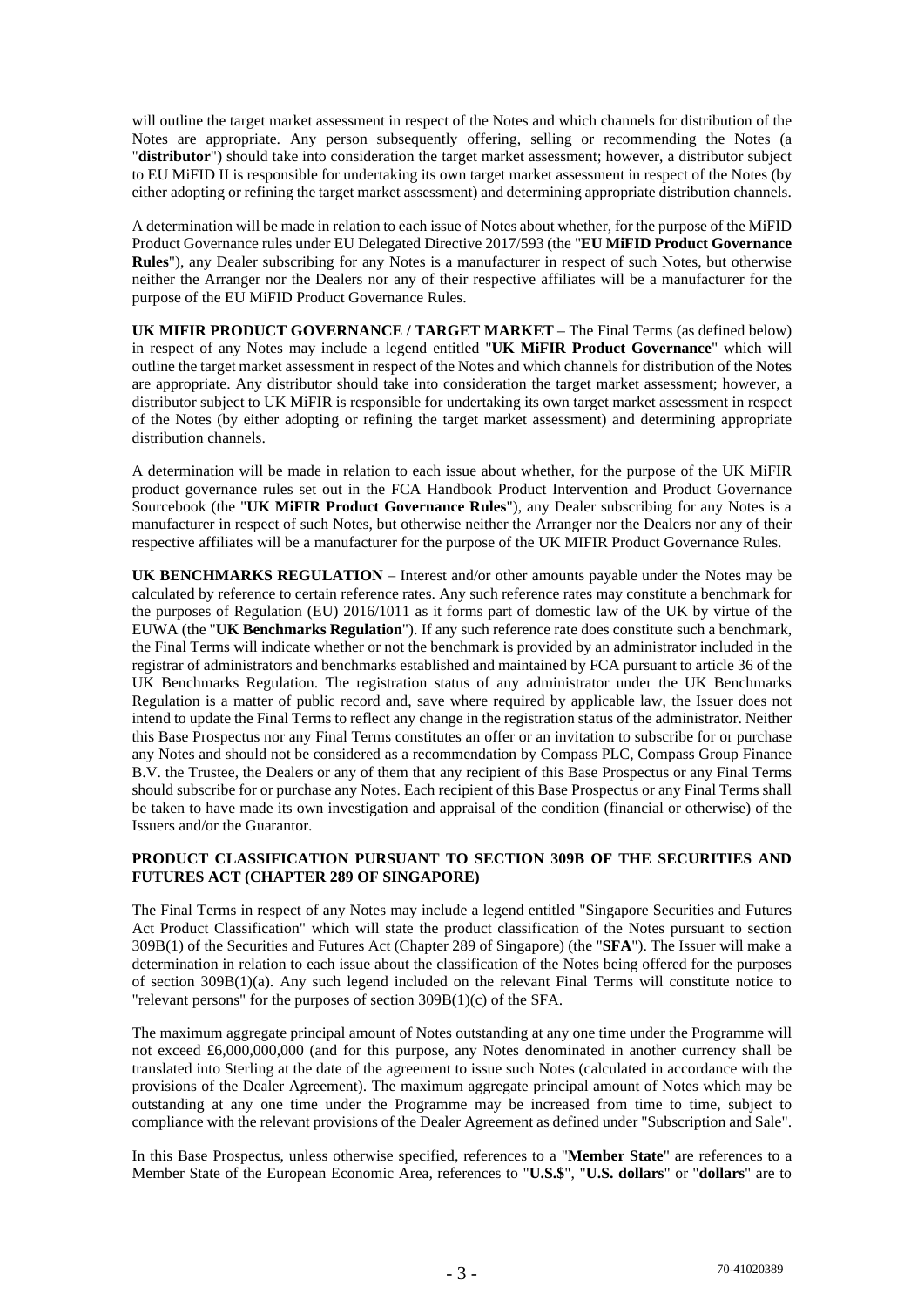United States dollars, references to "**Euro**", "**euro**", "**EUR**" or "€" are to the currency introduced at the start of the third stage of European economic and monetary union, and as defined in Article 2 of Council Regulation (EC) No 974/98 of 3 May 1998 on the introduction of the Euro as amended, and references to "**Sterling**", or "**£**" are to pounds sterling.

Certain figures included in this Base Prospectus have been subject to rounding adjustments; accordingly, figures shown for the same category presented in different tables may vary slightly and figures shown as totals in certain tables may not be an arithmetic aggregation of the figures which precede them.

This Base Prospectus has been prepared on the basis that any offer of Notes in the United Kingdom will be made pursuant to an exemption under the UK Prospectus Regulation from the requirement to publish a prospectus for offers of Notes. Accordingly any person making or intending to make an offer in the UK of Notes which are the subject of an offering contemplated in this Base Prospectus as completed by Final Terms, a Pricing Supplement (in the case of Exempt Notes) or a Drawdown Prospectus in relation to the offer of those Notes may only do so in circumstances in which no obligation arises for Compass PLC and Compass Group Finance B.V. or any Dealer to publish a prospectus pursuant to Article 3 of the UK Prospectus Regulation or supplement a prospectus pursuant to Article 23 of the UK Prospectus Regulation, in each case, in relation to such offer. Neither Compass PLC, Compass Group Finance B.V. nor any Dealer have authorised, nor do they authorise, the making of any offer of Notes in circumstances in which an obligation arises for Compass PLC, Compass Group Finance B.V. or any Dealer to publish or supplement a prospectus for such offer.

**The Notes may not be a suitable investment for all investors.** *Each potential investor in the Notes must make its own assessment as to the suitability of that investment in light of its own circumstances. In particular, each potential investor should*:

- (i) have sufficient knowledge and experience to make a meaningful evaluation of the Notes, the merits and risks of investing in the Notes and the information contained or incorporated by reference in this Base Prospectus or any applicable supplement;
- (ii) have access to, and knowledge of, appropriate analytical tools to evaluate, in the context of its particular financial situation, an investment in the Notes and the impact the Notes will have on its overall investment portfolio;
- (iii) have sufficient financial resources and liquidity to bear all of the risks of an investment in the Notes, including Notes with principal or interest payable in one or more currencies, or where the currency for principal or interest payments is different from the potential investor's currency;
- (iv) understand thoroughly the terms of the Notes and be familiar with the behaviour of any relevant indices and financial markets; and
- (v) be able to evaluate (either alone or with the help of a financial adviser) possible scenarios for economic, interest rate and other factors that may affect its investment and its ability to bear the applicable risks.

Some Notes are complex financial instruments. Sophisticated institutional investors generally do not purchase complex financial instruments as stand-alone investments. They purchase complex financial instruments as a way to reduce risk or enhance yield with an understood, measured, appropriate addition of risk to their overall portfolios. A potential investor should not invest in Notes which are complex financial instruments unless it has the expertise (either alone or with a financial adviser) to evaluate how the Notes will perform under changing conditions, the resulting effects on the value of the Notes and the impact this investment will have on the potential investor's overall investment portfolio.

**In connection with the issue of any Tranche of Notes, the Dealer or Dealers (if any) acting as the Stabilisation Manager(s) (or persons acting on behalf of any Stabilisation Manager(s)) may over allot Notes or effect transactions with a view to supporting the market price of the Notes at a level higher than that which might otherwise prevail. However, stabilisation may not necessarily occur. Any stabilisation action may begin on or after the date on which adequate public disclosure of the terms of the offer of the relevant Tranche of Notes is made and, if begun, may cease at any time, but it must end no later than the earlier of 30 days after the issue date of the relevant Tranche of Notes and 60 days after the date of the allotment of the relevant Tranche of Notes. Any stabilisation action or over-**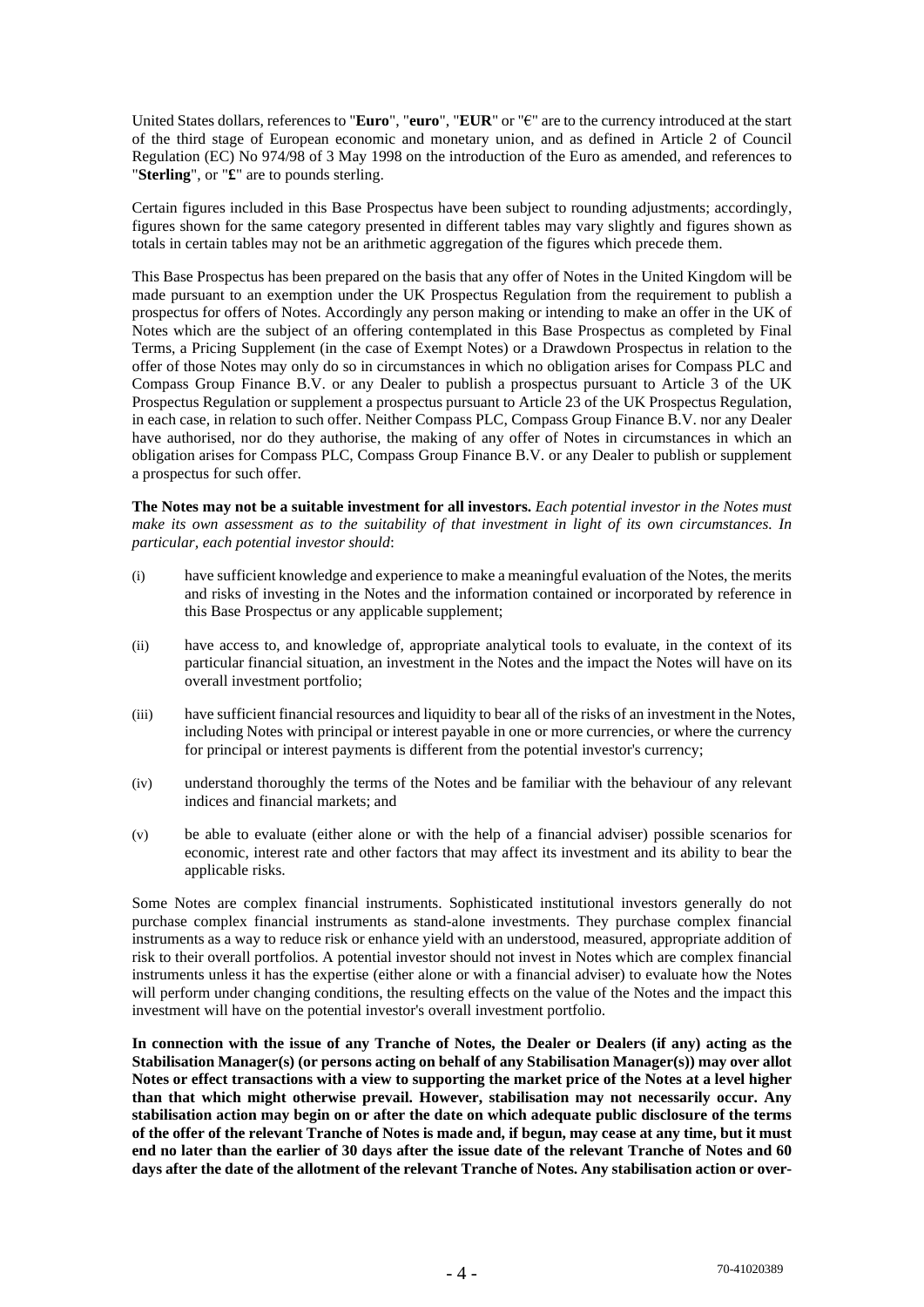**allotment must be conducted by the Stabilisation Manager(s) (or persons acting on behalf of the Stabilisation Manager(s)) in accordance with all applicable laws and rules.** 

## **FORWARD-LOOKING STATEMENTS**

This Base Prospectus contains certain forward-looking statements. The words "anticipate", "believe", "expect", "plan", "intend", "targets", "aims", "estimate", "project", "will", "would", "may", "could", "continue" and similar expressions are intended to identify forward-looking statements. All statements other than statements of historical fact included in this Base Prospectus, including, without limitation, those regarding the financial position, business strategy, management plans and objectives for future operations of the Issuers and/or the Guarantor are forward looking statements. These forward-looking statements involve known and unknown risks, uncertainties and other factors, which may cause our actual results, performance or achievements, or industry results, to be materially different from those expressed or implied by these forward-looking statements. These forward looking statements are based on numerous assumptions regarding each Issuer's and the Guarantor's present and future business strategies and the environment in which it expects to operate in the future.

Any forward-looking statements made by or on behalf of the Issuers and/or the Guarantor speak only as at the date they are made. The Issuers and/or the Guarantor do not undertake to update forward-looking statements to reflect any changes in its expectations with regard thereto or any changes in events, conditions or circumstances on which any such statement is based.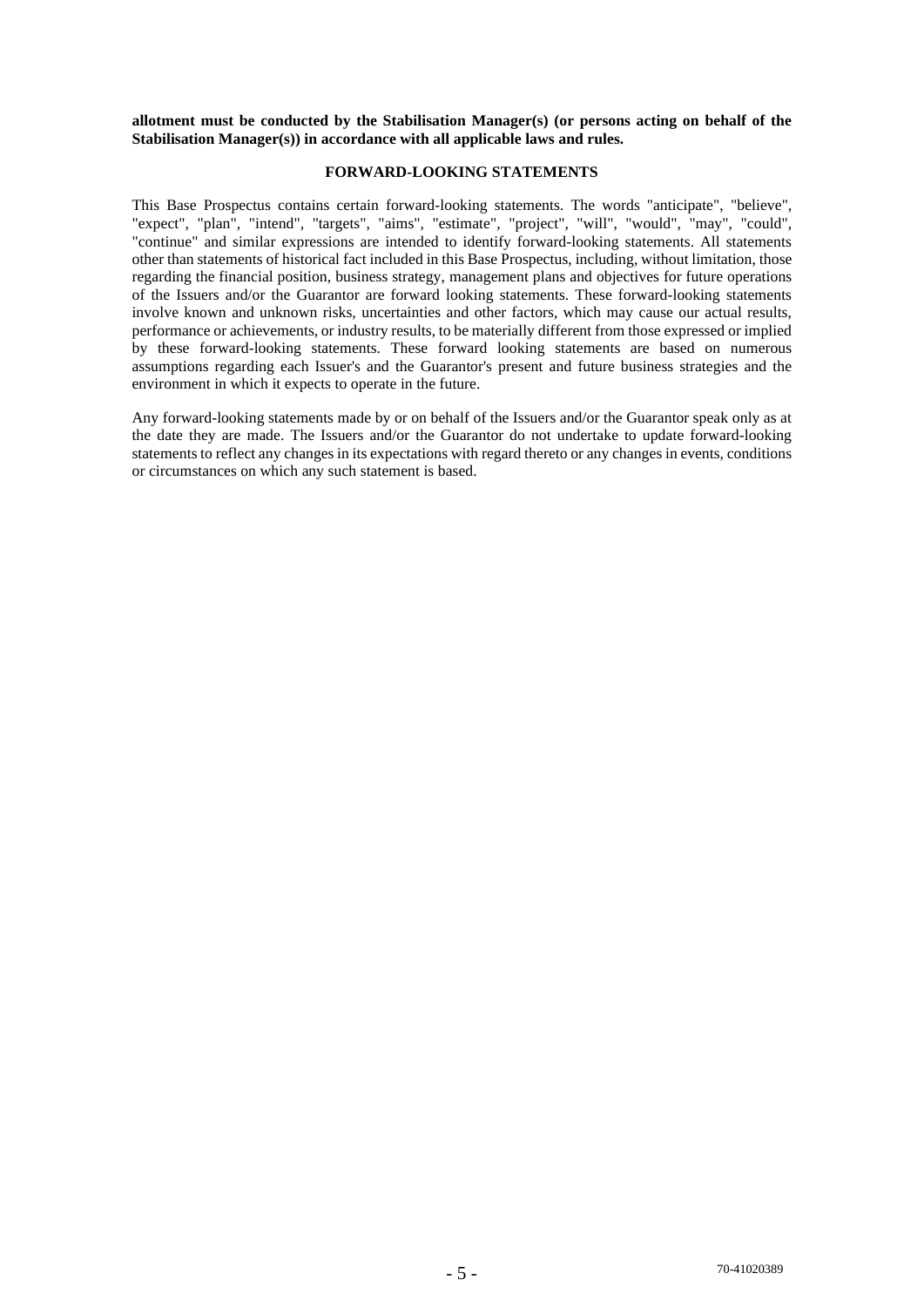## **GENERAL OVERVIEW OF THE PROGRAMME**

*This overview must be read as an introduction to this Base Prospectus and any decision to invest in the Notes should be based on a consideration of the Base Prospectus as a whole, including any information incorporated by reference.* 

*Words and expressions defined in the "Terms and Conditions of the Notes" below or elsewhere in this Base Prospectus have the same meanings in this summary.* 

| <b>Compass PLC</b>                                                | <b>Compass Group PLC</b>                                                                                                                                                                                                                                                                                                                                                                                                                                                                                                                                  |
|-------------------------------------------------------------------|-----------------------------------------------------------------------------------------------------------------------------------------------------------------------------------------------------------------------------------------------------------------------------------------------------------------------------------------------------------------------------------------------------------------------------------------------------------------------------------------------------------------------------------------------------------|
| <b>Compass Group Finance B.V.</b>                                 | Compass Group Finance Netherlands B.V.                                                                                                                                                                                                                                                                                                                                                                                                                                                                                                                    |
| <b>Issuers:</b>                                                   | Compass PLC and Compass Group Finance B.V.                                                                                                                                                                                                                                                                                                                                                                                                                                                                                                                |
| Guarantor:                                                        | Compass Group PLC (only in respect of Notes issued by<br>Compass Group Finance B.V.)                                                                                                                                                                                                                                                                                                                                                                                                                                                                      |
| <b>Risk Factors:</b>                                              | Investing in Notes issued under the Programme involves certain<br>risks. The principal risk factors that may affect the abilities of<br>Compass PLC and Compass Group Finance B.V. to fulfil their<br>respective obligations under the Notes are discussed under "Risk"<br>Factors" below.                                                                                                                                                                                                                                                                |
| Arranger:                                                         | Citigroup Global Markets Limited                                                                                                                                                                                                                                                                                                                                                                                                                                                                                                                          |
| <b>Dealers:</b>                                                   | Citigroup Global Markets Limited, Citigroup Global Markets<br>Europe AG and any other Dealer appointed from time to time by<br>the relevant Issuer and/or the Guarantor, as the case may be,<br>either generally in respect of the Programme or in relation to a<br>particular Tranche of Notes.                                                                                                                                                                                                                                                          |
| <b>Trustee:</b>                                                   | Citicorp Trustee Company Limited                                                                                                                                                                                                                                                                                                                                                                                                                                                                                                                          |
| <b>Principal Paying Agent:</b>                                    | The Bank of New York Mellon                                                                                                                                                                                                                                                                                                                                                                                                                                                                                                                               |
| <b>Paying Agent and Registrar:</b>                                | The Bank of New York Mellon SA/NV, Luxembourg                                                                                                                                                                                                                                                                                                                                                                                                                                                                                                             |
| <b>Final Terms, Pricing Supplement</b><br>or Drawdown Prospectus: | Notes issued under the Programme may be issued either (1)<br>pursuant to this Base Prospectus and associated Final Terms or<br>(in the case of Exempt Notes) Pricing Supplement or (2)<br>pursuant to a Drawdown Prospectus. The terms and conditions<br>applicable to any particular Tranche of Notes will be the Terms<br>and Conditions of the Notes as completed in the relevant Final<br>Terms or, as the case may be supplemented, amended and/or<br>replaced to the extent described in the relevant Pricing<br>Supplement or Drawdown Prospectus. |
| <b>Listing and Trading:</b>                                       | Applications have been made for Notes (other than Exempt<br>Notes) to be admitted during the period of twelve months after<br>the date hereof to listing on the Official List of the FCA and to<br>trading on the Main Market of the London Stock Exchange.                                                                                                                                                                                                                                                                                               |
|                                                                   | Exempt Notes may be unlisted and/or may be admitted to trading<br>on a market or stock exchange (in circumstances where the<br>provisions of the UK Prospectus Regulation do not apply).                                                                                                                                                                                                                                                                                                                                                                  |
| <b>Clearing Systems:</b>                                          | Euroclear and/or Clearstream, Luxembourg and/or, in relation to<br>any Tranche of Notes, any other clearing system as may be<br>specified in the relevant Final Terms.                                                                                                                                                                                                                                                                                                                                                                                    |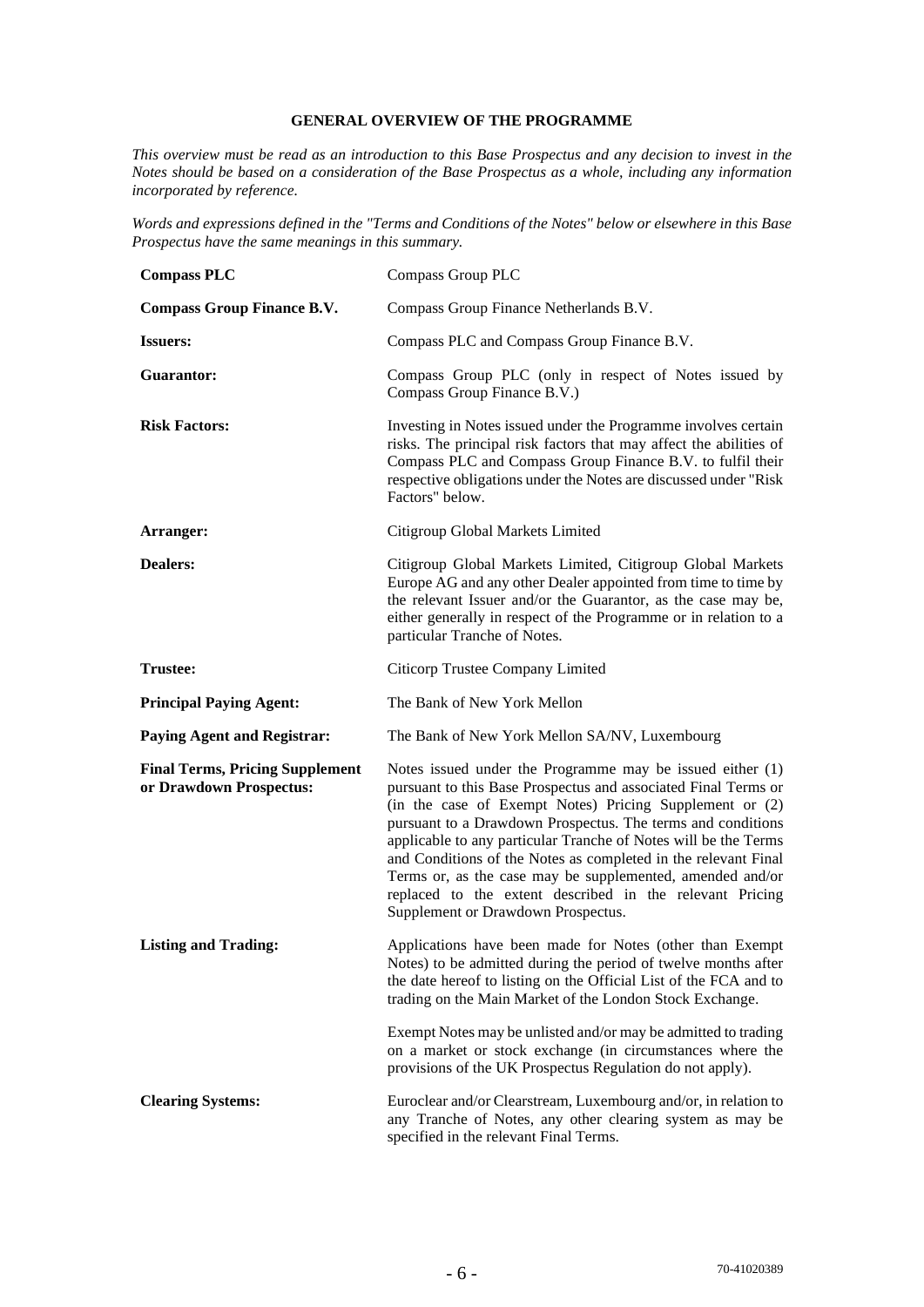|                            | time. The Programme amount may be increased at any time,<br>subject to compliance with the relevant provisions of the Dealer<br>Agreement as defined under "Subscription and Sale".                                                                                                                                                                                                                                                                                                                                                                                                                                                                                                                                                                                                                                                                                                                                                                                                                                                                                                                                                                                                         |
|----------------------------|---------------------------------------------------------------------------------------------------------------------------------------------------------------------------------------------------------------------------------------------------------------------------------------------------------------------------------------------------------------------------------------------------------------------------------------------------------------------------------------------------------------------------------------------------------------------------------------------------------------------------------------------------------------------------------------------------------------------------------------------------------------------------------------------------------------------------------------------------------------------------------------------------------------------------------------------------------------------------------------------------------------------------------------------------------------------------------------------------------------------------------------------------------------------------------------------|
| <b>Issuance in Series:</b> | Notes will be issued in Series. Each Series may comprise one or<br>more Tranches issued on different issue dates. The Notes of each<br>Series will all be subject to identical terms, except that the issue<br>date, the issue price and the amount of the first payment of<br>interest may be different in respect of different Tranches. The<br>Notes of each Tranche will all be subject to identical terms in all<br>respects save that a Tranche may comprise Notes of different<br>denominations.                                                                                                                                                                                                                                                                                                                                                                                                                                                                                                                                                                                                                                                                                     |
| <b>Forms of Notes:</b>     | Notes may be issued in bearer form or in registered form. Bearer<br>Notes (as defined below) will not be exchangeable for<br>Registered Notes (as defined below) and Registered Notes will<br>not be exchangeable for Bearer Notes. No single Series or<br>Tranche may comprise both Bearer Notes and Registered Notes.                                                                                                                                                                                                                                                                                                                                                                                                                                                                                                                                                                                                                                                                                                                                                                                                                                                                     |
|                            | Each Tranche of Bearer Notes will initially be in the form of<br>either a Temporary Global Note (as defined below) or a<br>Permanent Global Note (as defined below), in each case as<br>specified in the relevant Final Terms. Each Global Note will be<br>deposited on or around the relevant issue date with a common<br>depositary or common safekeeper for Euroclear and/or<br>Clearstream, Luxembourg and/or any other relevant clearing<br>system. Each Temporary Global Note will be exchangeable for<br>a Permanent Global Note or, if so specified in the relevant Final<br>Terms, for Definitive Notes (as defined below). If the TEFRA D<br>Rules are specified in the relevant Final Terms as applicable,<br>certification as to non-U.S. beneficial ownership will be a<br>condition precedent to any exchange of an interest in a<br>Temporary Global Note or receipt of any payment of interest in<br>respect of a Temporary Global Note. Each Permanent Global<br>Note will be exchangeable for Definitive Notes in accordance<br>with its terms. Definitive Notes will, if interest-bearing, have<br>Coupons attached and, if appropriate, a Talon for further<br>Coupons. |
|                            | Each Tranche of Registered Notes will be represented by either:                                                                                                                                                                                                                                                                                                                                                                                                                                                                                                                                                                                                                                                                                                                                                                                                                                                                                                                                                                                                                                                                                                                             |
|                            | Individual Note Certificates (as defined below); or<br>(i)                                                                                                                                                                                                                                                                                                                                                                                                                                                                                                                                                                                                                                                                                                                                                                                                                                                                                                                                                                                                                                                                                                                                  |
|                            | one or more Global Note Certificates (as defined below)<br>(ii)<br>in the case of Registered Notes sold outside the United<br>States to non-U.S. persons in reliance on Regulation S,                                                                                                                                                                                                                                                                                                                                                                                                                                                                                                                                                                                                                                                                                                                                                                                                                                                                                                                                                                                                       |
|                            | in each case as specified in the relevant Final Terms.                                                                                                                                                                                                                                                                                                                                                                                                                                                                                                                                                                                                                                                                                                                                                                                                                                                                                                                                                                                                                                                                                                                                      |
|                            | Each Note represented by Global Note Certificate will be<br>registered in the name of a common depositary (or its nominee)<br>for Euroclear and/or Clearstream, Luxembourg and/or any other<br>relevant clearing system and the relevant Global Note Certificate<br>will be deposited on or about the issue date with the common<br>depositary.                                                                                                                                                                                                                                                                                                                                                                                                                                                                                                                                                                                                                                                                                                                                                                                                                                             |
| <b>Currencies:</b>         | Notes may be denominated in sterling, euro, U.S. dollars or in<br>any other currency or currencies, subject to compliance with all<br>applicable legal and/or regulatory and/or central bank                                                                                                                                                                                                                                                                                                                                                                                                                                                                                                                                                                                                                                                                                                                                                                                                                                                                                                                                                                                                |

**Initial Programme Amount:** Up to £6,000,000,000 (or its equivalent in other currencies)

aggregate principal amount of Notes outstanding at any one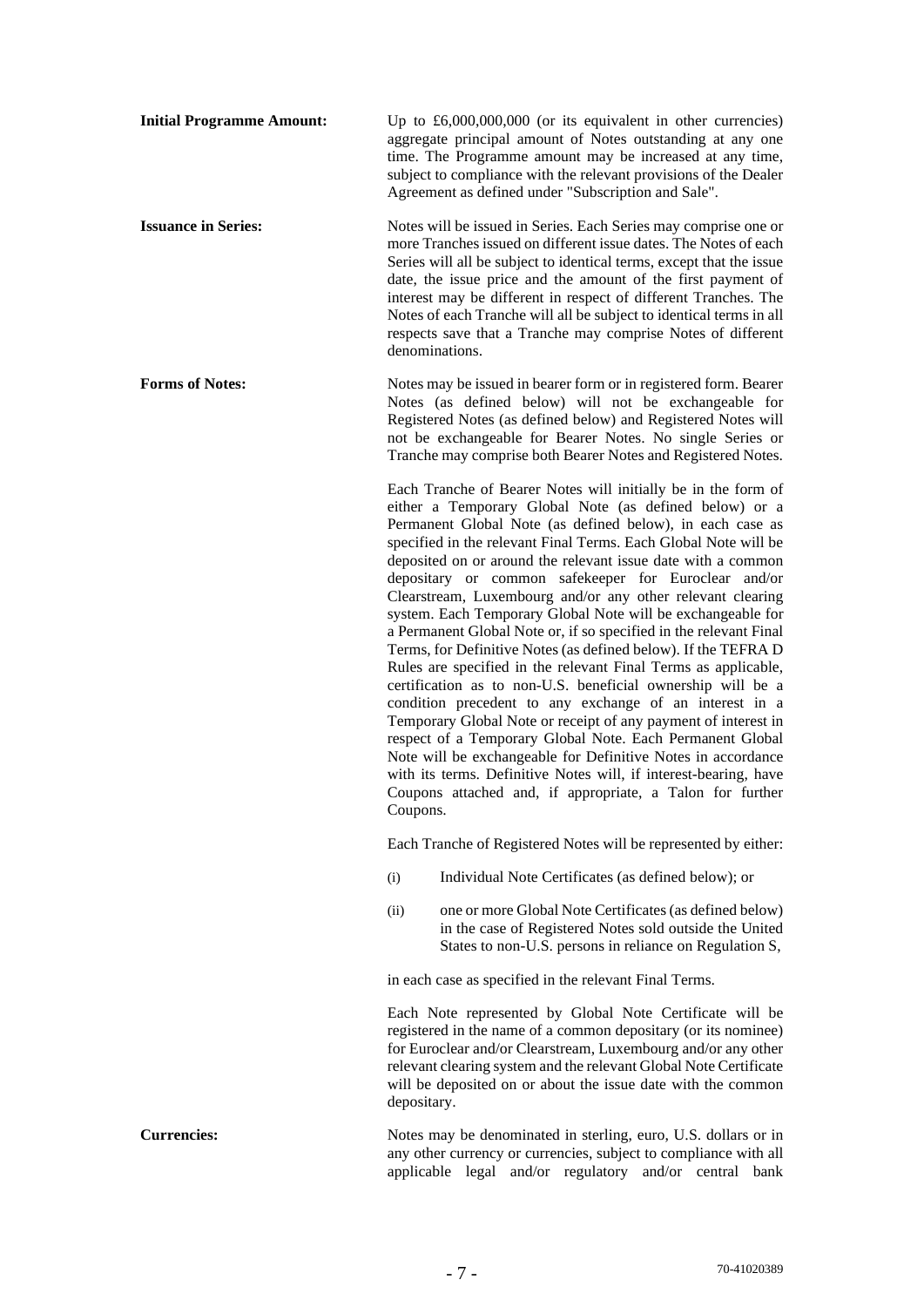|                                                                                        | requirements. Payments in respect of Notes may, subject to such<br>compliance, be made in and/or linked to, any currency or<br>currencies other than the currency in which such Notes are<br>denominated.                                                                                                                                                                                                                                                                                                                                                                                                                                                                                                                                                              |
|----------------------------------------------------------------------------------------|------------------------------------------------------------------------------------------------------------------------------------------------------------------------------------------------------------------------------------------------------------------------------------------------------------------------------------------------------------------------------------------------------------------------------------------------------------------------------------------------------------------------------------------------------------------------------------------------------------------------------------------------------------------------------------------------------------------------------------------------------------------------|
| <b>Status of the Notes:</b>                                                            | Notes will be issued on an unsubordinated basis.                                                                                                                                                                                                                                                                                                                                                                                                                                                                                                                                                                                                                                                                                                                       |
| <b>Issue Price:</b>                                                                    | Notes will be issued at any price on a fully paid basis. The price<br>and amount of Notes to be issued under the Programme will be<br>set out in the relevant final terms.                                                                                                                                                                                                                                                                                                                                                                                                                                                                                                                                                                                             |
| <b>Maturities:</b>                                                                     | Any maturity, subject, in relation to specific currencies, to<br>compliance with all applicable legal and/or regulatory and/or<br>central bank requirements.                                                                                                                                                                                                                                                                                                                                                                                                                                                                                                                                                                                                           |
|                                                                                        | Any Notes having a maturity of less than one year must (a) have<br>a minimum redemption value of $£100,000$ (or its equivalent in<br>other currencies) and be issued only to persons whose ordinary<br>activities involve them in acquiring, holding, managing or<br>disposing of investments (as principal or agent) for the purposes<br>of their businesses; or who it is reasonable to expect will acquire,<br>hold, manage or dispose of investments (as principal or agent)<br>for the purposes of their businesses or (b) be issued in other<br>circumstances which do not constitute a contravention of section<br>19 of the Financial Services and Markets Act 2000, as amended<br>(the "FSMA") by Compass PLC or Compass Group Finance<br>B.V. as applicable. |
| <b>Exempt Notes:</b>                                                                   | The relevant Issuer may agree with any Dealer that Exempt<br>Notes may be issued in a form not contemplated by the Terms<br>and Conditions of the Notes, in which event the relevant<br>provisions will be included in the applicable Pricing<br>Supplement.                                                                                                                                                                                                                                                                                                                                                                                                                                                                                                           |
| <b>Redemption:</b>                                                                     | Notes may be redeemable at par or at such other Redemption<br>Amount as may be specified in the relevant Final Terms. Notes<br>may also be redeemable in two or more instalments on such<br>dates and in such manner as may be specified in the relevant<br>Final Terms.                                                                                                                                                                                                                                                                                                                                                                                                                                                                                               |
| <b>Optional Redemption:</b>                                                            | Notes may be redeemed before their stated maturity at the option<br>of the relevant Issuer (either in whole or in part) and/or the<br>Noteholders to the extent (if at all) specified in the relevant Final<br>Terms.                                                                                                                                                                                                                                                                                                                                                                                                                                                                                                                                                  |
| <b>Optional Redemption</b><br>(Restructuring Put Event or a<br><b>Cross Put Event)</b> | Notes may be redeemed before their stated maturity at the option<br>of the Noteholders on the occurrence of a Restructuring Put<br>Event or a Cross Put Event as described in Condition $9(e)(ii)$<br>(Redemption (Restructuring Put Event or a Cross Put Event)).                                                                                                                                                                                                                                                                                                                                                                                                                                                                                                     |
| <b>Tax Redemption:</b>                                                                 | Except as described in "Optional Redemption" above, early<br>redemption will only be permitted for tax reasons as described<br>in Condition 9(b) (Redemption and Purchase - Redemption for<br>tax reasons).                                                                                                                                                                                                                                                                                                                                                                                                                                                                                                                                                            |
| Interest:                                                                              | Notes may be interest-bearing or non-interest bearing. Interest<br>(if any) may accrue at a fixed rate or at a floating rate calculated                                                                                                                                                                                                                                                                                                                                                                                                                                                                                                                                                                                                                                |
|                                                                                        | by reference to EURIBOR; or<br>(i)                                                                                                                                                                                                                                                                                                                                                                                                                                                                                                                                                                                                                                                                                                                                     |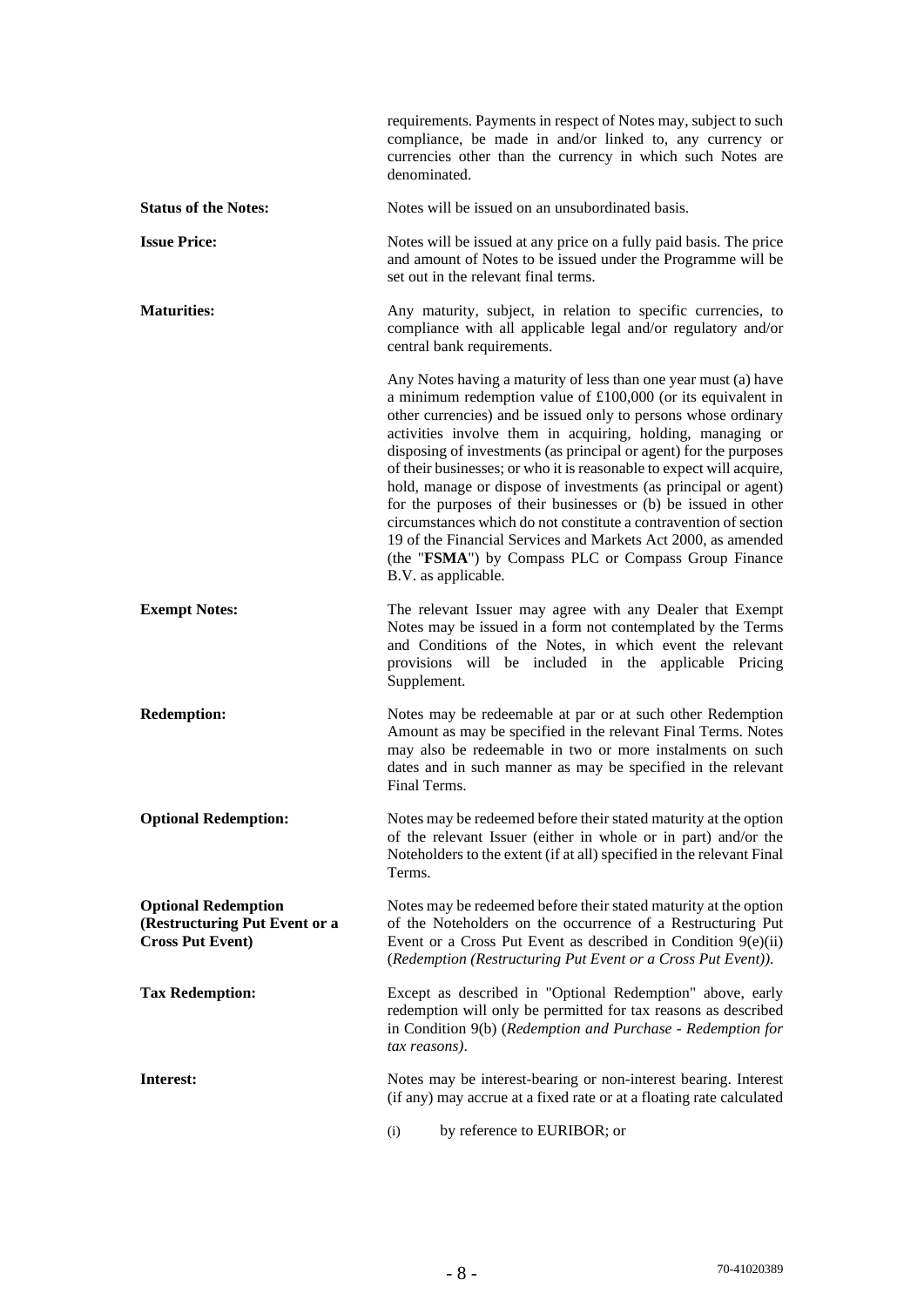|                              | in the case of Exempt Notes, on such other basis as may<br>(ii)<br>be agreed by the relevant Issuer and the relevant Dealer,                                                                                                                                                                                                                                                                                                                                                                                                                                                                                                |
|------------------------------|-----------------------------------------------------------------------------------------------------------------------------------------------------------------------------------------------------------------------------------------------------------------------------------------------------------------------------------------------------------------------------------------------------------------------------------------------------------------------------------------------------------------------------------------------------------------------------------------------------------------------------|
|                              | and the method of calculating interest may vary between the<br>issue date and the maturity date of the relevant Series.                                                                                                                                                                                                                                                                                                                                                                                                                                                                                                     |
| <b>Denominations:</b>        | Notes will be issued in such denominations as may be specified<br>in the relevant Final Terms, subject to compliance with all<br>applicable legal and/or regulatory and/or central bank<br>requirements provided that Notes which are admitted to trading<br>on the Main Market of the London Stock Exchange or offered to<br>the public in the UK will only be issued in minimum<br>denominations of at least EUR 100,000 (or its equivalent in<br>another currency). Notes may be issued under the Programme in<br>minimum Specified Denominations and integral multiples in<br>excess thereof of another smaller amount. |
| <b>Negative Pledge:</b>      | The Notes will have the benefit of a negative pledge as described<br>in Condition 5 (Negative Pledge).                                                                                                                                                                                                                                                                                                                                                                                                                                                                                                                      |
| <b>Cross Default:</b>        | The Notes will have the benefit of a cross default as described<br>in Condition 13 (Events of Default).                                                                                                                                                                                                                                                                                                                                                                                                                                                                                                                     |
| <b>Taxation:</b>             | All payments in respect of Notes will be made free and clear of<br>withholding taxes of the United Kingdom or the Netherlands<br>unless (in either case) the withholding is required by law. In that<br>event, the relevant Issuer or the Guarantor, as the case may be,<br>will (subject as provided in Condition 12 (Taxation)) pay such<br>additional amounts as will result in the Noteholders receiving<br>such amounts as they would have received in respect of such<br>Notes had no such withholding been required.                                                                                                 |
| <b>Governing Law:</b>        | English law.                                                                                                                                                                                                                                                                                                                                                                                                                                                                                                                                                                                                                |
| <b>Ratings:</b>              | Notes issued under the Programme may be rated or unrated. A<br>rating is not a recommendation to buy, hold or sell securities and<br>may be subject to suspension or withdrawal at any time.                                                                                                                                                                                                                                                                                                                                                                                                                                |
| <b>Selling Restrictions:</b> | For a description of certain restrictions on offers, sales and<br>deliveries of Notes and on the distribution of offering material<br>in the United States of America, the European Economic Area,<br>the United Kingdom, Belgium, the Netherlands, Japan and<br>Singapore see "Subscription and Sale" below.                                                                                                                                                                                                                                                                                                               |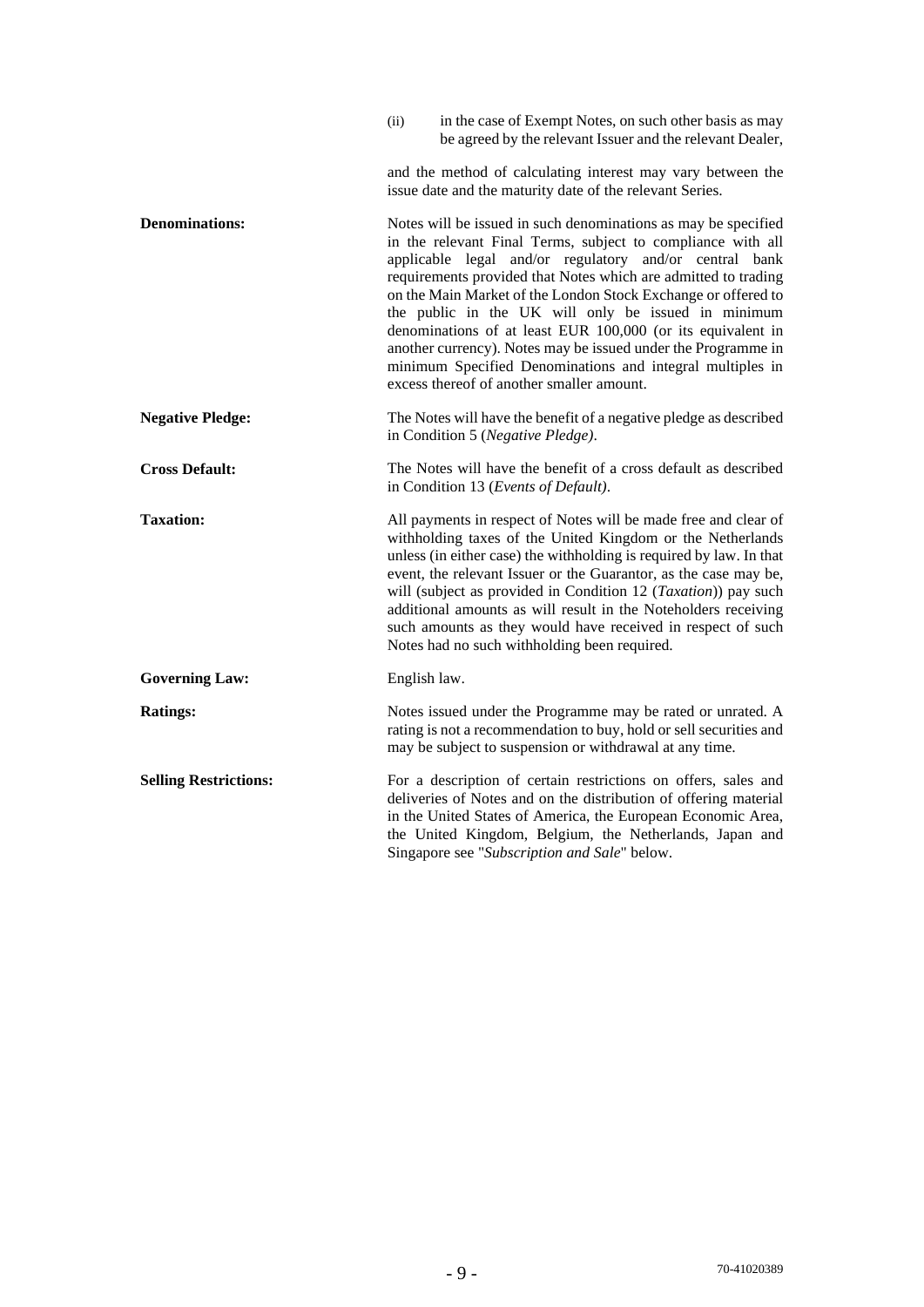## **RISK FACTORS**

*The Group believes that the following factors may affect its ability to fulfil its obligations under Notes*  issued under the Programme which may in turn result in investors losing the value of their investment.

*In addition, factors which are material for the purpose of assessing the market risks associated with Notes issued under the Programme are also described below.* 

*The Group believes that the factors described below represent the principal risks inherent in investing in Notes issued under the Programme, but the inability of the Group to pay interest, principal or other amounts on or in connection with any Notes may occur for other reasons and the Group does not represent that the statements below regarding the risks of holding any Notes are exhaustive. Prospective investors should also read the detailed information set out elsewhere in this Prospectus (including any documents incorporated by reference herein) and reach their own views prior to making any investment decision.* 

*Words and expressions defined in the "Terms and Conditions of the Notes" below or elsewhere in this Base Prospectus have the same meanings in this section.* 

#### **Risks Related to the Issuers and the Guarantor**

#### *Health & Safety and the Environment*

#### COVID-19

The Group's operations have been significantly disrupted as a result of the COVID-19 pandemic and associated containment initiatives.

During the pandemic, much of the Group's business has been closed, and sites that are open are operating with enhanced health and safety protocols and Personal Protective Equipment (PPE) requirements. The performance of the Group's Business & Industry, Education and Sports and Leisure sectors has been particularly affected by containment and social distancing measures. Excluding Sports & Leisure, the Group has seen improvement, but it is anticipated that changes to the market and consumer trends may require the Group to adapt some of its service offerings. Further outbreaks of the virus, or another pandemic, could cause further business risk.

The Group considers the COVID-19 pandemic to represent a stand-alone risk. However, to the extent that the pandemic has adversely affected and may continue to adversely affect the Group's operations and performance, it may heighten certain risks, such as:

- Health & Safety: Appropriate health & safety measures must be adopted by societies and businesses to help prevent the spread of the virus. In response to COVID-19, the Group has adopted enhanced health and safety protocols and hygiene measures, which have been developed in consultation with expert advisors and clients.
- Retention & Motivation: The closure of substantial parts of the Group's business during the pandemic had a significant impact on the Group's workforce.
- Sales & Retention: Lower revenues may result from COVID-19 restrictions due to reduced office attendance, closure of client sites and fewer site visitors.
- Competition & Disruption: Numerous of the Group's clients have been significantly impacted by COVID-19. Long term changes in working practices could affect service provision in some sectors.
- Economy: The full extent of the financial impacts of COVID-19 on economies worldwide is as yet unknown.
- Cost Inflation: COVID-19 has disrupted inflation trends requiring inflation cost indexing to react to food supply chain and country labour changes. Near term inflation may accordingly be higher than historical averages.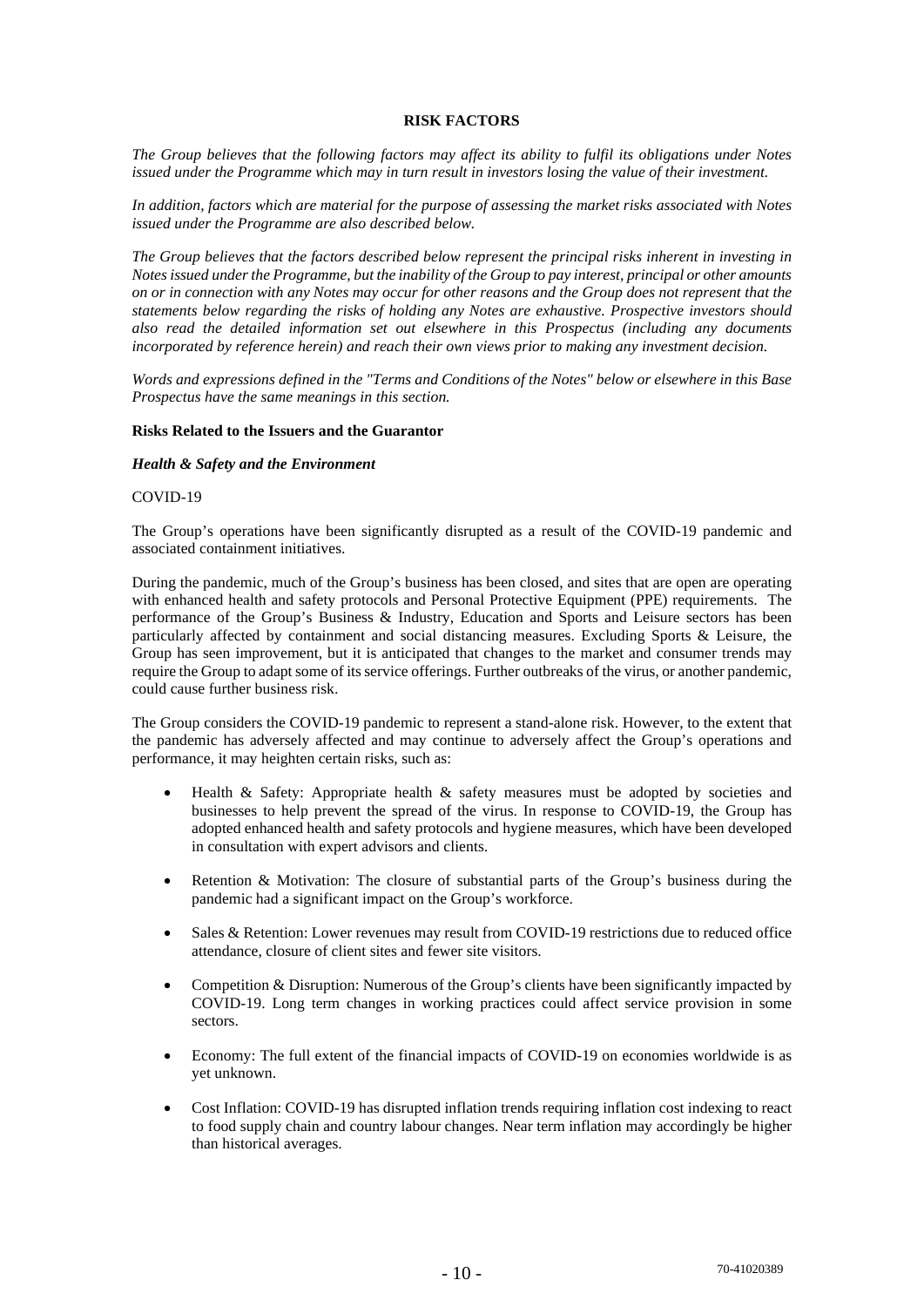- Political Stability: The stress placed on political systems to combat the social and economic impacts of COVID-19 may result in increased political instability in some regions.
- Compliance & Fraud: Companies face increased risk of fraud and corruption, both internally and externally, due to financial pressures and changes to ways of working.
- International Tax: Multiple initiatives to assist businesses have been introduced across tax jurisdictions in response to COVID-19.
- Information Systems & Technology: The increase in remote working has led to an increase in the risk of malware and phishing attacks across all organisations.

#### *Health & Safety*

The health and safety of the Group's customers and its people are central to the Group's operations. The Group is focused on protecting people's wellbeing, as well as avoiding serious business interruption and potential damage to its reputation. The Group feeds millions of consumers, employs hundreds of thousands of people and operates in client premises in a number of different locations around the world every day. Therefore, setting the highest standards for food hygiene and health and safety is paramount. The Group has policies, procedures and standards in place to ensure compliance with legal obligations and industry standards. Health and safety breaches could cause serious business interruption and could result in criminal and civil prosecution, increased costs and potential damage to the Group's reputation.

#### *Environment*

The Group's operations are required to comply with legislation concerning the protection of the environment. The Group principally carries out its activities on its clients' sites. Activities which may have an impact on the environment include consumption of water and energy in the course of food preparation and cleaning services and production of waste from food preparation and cleaning. Costs, fines, damages and sanctions may be incurred, or interruptions may be experienced in operations, for actual or alleged violations of environmental laws.

#### *Climate change*

The Group recognises the impact of climate change on the environment and the Group; for example the operational impacts of extreme weather events, supply shortages caused by water scarcity and transition risks such as changes in technologies, markets and regulation. The Group is continually evaluating macroeconomic trends and insights from its employees, clients, consumers and industry experts to develop and adapt its sustainability strategy which takes into consideration the forces that are impacting the global food system, the Group's industry and the Group's operations. Failure to address the impact of climate change or prepare for the operational impact of climate change related events could have an adverse effect on the Group's reputation and results of operations.

## *People*

#### *Recruitment, retention and motivation*

Failure to attract, recruit, retain and motivate people with the right skills at all levels could limit the success of the Group. The Group faces resourcing challenges in some of its businesses in some key positions due to a lack of industry experience amongst candidates and appropriately qualified people, and the seasonal nature of some of its business. The Group's business, financial condition and operational results may be adversely affected if suitable personnel with the right skills, at all levels of the organisation, are not recruited, trained, retained and motivated to work for the Group.

#### *Pensions*

The Group operates a number of pension schemes around the world, some of which offer defined benefits. The Group's UK defined benefit pension scheme is closed to new entrants and future accrual has ceased in this scheme, except in the case of transferring employees under public sector contracts in the UK where the UK trading subsidiaries of Compass PLC are obliged to provide final salary benefits to those employees. Steps have been taken to reduce the risk that returns on these schemes' investments may be insufficient to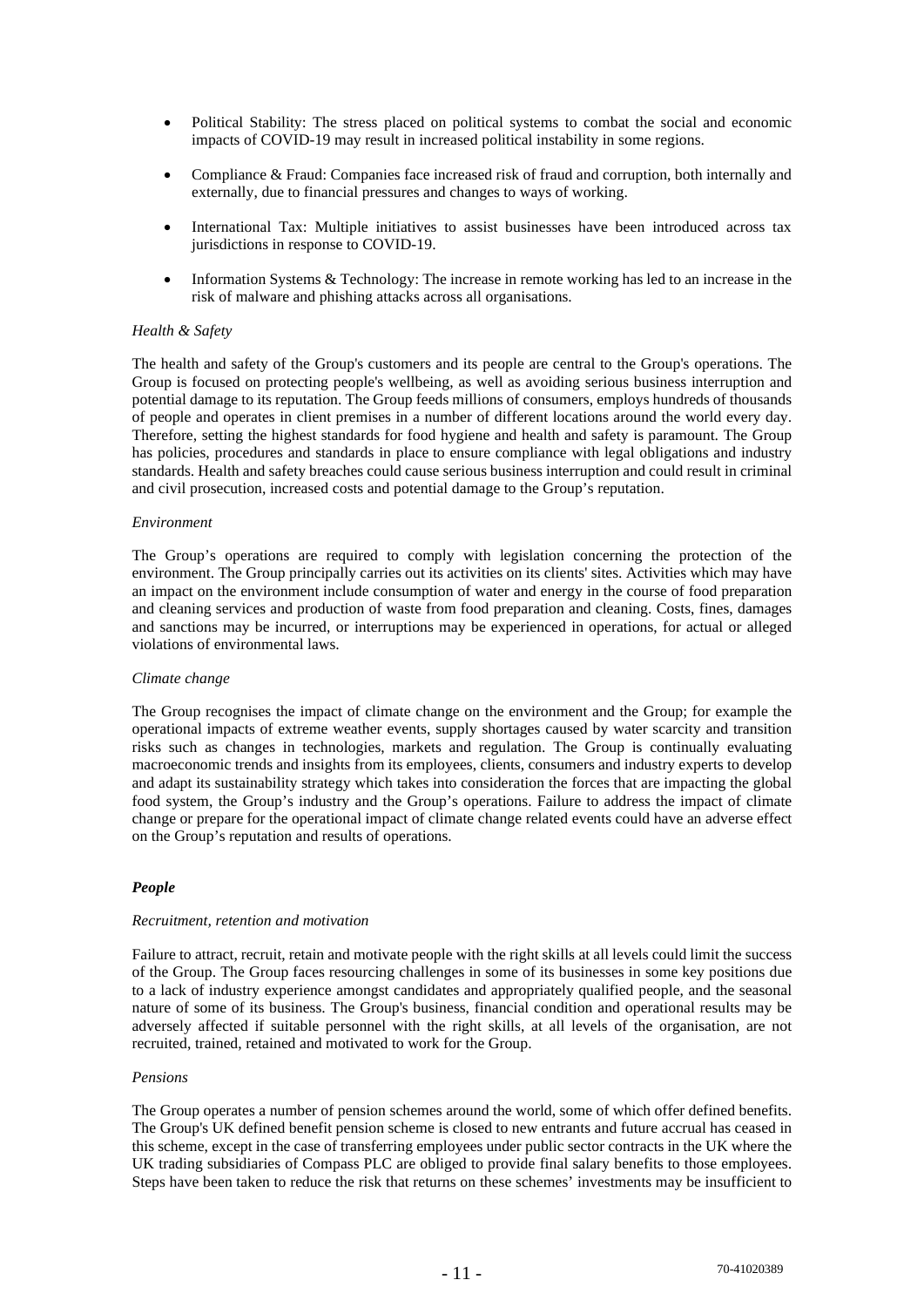meet scheme liabilities. If such investment returns were insufficient, the Group would have to fund any shortfall.

## *Clients and Consumers*

#### *Sales and retention, bidding, service delivery and contractual compliance*

The Group's business relies on securing and retaining a diverse range of clients. The loss of material client contracts in an increasingly competitive market could present a risk to the business of the Group. Each year, the Group bids for a large number of opportunities. Its success in this regard depends on its ability to differentiate its offers from those of its competitors and meet client expectations in service quality and value. Failure to do so could have an adverse impact on the Group's business. In addition, the Group's operating companies contract with a large number of clients. Failure to comply with the terms of these contracts, including proper delivery of services, could lead to loss of business and/or claims.

#### *Competition and Disruption*

The Group operates in a highly competitive marketplace where aggressive competitive pricing could cause a reduction in the Group's revenues and margins. The levels of concentration and outsource penetration vary by country and by sector. Some of the markets in which the Group operates are relatively concentrated, with only two or three key players, whilst others are highly fragmented and offer more opportunity for consolidation and penetration of the self-operated market. Structural changes in working and education environments may reduce the number of people in offices and/or could affect service provision in some sectors, which could cause a reduction in the Group's revenues and adversely impact financial performance. Additionally, the emergence of new industry participants using disruptive technology could adversely affect the Group's business.

#### *Suppliers*

The Group has supply relationships with growers, food manufacturers, distributors, and logistics providers, which it uses for the sourcing and delivery of food and other supplies. The Group recognises that it needs to develop long-term supply relationships whilst ensuring that such relationships are conducted on favourable terms both as to quality and price. Although the Group seeks to avoid over-reliance on any one supplier, distributor or logistics provider or distribution network, which in most cases are organised on a country by country basis, sustained disruption to a major supplier which results in disruption to the supply chain could adversely impact the financial condition and results of the Group's regional operations.

## *Reputational Risk*

The Group's sector and consumer brands (including Bon Appétit, Chartwells, Crothall, ESS Support Services Worldwide, Eurest, Flik, Levy, Medirest, Morrison, Restaurant Associates and canteen) represent a key element of its overall marketing and positioning. Damage to the Group's reputation or to its major brands may have an adverse effect on the Group's business, financial condition and results of operations.

#### *Economic and Political Environment*

#### *Economy*

The Group segments the market and creates sectors and sub-sectors to meet the requirements of a growing range of clients and consumers. Certain sectors of the Group's business, such as Business & Industry, could be susceptible to adverse changes in economic conditions and employment levels. Continued worsening of economic conditions has increased the risk to the Group's business in some jurisdictions.

## *Cost inflation*

Compass' objective is to deliver the right level of service in the most efficient way. An increase in the cost of food or labour could adversely affect the Group's ability to achieve this objective and impact margins. Increases in inflation continue to intensify cost pressures in some locations. A significant or sustained increase in input costs to which the Group is unable to respond through cost reduction measures or price increases could have an adverse effect on the business, financial condition and results of operations of the Group.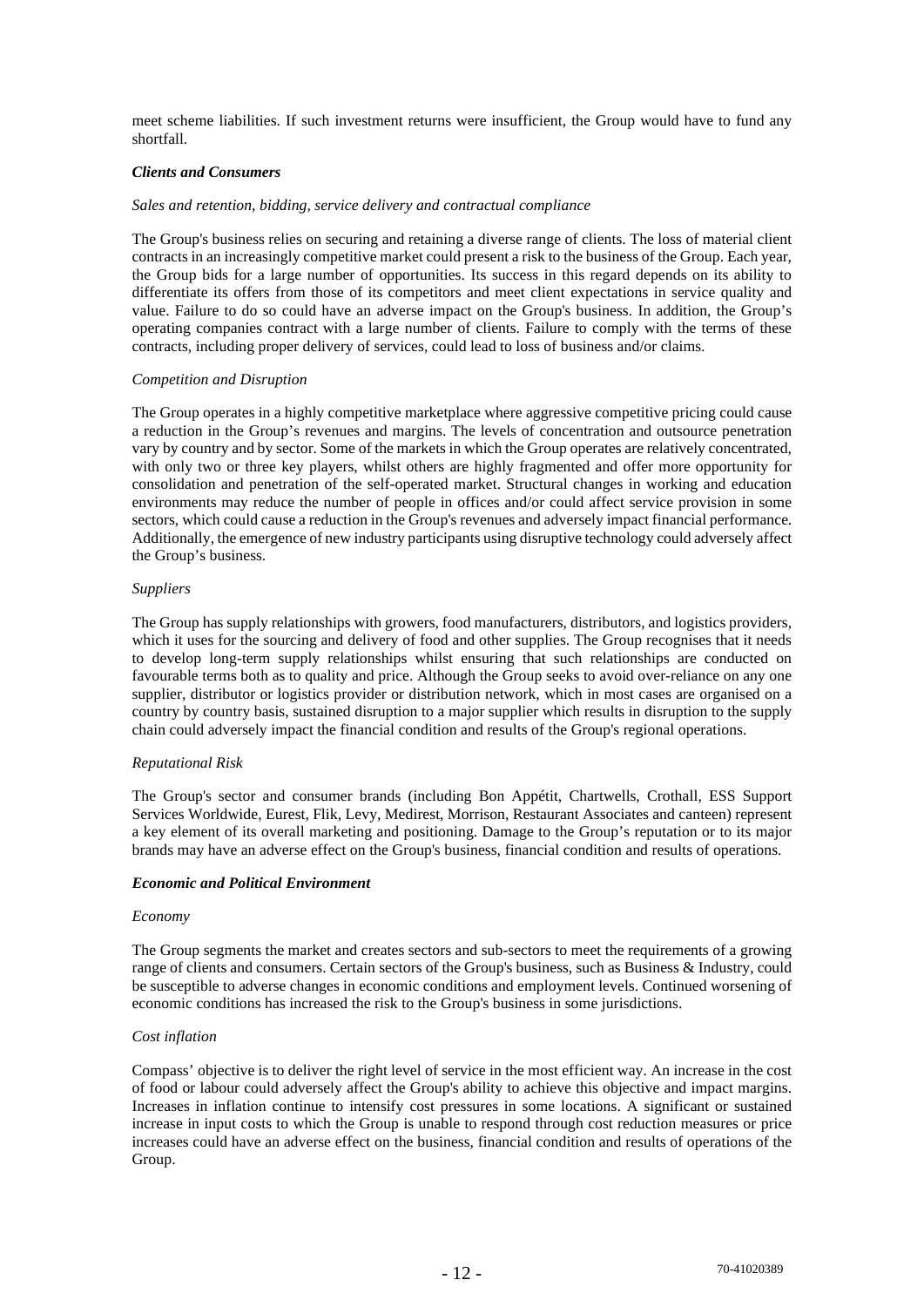## *Political stability*

As the Group is a global business operating in countries and regions with diverse economic and political conditions, the Group's operations and earnings may be adversely affected by political or economic instability. Political instability around the world as a result of geopolitical tensions continues to present risks to the Group's operations, including risks relating to new restrictions on contracting in certain jurisdictions and to disruption in supply chains.

## *Compliance and Fraud*

#### *Compliance and fraud*

The Group is a multinational business and is subject to regulation by governmental, competition and regulatory bodies in a number of countries. Ineffective compliance management with increasingly complex laws and regulations, or evidence of fraud, bribery or corruption could have an adverse effect on the Group's reputation, and on the Group's performance, could reduce Compass' share price and could result in a loss of business. A failure to manage these risks could adversely affect the Group's financial results if significant financial penalties were to be levied or a criminal action or other litigation were to be brought against the Company or its directors.

#### *International tax*

The international corporate tax environment remains complex and an increase in audit activity from tax authorities means that the potential for tax uncertainties and disputes remains high. In particular, the policy efforts being led by the EU and the OECD may have a material impact on the taxation of all international businesses, including the Group. The results of such policy efforts could have an adverse effect on the Group's profits and financial position. See "*Description of Compass Group PLC – Litigation*" for a description of certain of the Group's ongoing tax litigation.

#### *Information systems and technology*

The Group relies on a variety of IT systems in order to manage and deliver services and communicate with its customers, suppliers and employees. The digital world creates increasing risks for a global business, such as technology failures, loss of confidential data, cyber attacks, data breaches and damage to reputation through, for example, the increased and instantaneous use of social media. Disruption caused by the failure of key software applications, security controls or underlying infrastructure could delay day-to-day operations and management decision-making. The use of sophisticated phishing and malware attacks on businesses has risen with an increase in the number of companies suffering operational disruption and loss of data. The occurrence of any such failure or attack may have an adverse effect on the Group's reputation, business, financial condition and results of operations.

## *Social and ethical standards*

The Group relies on its people to deliver great service to its clients and consumers, so the Group recognises that the welfare of its people is the foundation of its culture and business. The Group remains vigilant in upholding the highest standards of business ethics with regards to human rights and social equality. To enhance its ability to counter the risks to our businesses and supply chains represented by Modern Slavery, the Group has focussed on the areas where its Human Rights strategy can have the greatest impact. Failure to uphold and enforce high social and ethical standards could have an adverse effect on the Group's reputation and, should operations be impacted, results of operations.

## *Financial management risks*

#### *Credit risk*

At any one point in time the Group will hold a significant level of trade receivables and is therefore exposed to the risk that it may not be able to collect the full value of its trade receivables if the creditworthiness of its individual clients was to deteriorate. The Group's overall credit risk is limited as a result of the diverse and unrelated nature of its client base, however, an economic downturn could affect the solvency of clients and result in loss to the Group.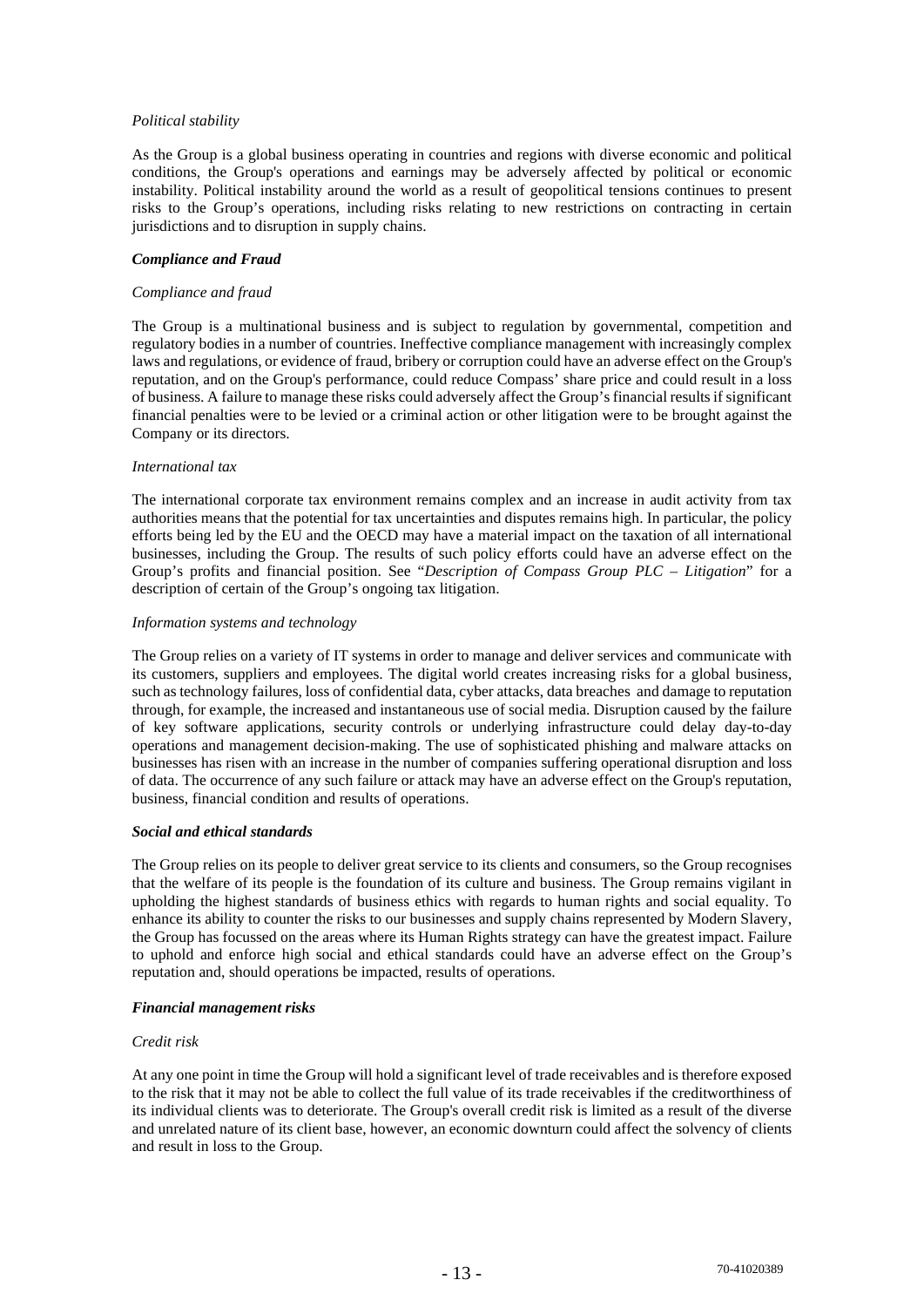#### *Currency fluctuations*

The Group operates in a number of countries. Its operating companies will generally buy and sell goods and services in their local currencies. However, on consolidation the local currency results and closing balance sheets will be translated into sterling, which is the Group's reporting currency. The Group is only partially protected from the impact of exchange rate fluctuations through the matching of cash flows to currency borrowings. The Group's consolidated financial statements will therefore be affected by fluctuations in the currencies of its underlying businesses.

While the Group implements currency hedging policies, the sterling value of both its net debt and operating profits may fluctuate as exchange rates vary.

#### *Liquidity risk*

The Group raises finance in both the public markets and the US private placement market and therefore depends on access to investors in these capital markets. The Group also uses committed and uncommitted bank loans and other lines of credit to cover its liquidity needs. Global events have, from time to time, resulted in the closure of the debt capital markets and a reduced capacity within the bank and private placement market to provide credit lines or loans. Whilst the Group has successfully raised funds in the equity markets in the past and would expect to be able to do so again, there can be no assurance that it will be able to continue to do so.

Reduced appetite for the Group's debt instruments in such markets could limit the ability of the Group to fund operations.

#### *Interest Rate Risk*

The Group's debt service costs are subject to variations in the underlying interest rates. In order to mitigate the impact of interest rate fluctuation, the Group's policy is to fix the interest rates on its principal debt currencies so that, in the short term, it is not materially exposed to changes in interest rates. Sustained long term increases in interest rates could adversely affect the financial position and operating results of the Group.

#### *Reliance upon dividend and interest income and/or loans in order to satisfy payment obligations under the Notes and the Guarantee.*

Compass PLC is the holding company of the Group. As a result, the assets of Compass PLC consist principally of its shareholdings in and loans to other companies in the Group. The ability of Compass PLC to satisfy payment obligations under the Notes or the Guarantee, as the case may be, is dependent upon its receipt of dividend and interest payments from other members of the Group. Compass Finance B.V., which is an indirect wholly owned subsidiary of Compass PLC, has no subsidiaries or operating activities so is reliant upon inter-company loans and interest from Compass PLC in order to satisfy its payment obligations under the Notes. It is intended that proceeds received by Compass Finance B.V. from Noteholders will be lent to Compass PLC as inter-company loans and that any interest received from such loans will be used by Compass Finance B.V. to fund payments due to Noteholders. In circumstances where one or more of the risks referred to herein arises and adversely affects the business, financial condition or operational results of any member of the Group there may in turn be an adverse effect on the ability of that member of the Group to make dividend and/or interest payments to Compass PLC and/or on the ability of Compass PLC to make interest payments to Compass Finance B.V., so as to enable Compass PLC or Compass Finance B.V., as applicable, to satisfy its payment obligations under the Notes, or, as the case may be, under the Guarantee.

#### *Acquisitions and Investments*

The Group may acquire businesses and it makes capital investments. Difficulties in integrating acquired businesses, or realising the expected synergies or benefits of capital investment, may have an adverse effect on the Group's business, financial condition and results of operations.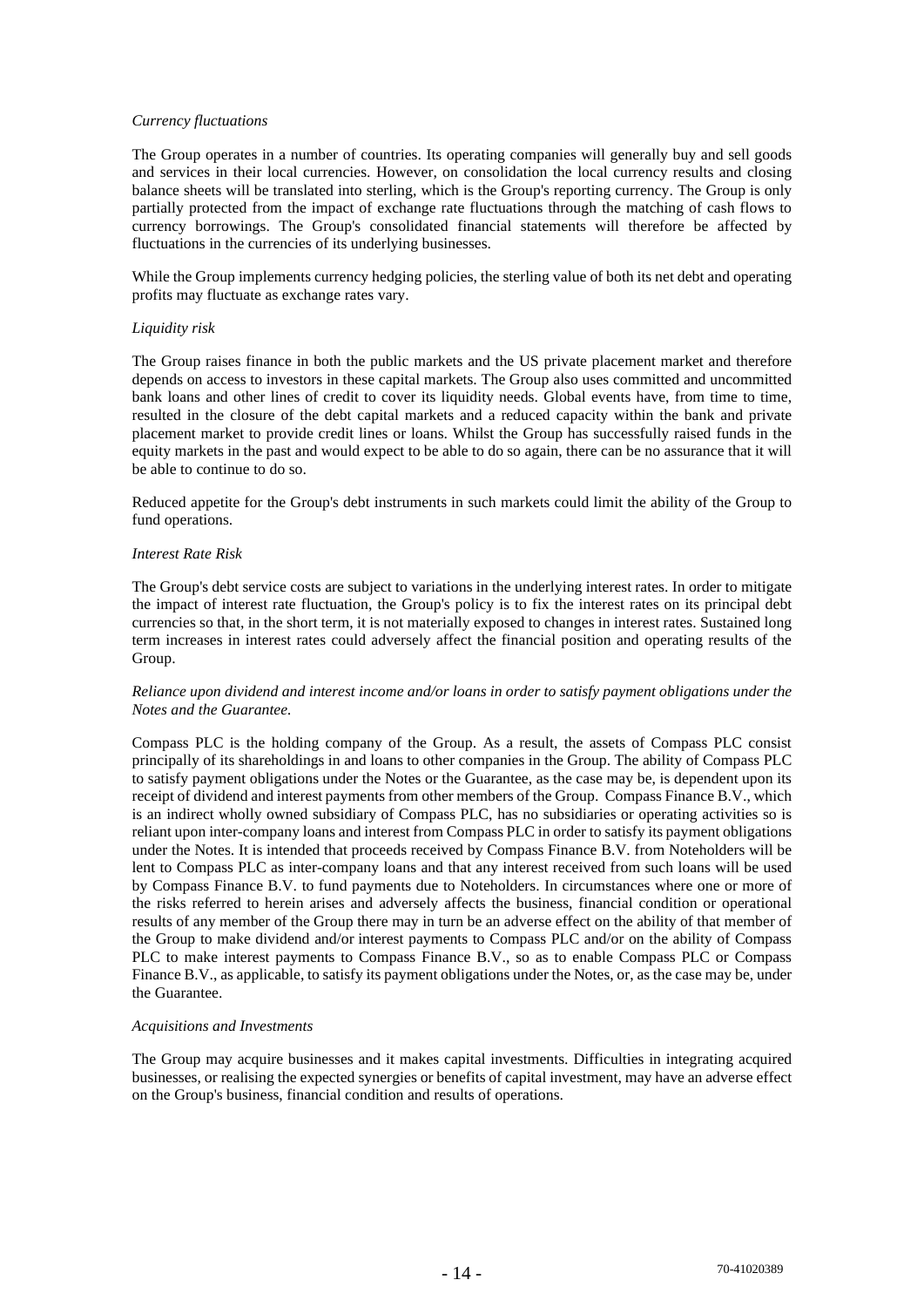#### **Factors which are material for the purpose of assessing the market risks associated with Notes issued under the Programme**

#### *Notes subject to optional redemption by the relevant Issuer*

An optional redemption feature of Notes is likely to limit their market value. During any period when the relevant Issuer may elect to redeem Notes, the market value of those Notes generally will not rise substantially above the price at which they can be redeemed. This also may be true prior to any redemption period.

The relevant Issuer may be expected to redeem Notes when its cost of borrowing is lower than the interest rate on the Notes. At those times, an investor generally would not be able to reinvest the redemption proceeds at an effective interest rate as high as the interest rate on the Notes being redeemed and may only be able to do so at a significantly lower rate. Potential investors should consider reinvestment risk in light of other investments available at that time.

#### *Notes issued at a substantial discount or premium*

The market values of securities issued at a substantial discount or premium from their principal amount tend to fluctuate more in relation to general changes in interest rates than do prices for conventional interestbearing securities. Generally, the longer the remaining terms of the securities, the greater the price volatility as compared to conventional interest-bearing securities with comparable maturities.

#### *Modification, and waivers and substitution*

The Terms and Conditions of the Notes contain provisions for calling meetings of Noteholders to consider matters affecting their interests generally. These provisions permit defined majorities to bind all Noteholders including Noteholders who did not attend and vote at the relevant meeting and Noteholders who voted in a manner contrary to the majority.

The Terms and Conditions of the Notes and the Trust Deed also provide that the Trustee may, without the consent of Noteholders, agree to (i) any modification of, or to the waiver or authorisation of any breach or proposed breach of, any of the provisions of Notes or (ii) determine without the consent of the Noteholders that any Event of Default or potential Event of Default shall not be treated as such or (iii) the substitution of another company as principal debtor under any Notes in place of the relevant Issuer, in the circumstances described in Condition 17 (*Meeting of Noteholders; Modification and Waiver; Substitution*) of the Terms and Conditions of the Notes.

## *Change of law*

The conditions of the Notes are based on English law in effect as at the date of this Base Prospectus. No assurance can be given as to the impact of any possible judicial decision or change to English law or administrative practice after the date of this Base Prospectus.

#### *Notes where denominations involve integral multiples: definitive Notes*

In relation to any issue of Notes which have denominations consisting of a minimum Specified Denomination plus one or more higher integral multiples of another smaller amount, it is possible that such Notes may be traded in amounts that are not integral multiples of such minimum Specified Denomination. In such a case a holder who, as a result of trading such amounts, holds an amount which is less than the minimum Specified Denomination in his account with the relevant clearing system at the relevant time may not receive a definitive Note in respect of such holding (should definitive Notes be printed) and would need to purchase a principal amount of Notes such that its holding amounts to a Specified Denomination.

If definitive Notes are issued, holders should be aware that definitive Notes which have a denomination that is not an integral multiple of the minimum Specified Denomination may be illiquid and difficult to trade.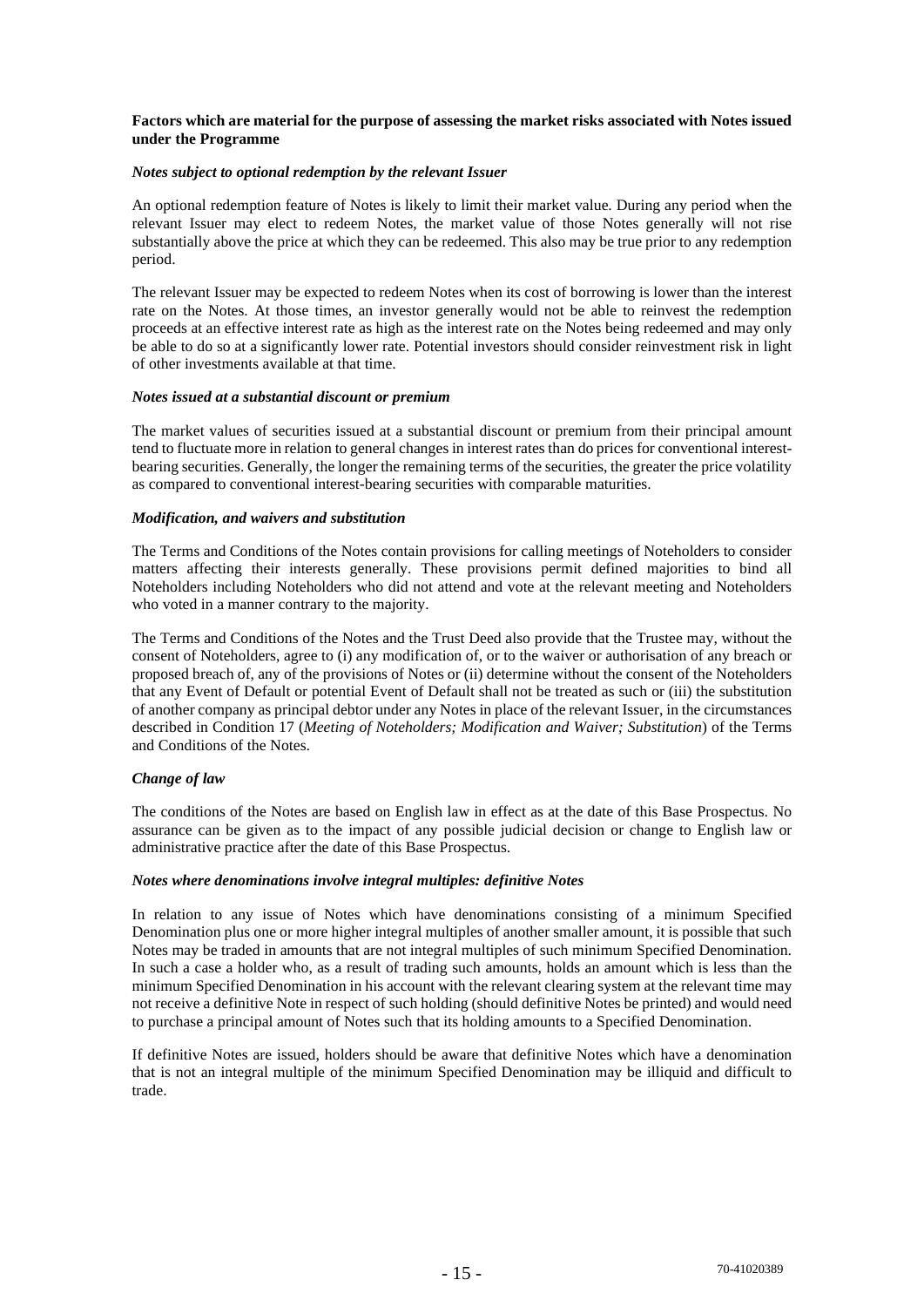#### *The value of and return on any Notes linked to a benchmark may be adversely affected by ongoing national and international regulatory reform in relation to benchmarks*

The Euro Interbank Offered Rate ("**EURIBOR**") and other indices which are deemed "benchmarks" (each a "**Benchmark**" and together, the "**Benchmarks**"), to which the interest on securities may be linked. These Benchmarks have become the subject of regulatory scrutiny and recent national and international regulatory guidance and proposals for reform. Some of these reforms are already effective while others are still to be implemented.

Regulation (EU) No. 2016/1011 (as amended, the "**EU Benchmarks Regulation**") applies, subject to certain transitional provisions, to the provision of benchmarks, the contribution of input data to a benchmark and the use of a benchmark, within the EU. The UK Benchmarks Regulation applies to the provision of benchmarks, the contribution of input data to a benchmark and the use of a benchmark, within the UK. The EU Benchmarks Regulation or the UK Benchmarks Regulation, as applicable, could have a material impact on any Notes linked to EURIBOR or another benchmark rate or index, in particular, if the methodology or other terms of the benchmark are changed in order to comply with the terms of the EU Benchmark Regulation or UK Benchmark Regulation, and such changes could (amongst other things) have the effect of reducing or increasing the rate or level, or affecting the volatility of the published rate or level, of the benchmark. More broadly, any of the international, national or other proposals for reform, or the general increased regulatory scrutiny of benchmarks, could increase the costs and risks of administering or otherwise participating in the setting of a benchmark and complying with any such regulations or requirements. Such factors may have the effect of discouraging market participants from continuing to administer or contribute to certain "benchmarks," trigger changes in the rules or methodologies used in certain "benchmarks" or lead to the discontinuance or unavailability of quotes of certain "benchmarks".

As an example of such benchmark reforms, on 21 September 2017, the European Central Bank announced that it would be part of a new working group tasked with the identification and adoption of a "risk free overnight rate" which can serve as a basis for an alternative to current benchmarks used in a variety of financial instruments and contracts in the euro area. On 13 September 2018, the working group on Euro risk-free rates recommended the new Euro short-term rate ("**€STR**") as the new risk-free rate for the euro area. The €STR was published for the first time on 2 October 2019. Although EURIBOR has been reformed in order to comply with the terms of the Benchmark Regulation, it remains uncertain as to how long it will continue in its current form, or whether it will be further reformed or replaced with €STR or an alternative benchmark.

The elimination of the EURIBOR benchmark or any other benchmark, or changes in the manner of administration of any benchmark, could require or result in an adjustment to the interest calculation provisions of the Conditions (as further described in Condition 7(j) (*Benchmark Discontinuation*)), or result in adverse consequences to holders of any Notes linked to such benchmark (including Floating Rate Notes whose interest rates are linked to EURIBOR or any other such benchmark that is subject to reform). Furthermore, even prior to the implementation of any changes, uncertainty as to the nature of alternative reference rates and as to potential changes to such benchmark may adversely affect such benchmark during the term of the relevant Notes, the return on the relevant Notes and the trading market for securities (including the Notes) based on the same benchmark.

The "*Terms and Conditions of the Notes*" provide for certain fallback arrangements in the event that a published benchmark, such as EURIBOR, (including any page on which such benchmark may be published (or any successor service)) becomes unavailable, including the possibility that the rate of interest could be set by reference to a successor rate or an alternative rate and that such successor rate or alternative reference rate may be adjusted (if required) in order to reduce or eliminate, to the extent reasonably practicable in the circumstances, any economic prejudice or benefit (as applicable) to investors arising out of the replacement of the relevant benchmark, although the application of such adjustments to the Notes may not achieve this objective. Any such changes may result in the Notes performing differently (which may include payment of a lower interest rate) than if the original benchmark continued to apply. In certain circumstances the ultimate fallback of interest for a particular Interest Period may result in the rate of interest for the last preceding Interest Period being used. This may result in the effective application of a fixed rate for Floating Rate Notes based on the rate which was last observed on the Relevant Screen Page. In addition, due to the uncertainty concerning the availability of successor rates and alternative reference rates and the involvement of an Independent Adviser (as defined in the Conditions), the relevant fallback provisions may not operate as intended at the relevant time.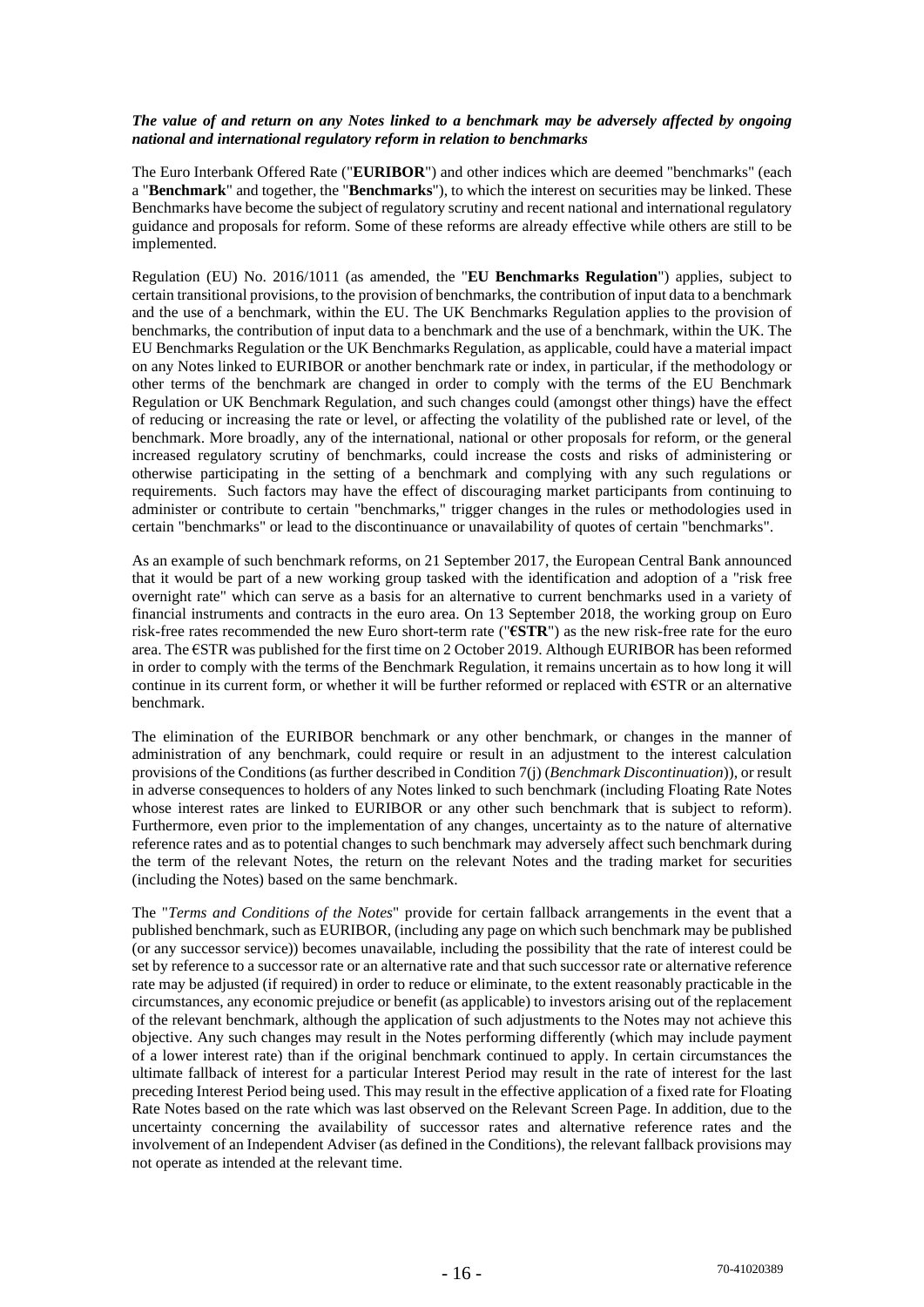Any such consequences could have a material adverse effect on the trading market for, liquidity of, value of and return on any such Notes. Moreover, any of the above matters or any other significant change to the setting or existence of any relevant reference rate could result in no Benchmarks being published or available which could affect the ability of the relevant Issuer to meet its obligations under the Floating Rate Notes. Investors should consider these matters when making their investment decision with respect to the relevant Floating Rate Notes.

## *Exchange rate risks and exchange controls*

The relevant Issuer, or, as the case may be, the Guarantor, will pay principal and interest on the Notes in the Specified Currency. This presents certain risks relating to currency conversions if an investor's financial activities are denominated principally in a currency or currency unit (the "**Investor's Currency**") other than the Specified Currency. These include the risk that exchange rates may significantly change (including changes due to devaluation of the Specified Currency or revaluation of the Investor's Currency) and the risk that authorities with jurisdiction over the Investor's Currency may impose or modify exchange controls. An appreciation in the value of the Investor's Currency relative to the Specified Currency would decrease (1) the Investor's Currency-equivalent yield on the Notes, (2) the Investor's Currency equivalent value of the principal payable on the Notes and (3) the Investor's Currency equivalent market value of the Notes.

Government and monetary authorities may impose (as some have done in the past) exchange controls that could adversely affect an applicable exchange rate. As a result, investors may receive less interest or principal than expected, or no interest or principal.

## *Interest rate risks*

Investment in Fixed Rate Notes involves the risk that subsequent changes in market interest rates may adversely affect the value of the Fixed Rate Notes.

## *Credit ratings may not reflect all risks*

One or more independent credit rating agencies may assign credit ratings to the Notes. The ratings may not reflect the potential impact of all risks related to structure, market, additional factors discussed above, and other factors that may affect the value of the Notes. A credit rating is not a recommendation to buy, sell or hold securities and may be revised or withdrawn by the rating agency at any time.

## *In respect of any Notes issued with a specific use of proceeds, such as a Sustainable Bond, there can be no assurance that such use of proceeds will be suitable for the investment criteria of an investor*

The Final Terms relating to any specific Tranche of Notes may provide that it will be the relevant Issuer's intention to apply the proceeds from an offer of those Notes specifically for projects and activities that promote green and/or social and/or sustainable purposes (either in those words or otherwise) ("**Sustainable Projects**"). Prospective investors should have regard to the information in the relevant Final Terms regarding such use of proceeds and must determine for themselves the relevance of such information for the purpose of any investment in such Notes together with any other investigation such investor deems necessary. In particular no assurance is given by the relevant Issuer and, in the case of Notes issued by Compass Group Finance B.V., the Guarantor that the use of such proceeds for any Sustainable Projects will satisfy, whether in whole or in part, any present or future investor expectations or requirements as regards any investment criteria or guidelines with which such investor or its investments are required to comply, whether by any present or future applicable law or regulations or by its own by-laws or other governing rules or investment portfolio mandates (in particular with regard to any direct or indirect environmental, sustainability or social impact of any projects or uses, the subject of or related to, the relevant Sustainable Project). No assurance is or can be given to investors that any projects or uses the subject of, or related to, any Sustainable Projects will meet any or all investor expectations regarding such "green", "social", "sustainable" or other equivalently labelled performance objectives (including Regulation (EU) 2020/852 on the establishment of a framework to facilitate sustainable investment (the so called "EU Taxonomy") or Regulation (EU) 2020/852 as it forms part of domestic law in the United Kingdom by virtue of the EUWA) or that any adverse environmental, social and/or other impacts will not occur during the implementation of any projects or uses the subject of, or related to, any Sustainable Projects.

No assurance or representation is given as to the suitability or reliability for any purpose whatsoever of any opinion or certification of any third party (whether or not solicited by the relevant Issuer or, in the case of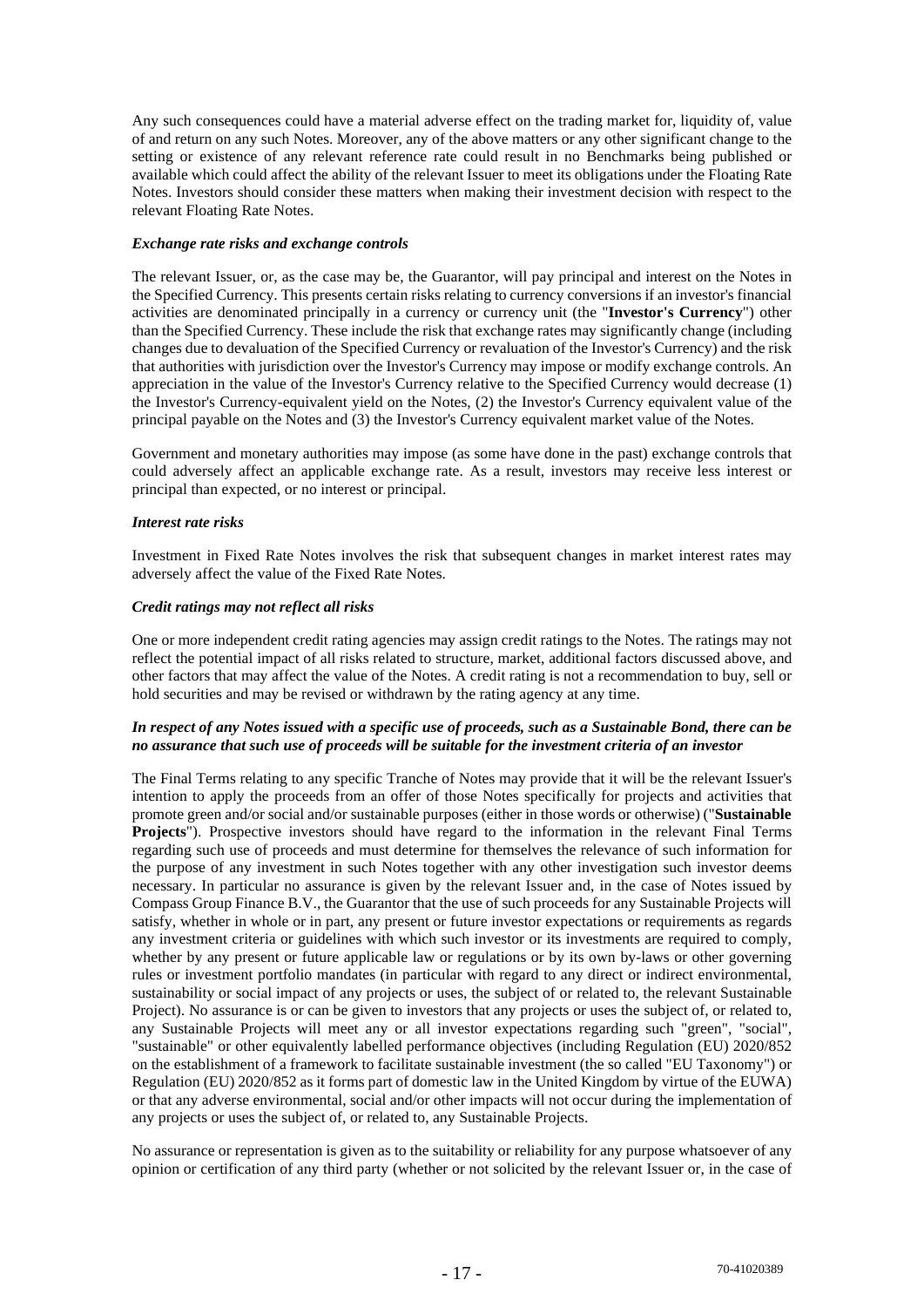Notes issued by Compass Group Finance B.V., the Guarantor) which may be made available in connection with the issue of any Notes and in particular with any Sustainable Projects to fulfil any environmental, sustainability, social and/or other criteria. For the avoidance of doubt, any such opinion or certification is not, nor shall be deemed to be, incorporated in and/or form part of this Base Prospectus. Any such opinion or certification is not, nor should be deemed to be, a recommendation by the relevant Issuer or, in the case of Notes issued by Compass Group Finance B.V., the Guarantor, or any other person to buy, sell or hold any such Notes. Any such opinion or certification is only current as of the date that such opinion or certification was initially issued. Prospective investors must determine for themselves the relevance of any such opinion or certification and/or the information contained therein and/or the provider of such opinion or certification for the purpose of any investment in such Notes. Currently, the providers of such opinions and certifications are not subject to any specific regulatory or other regime or oversight.

In the event that any such Notes are listed or admitted to trading on any dedicated "green", "social", "sustainable" or other equivalently-labelled segment of any stock exchange or securities market (whether or not regulated), no representation or assurance is given by the relevant Issuer or, in the case of Notes issued by Compass Group Finance B.V., the Guarantor, or any other person that such listing or admission satisfies, whether in whole or in part, any present or future investor expectations or requirements as regards any investment criteria or guidelines with which such investor or its investments are required to comply, whether by any present or future applicable law or regulations or by its own by-laws or other governing rules or investment portfolio mandates, in particular with regard to any direct or indirect environmental, sustainability or social impact of any projects or uses, the subject of or related to, any Sustainable Projects. Furthermore, it should be noted that the criteria for any such listings or admission to trading may vary from one stock exchange or securities market to another. Nor is any representation or assurance given or made by the relevant Issuer or, in the case of Notes issued by Compass Group Finance B.V., the Guarantor, or any other person that any such listing or admission to trading will be obtained in respect of any such Notes or, if obtained, that any such listing or admission to trading will be maintained during the life of the Notes.

While it is the intention of the relevant Issuer to apply the proceeds of any Notes so specified for Sustainable Projects in, or substantially in, the manner described in the relevant Final Terms, there can be no assurance that the relevant intended project(s) or use(s) the subject of, or related to, any Sustainable Projects will be capable of being implemented in or substantially in such manner and/or in accordance with any timing schedule and that accordingly such proceeds will be totally disbursed for the specified Sustainable Projects. Nor can there be any assurance that such Sustainable Projects will be completed within any specified period or at all or with the results or outcome (whether or not related to the environment) as originally expected or anticipated by the relevant Issuer. Any such event or failure by the relevant Issuer will not constitute an Event of Default under the Notes.

Any such event or failure to apply the proceeds of any issue of Notes for any Sustainable Projects as aforesaid and/or withdrawal of any such opinion or certification or any such opinion or certification attesting that the relevant Issuer is not complying in whole or in part with any matters for which such opinion or certification is opining or certifying on and/or any such Notes no longer being listed or admitted to trading on any stock exchange or securities market as aforesaid may have a material adverse effect on the value of such Notes and also potentially the value of any other Notes which are intended to finance Sustainable Projects and/or result in adverse consequences for certain investors with portfolio mandates to invest in securities to be used for a particular purpose.

Investors should carefully consider these matters when making their investment decision with respect to any such Notes.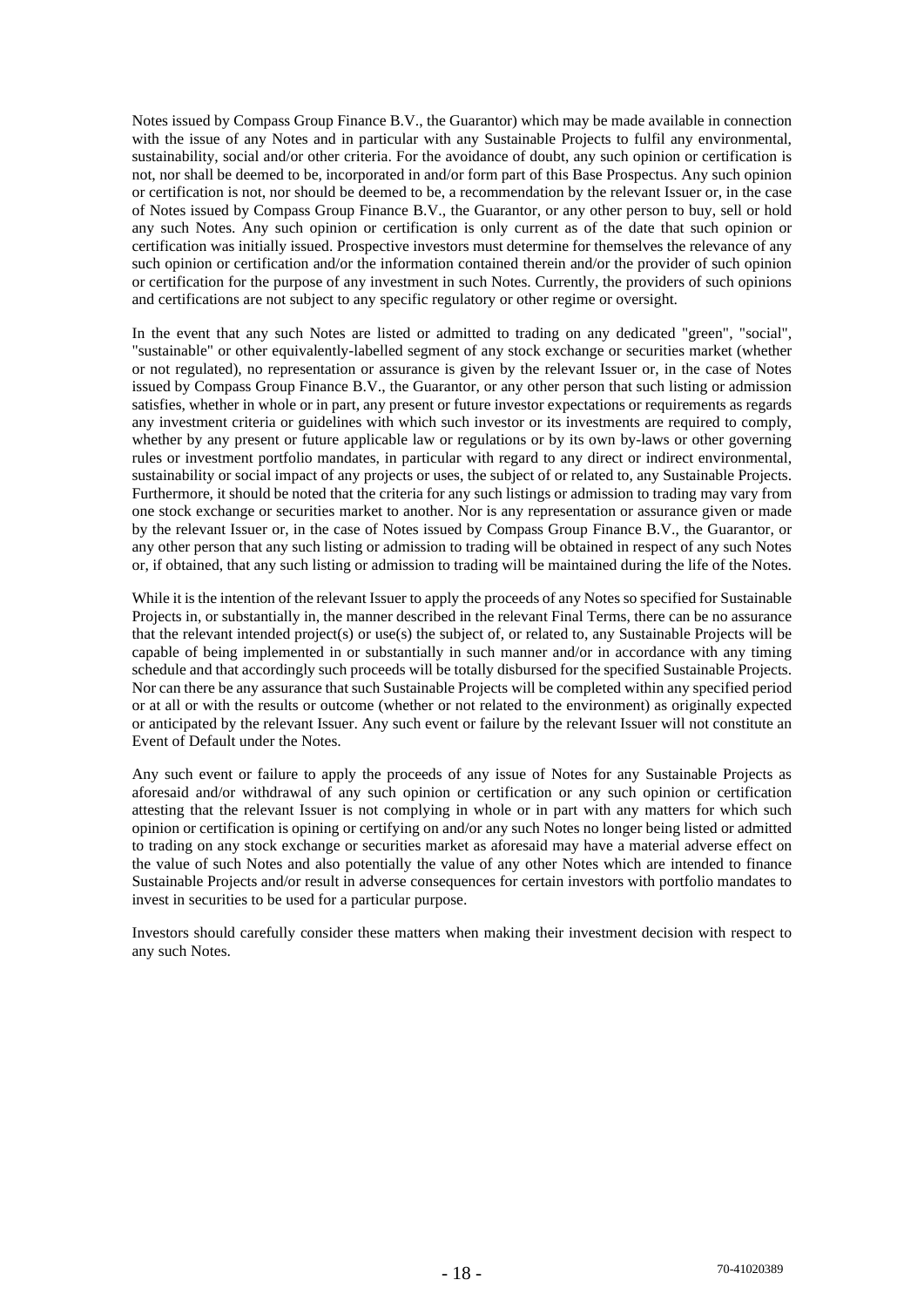### **INFORMATION INCORPORATED BY REFERENCE**

The following information shall be deemed to be incorporated in, and to form part of, this Base Prospectus:

- 1. the audited consolidated financial statements of Compass  $PLC<sup>1</sup>$ , which have been prepared in accordance with International Financial Reporting Standards ("**IFRS**") (including the auditors' report thereon and notes thereto) in respect of the years ended 30 September 2019 and 30 September 2020 (set out on pages 131 to 224 and pages 163 to 267, respectively, of the 2019 and 2020 annual reports of such Issuer) and the reconciliation of alternative performance measures: EBITDA and Gross CAPEX on page 33 of Compass PLC's 2020 annual report;
- 2. the unaudited consolidated interim financial statements of Compass PLC for the six months ended 31 March 2021 (set out under the heading "Independent review report to Compass Group PLC" and the condensed consolidated financial statements following such report including the notes thereto, of its half year results announcement published on 12 May 2021);
- 3. the audited financial statements of Compass Group Finance B.V., which have been prepared in accordance with IFRS (including the auditors' report therein and notes thereto) in respect of the year ended 30 September 2020 (set out on pages 7 to 29 of the 2020 annual report of such Issuer) and in respect of the period ended 30 September 2019 (set out on pages 6 to 27 of the 2019 annual report of such Issuer);
- 4. the terms and conditions set out on pages 23 to 49 of the Base Prospectus relating to the Programme dated 14 January 2014 (the "**2014 Conditions** ");
- 5. the terms and conditions set out on pages 24 to 52 of the Base Prospectus relating to the Programme dated 31 May 2017 (the "**2017 Conditions**"); and
- 6. the terms and conditions set out on pages 25 to 53 of the Base Prospectus relating to the Programme dated 19 July 2018 (the "**2018 Conditions**").

Copies of the documents specified above as containing information incorporated by reference in this Base Prospectus may be inspected, free of charge, at:

- in the case of the annual reports, at https://www.compass-group.com/en/investors/annualreports.html;
- in the case of Compass PLC's unaudited consolidated interim financial statements, at https://www.compass-group.com/en/investors/results-and-presentations.html:
- in the case of Compass Group Finance B.V.'s audited financial statements, at https://www.compass-group.com/en/investors/compass-group-finance-netherlands-b-v-.html; and
- in the case of terms and conditions, at https://www.compass-group.com/en/investors/compassgroup-finance-netherlands-b-v-.html.

Any documents themselves incorporated by reference in the documents incorporated by reference in this Base Prospectus shall not form part of this Base Prospectus. Any information contained in any of the documents specified above which is not incorporated by reference in this Base Prospectus is either not relevant to investors or is covered elsewhere in this Base Prospectus and, for the avoidance of doubt, unless specifically incorporated by reference into this Base Prospectus, information contained on the website does not form part of this Base Prospectus.

<sup>&</sup>lt;sup>1</sup> In addition to reported results, the financial statements in Compass PLC's 2020 annual report include certain results presented on a pro forma basis for comparative purposes following the adoption of IFRS 16 "Leases" by the Group. For the avoidance of doubt, results presented on a pro forma basis are not incorporated by reference into this Base Prospectus.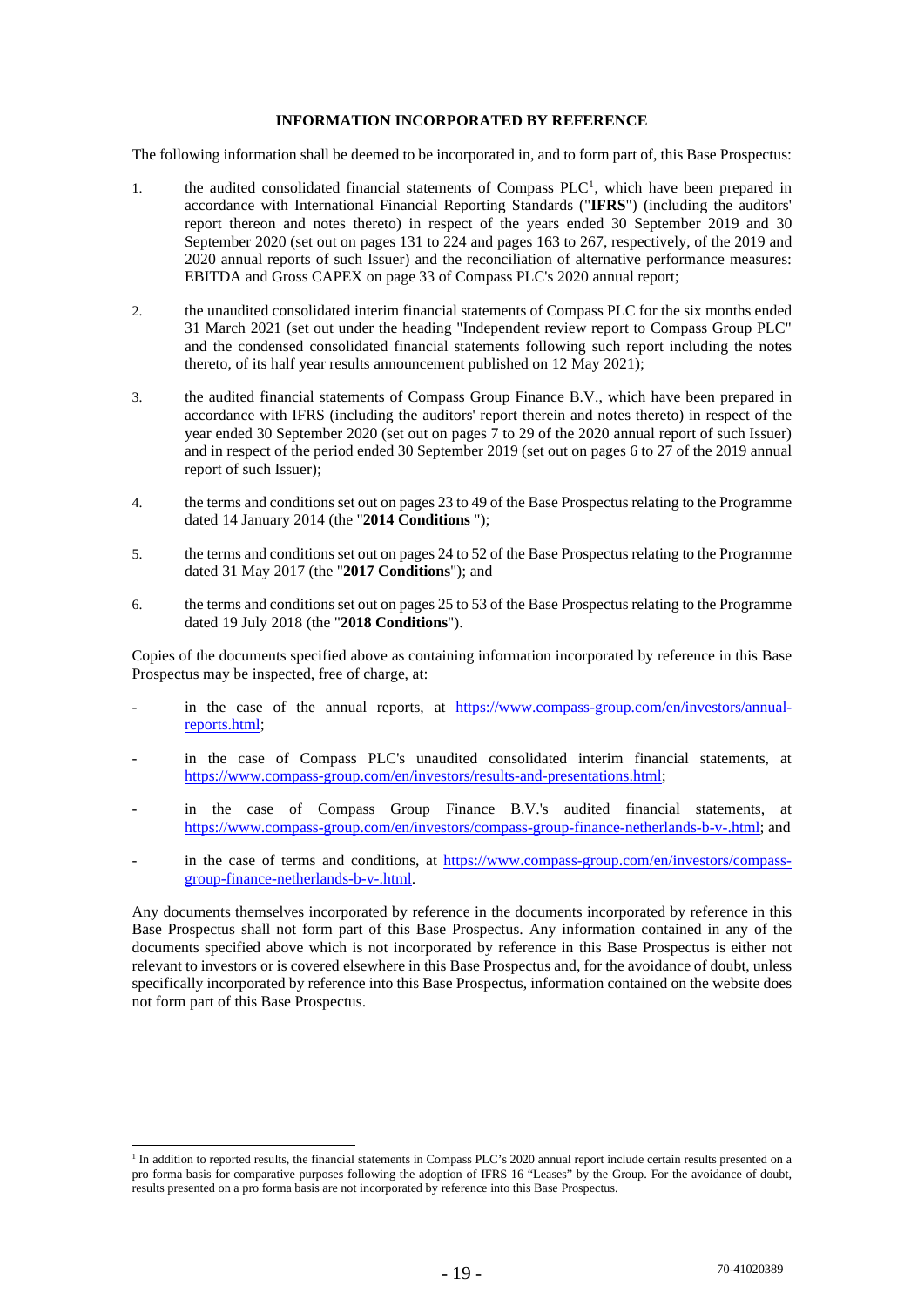## **FINAL TERMS, PRICING SUPPLEMENT AND DRAWDOWN PROSPECTUSES**

In this section the expression "necessary information" means, in relation to any Tranche of Notes, the necessary information which is material to an investor for making an informed assessment of the assets and liabilities, financial position, profits and losses and prospects of the Issuers and the Guarantor, as the case may be, and of the rights attaching to the Notes and the Guarantee, as the case may be and the reasons for the issuance and its impact on the Issuer. In relation to the different types of Notes which may be issued under the Programme by Compass PLC and Compass Group Finance B.V., each Issuer and the Guarantor, as the case may be, have endeavoured to include in this Base Prospectus all of the necessary information except for information relating to the Notes which is not known at the date of this Base Prospectus and which can only be determined at the time of an individual issue of a Tranche of Notes.

Any information relating to the Notes which is not included in this Base Prospectus and which is required in order to complete the necessary information in relation to a Tranche of Notes will be contained either in the relevant Final Terms, Pricing Supplement or in a Drawdown Prospectus. Such information will be contained in the relevant Final Terms or Pricing Supplement unless any of such information constitutes a significant new factor relating to the information contained in this Base Prospectus in which case such information, together with all of the other necessary information in relation to the relevant series of Notes (other than Exempt Notes), may be contained in a Drawdown Prospectus.

For a Tranche of Notes which is the subject of Final Terms or a Pricing Supplement, those Final Terms or that Pricing Supplement will, for the purposes of that Tranche only, complete this Base Prospectus and must be read in conjunction with this Base Prospectus. The terms and conditions applicable to any particular Tranche of Notes which is the subject of Final Terms are the Conditions of the Notes as completed to the extent described in the relevant Final Terms and the terms and conditions applicable to any particular tranche of Notes which is the subject of a Pricing Supplement are the Conditions of the Notes as completed, modified or superseded by the relevant Pricing Supplement.

The terms and conditions applicable to any particular Tranche of Notes which is the subject of a Drawdown Prospectus will be the Conditions as supplemented, amended and/or replaced to the extent described in the relevant Pricing Supplement or Drawdown Prospectus. In the case of a Tranche of Notes which is the subject of a Pricing Supplement or Drawdown Prospectus, each reference in this Base Prospectus to information being specified or identified in the relevant Final Terms shall be read and construed as a reference to such information being specified or identified in the relevant Pricing Supplement or Drawdown Prospectus unless the context requires otherwise.

Each Drawdown Prospectus will be constituted either (1) by a single document containing the necessary information relating to Compass PLC and Compass Group Finance B.V. and the relevant Notes or (2) by a registration document (the "**Registration Document**") containing the necessary information relating to Compass PLC and Compass Group Finance B.V., a securities note (the "**Securities Note**") containing the necessary information relating to the relevant Notes and, if necessary, a summary note. In addition, if the Drawdown Prospectus is constituted by a Registration Document and a Securities Note, any significant new factor, material mistake or material inaccuracy relating to the information included in the Registration Document which arises or is noted between the date of the Registration Document and the date of the Securities Note which is capable of affecting the assessment of the relevant Notes will be included in the Securities Note.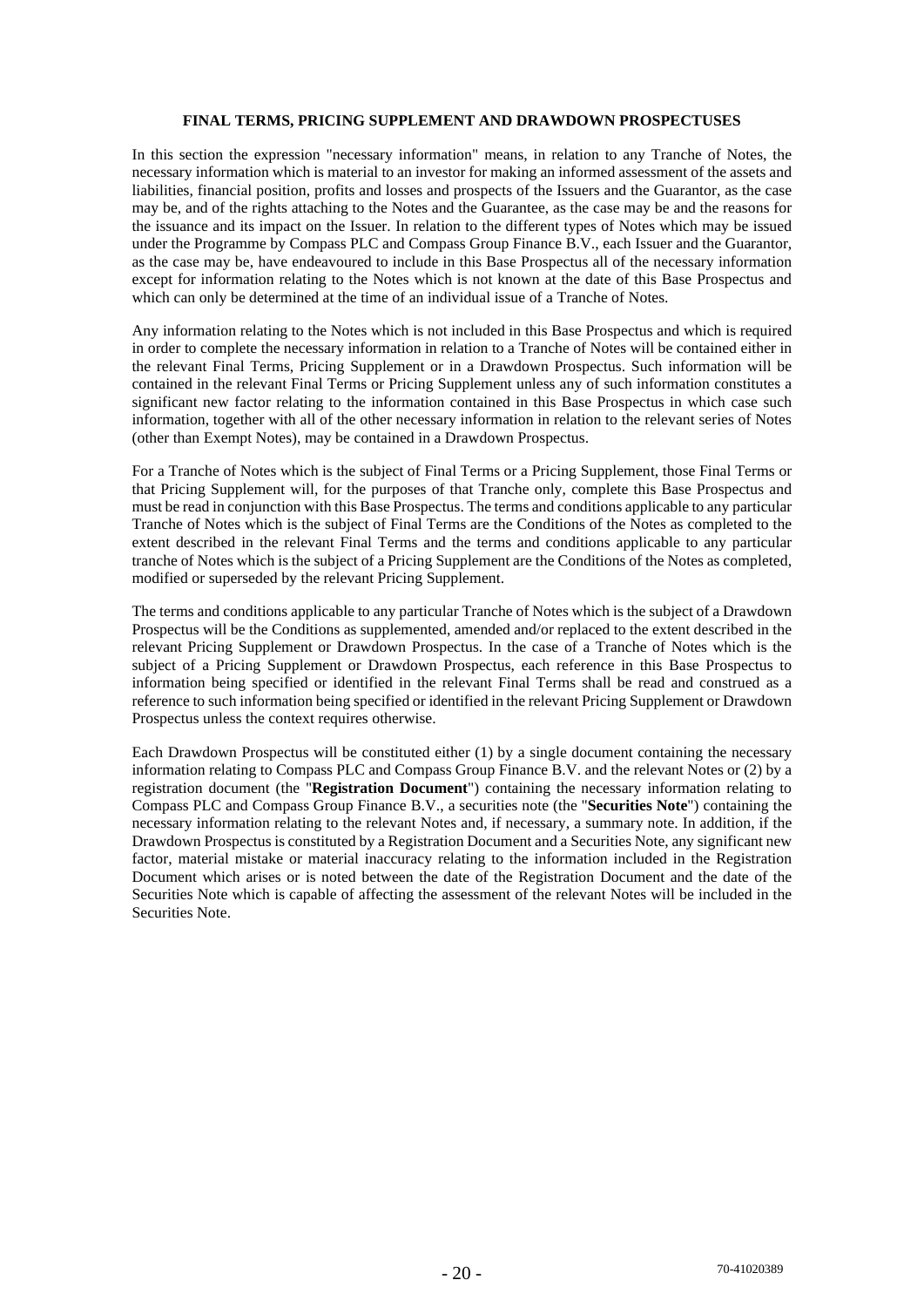## **FORMS OF THE NOTES**

### **Bearer Notes**

Each Tranche of Notes in bearer form ("**Bearer Notes**") will initially be in the form of either a temporary global note in bearer form (the "**Temporary Global Note**"), without interest coupons, or a permanent global note in bearer form (the "**Permanent Global Note**"), without interest coupons, in each case as specified in the relevant Final Terms or, as the case may be, the relevant Pricing Supplement. Each Temporary Global Note or, as the case may be, Permanent Global Note (each a "**Global Note**") which is not intended to be issued in new global note ("**NGN**") form, as specified in the relevant Final Terms, will be deposited on or around the issue date of the relevant Tranche of the Notes with a common depositary or common safekeeper for Euroclear Bank SA/NV ("**Euroclear**") and/or Clearstream Banking S.A. ("**Clearstream, Luxembourg**") and/or any other relevant clearing system. and each Global Note which is intended to be issued in NGN form, as specified in the relevant Final Terms, will be deposited on or around the issue date of the relevant Tranche of the Notes with a common safekeeper for Euroclear and/or Clearstream, Luxembourg.

On 13 June 2006 the European Central Bank (the "**ECB**") announced that Notes in NGN form are in compliance with the "Standards for the use of EU securities settlement systems in ESCB credit operations" of the central banking system for the euro (the "**Eurosystem**"), provided that certain other criteria are fulfilled. At the same time the ECB also announced that arrangements for Notes in NGN form will be offered by Euroclear and Clearstream, Luxembourg as of 30 June 2006 and that debt securities in global bearer form issued through Euroclear and Clearstream, Luxembourg after 31 December 2006 will only be eligible as collateral for Eurosystem operations if the NGN form is used.

In the case of each Tranche of Bearer Notes, the relevant Final Terms or, as the case may be, the relevant Pricing Supplement will also specify whether United States Treasury Regulation §1.163 -5(c)(2)(i)(C) (the "**TEFRA C Rules**") or United States Treasury Regulation §1.163-5(c)(2)(i)(D) (the "**TEFRA D Rules**") are applicable in relation to the Notes or that neither the TEFRA C Rules nor the TEFRA D Rules are applicable.

## *Temporary Global Note exchangeable for Permanent Global Note*

If the relevant Final Terms or, as the case may be, the relevant Pricing Supplement specifies the form of Notes as being "Temporary Global Note exchangeable for a Permanent Global Note", then the Notes will initially be in the form of a Temporary Global Note which will be exchangeable, in whole or in part, for interests in a Permanent Global Note, without interest coupons, not earlier than 40 days after the issue date of the relevant Tranche of the Notes upon certification as to non-U.S. beneficial ownership. No payments will be made under the Temporary Global Note unless exchange for interests in the Permanent Global Note is improperly withheld or refused. In addition, interest payments in respect of the Notes cannot be collected without such certification of non-U.S. beneficial ownership.

Whenever any interest in the Temporary Global Note is to be exchanged for an interest in a Permanent Global Note, the relevant Issuer and/or the Guarantor, as the case may be, shall procure (in the case of first exchange) the prompt delivery (free of charge to the bearer) of such Permanent Global Note, duly authenticated and, in the case of an NGN, effectuated, to the bearer of the Temporary Global Note or (in the case of any subsequent exchange) an increase in the principal amount of the Permanent Global Note in accordance with its terms against:

- (i) presentation and (in the case of final exchange) surrender of the Temporary Global Note to or to the order of the Principal Paying Agent; and
- (ii) receipt by the Principal Paying Agent of a certificate or certificates of non-U.S. beneficial ownership,

within 7 days of the bearer requesting such exchange.

#### *Temporary Global Note exchangeable for Definitive Notes*

If the relevant Final Terms or, as the case may be, the relevant Pricing Supplement specifies the form of Notes as being "Temporary Global Note exchangeable for Definitive Notes" and also specifies that the TEFRA C Rules are applicable or that neither the TEFRA C Rules nor the TEFRA D Rules are applicable,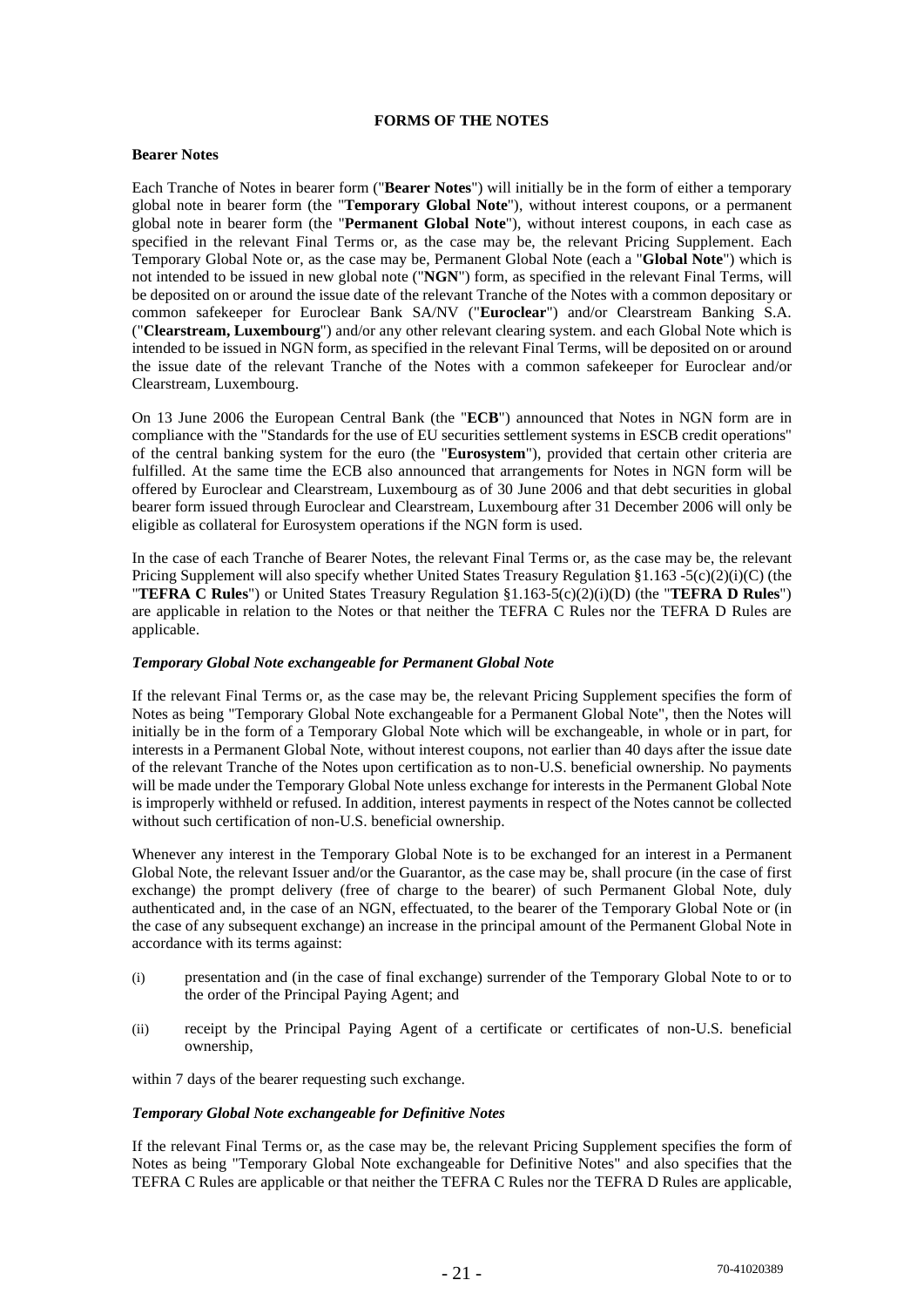then the Notes will initially be in the form of a Temporary Global Note which will be exchangeable, in whole but not in part, for Bearer Notes in definitive form ("**Definitive Notes**") not earlier than 40 days after the issue date of the relevant Tranche of the Notes.

If the relevant Final Terms or, as the case may be, the relevant Pricing Supplement specifies the form of Notes as being "Temporary Global Note exchangeable for Definitive Notes" and also specifies that the TEFRA D Rules are applicable, then the Notes will initially be in the form of a Temporary Global Note which will be exchangeable, in whole or in part, for Definitive Notes not earlier than 40 days after the issue date of the relevant Tranche of the Notes upon certification as to non-U.S. beneficial ownership. Interest payments in respect of the Notes cannot be collected without such certification of non-U.S. beneficial ownership.

Whenever the Temporary Global Note is to be exchanged for Definitive Notes, the relevant Issuer and/or the Guarantor, as the case may be, shall procure the prompt delivery (free of charge to the bearer) of such Definitive Notes, duly authenticated and with Coupons and Talons attached (if so specified in the relevant Final Terms or, as the case may be, the relevant Pricing Supplement), in an aggregate principal amount equal to the principal amount of the Temporary Global Note to the bearer of the Temporary Global Note against the surrender of the Temporary Global Note to or to the order of the Principal Paying Agent within 30 days of the bearer requesting such exchange.

## *Permanent Global Note exchangeable for Definitive Notes*

If the relevant Final Terms or, as the case may be, the relevant Pricing Supplement specifies the form of Notes as being "Permanent Global Note exchangeable for Definitive Notes", then the Notes will initially be in the form of a Permanent Global Note which will only be exchangeable in whole, but not in part, for Definitive Notes:

- (i) on the expiry of such period of notice as may be specified in the relevant Final Terms or, as the case may be, the relevant Pricing Supplement; or
- (ii) if the relevant Final Terms or, as the case may be, the relevant Pricing Supplement specifies "in the limited circumstances described in the Permanent Global Note", then only if one of the following events occurs:
	- (a) Euroclear or Clearstream, Luxembourg or any other relevant clearing system permanently ceases its business without appointing a successor entity; or
	- (b) the relevant Issuer requests an exchange following a change in tax law that would be adverse to such Issuer but for the issuance of Definitive Notes; or
	- (c) any of the circumstances described in Condition 13 (*Events of Default*) occurs and is continuing.

Whenever the Permanent Global Note is to be exchanged for Definitive Notes, the relevant Issuer and/or the Guarantor, as the case may be, shall procure the prompt delivery (free of charge to the bearer) of such Definitive Notes, duly authenticated and with Coupons and Talons attached (if so specified in the relevant Final Terms or, as the case may be, the relevant Pricing Supplement), in an aggregate principal amount equal to the principal amount of the Permanent Global Note to or to the order of the bearer of the Permanent Global Note against the surrender of the Permanent Global Note to or to the order of the Principal Paying Agent within 45 days of the bearer requesting such exchange.

## *Terms and Conditions applicable to the Notes*

The terms and conditions applicable to any Definitive Note will be endorsed on that Note and will consist of the terms and conditions set out under "Terms and Conditions of the Notes" below and the provisions of the relevant Final Terms or, as the case may be, the relevant Pricing Supplement which supplement, amend and/or replace those terms and conditions.

The terms and conditions applicable to any Note in global form will differ from those terms and conditions which would apply to the Note were it in definitive form to the extent described under "Summary of Provisions Relating to the Notes while in Global Form" below.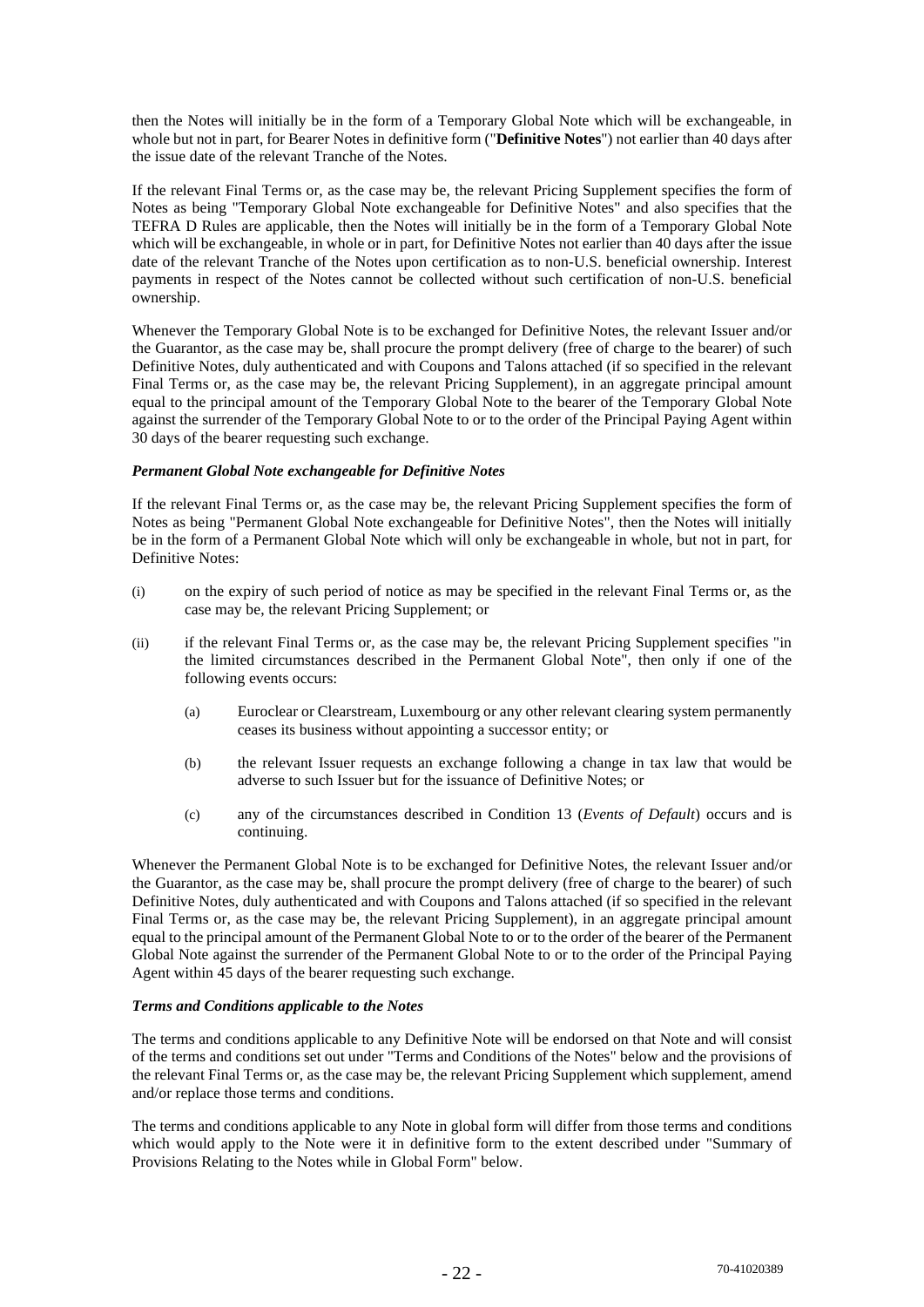## *Legend concerning United States persons*

In the case of any Tranche of Notes considered to be in bearer form for U.S. federal income tax purposes, the Notes in global form, the Notes in definitive form and any Coupons and Talons appertaining thereto will bear a legend to the following effect:

"Any United States person (as defined in the Internal Revenue Code of the United States) who holds this obligation, directly or indirectly, will be subject to limitations under the United States income tax laws, including the limitations provided in Sections 165(j) and 1287(a) of the Internal Revenue Code."

## **Registered Notes**

Each Tranche of Notes in registered form ("**Registered Notes**") will be represented by either:

- (i) individual Note Certificates in registered form ("**Individual Note Certificates**"); or
- (ii) one or more global note certificates ("**Global Note Certificate(s)**"),

in each case as specified in the relevant Final Terms or, as the case may be, the relevant Pricing Supplement.

If the relevant Final Terms or, as the case may be, the relevant Pricing Supplement specifies the form of Notes as being "Individual Note Certificates", then the Notes will at all times be represented by Individual Note Certificates issued to each Noteholder in respect of their respective holdings. Each Global Note Certificate will be deposited on or around the issue date of the relevant Tranche of the Notes with a common depositary or common safekeeper for Euroclear and/or Clearstream, Luxembourg and/or any other relevant clearing system and registered in the name of the common depositary (or its nominee) for Euroclear and/or Clearstream, Luxembourg and/or any other relevant clearing system.

## *Global Note Certificate exchangeable for Individual Note Certificates*

If the relevant Final Terms or, as the case may be, the relevant Pricing Supplement specifies the form of Notes as being "Global Note Certificate exchangeable for Individual Note Certificates", then the Notes will initially be represented by one or more Global Note Certificates each of which will be exchangeable in whole, but not in part, for Individual Note Certificates:

- (i) on the expiry of such period of notice as may be specified in the relevant Final Terms or, as the case may be, the relevant Pricing Supplement; or
- (ii) if the relevant Final Terms or, as the case may be, the relevant Pricing Supplement specifies "in the limited circumstances described in the Global Note Certificate", then if either of the following events occurs:
	- (a) Euroclear, Clearstream, Luxembourg or any other relevant clearing system is closed for business for a continuous period of 14 days (other than by reason of holidays, statutory or otherwise) or announces an intention permanently to cease business or has in fact done so and no alternative clearing system satisfactory to the Trustee is available; or
	- (b) any of the circumstances described in Condition 13 (*Events of Default*) occurs.

Whenever a Global Note Certificate is to be exchanged for Individual Note Certificates, each person having an interest in a Global Note Certificate must provide the Registrar (through the relevant clearing system) with such information as the relevant Issuer and the Registrar may require to complete and deliver Individual Note Certificates (including the name and address of each person in which the Notes represented by the Individual Note Certificates are to be registered and the principal amount of each such person's holding).

Whenever a Global Note Certificate is to be exchanged for Individual Note Certificates, the relevant Issuer and/or the Guarantor, as the case may be, shall procure that Individual Note Certificates will be issued in an aggregate principal amount equal to the principal amount of the Global Note Certificate within five business days of the delivery, by or on behalf of the registered holder of the Global Note Certificate to the Registrar of such information as is required to complete and deliver such Individual Note Certificates against the surrender of the Global Note Certificate at the specified office of the Registrar.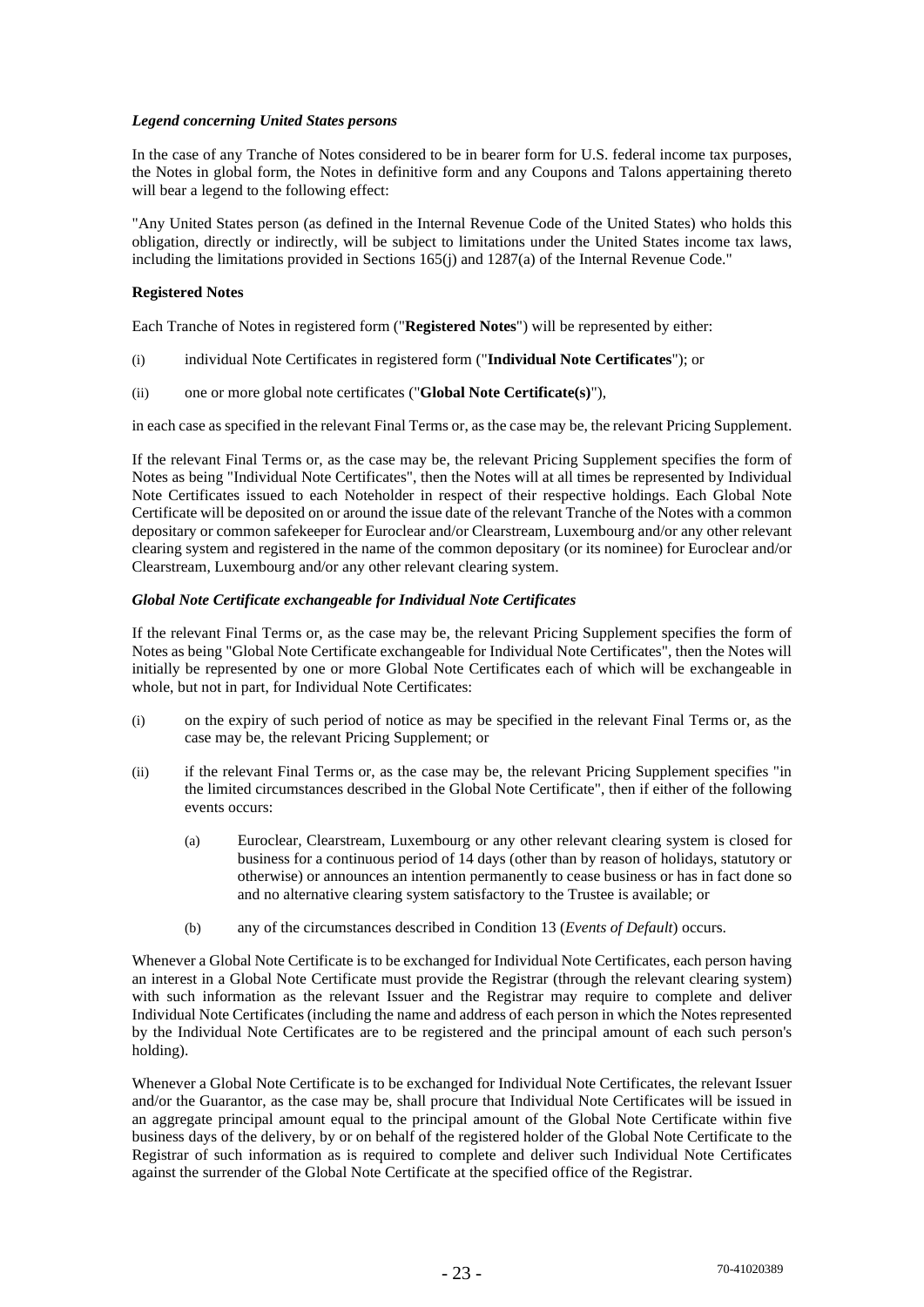Such exchange will be effected in accordance with the provisions of the Trust Deed and the Agency Agreement and the regulations concerning the transfer and registration of Notes scheduled to the Agency Agreement and, in particular, shall be effected without charge to any holder, but against such indemnity as the Registrar may require in respect of any tax or other duty of whatsoever nature which may be levied or imposed in connection with such exchange.

#### *Terms and Conditions applicable to the Notes*

The terms and conditions applicable to any Individual Note Certificate will be endorsed on that Individual Note Certificate and will consist of the terms and conditions set out under "Terms and Conditions of the Notes" below and the provisions of the relevant Final Terms or, as the case may be, the relevant Pricing Supplement which supplement, amend and/or replace those terms and conditions.

The terms and conditions applicable to any Global Note or Global Note Certificate will differ from those terms and conditions which would apply to the Note were it in definitive form to the extent described under "Summary of Provisions Relating to the Notes while in Global Form" below.

#### **Summary of Provisions relating to the Notes while in Global Form**

#### *Clearing System Accountholders*

In relation to any Tranche of Notes represented by a Global Note, references in the Terms and Conditions of the Notes to "Noteholder" are references to the bearer of the relevant Global Note which, for so long as the Global Note is held by a common depositary or common safekeeper or, in the case of an NGN, a common safekeeper, for Euroclear and/or Clearstream, Luxembourg and/or any other relevant clearing system, will be that common depositary or common safekeeper.

In relation to any Tranche of Notes represented by one or more Global Note Certificates, references in the Terms and Conditions of the Notes to "Noteholder" are references to the person in whose name the relevant Global Note Certificate is for the time being registered in the Register which is held by or on behalf of a common depositary or common safekeeper for Euroclear and/or Clearstream, Luxembourg and/or any other relevant clearing system, will be that common depositary or common safekeeper or a nominee for that common depositary or common safekeeper.

Each of the persons shown in the records of Euroclear, Clearstream, Luxembourg and/or any other relevant clearing system as being entitled to an interest in a Global Note or a Global Note Certificate (each an "**Accountholder**") must look solely to Euroclear, Clearstream, Luxembourg and/or such other relevant clearing system (as the case may be) for such Accountholder's share of each payment made by the relevant Issuer or the Guarantor, as the case may be, to the holder of such Global Note or Global Note Certificate and in relation to all other rights arising under such Global Note or Global Note Certificate. The extent to which, and the manner in which, Accountholders may exercise any rights arising under a Global Note or Global Note Certificate will be determined by the respective rules and procedures of Euroclear and Clearstream, Luxembourg and any other relevant clearing system from time to time. For so long as the relevant Notes are represented by a Global Note or Global Note Certificate, Accountholders shall have no claim directly against the relevant Issuer or the Guarantor, as the case may be, in respect of payments due under the Notes and such obligations of the relevant Issuer or the Guarantor, as the case may be, will be discharged by payment to the holder of such Global Note or Global Note Certificate.

## *Transfers of Interests in Global Notes and Global Note Certificates*

Transfers of interests in Global Notes and Global Note Certificates within Euroclear and Clearstream, Luxembourg or any other relevant clearing system will be in accordance with their respective rules and operating procedures. None of the Issuers, the Guarantor, as the case may be, the Trustee, the Registrar, the Dealers or the Agents will have any responsibility or liability for any aspect of the records of Euroclear and Clearstream, Luxembourg or any other relevant clearing system or any of their respective participants relating to payments made on account of beneficial ownership interests in a Global Note or Global Note Certificate or for maintaining, supervising or reviewing any of the records of Euroclear and Clearstream, Luxembourg or any other relevant clearing system or the records of their respective participants relating to such beneficial ownership interests.

The laws of some states of the United States require that certain persons receive individual certificates in respect of their holdings of Notes. Consequently, the ability to transfer interests in a Global Note Certificate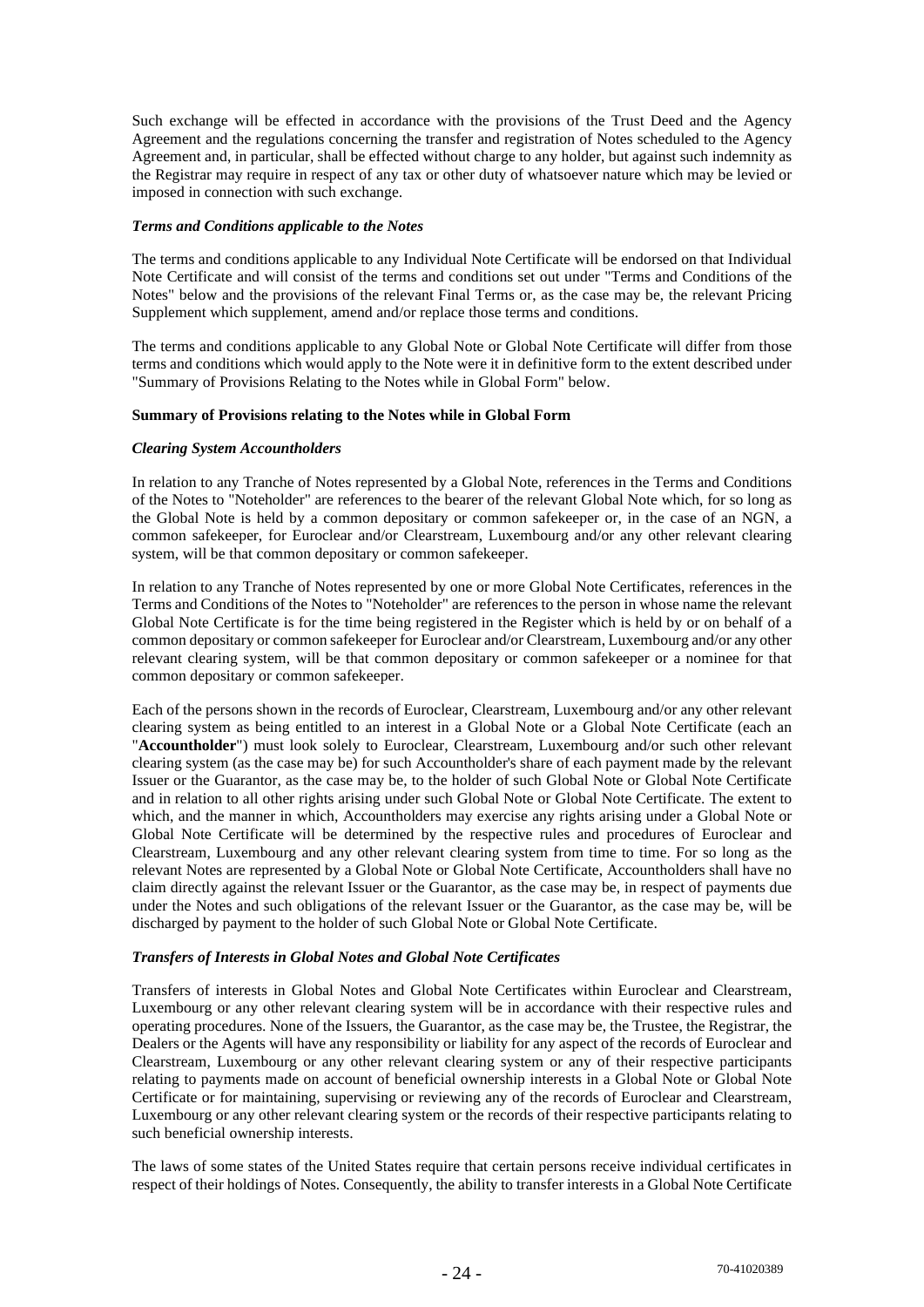to such persons will be limited. Because clearing systems only act on behalf of participants, who in turn act on behalf of indirect participants, the ability of a person having an interest in a Global Note Certificate to pledge such interest to persons or entities which do not participate in the relevant clearing systems, or otherwise take actions in respect of such interest, may be affected by the lack of an Individual Note Certificate representing such interest.

Subject to compliance with the transfer restrictions applicable to the Registered Notes described under "Transfer Restrictions", transfers Euroclear or Clearstream, Luxembourg accountholders will be effected by the relevant clearing systems in accordance with their respective rules and through action taken by the Registrar and the Principal Paying Agent.

For a further description of restrictions on the transfer of Notes, see "*Subscription and Sale*" and "*Transfer Restrictions*".

While a Global Note Certificate is lodged with Euroclear, Clearstream, Luxembourg or any relevant clearing system, Individual Note Certificates for the relevant Series of Notes will not be eligible for clearing and settlement through such clearing systems.

#### *Conditions applicable to Global Notes and Global Note Certificates*

Each Global Note and Global Note Certificate will contain provisions which modify the Terms and Conditions of the Notes as they apply to the Global Note or Global Note Certificate. The following is a summary of certain of those provisions:

*Payments:* All payments in respect of the Global Note or Global Note Certificate which, according to the Terms and Conditions of the Notes, require presentation and/or surrender of a Note, Note Certificate or Coupon will be made against presentation and (in the case of payment of principal in full with all interest accrued thereon) surrender of the Global Note or Global Note Certificate to or to the order of any Paying Agent and will be effective to satisfy and discharge the corresponding liabilities of the relevant Issuer or the Guarantor, as the case may be, in respect of the Notes. On each occasion on which a payment of principal or interest is made in respect of the Global Note, the relevant Issuer, or the Guarantor, as the case may be, shall procure that payment is noted in a schedule thereto or, in respect of an NGN, the payment is entered pro rata in the records of Euroclear and Clearstream, Luxembourg.

*Exercise of put option:* In order to exercise the option contained in Condition 9(e) (*Redemption at the option of Noteholders*) the bearer of a Permanent Global Note or the holder of a Global Note Certificate must, within the period specified in the Conditions for the deposit of the relevant Note and put notice, give written notice of such exercise to the Principal Paying Agent specifying the principal amount of Notes in respect of which such option is being exercised. Any such notice will be irrevocable and may not be withdrawn.

*Partial exercise of call option:* In connection with an exercise of the option contained in Condition 9(c) (*Redemption at the option of the Issuer*) in relation to some only of the Notes, the Permanent Global Note or Global Note Certificate may be redeemed in part in the principal amount specified by the relevant Issuer in accordance with the Conditions and the Notes to be redeemed will not be selected as provided in the Conditions but in accordance with the rules and procedures of Euroclear and/or Clearstream, Luxembourg (to be reflected in the records of Euroclear and/or Clearstream, Luxembourg as either a pool factor or a reduction in principal amount, at their discretion).

*Notices:* Notwithstanding Condition 20 (*Notices*), while all the Notes are represented by a Permanent Global Note (or by a Permanent Global Note and/or a Temporary Global Note) or a Global Note Certificate and the Permanent Global Note is (or the Permanent Global Note and/or the Temporary Global Note are), or the Global Note Certificate is deposited with a common depositary or common safekeeper for Euroclear and/or Clearstream, Luxembourg and/or any other relevant clearing system, notices to Noteholders may be given by delivery of the relevant notice to Euroclear and/or Clearstream, Luxembourg and/or any other relevant clearing system and, in any case, such notices shall be deemed to have been given to the Noteholders in accordance with Condition 20 (*Notices*) on the date of delivery to Euroclear and/or Clearstream, Luxembourg and/or any other relevant clearing system.

*Record Date:* Each payment in respect of a Global Note Certificate will be made to the person shown as the Holder in the Register at the close of business (in the relevant clearing system) on the Clearing System Business Day before the due date for such payment (the "**Record Date**") where "**Clearing System Business**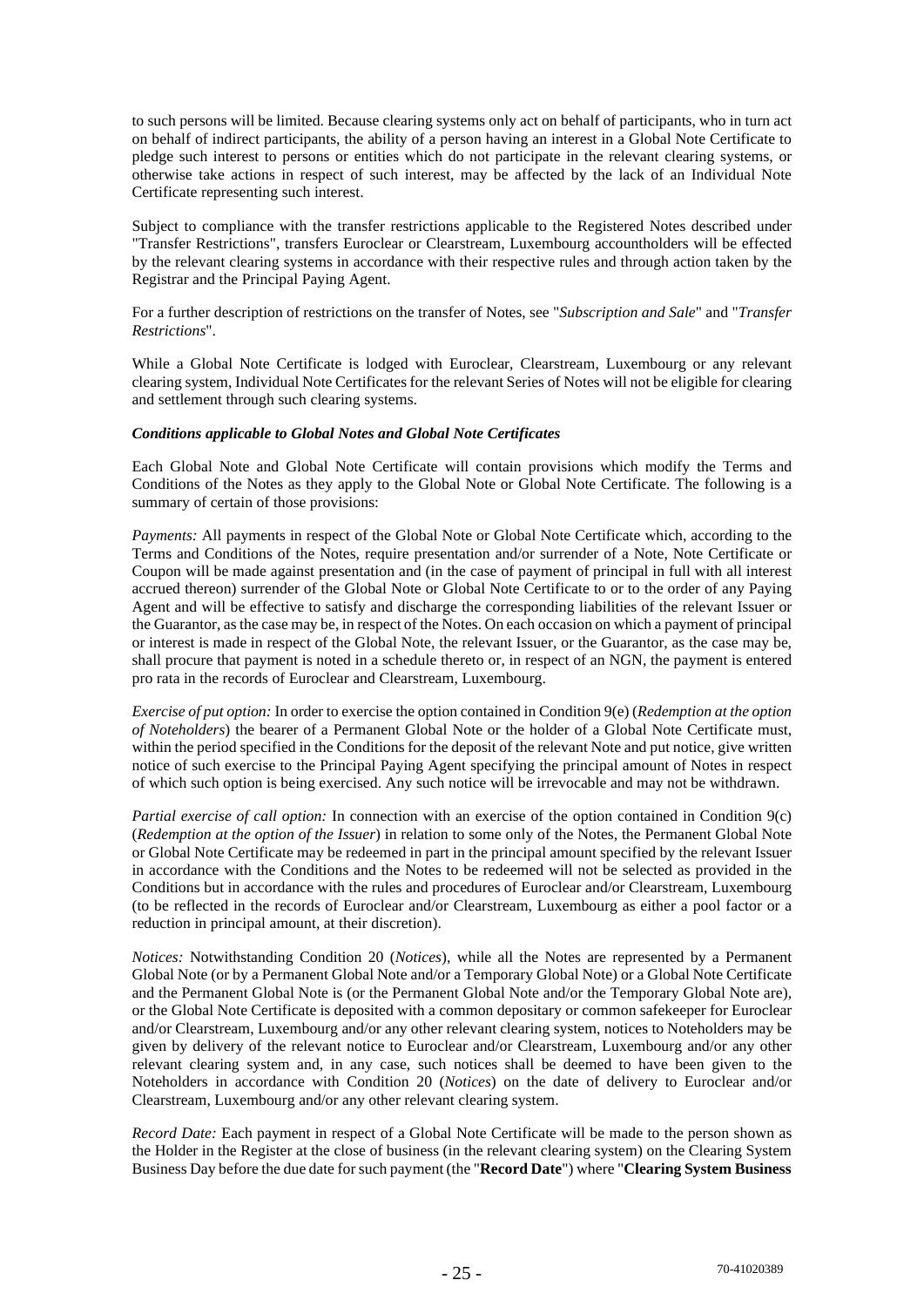**Day**" means a day on which each clearing system for which the Global Note Certificate is being held is open for business.

*Payment Business Day:* Notwithstanding the definition of "Payment Business Day" in Condition 2(a) (*Definitions*), while all the Notes are represented by a Permanent Global Note (or by a Permanent Global Note and/or a Temporary Global Note) or a Global Note Certificate and the Permanent Global Note is (or the Permanent Global Note and/or the Temporary Global Note are), or the Global Note Certificate is deposited with a common depositary or common safekeeper for Euroclear and/or Clearstream, Luxembourg and/or any other relevant clearing system, "**Payment Business Day**" means:

- (a) if the currency of payment is euro, any day which is a TARGET Settlement Day and a day on which dealings in foreign currencies may be carried on in each (if any) Additional Financial Centre; or
- (b) if the currency of payment is not euro, any day which is a day on which dealings in foreign currencies may be carried on in the Principal Financial Centre of the currency of payment and in each (if any) Additional Financial Centre.

## **Eurosystem Eligibility**

Where the Global Notes or the Global Certificates issued in respect of any Tranche are in NGN form, Euroclear and Clearstream, Luxembourg will be notified as to whether or not such Global Notes or Global Certificates are intended to be held in a manner which would allow Eurosystem eligibility. Any indication that the Global Notes or Global Certificates are to be so held does not necessarily mean that the Notes of the relevant Tranche will be recognised as eligible collateral for Eurosystem monetary policy and intra-day credit operations by the Eurosystem either upon issue or at any times during their life as such recognition depends upon satisfaction of the Eurosystem eligibility criteria. The Common Safekeeper for NGNs will either be Euroclear or Clearstream, Luxembourg or another entity approved by Euroclear and Clearstream, Luxembourg, as indicated in the applicable Final Terms.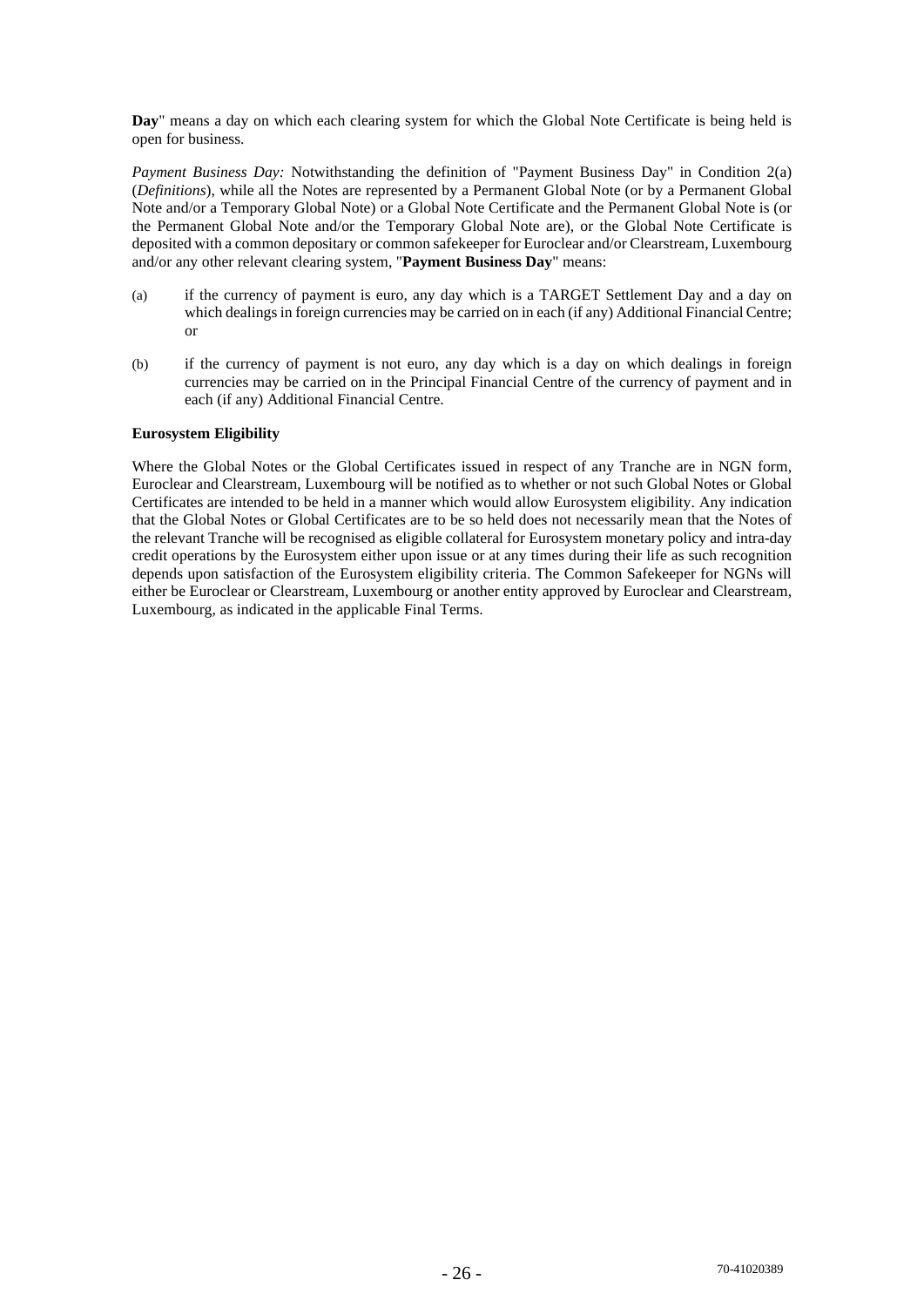## **TERMS AND CONDITIONS OF THE NOTES**

*The following is the text of the terms and conditions which, as completed by the relevant Final Terms or, as the case may be, completed, amended and/or replaced by the relevant Pricing Supplement, will be endorsed on each Note in definitive form issued under the Programme. The terms and conditions applicable to any Note in global form will differ from those terms and conditions which would apply to the Note were it in definitive form to the extent described under "Summary of Provisions Relating to the Notes while in Global Form" elsewhere in the Base Prospectus. Part A of the relevant Pricing Supplement in relation to any Tranche of Exempt Notes may specify other terms and conditions which shall, to the extent so specified or to the extent inconsistent with the following Terms and Conditions, replace or modify the following Terms and Conditions for the purpose of such Notes.* 

#### 1. **Introduction**

- (a) *Programme*: Compass Group PLC ("**Compass PLC**") and Compass Group Finance Netherlands B.V. ("**Compass Group Finance B.V.**") (each, if so specified in the relevant Final Terms/or Pricing Supplement, the "**Issuer**") have established a Euro Medium Term Note Programme (the "**Programme**") for the issuance by the Issuers of up to £6,000,000,000 in aggregate principal amount of notes (the "**Notes**") guaranteed, in respect of notes issued by Compass Group Finance B.V., by Compass PLC (in such capacity, the "**Guarantor**", and such Notes, the "**Guaranteed Notes**"). The Issuers may issue Notes under the Programme for which no prospectus is required to be published under the UK Prospectus Regulation (the "**Exempt Notes**").
- (b) *Final Terms*: Notes issued under the Programme are issued in series (each a "**Series**") and each Series may comprise one or more tranches (each a "**Tranche**") of Notes. Each Tranche is the subject of a final terms (the "**Final Terms**") which supplements these terms and conditions (the "**Conditions**") **provided that**, in the case of (i) a Tranche of Exempt Notes which is the subject of a pricing supplement (a "**Pricing Supplement**") or (ii) a Tranche of Notes which is the subject of a separate prospectus specific to that Tranche of Notes (a "**Drawdown Prospectus**"), each reference to Final Terms or to information being specified or identified in the relevant Final Terms shall be read and construed as a reference to the Pricing Supplement or Drawdown Prospectus or to such information being specified or identified in the relevant Pricing Supplement or Drawdown Prospectus unless the context requires otherwise. The terms and conditions applicable to any particular Tranche of Notes are these Conditions as completed by the relevant Final Terms.
- (c) *Trust Deed:* The Notes are constituted by, are subject to, and have the benefit of, an amended and restated trust deed dated 18 August 2021 (as further amended or supplemented from time to time, the "**Trust Deed**") between the Issuers, the Guarantor and Citicorp Trustee Company Limited as trustee (the "**Trustee**", which expression includes all persons for the time being trustee or trustees appointed under the Trust Deed).
- (d) *Agency Agreement*: The Notes are the subject of an amended and restated issue and paying agency agreement dated 18 August 2021 (as further amended or supplemented from time to time, the "**Agency Agreement**") between the Issuers, the Guarantor, The Bank of New York Mellon, London Branch as principal paying agent (the "**Principal Paying Agent**") and transfer agent (the "**Transfer Agent**"), which expression includes any successor principal paying agent and transfer agent appointed from time to time in connection with the Notes), The Bank of New York Mellon SA/NV Luxembourg as paying agent (the "**Paying Agent**") and registrar (the "**Registrar**", which expression includes any successor paying agent and registrar appointed from time to time in connection with the Notes), the paying agents named therein (together with the Principal Paying Agent, the "**Paying Agents**", which expression includes any successor or additional paying agents appointed from time to time in connection with the Notes), the transfer agents named therein (together with the Registrar, the "**Transfer Agents**", which expression includes any successor or additional transfer agents appointed from time to time in connection with the Notes) and the Trustee. In these Conditions references to the "**Agents**" are to the Paying Agents and the Transfer Agents and any reference to an "**Agent**" is to any one of them.
- (e) *The Notes*: The Notes may be issued in bearer form ("**Bearer Notes**"), or in registered form ("**Registered Notes**"). All subsequent references in these Conditions to "Notes" are to the Notes which are the subject of the relevant Final Terms. Copies of the relevant Final Terms are available for viewing at the Specified Office of the Principal Paying Agent and copies may be obtained from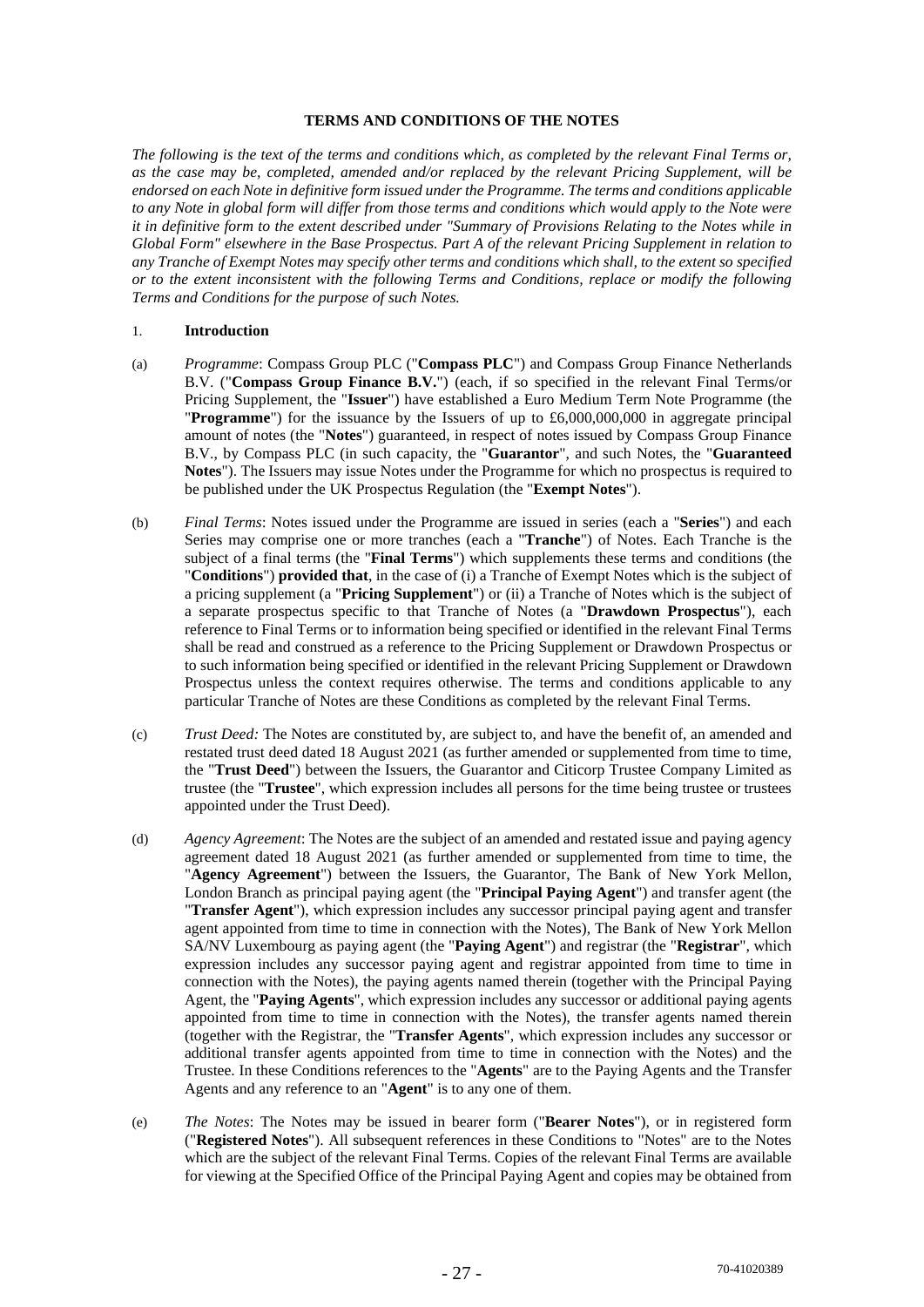One Canada Square, Canary Wharf, London, E14 5AL save that, if a Note is neither admitted to trading on a regulated market in the UK nor offered in the UK in circumstances where a prospectus is required to be published under the UK Prospectus Regulation (including Exempt Notes), the relevant Final Terms will only be available to a Noteholder holding one or more such Notes upon such Noteholder producing evidence as to identity satisfactory to the Principal Paying Agent. Copies of each Final Terms relating to Notes offered to the public in the UK (other than pursuant to one or more of the exemptions set out in Article 1.4 of the UK Prospectus Regulation) or admitted to trading on a regulated market in the UK will be available on the website of the Regulatory News Service operated by the London Stock Exchange at Regulatory News Service operated by the London Stock Exchange at www.londonstockexchange.com/exchange/news/market-news/market-newshome.html.

(f) *Summaries*: Certain provisions of these Conditions are summaries of the Trust Deed and the Agency Agreement and are subject to their detailed provisions. Noteholders and the holders of the related interest coupons, if any, (the "**Couponholders**" and the "**Coupons**", respectively) are bound by, and are deemed to have notice of, all the provisions of the Trust Deed and the Agency Agreement applicable to them. Copies of the Trust Deed and the Agency Agreement are available for inspection by Noteholders during normal business hours at the Specified Offices of each of the Agents, the initial Specified Offices of which are set out below.

## 2. **Interpretation**

(a) *Definitions*: In these Conditions the following expressions have the following meanings:

"**Accrual Yield**" has the meaning given in the relevant Final Terms;

"**Additional Business Centre(s)**" means the city or cities specified as such in the relevant Final Terms;

"**Additional Financial Centre(s)**" means the city or cities specified as such in the relevant Final Terms;

"**Business Day**" means:

- (a) in relation to any sum payable in euro, a TARGET Settlement Day and a day on which commercial banks and foreign exchange markets settle payments generally in each (if any) Additional Business Centre; and
- (b) in relation to any sum payable in a currency other than euro, a day on which commercial banks and foreign exchange markets settle payments generally in the Principal Financial Centre of the relevant currency and in each (if any) Additional Business Centre;

"**Business Day Convention**", in relation to any particular date, has the meaning given in the relevant Final Terms and, if so specified in the relevant Final Terms, may have different meanings in relation to different dates and, in this context, the following expressions shall have the following meanings:

- (a) "**Following Business Day Convention**" means that the relevant date shall be postponed to the first following day that is a Business Day;
- (b) "**Modified Following Business Day Convention**" or "**Modified Business Day Convention**" means that the relevant date shall be postponed to the first following day that is a Business Day unless that day falls in the next calendar month in which case that date will be the first preceding day that is a Business Day;
- (c) "**Preceding Business Day Convention**" means that the relevant date shall be brought forward to the first preceding day that is a Business Day;
- (d) "**FRN Convention**", "**Floating Rate Convention**" or "**Eurodollar Convention**" means that each relevant date shall be the date which numerically corresponds to the preceding such date in the calendar month which is the number of months specified in the relevant Final Terms as the Specified Period after the calendar month in which the preceding such date occurred **provided, however, that**: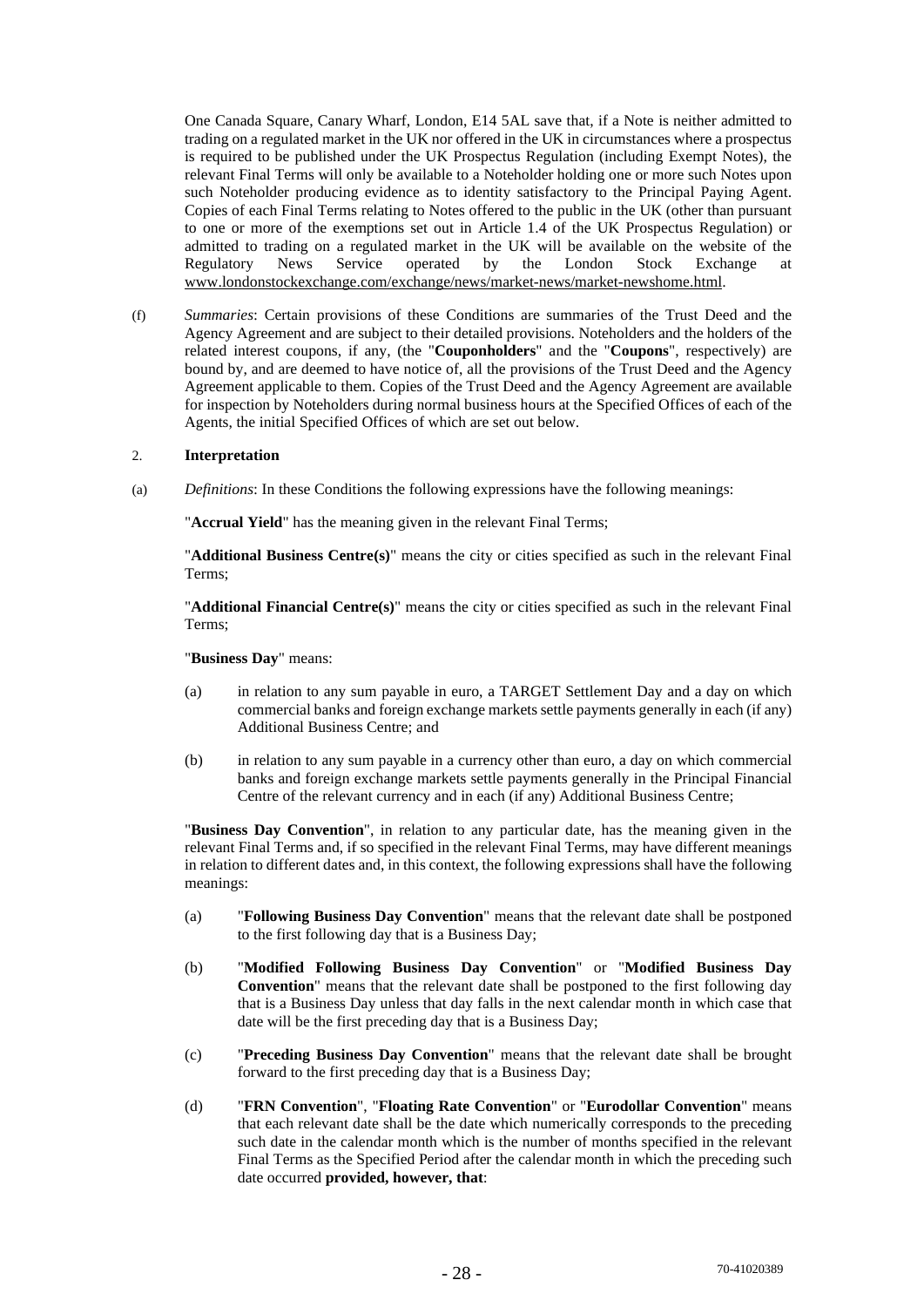- (i) if there is no such numerically corresponding day in the calendar month in which any such date should occur, then such date will be the last day which is a Business Day in that calendar month;
- (ii) if any such date would otherwise fall on a day which is not a Business Day, then such date will be the first following day which is a Business Day unless that day falls in the next calendar month, in which case it will be the first preceding day which is a Business Day; and
- (iii) if the preceding such date occurred on the last day in a calendar month which was a Business Day, then all subsequent such dates will be the last day which is a Business Day in the calendar month which is the specified number of months after the calendar month in which the preceding such date occurred; and
- (e) "**No Adjustment**" means that the relevant date shall not be adjusted in accordance with any Business Day Convention;

"**Calculation Agent**" means the Principal Paying Agent or such other Person specified in the relevant Final Terms as the party responsible for calculating the Rate(s) of Interest and Interest Amount(s) and/or such other amount(s) as may be specified in the relevant Final Terms;

"**Calculation Amount**" has the meaning given in the relevant Final Terms;

"**Consolidated Net Worth**" means at any time the amount as then disclosed in the latest audited consolidated accounts of Compass PLC as paid up or credited as paid up on the issued share capital of Compass PLC, plus the consolidated capital reserves (including any asset revaluation reserves) of Compass PLC and its Subsidiary Undertakings plus the consolidated retained earnings of Compass PLC and its Subsidiary Undertakings (or, if appropriate, less the amount standing to the debt of the consolidated profit and loss account of Compass PLC and its Subsidiary Undertakings) plus the amount, if any, by which in the reasonable opinion of the Directors of Compass PLC (and as shall have been stated in the report of the Directors accompanying those audited consolidated accounts or a certificate signed by an authorised signatory and dated not more than three months prior to the occurrence of the event or the existence of the circumstance which without the inclusion of such amount would constitute a Restructuring Event), based upon the results of the valuation of all or a representative sample of the relevant property or category of property undertaken by a chartered surveyor in accordance with the applicable guidelines for the time being of the Royal Institution of Chartered Surveyors, the open market value of the real property or any category of real property of Compass PLC and/or any of its Subsidiary Undertakings exceeds the amount shown in those audited consolidated accounts as the net book value thereof, less any amount included in the above which is attributable to minority interests and intangible assets (other than goodwill calculated in accordance with generally accepted accounting principles of the UK consistently applied);

"**Coupon Sheet**" means, in respect of a Note, a coupon sheet relating to the Note;

"**Day Count Fraction**" means, in respect of the calculation of an amount for any period of time (the "**Calculation Period**"), such day count fraction as may be specified in these Conditions or the relevant Final Terms and:

- (a) if "**Actual/Actual (ICMA)**" is so specified, means:
	- (i) where the Calculation Period is equal to or shorter than the Regular Period during which it falls, the actual number of days in the Calculation Period divided by the product of (1) the actual number of days in such Regular Period and (2) the number of Regular Periods in any year; and
	- (ii) where the Calculation Period is longer than one Regular Period, the sum of:
		- (A) the actual number of days in such Calculation Period falling in the Regular Period in which it begins divided by the product of (1) the actual number of days in such Regular Period and (2) the number of Regular Periods in any year; and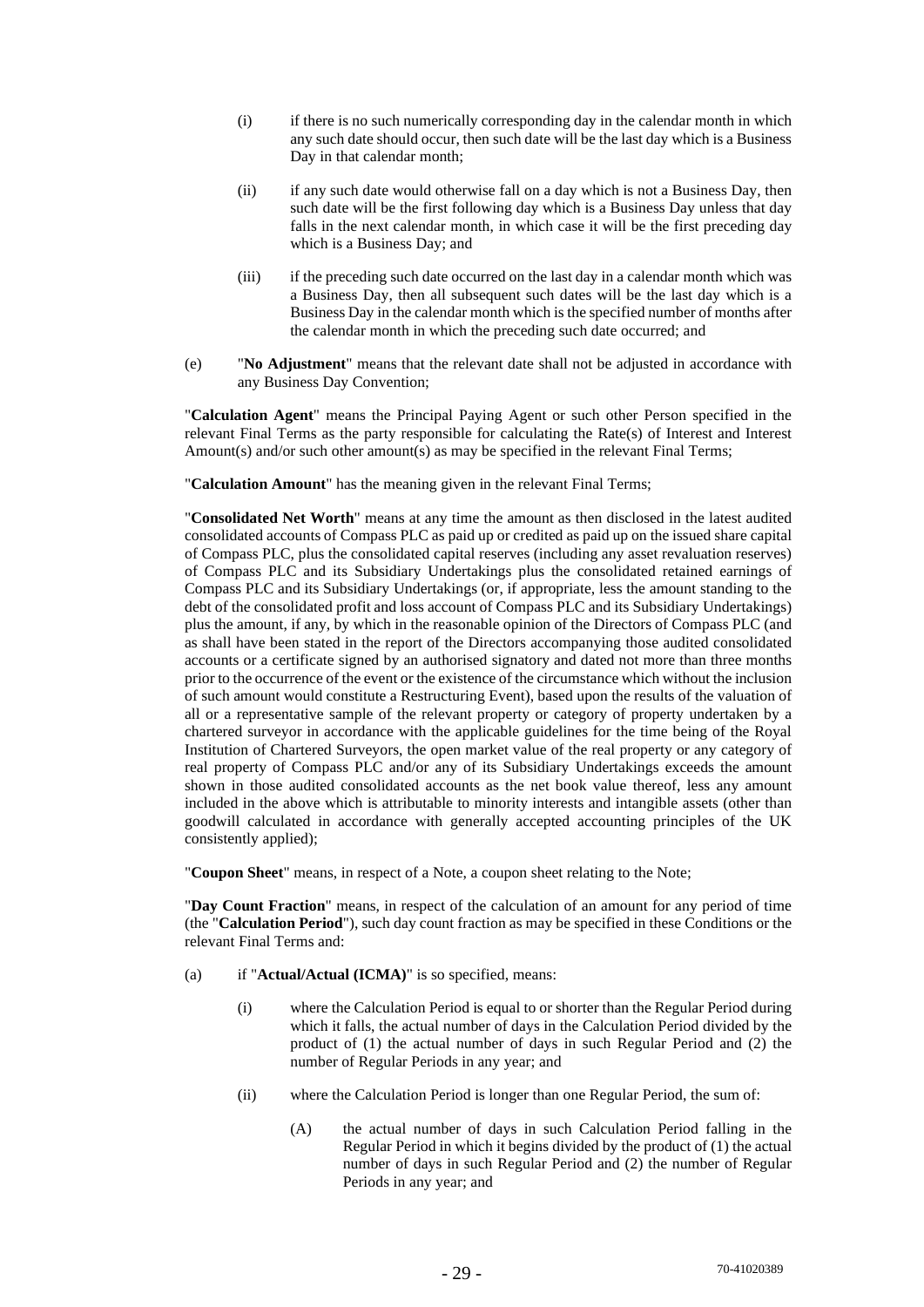- (B) the actual number of days in such Calculation Period falling in the next Regular Period divided by the product of (a) the actual number of days in such Regular Period and (2) the number of Regular Periods in any year;
- (b) if "**Actual/365**" or "**Actual/Actual (ISDA)**" is so specified, means the actual number of days in the Calculation Period divided by 365 (or, if any portion of the Calculation Period falls in a leap year, the sum of (A) the actual number of days in that portion of the Calculation Period falling in a leap year divided by 366 and (B) the actual number of days in that portion of the Calculation Period falling in a non-leap year divided by 365);
- (c) if "**Actual/365 (Fixed)**" is so specified, means the actual number of days in the Calculation Period divided by 365;
- (d) if "**Actual/360**" is so specified, means the actual number of days in the Calculation Period divided by 360;
- (e) if "**30/360**" is so specified, the number of days in the Calculation Period divided by 360, calculated on a formula basis as follows:

Day Count fraction = 
$$
\frac{[360 \times (Y2 - Y1) + (M2 - M1)] + (D2 - D1)}{360}
$$

where:

- "Y1" is the year, expressed as a number, in which the first day of the Calculation Period falls;
- "Y2" is the year, expressed as a number, in which the day immediately following the last day included in the Calculation Period falls;
- "M1" is the calendar month, expressed as a number, in which the first day of the Calculation Period falls;
- "M2" is the calendar month, expressed as number, in which the day immediately following the last day included in the Calculation Period falls;
- "D1" is the first calendar day, expressed as a number, of the Calculation Period, unless such number would be 31, in which case D1 will be 30; and
- "D2" is the calendar day, expressed as a number, immediately following the last day included in the Calculation Period, unless such number would be 31 and D1 is greater than 29, in which case D2 will be 30";

**provided, however, that** in each such case the number of days in the Calculation Period is calculated from and including the first day of the Calculation Period to but excluding the last day of the Calculation Period;

"**Early Redemption Amount (Tax)**" means, in respect of any Note, its principal amount or such other amount as may be specified in, or determined in accordance with, the relevant Final Terms;

"**Early Termination Amount**" means, in respect of any Note, its principal amount or such other amount as may be specified in, or determined in accordance with, these Conditions or the relevant Final Terms;

"**EURIBOR**" means, in respect of any specified currency and any specified period, the interest rate benchmark known as the Euro zone interbank offered rate which is calculated and published by a designated distributor (currently Thomson Reuters) in accordance with the requirements from time to time of the European Banking Federation based on estimated interbank borrowing rates for a number of designated currencies and maturities which are provided, in respect of each such currency, by a panel of contributor banks (details of historic EURIBOR rates can be obtained from the designated distributor);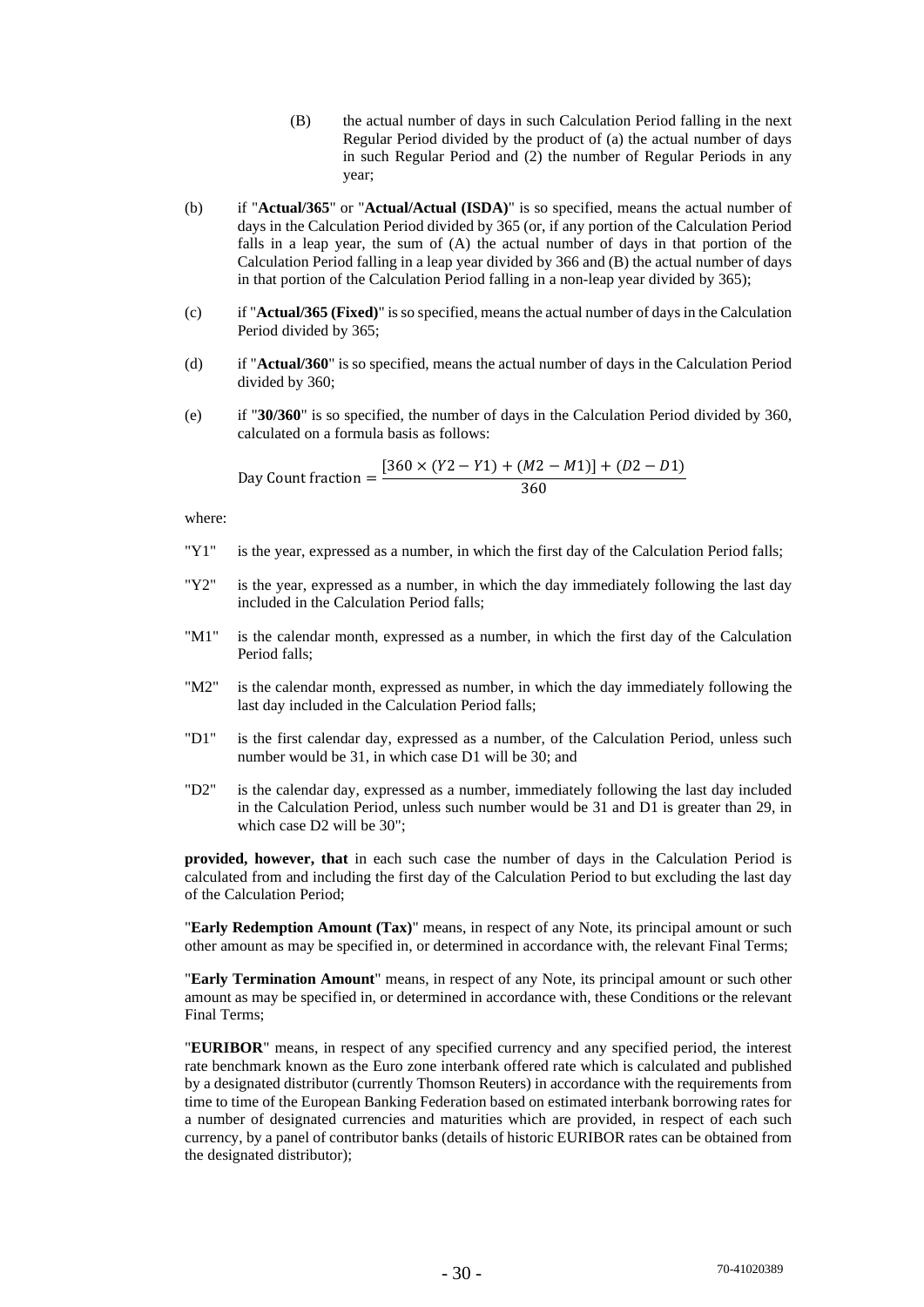"**EUWA**" means European Union Withdrawal Act 2018;

"**Extraordinary Resolution**" has the meaning given in the Trust Deed;

"**Existing Holder**" means a holder of Compass PLC's issue of €500,000,000 1,875 per cent. Notes due 2023 issued 27 June 2014 and £250,000,000 3.85 per cent. Notes due 2026 issued 27 June 2014;

"**Final Redemption Amount**" means, in respect of any Note, its principal amount or such other amount as may be specified in, or determined in accordance with, the relevant Final Terms;

"**First Interest Payment Date**" means the date specified in the relevant Final Terms;

"**Fixed Coupon Amount**" has the meaning given in the relevant Final Terms;

"**Guarantee**" and "**Guarantee of the Notes**" each means the guarantee of the Notes given by the Guarantor in the Trust Deed;

"**Group**" means Compass PLC and its Subsidiaries from time to time;

"**Holder**", in the case of Bearer Notes, has the meaning given in Condition 3(b) (*Form, Denomination, Title and Transfer - Title to Bearer Notes*) and, in the case of Registered Notes, has the meaning given in Condition 3(d) (*Form, Denomination, Title and Transfer - Title to Registered Notes*);

"**Interest Amount**" means, in relation to a Note and an Interest Period, the amount of interest payable in respect of that Note for that Interest Period;

"**Interest Commencement Date**" means the Issue Date of the Notes or such other date as may be specified as the Interest Commencement Date in the relevant Final Terms;

"**Interest Determination Date**" has the meaning given in the relevant Final Terms;

"**Interest Payment Date**" means the First Interest Payment Date and any date or dates specified as such in, or determined in accordance with the provisions of, the relevant Final Terms and, if a Business Day Convention is specified in the relevant Final Terms:

- (a) as the same may be adjusted in accordance with the relevant Business Day Convention; or
- (b) if the Business Day Convention is the FRN Convention, Floating Rate Convention or Eurodollar Convention and an interval of a number of calendar months is specified in the relevant Final Terms as being the Specified Period, each of such dates as may occur in accordance with the FRN Convention, Floating Rate Convention or Eurodollar Convention at such Specified Period of calendar months following the Interest Commencement Date (in the case of the first Interest Payment Date) or the previous Interest Payment Date (in any other case);

"**Interest Period**" means each period beginning on (and including) the Interest Commencement Date or any Interest Payment Date and ending on (but excluding) the next Interest Payment Date;

"**ISDA Definitions**" means, in relation to any Series of Notes:

- (a) unless "ISDA 2021 Definitions" are specified as being applicable in the relevant Final Terms or, as the case may be, the relevant Pricing Supplement, the 2006 ISDA Definitions (as supplemented, amended and updated as at the date of issue of the first Tranche of the Notes of such Series), as published by the International Swaps and Derivatives Association, Inc. ("**ISDA**") (copies of which may be obtained from ISDA at www.isda.org); or
- (b) if "ISDA 2021 Definitions" are specified as being applicable in the relevant Final Terms, or, as the case may be, the relevant Pricing Supplement, the latest version of the ISDA 2021 Interest Rate Derivatives Definitions, including each Matrix (as defined therein) (and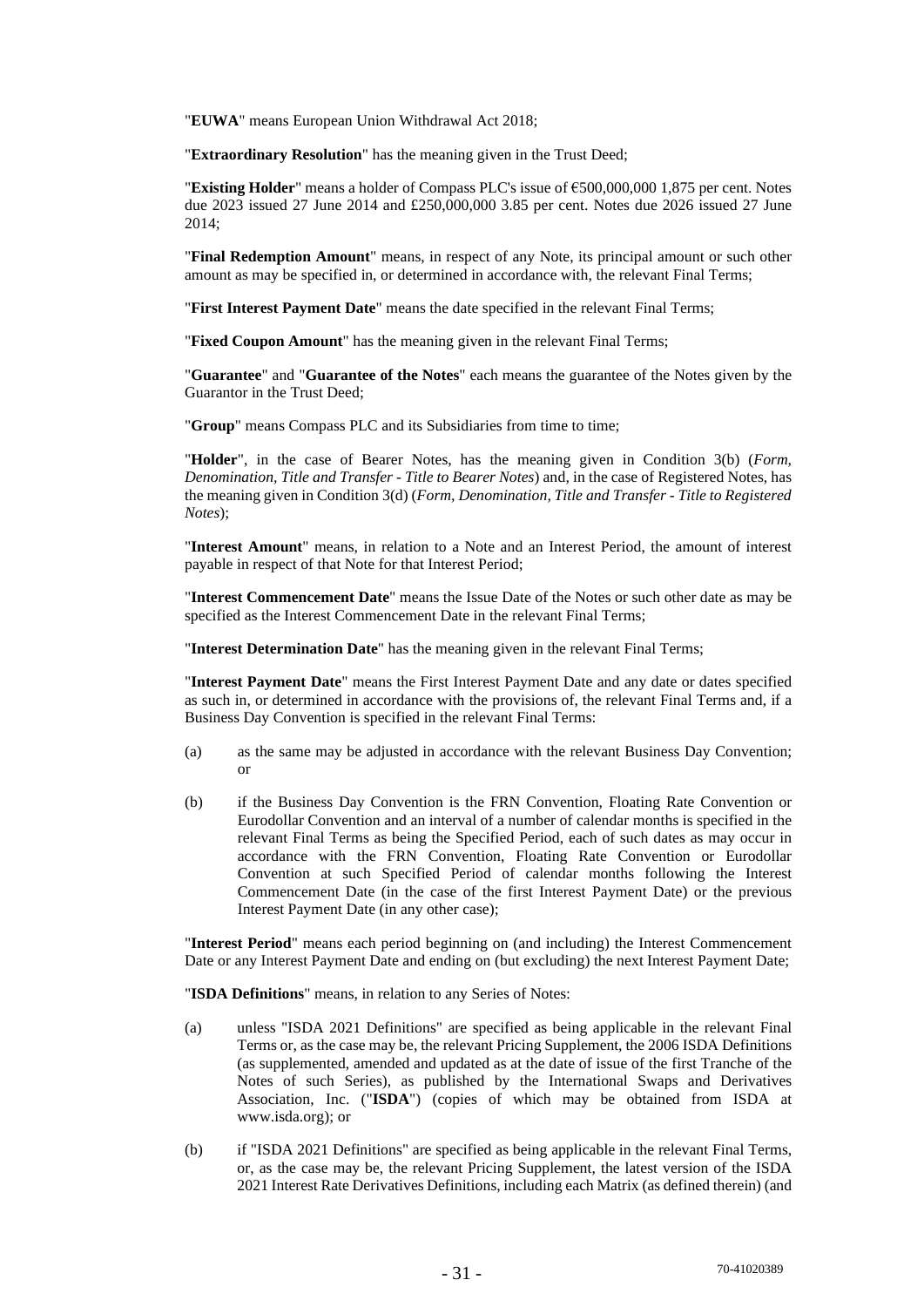any successor thereto), each as published by ISDA (or any successor) on its website (http://www.isda.org), on the date of issue of the first Tranche of the Notes of such Series;

"**Issue Date**" has the meaning given in the relevant Final Terms;

"**Liabilities**" means any loss, damage, cost, charge, claim, demand, expense, judgment, action, proceeding or other liability whatsoever (including, without limitation, in respect of taxes, duties, levies, imposts and other charges) and including any value added tax or similar tax charged or chargeable in respect thereof and legal fees and expenses on a full indemnity basis;

"**London Business Day**" means a day (other than a Saturday or a Sunday) on which banks and foreign exchange markets settle payments and are open for general business in London;

"**Margin**" has the meaning given to it in the relevant Final Terms;

"**Material Subsidiary**" means at any time (A) any Subsidiary of Compass PLC whose turnover or whose Gross Assets represent 10 per cent. or more of the consolidated turnover or, as the case may be, consolidated Gross Assets of the Group determined by reference to the latest published audited consolidated accounts of Compass PLC and the accounts of such Subsidiary (consolidated in the case of a Subsidiary which itself has Subsidiaries) upon which the latest audited accounts have been based and (B) in the case of such a transfer as is referred to in paragraphs (d) and (e) of Condition 13 (*Events of Default*), each transferee which is a Subsidiary of Compass PLC, as from the effective date of such transfer (provided that the Subsidiary which so transfers its business, undertaking or assets shall (unless it would still qualify as a Material Subsidiary under (A) above) cease to be a Material Subsidiary from such effective date) but not (unless such transferee Subsidiary would otherwise be a Material Subsidiary by virtue of (A) above) beyond the date of the publication by Compass PLC of the audited accounts in respect of the financial year beginning after that in which the effective date of such transfer occurs, all as more particularly defined in the Trust Deed. For the purposes of this definition, "**Gross Assets**" shall mean net property, plant and equipment, intangible assets excluding goodwill, and current and non-current assets excluding intra-group items and investments. A report by an authorised signatory of Compass PLC that, in his or her opinion, a Subsidiary is or is not a Material Subsidiary shall, in the absence of manifest error, be conclusive and binding on all parties;

"**Maturity Date**" has the meaning given in the relevant Final Terms;

"**Maximum Redemption Amount**" has the meaning given in the relevant Final Terms;

"**Minimum Redemption Amount**" has the meaning given in the relevant Final Terms;

"**Noteholder**", in the case of Bearer Notes, has the meaning given in Condition 3(b) (*Form, Denomination, Title and Transfer - Title to Bearer Notes*) and, in the case of Registered Notes, has the meaning given in Condition 3(d) (*Form, Denomination, Title and Transfer - Title to Registered Notes*);

"**Optional Redemption Amount (Call)**" means, in respect of any Note, its principal amount or such other amount as may be specified in, or determined in accordance with, the relevant Final Terms;

"**Optional Redemption Amount (Put)**" means, in respect of any Note, its principal amount or such other amount as may be specified in, or determined in accordance with, the relevant Final Terms;

"**Optional Redemption Date (Call)**" has the meaning given in the relevant Final Terms;

"**Optional Redemption Date (Put)**" has the meaning given in the relevant Final Terms;

"**Participating Member State**" means a Member State of the European Communities which adopts the euro as its lawful currency in accordance with the Treaty;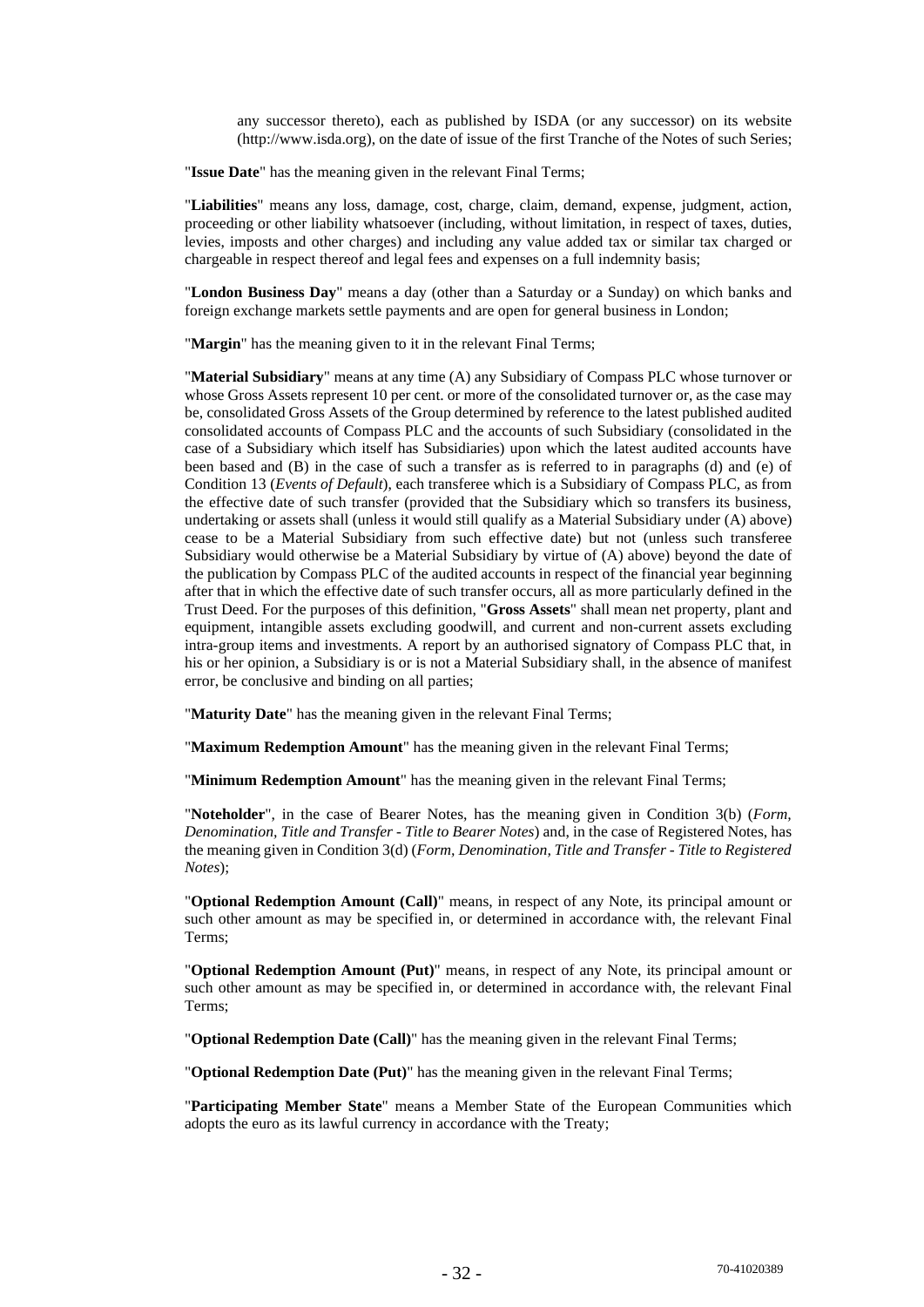#### "**Payment Business Day**" means:

- (a) if the currency of payment is euro, any day which is:
	- (i) a day on which banks in the relevant place of presentation are open for presentation and payment of bearer debt securities and for dealings in foreign currencies; and
	- (ii) in the case of payment by transfer to an account, a TARGET Settlement Day and a day on which dealings in foreign currencies may be carried on in each (if any) Additional Financial Centre; or
- (b) if the currency of payment is not euro, any day which is:
	- (i) a day on which banks in the relevant place of presentation are open for presentation and payment of bearer debt securities and for dealings in foreign currencies; and
	- (ii) in the case of payment by transfer to an account, a day on which dealings in foreign currencies may be carried on in the Principal Financial Centre of the currency of payment and in each (if any) Additional Financial Centre;

"**Permitted Disposal**" means any sale, lease, transfer or other disposal by the Issuer, the Guarantor (if applicable), or any Material Subsidiary, by one or more transactions or a series of transactions (whether related or not), of the whole or any part of the business, undertaking or assets of the Issuer, the Guarantor (if applicable), or such Material Subsidiary, or any interest therein or the entry into by the Issuers, the Guarantor (if applicable), or any Material Subsidiary of any contract so to sell, lease, transfer or otherwise dispose, subject to such sale, lease, transfer or other disposal or series of transactions (whether related or not):

- (a) being at no less than the book value thereof or, if lower, the market value thereof (whether or not for cash consideration) or otherwise on arm's length terms; or
- (b) being previously approved in writing by the Trustee or by an Extraordinary Resolution of the Noteholders;

"**Person**" means any individual, company, corporation, firm, partnership, joint venture, association, organisation, state or agency of a state or other entity, whether or not having separate legal personality;

"**Principal Financial Centre**" means, in relation to any currency, the principal financial centre for that currency **provided, however, that**:

- (a) in relation to euro, it means the principal financial centre of such Member State of the European Communities as is selected (in the case of a payment) by the payee or (in the case of a calculation) by the Calculation Agent; and
- (b) in relation to Australian dollars, it means either Sydney or Melbourne and, in relation to New Zealand dollars, it means either Wellington or Auckland; in each case as is selected (in the case of a payment) by the payee or (in the case of a calculation) by the Calculation Agent;

"**Put Option Notice**" means a notice which must be delivered to a Paying Agent by any Noteholder wanting to exercise a right to redeem a Note at the option of the Noteholder;

"**Put Option Receipt**" means a receipt issued by a Paying Agent to a depositing Noteholder upon deposit of a Note with such Paying Agent by any Noteholder wanting to exercise a right to redeem a Note at the option of the Noteholder;

"**Rate of Interest**" means the rate or rates (expressed as a percentage per annum) of interest payable in respect of the Notes specified in the relevant Final Terms or calculated or determined in accordance with the provisions of these Conditions and/or the relevant Final Terms;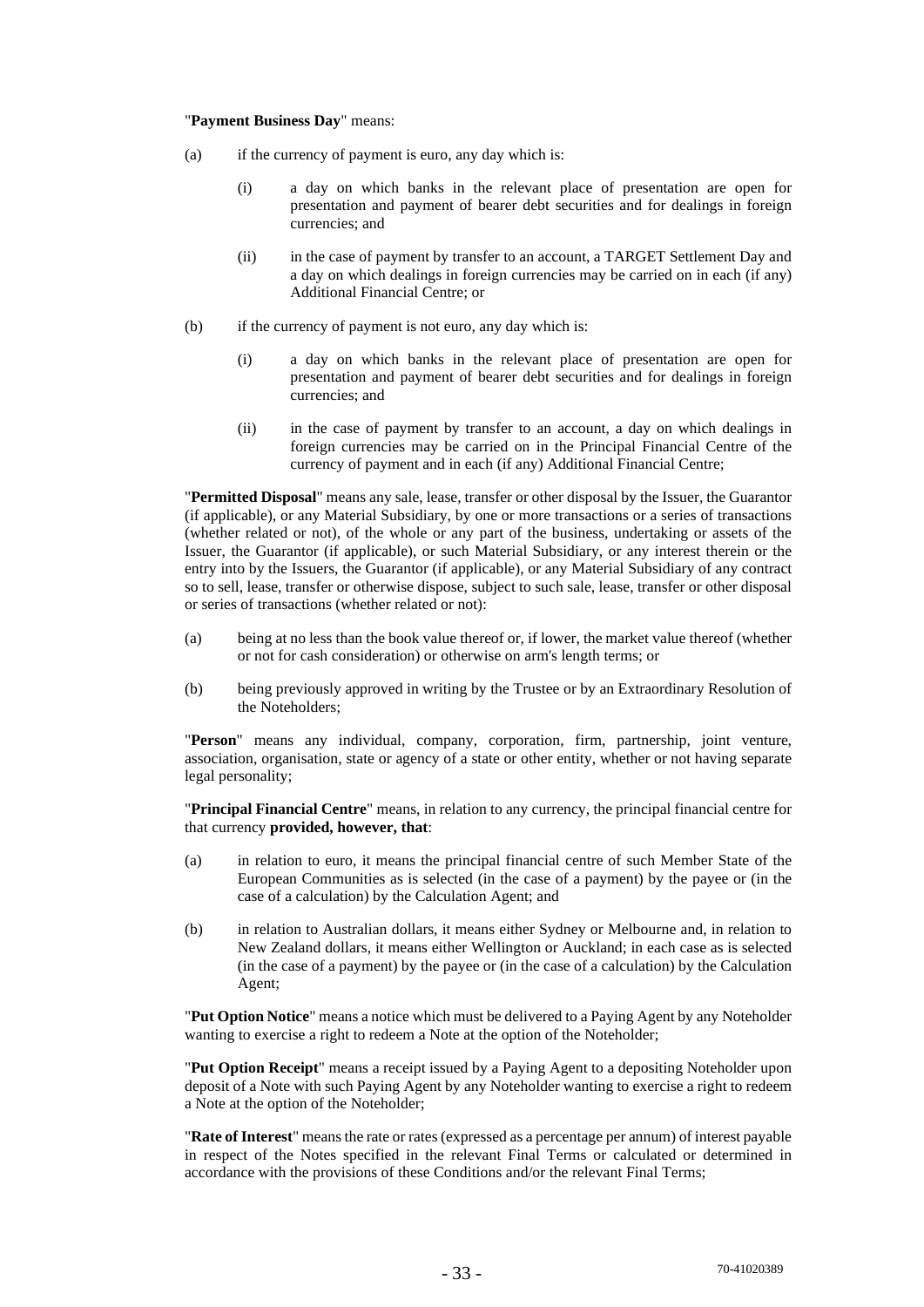"**Rated Securities**" means (a) the Notes, or (b) such other comparable long-term unsubordinated unsecured debt of the Issuer selected by such Issuer from time to time for the purposes of this definition which possesses an investment grade rating by any Rating Agency;

"**Rating Agency**" means S&P Global Ratings UK Limited and its successors or Moody's Investors Service Ltd. and its successors or any rating agency of equivalent international standing substituted for either of them by Compass PLC from time to time;

"**Rating Downgrade**" shall be deemed to have occurred in respect of a Restructuring Event if within a period ending 90 days after a public announcement of the Restructuring Event having occurred (or such longer period in which the Rated Securities are under consideration (announced publicly within the first-mentioned period) for rating review by a Rating Agency the rating assigned to the Rated Securities by any Rating Agency immediately prior to the Restructuring Event is withdrawn or reduced from an investment grade rating (Baa3/BBB– (or their respective equivalents for the time being) or better) to a non-investment grade rating (Ba1/BB+ (or their respective equivalents for the time being) or worse) provided that a Rating Downgrade otherwise arising by virtue of a particular reduction in rating shall not be deemed to have occurred in respect of a particular Restructuring Event if the Rating Agency making the reduction in rating to which this definition would otherwise apply does not announce or confirm that the reduction was the result, in whole or part, of any event or circumstance comprised in or arising as a result of the applicable Restructuring Event;

"**Redemption Amount**" means, as appropriate, the Final Redemption Amount, the Early Redemption Amount (Tax), the Optional Redemption Amount (Call), the Optional Redemption Amount (Put), the Early Termination Amount or such other amount in the nature of a redemption amount as may be specified in, or determined in accordance with the provisions of, the relevant Final Terms;

"**Reference Banks**" has the meaning given in the relevant Final Terms or, if none, four major banks selected by the Issuer and provided to the Calculation Agent in the market that the Issuer (in consultation with the Calculation Agent) considers is most closely connected with the Reference Rate;

"**Reference Price**" has the meaning given in the relevant Final Terms;

"**Reference Rate**" means EURIBOR as specified in the relevant Final Terms in respect of the currency and period specified in the relevant Final Terms or, in the case of Exempt Notes, such other rate specified in the relevant Pricing Supplement;

"**Regular Period**" means:

- (a) in the case of Notes where interest is scheduled to be paid only by means of regular payments, each period from and including the Interest Commencement Date to but excluding the first Interest Payment Date and each successive period from and including one Interest Payment Date to but excluding the next Interest Payment Date;
- (b) in the case of Notes where, apart from the first Interest Period, interest is scheduled to be paid only by means of regular payments, each period from and including a Regular Date falling in any year to but excluding the next Regular Date, where "**Regular Date**" means the day and month (but not the year) on which any Interest Payment Date falls; and
- (c) in the case of Notes where, apart from one Interest Period other than the first Interest Period, interest is scheduled to be paid only by means of regular payments, each period from and including a Regular Date falling in any year (or, in the case of the first Interest Period, the Interest Commencement Date) to but excluding the next Regular Date, where "**Regular Date**" means the day and month (but not the year) on which any Interest Payment Date falls other than the Interest Payment Date falling at the end of the irregular Interest Period.

"**Relevant Date**" means, in relation to any payment, whichever is the later of (a) the date on which the payment in question first becomes due and (b) if the full amount payable has not been received in the Principal Financial Centre of the currency of payment by the Principal Paying Agent or the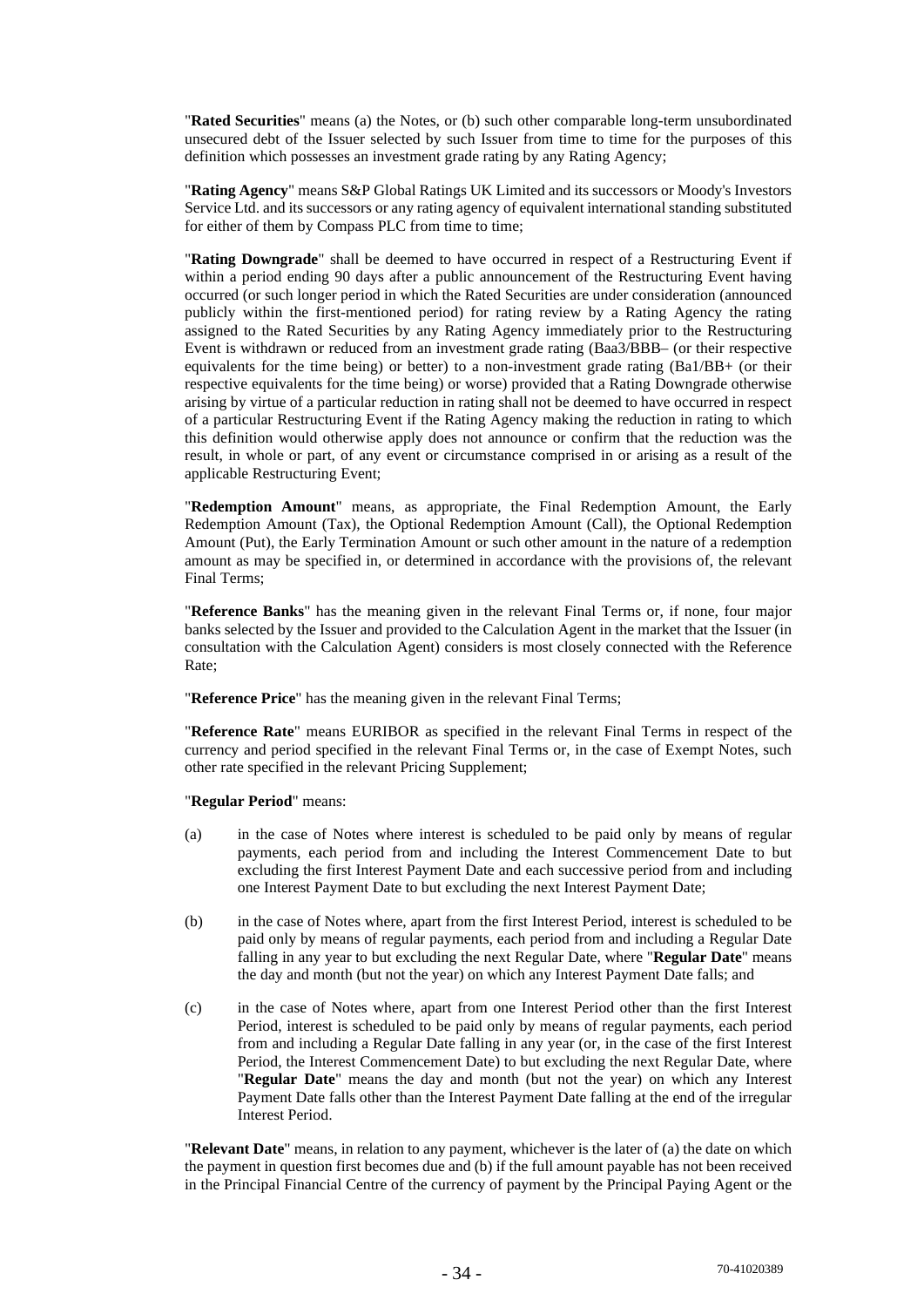Trustee on or prior to such due date, the date on which (the full amount having been so received) notice to that effect has been given to the Noteholders;

"**Relevant Financial Centre**" has the meaning given in the relevant Final Terms;

"**Relevant Indebtedness**" means any indebtedness which (i) is in the form of or represented by bonds, notes, loan stock, depositary receipts or other securities issued otherwise than to constitute or represent advances made by banks and/or other lending institutions; and (ii) at its date of issue is, or is intended by the Issuer thereof to become, quoted, listed, traded or dealt in on any stock exchange, over-the-counter market or other securities market;

"**Relevant Screen Page**" means the page, section or other part of a particular information service (including, without limitation, Reuters) specified as the Relevant Screen Page in the relevant Final Terms, or such other page, section or other part as may replace it on that information service or such other information service, in each case, as may be nominated by the Person providing or sponsoring the information appearing there for the purpose of displaying rates or prices comparable to the Reference Rate;

"**Relevant Time**" has the meaning given in the relevant Final Terms;

"**Reserved Matter**" means any proposal to change any date fixed for payment of principal or interest in respect of the Notes, to reduce the amount of principal or interest payable on any date in respect of the Notes, to alter the method of calculating the amount of any payment in respect of the Notes or the date for any such payment, to change the currency of any payment under the Notes or to change the quorum requirements relating to meetings or the majority required to pass an Extraordinary Resolution;

"**Restructuring Event**" shall be deemed to have occurred at each time (whether or not approved by the Board of Directors of Compass PLC) that:

- (i) any person or any persons acting in concert (as defined in the City Code on Takeovers and Mergers), or any persons acting on behalf of any such person(s), at any time is/are or become(s) interested (within the meaning of Part 22 of the Companies Act 2006) in (a) more than 50 per cent of the issued ordinary share capital of Compass PLC or (b) shares in the capital of Compass PLC carrying more than 50 per cent of the voting rights normally exercisable at a general meeting of Compass PLC; or
- (ii) otherwise than to a wholly-owned Subsidiary of Compass PLC or to Compass PLC, Compass PLC and/or any or its Subsidiaries sells, transfers, leases or otherwise disposes or is dispossessed by any means of the whole or a substantial part of its, or, as the case may be, their undertaking or (except in the ordinary course of business of Compass PLC and its Subsidiaries taken as a whole) property or assets, whether by a single transaction or by a number of transactions whether related or not occurring within any period of twelve months, and where the undertaking (or part thereof) or property or assets so disposed of or of which it or they, as the case may be, are dispossessed when taken together constitute the whole or a majority of the assets of Compass PLC and its Subsidiaries taken together; or
- (iii) Compass PLC pays or declares a dividend or makes a distribution to shareholders or any class of them generally of cash, securities (other than irredeemable share capital of Compass PLC) or any other property which, in any case, when taken together with the effect of all similar transactions during the period of twelve months immediately preceding such event, would cause the aggregate value of such dividends and/or distributions to exceed 50 per cent of the Consolidated Net Worth; or
- (iv) in any twelve month period ending after the Issue Date of the first Tranche of the relevant Series of Notes Compass PLC purchases 50 per cent or more of its ordinary shares; or
- (v) otherwise than in the ordinary course of business of Compass PLC and its Subsidiaries taken as a whole (including, for the avoidance of doubt, the giving of the Guarantee by Compass PLC), Compass PLC or any of its Subsidiaries acquires (directly or indirectly) otherwise than from a wholly-owned Subsidiary of Compass PLC or from Compass PLC,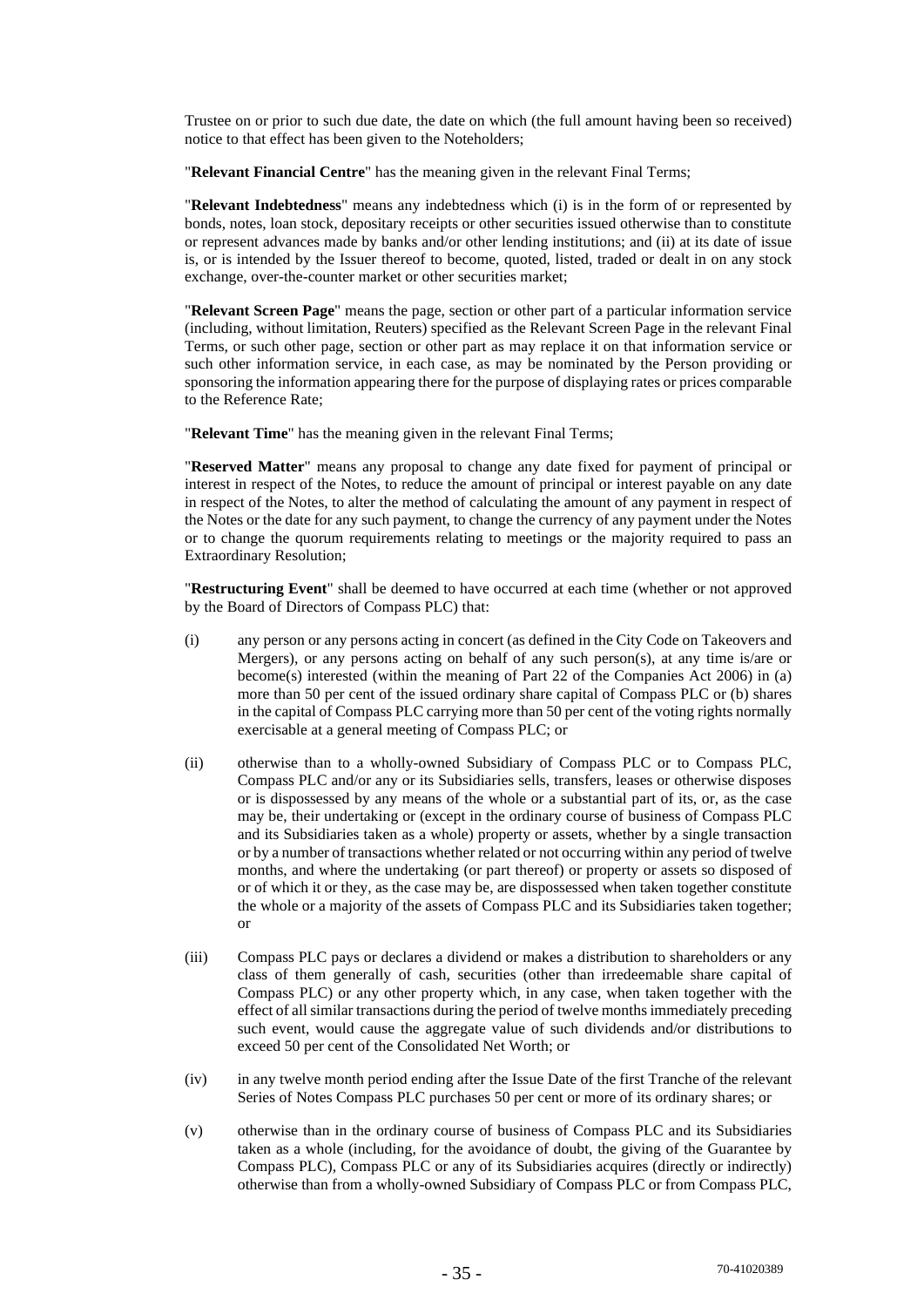or provides any financial assistance (directly or indirectly) by way of (a) a loan, gift, guarantee, security, indemnity, release, waiver or any agreement to fulfil or assume any obligations of or corresponding with the obligations of any person or (b) any other means whereby Consolidated Net Worth is or is reasonably likely to be reduced to a material extent, to any person, other than Compass PLC or any wholly-owned Subsidiary, for the purpose of any acquisition of, any assets where the acquisition cost of such assets or (in the case of the giving of financial assistance) the value of such financial assistance, when taken together with the aggregate acquisition cost of all other assets so acquired plus the aggregate value of all other financial assistance so given in the twelve months immediately preceding that acquisition or the giving of that financial assistance, exceeds 50 per cent of Consolidated Net Worth;

"**Security Interest**" means any mortgage, charge, pledge, lien or other security interest including, without limitation, anything analogous to any of the foregoing under the laws of any jurisdiction;

"**Specified Currency**" has the meaning given in the relevant Final Terms;

"**Specified Denomination(s)**" has the meaning given in the relevant Final Terms;

"**Specified Office**" has the meaning given in the Agency Agreement;

"**Specified Period**" has the meaning given in the relevant Final Terms;

"**Subsidiary**" means a subsidiary within the meaning of Section 1159 of the UK Companies Act 2006;

"**Subsidiary Undertaking**" means, in relation to a company, a subsidiary undertaking within the meaning of section 1162 of the Companies Act 2006 for the time being of that company whose affairs are required to be consolidated in the audited consolidated accounts of that company;

"**Sustainable Projects**" means projects and activities that promote climate friendly and/or other environmental and/or social purposes (either in those words or otherwise);

"**Talon**" means a talon for further Coupons;

"**TARGET2**" means the Trans-European Automated Real-Time Gross Settlement Express Transfer payment system which utilises a single shared platform and which was launched on 19 November 2007;

"**TARGET Settlement Day**" means any day on which TARGET2 is open for the settlement of payments in euro;

"**Treaty**" means the Treaty establishing the European Union, as amended;

"**UK**" means the United Kingdom;

"**UK Prospectus Regulation**" means Regulation (EU) 2017/1129 as it forms part of domestic law in the UK by virtue of the EUWA, as amended or superseded; and

"**Zero Coupon Note**" means a Note specified as such in the relevant Final Terms.

- (b) *Interpretation*: In these Conditions:
	- (i) if the Notes are Zero Coupon Notes, references to Coupons and Couponholders are not applicable;
	- (ii) if Talons are specified in the relevant Final Terms as being attached to the Notes at the time of issue, references to Coupons shall be deemed to include references to Talons;
	- (iii) if Talons are not specified in the relevant Final Terms as being attached to the Notes at the time of issue, references to Talons are not applicable;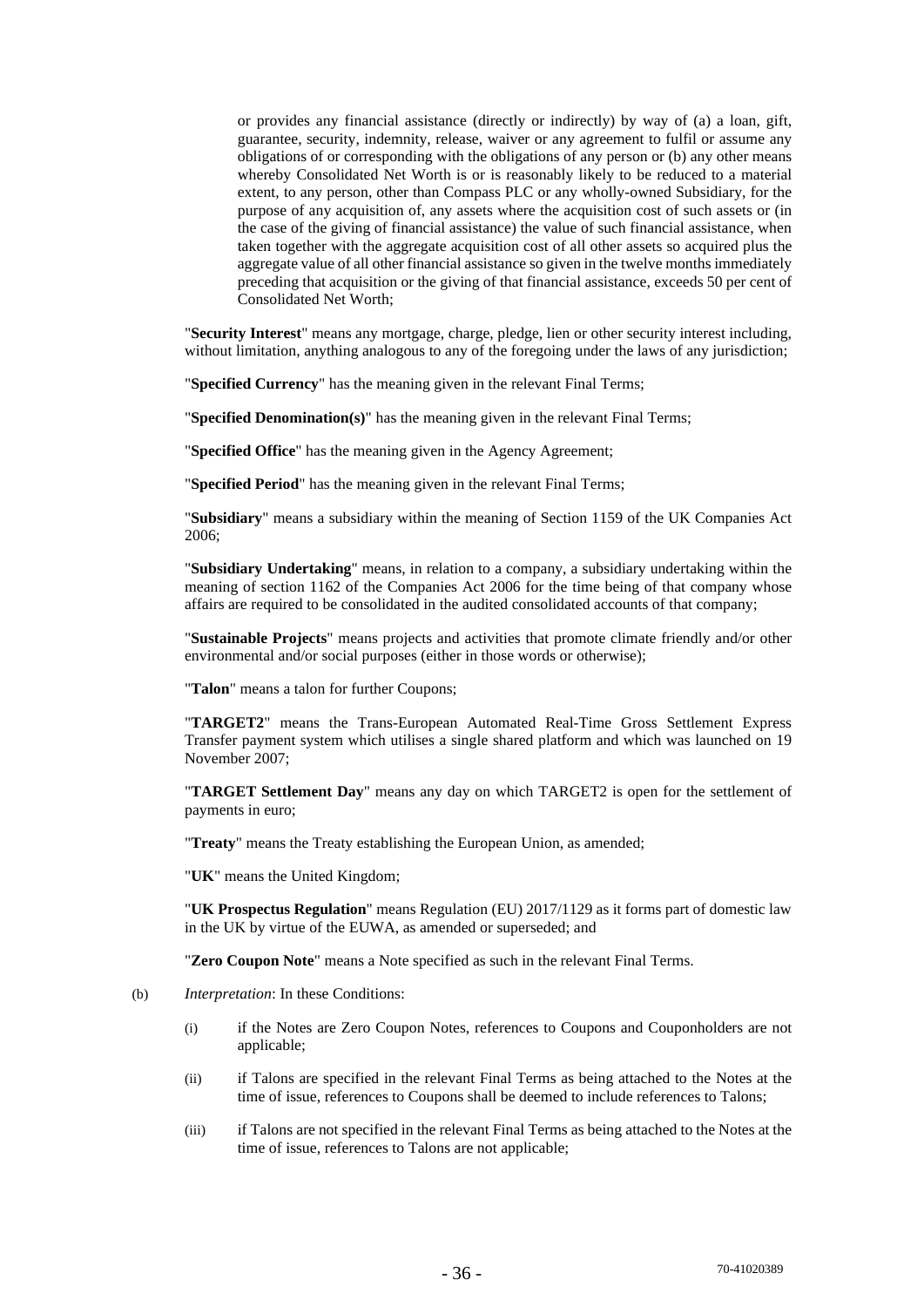- (iv) any reference to principal shall be deemed to include the Redemption Amount, any additional amounts in respect of principal which may be payable under Condition 12 (*Taxation*), any premium payable in respect of a Note and any other amount in the nature of principal payable pursuant to these Conditions;
- (v) any reference to interest shall be deemed to include any additional amounts in respect of interest which may be payable under Condition 12 (*Taxation*) and any other amount in the nature of interest payable pursuant to these Conditions;
- (vi) references to Notes being "outstanding" shall be construed in accordance with the Trust Deed;
- $(vii)$  if an expression is stated in Condition 2(a) to have the meaning given in the relevant Final Terms, but the relevant Final Terms gives no such meaning or specifies that such expression is "not applicable" then such expression is not applicable to the Notes; and
- (viii) any reference to the Trust Deed or the Agency Agreement shall be construed as a reference to the Trust Deed or the Agency Agreement, as the case may be, as amended and/or supplemented up to and including the Issue Date of the Notes.

## 3. **Form, Denomination, Title and Transfer**

- (a) *Bearer Notes:* Bearer Notes are in the Specified Denomination(s) with Coupons and, if specified in the relevant Final Terms, Talons attached at the time of issue. In the case of a Series of Bearer Notes with more than one Specified Denomination, Bearer Notes of one Specified Denomination will not be exchangeable for Bearer Notes of another Specified Denomination.
- (b) *Title to Bearer Notes:* Title to Bearer Notes and the Coupons will pass by delivery. In the case of Bearer Notes, "**Holder**" means the holder of such Bearer Note and "**Noteholder**" and "**Couponholder**" shall be construed accordingly.
- (c) *Registered Notes:* Registered Notes are in the Specified Denomination(s), which may include a minimum denomination specified in the relevant Final Terms and higher integral multiples of a smaller amount specified in the relevant Final Terms.
- (d) *Title to Registered Notes:* The Registrar will maintain the register in accordance with the provisions of the Agency Agreement. A certificate (each, a "**Note Certificate**") will be issued to each Holder of Registered Notes in respect of its registered holding. Each Note Certificate will be numbered serially with an identifying number which will be recorded in the Register. In the case of Registered Notes, "**Holder**" means the person in whose name such Registered Note is for the time being registered in the Register (or, in the case of a joint holding, the first named thereof) and "**Noteholder**" shall be construed accordingly.
- (e) *Ownership:* The Holder of any Note or Coupon shall (except as otherwise required by law) be treated as its absolute owner for all purposes (whether or not it is overdue and regardless of any notice of ownership, trust or any other interest therein, any writing thereon or, in the case of Registered Notes, on the Note Certificate relating thereto (other than the endorsed form of transfer) or any notice of any previous loss or theft thereof) and no Person shall be liable for so treating such Holder. No person shall have any right to enforce any term or condition of any Note under the Contracts (Rights of Third Parties) Act 1999.
- (f) *Transfers of Registered Notes:* Subject to paragraphs (i) (*Closed periods*) and (j) (*Regulations concerning transfers and registration*) below, a Registered Note may be transferred upon surrender of the relevant Note Certificate, with the endorsed form of transfer duly completed, at the Specified Office of the Registrar or any Transfer Agent, together with such evidence as the Registrar or (as the case may be) such Transfer Agent may require to prove the title of the transferor and the authority of the individuals who have executed the form of transfer; **provided, however, that** a Registered Note may not be transferred unless the principal amount of Registered Notes transferred and (where not all of the Registered Notes held by a Holder are being transferred) the principal amount of the balance of Registered Notes not transferred are Specified Denominations. Where not all the Registered Notes represented by the surrendered Note Certificate are the subject of the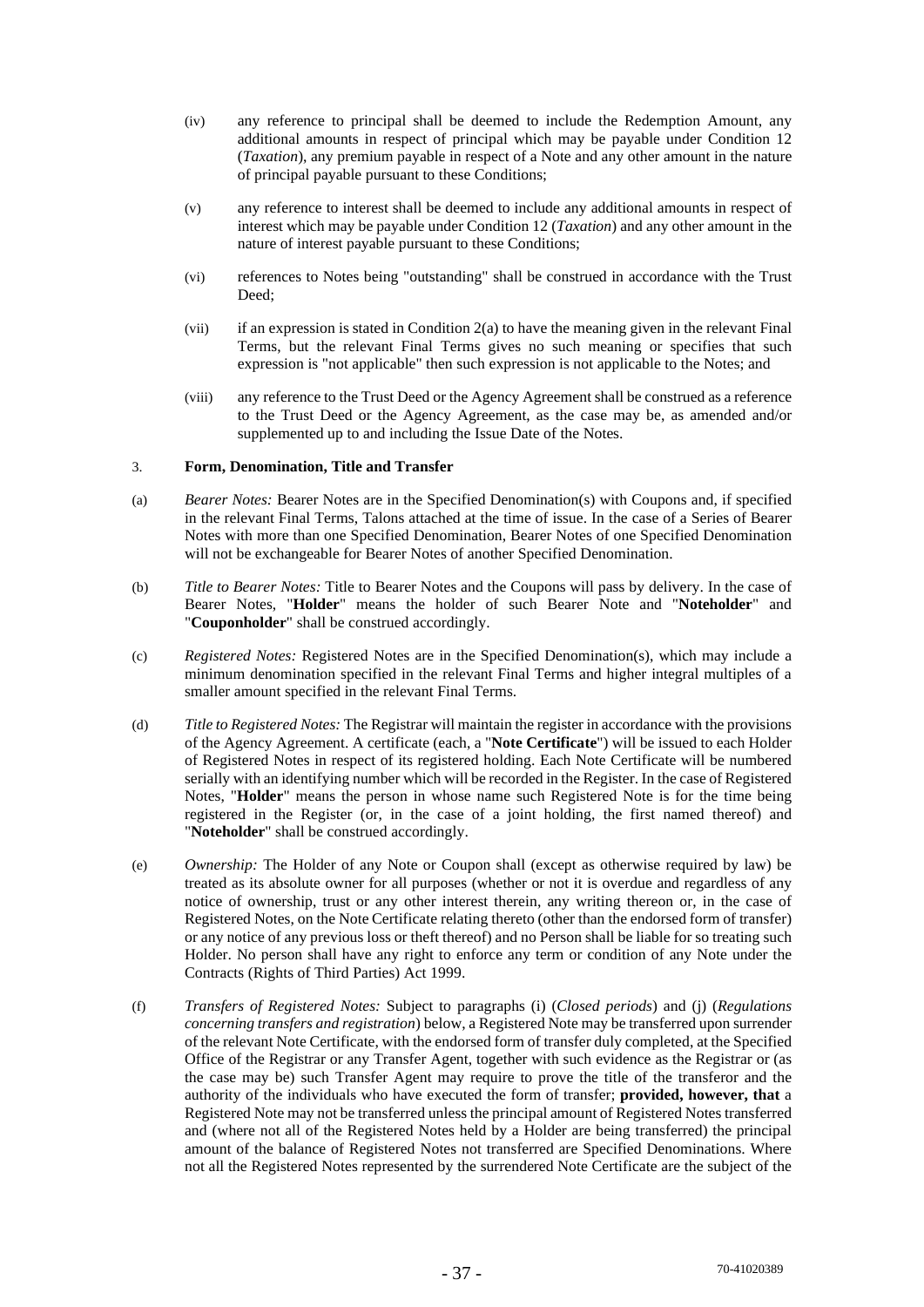transfer, a new Note Certificate in respect of the balance of the Registered Notes will be issued to the transferor.

- (g) *Registration and delivery of Note Certificates:* Within five business days of the surrender of a Note Certificate in accordance with paragraph (f) (*Transfers of Registered Notes*) above, the Registrar will register the transfer in question and deliver a new Note Certificate of a like principal amount to the Registered Notes transferred to each relevant Holder at its Specified Office or (as the case may be) the Specified Office of any Transfer Agent or (at the request and risk of any such relevant Holder) by uninsured first class mail (airmail if overseas) to the address specified for the purpose by such relevant Holder. In this paragraph, "**business day**" means a day on which commercial banks are open for general business (including dealings in foreign currencies) in the city where the Registrar or (as the case may be) the relevant Transfer Agent has its Specified Office.
- (h) *No charge:* The transfer of a Registered Note will be effected without charge by or on behalf of the Issuer or the Registrar or any Transfer Agent but against such indemnity as the Registrar or (as the case may be) such Transfer Agent may require in respect of any tax or other duty of whatsoever nature which may be levied or imposed in connection with such transfer.
- (i) *Closed periods:* Noteholders may not require transfers to be registered during the period of 15 days ending on the due date for any payment of principal or interest in respect of the Registered Notes.
- (j) *Regulations concerning transfers and registration:* All transfers of Registered Notes and entries on the Register are subject to the detailed regulations concerning the transfer of Registered Notes scheduled to the Agency Agreement. The regulations may be changed by the Issuer with the prior written approval of the Registrar. A copy of the current regulations will be mailed (free of charge) by the Registrar to any Noteholder who requests in writing a copy of such regulations.

#### 4. **Status and Guarantee of the Notes**

- (a) *Status:* The Notes constitute direct, unconditional, unsubordinated and (subject to the provisions of Condition 5 (*Negative Pledge*)) unsecured obligations of the Issuer and will rank *pari passu*  among themselves and (save for certain obligations required to be preferred by law) equally with all other unsecured (subject as aforesaid) obligations (other than subordinated obligations, if any) of the Issuer, from time to time outstanding.
- (b) *Guarantee of the Notes*: The Guarantor has in the Trust Deed unconditionally and irrevocably guaranteed the due and punctual payment of all sums from time to time payable by Compass Group Finance B.V. in respect of the Guaranteed Notes. This Guarantee of the Guaranteed Notes constitutes direct, general and unconditional obligations of the Guarantor which will at all times rank at least *pari passu* with all other present and future unsecured obligations of the Guarantor, save for such obligations as may be preferred by provisions of law that are both mandatory and of general application.

## 5. **Negative Pledge**

So long as any of the Notes remains outstanding (as defined in the Trust Deed), the Issuer and (if applicable) the Guarantor, shall not, and Compass PLC, (as Issuer or as Guarantor as the case may be), shall procure that no Material Subsidiary shall, create or permit to subsist any mortgage, charge, pledge, encumbrance or lien (other than a lien arising by operation of law) upon the whole or any part of its property, assets or revenues, present or future, to secure (i) payment of any Relevant Indebtedness or (ii) any payment under any guarantee or indemnity granted by the Issuer, or any Material Subsidiary in respect of any Relevant Indebtedness without in any such case at the same time according to the Notes, the Coupons and all amounts payable under the Trust Deed (unless they have already been so accorded) to the satisfaction of the Trustee the same security as is created or subsisting to secure any such Relevant Indebtedness, guarantee or indemnity or such other security as the Trustee shall in its absolute discretion deem not materially less beneficial to the Noteholders or as shall be approved by an Extraordinary Resolution (as defined in the Trust Deed) of the Noteholders.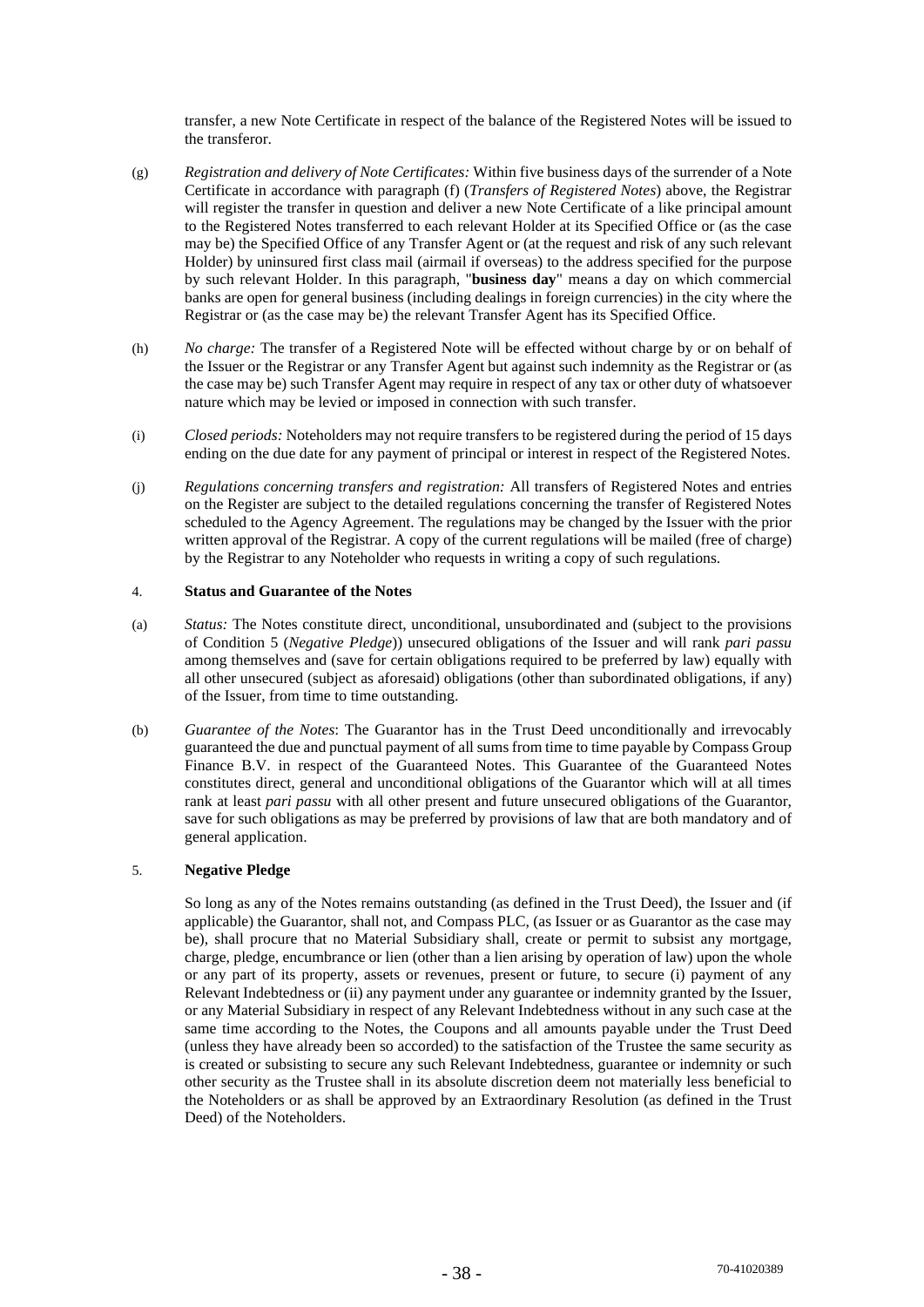## 6. **Fixed Rate Note Provisions**

- (a) *Application:* This Condition 6 (*Fixed Rate Note Provisions*) is applicable to the Notes only if the Fixed Rate Note Provisions are specified in the relevant Final Terms as being applicable.
- (b) *Accrual of interest:* The Notes bear interest from the Interest Commencement Date at the Rate of Interest payable in arrear on each Interest Payment Date, subject as provided in Condition 10 (*Payments - Bearer Notes*) and Condition 11 (*Payments - Registered Notes*). Each Note will cease to bear interest from the due date for final redemption unless, upon due presentation, payment of the Redemption Amount is improperly withheld or refused, in which case it will continue to bear interest in accordance with this Condition 6 (as well after as before judgment) until whichever is the earlier of (i) the day on which all sums due in respect of such Note up to that day are received by or on behalf of the relevant Noteholder and (ii) the day which is seven days after the Principal Paying Agent or the Trustee has notified the Noteholders that it has received all sums due in respect of the Notes up to such seventh day (except to the extent that there is any subsequent default in payment).
- (c) *Fixed Coupon Amount:* The amount of interest payable in respect of each Note for any Interest Period shall be the relevant Fixed Coupon Amount and, if the Notes are in more than one Specified Denomination, shall be the relevant Fixed Coupon Amount in respect of the relevant Specified Denomination.
- (d) *Calculation of interest amount:* The amount of interest payable in respect of each Note for any period for which a Fixed Coupon Amount is not specified shall be calculated by applying the Rate of Interest to the Calculation Amount, multiplying the product by the relevant Day Count Fraction, rounding the resulting figure to the nearest sub-unit of the Specified Currency (half a sub-unit being rounded upwards) and multiplying such rounded figure by a fraction equal to the Specified Denomination of such Note divided by the Calculation Amount. For this purpose a "**sub-unit**" means, in the case of any currency other than euro, the lowest amount of such currency that is available as legal tender in the country of such currency and, in the case of euro, means one cent.

## 7. **Floating Rate Note Provisions**

- (a) *Application:* This Condition 7 (*Floating Rate Note Provisions*) is applicable to the Notes only if the Floating Rate Note Provisions are specified in the relevant Final Terms as being applicable.
- (b) *Accrual of interest:* The Notes bear interest from the Interest Commencement Date at the Rate of Interest payable in arrear on each Interest Payment Date, subject as provided in Condition 10 (*Payments - Bearer Notes*) and Condition 11 (*Payments - Registered Notes*). Each Note will cease to bear interest from the due date for final redemption unless, upon due presentation, payment of the Redemption Amount is improperly withheld or refused, in which case it will continue to bear interest in accordance with this Condition (as well after as before judgment) until whichever is the earlier of (i) the day on which all sums due in respect of such Note up to that day are received by or on behalf of the relevant Noteholder and (ii) the day which is seven days after the Principal Paying Agent has notified the Noteholders that it has received all sums due in respect of the Notes up to such seventh day (except to the extent that there is any subsequent default in payment).
- (c) *Screen Rate Determination:* If Screen Rate Determination is specified in the relevant Final Terms as the manner in which the Rate(s) of Interest is/are to be determined, the Rate of Interest applicable to the Notes for each Interest Period will be determined by the Calculation Agent on the following basis:
	- (i) if the Reference Rate is a composite quotation or customarily supplied by one entity, the Calculation Agent will determine the Reference Rate which appears on the Relevant Screen Page as of the Relevant Time on the relevant Interest Determination Date:
	- (ii) in any other case, the Calculation Agent will determine the arithmetic mean of the Reference Rates which appear on the Relevant Screen Page as of the Relevant Time on the relevant Interest Determination Date;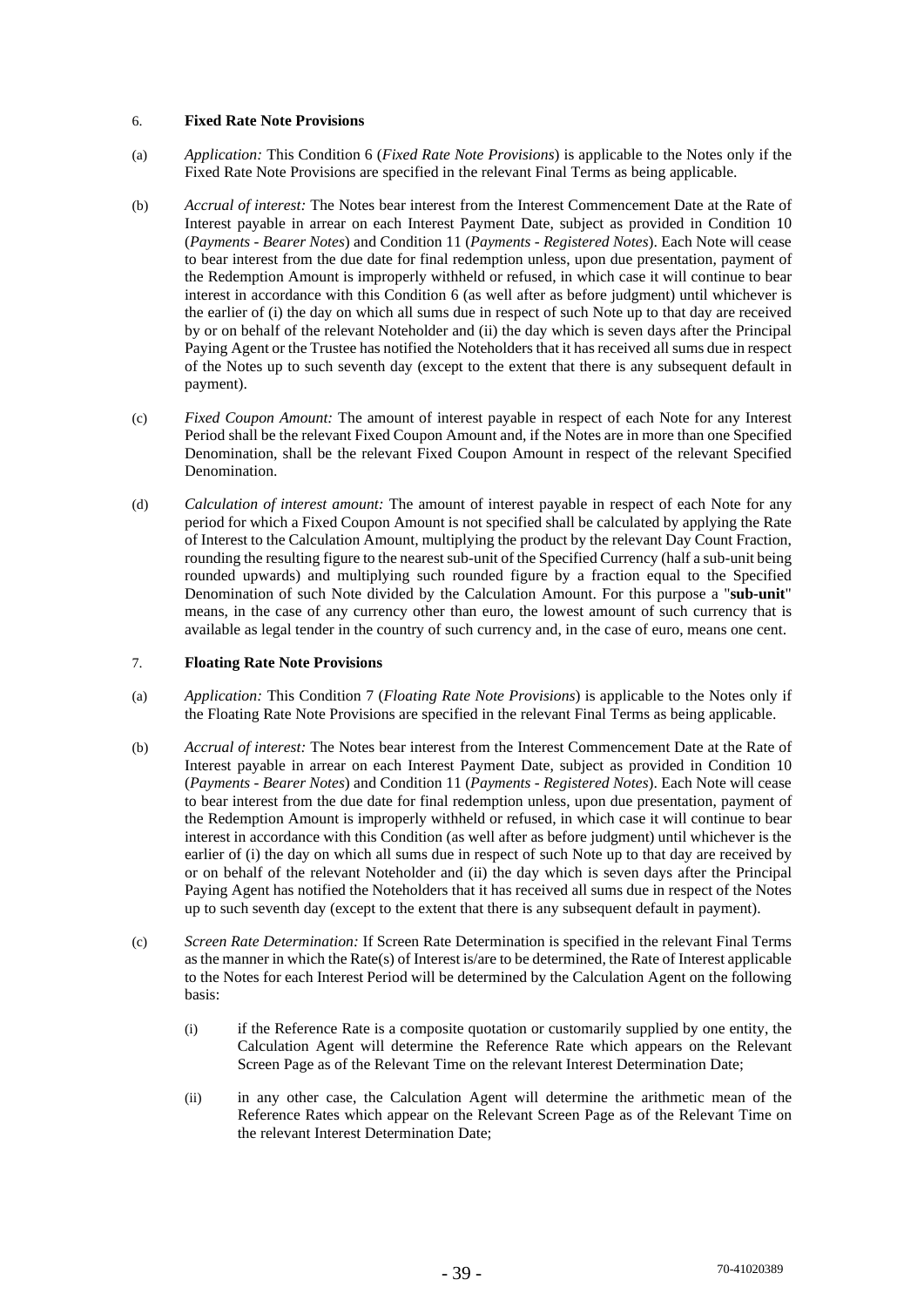- (iii) if, in the case of (i) above, such rate does not appear on that page or, in the case of (ii) above, fewer than two such rates appear on that page or if, in either case, the Relevant Screen Page is unavailable, the Calculation Agent will:
	- (A) request the principal Relevant Financial Centre office of each of the Reference Banks to provide a quotation of the Reference Rate at approximately the Relevant Time on the Interest Determination Date to prime banks in the Relevant Financial Centre interbank market in an amount that is representative for a single transaction in that market at that time; and
	- (B) determine the arithmetic mean of such quotations; and
- (iv) if fewer than two such quotations are provided as requested, the Calculation Agent will determine the arithmetic mean of the rates (being the nearest to the Reference Rate, as determined by the Calculation Agent) quoted by major banks in the Principal Financial Centre of the Specified Currency, selected by the Calculation Agent, at approximately 11.00 a.m. (local time in the Principal Financial Centre of the Specified Currency) on the first day of the relevant Interest Period for loans in the Specified Currency to leading European banks for a period equal to the relevant Interest Period and in an amount that is representative for a single transaction in that market at that time,

and the Rate of Interest for such Interest Period shall be the sum of the Margin and the rate or (as the case may be) the arithmetic mean so determined; **provided, however, that** if the Calculation Agent is unable to determine a rate or (as the case may be) an arithmetic mean in accordance with the above provisions in relation to any Interest Period, the Rate of Interest applicable to the Notes during such Interest Period will be the sum of the Margin and the rate or (as the case may be) the arithmetic mean last determined in relation to the Notes in respect of a preceding Interest Period.

- (d) *ISDA Determination:* If ISDA Determination is specified in the relevant Final Terms as the manner in which the Rate(s) of Interest is/are to be determined, the Rate of Interest applicable to the Notes for each Interest Period will be the sum of the Margin and the relevant ISDA Rate where "ISDA Rate" in relation to any Interest Period means a rate equal to the Floating Rate (as defined in the ISDA Definitions) that would be determined by the Calculation Agent under an interest rate swap transaction if the Calculation Agent were acting as Calculation Agent for that interest rate swap transaction under the terms of an agreement incorporating the ISDA Definitions and under which:
	- (i) the Floating Rate Option (as defined in the ISDA Definitions) is as specified in the relevant Final Terms;
	- (ii) the Designated Maturity (as defined in the ISDA Definitions) is a period specified in the relevant Final Terms; and
	- (iii) the relevant Reset Date (as defined in the ISDA Definitions) is either (A) if the relevant Floating Rate Option is based on the EURIBOR for a currency, the first day of that Interest Period or (B) in any other case, as specified in the relevant Final Terms.
- (e) *Maximum or Minimum Rate of Interest:* If any Maximum Rate of Interest or Minimum Rate of Interest is specified in the relevant Final Terms, then the Rate of Interest shall in no event be greater than the maximum or be less than the minimum so specified.
- (f) *Calculation of Interest Amount:* The Calculation Agent will, as soon as practicable after the time at which the Rate of Interest is to be determined in relation to each Interest Period, calculate the Interest Amount payable in respect of each Note for such Interest Period. The Interest Amount will be calculated by applying the Rate of Interest for such Interest Period to the Calculation Amount, multiplying the product by the relevant Day Count Fraction, rounding the resulting figure to the nearest sub-unit of the Specified Currency (half a sub-unit being rounded upwards) and multiplying such rounded figure by a fraction equal to the Specified Denomination of the relevant Note divided by the Calculation Amount. For this purpose a "**sub-unit**" means, in the case of any currency other than euro, the lowest amount of such currency that is available as legal tender in the country of such currency and, in the case of euro, means one cent.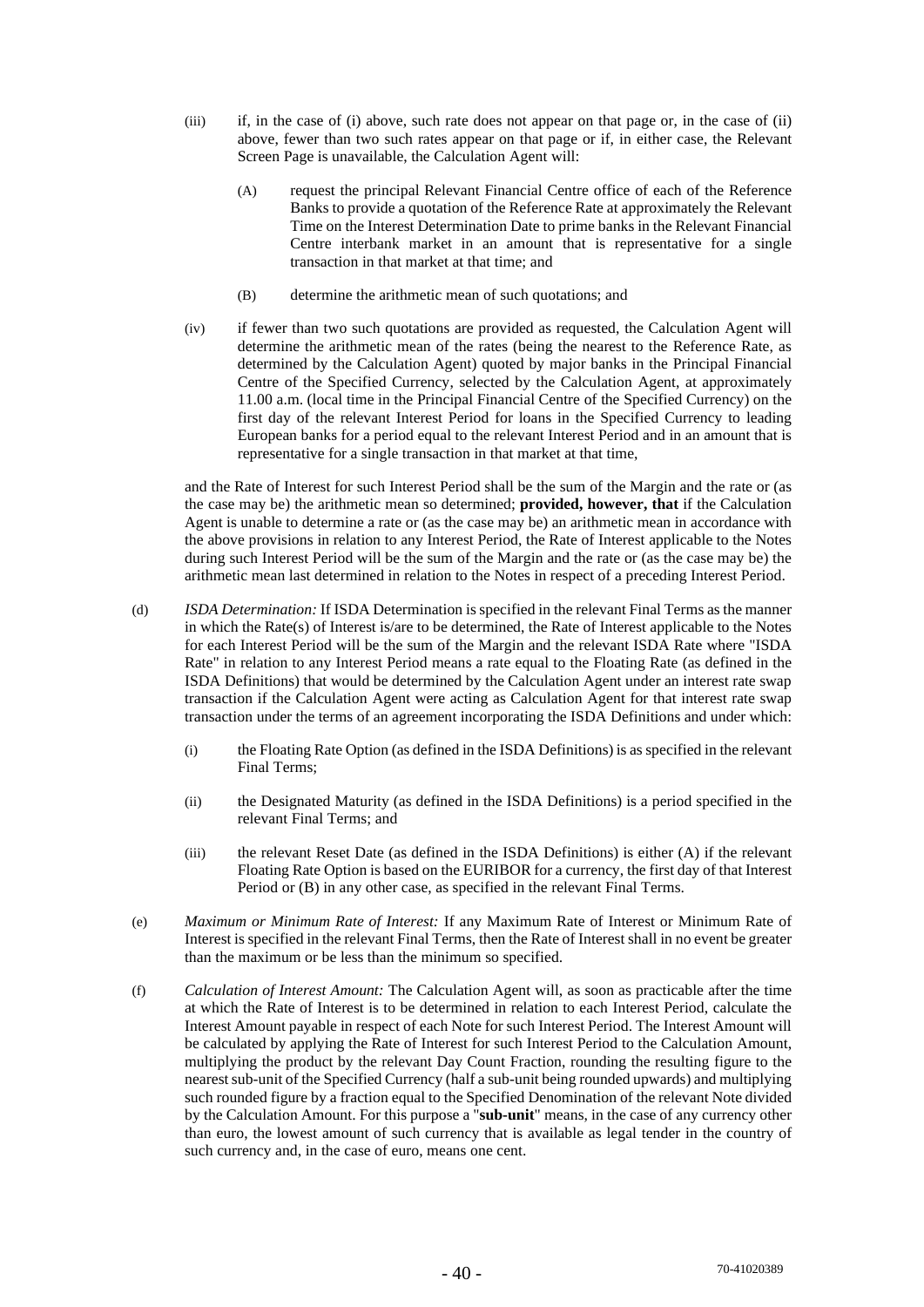- (g) *Calculation of other amounts:* If the relevant Final Terms specifies that any other amount is to be calculated by the Calculation Agent, the Calculation Agent will, as soon as practicable after the time or times at which any such amount is to be determined, calculate the relevant amount. The relevant amount will be calculated by the Calculation Agent in the manner specified in the relevant Final Terms.
- (h) *Publication:* The Calculation Agent will cause each Rate of Interest and Interest Amount determined by it, together with the relevant Interest Payment Date, and any other amount(s) required to be determined by it together with any relevant payment date(s) to be notified to the Paying Agents and each competent authority, stock exchange and/or quotation system (if any) by which the Notes have then been admitted to listing, trading and/or quotation as soon as practicable after such determination but (in the case of each Rate of Interest, Interest Amount and Interest Payment Date) in any event not later than the first day of the relevant Interest Period. Notice thereof shall also promptly be given to the Noteholders. The Calculation Agent will be entitled to recalculate any Interest Amount (on the basis of the foregoing provisions) without notice in the event of an extension or shortening of the relevant Interest Period. If the Calculation Amount is less than the minimum Specified Denomination the Calculation Agent shall not be obliged to publish each Interest Amount but instead may publish only the Calculation Amount and the Interest Amount in respect of a Note having the minimum Specified Denomination.
- (i) *Notifications etc:* All notifications, opinions, determinations, certificates, calculations, quotations and decisions given, expressed, made or obtained for the purposes of this Condition by the Calculation Agent will (in the absence of manifest error) be binding on the Issuer and the Guarantor, as the case may be, the Paying Agents, the Noteholders and the Couponholders and (subject as aforesaid) no liability to the Issuer, or the Guarantor, as the case may be, the Paying Agents, the Noteholders and the Couponholders will attach to the Calculation Agent in connection with the exercise or non-exercise by it of its powers, duties and discretions for such purposes.
- (j) *Benchmark Discontinuation:* 
	- (i) If a Benchmark Event occurs in relation to the Reference Rate when the Rate of Interest (or any component part thereof) for any Interest Period remains to be determined by reference to such Reference Rate, then the Issuer shall use its reasonable endeavours to appoint an Independent Adviser, as soon as reasonably practicable, to determine a Successor Rate, failing which an Alternative Rate (in accordance with Condition 7(j)(ii)) and, in either case, an Adjustment Spread, if any (in accordance with Condition  $7(j(iii))$ ) and any Benchmark Amendments (in accordance with Condition 7(j)(iv)).

In the absence of bad faith or fraud, the Independent Adviser shall have no liability whatsoever to the Issuer, the Principal Paying Agent, Trustee or the Noteholders for any determination made by it pursuant to this Condition 7(j).

If (i) the Issuer is unable to appoint an Independent Adviser or (ii) the Independent Adviser appointed by it fails to determine a Successor Rate or, failing which, an Alternative Rate in accordance with this Condition 7(j) prior to the relevant Interest Determination Date, the Reference Rate applicable to the immediate following Interest Period shall be the Reference Rate applicable as at the last preceding Interest Determination Date. If there has not been a first Interest Payment Date, the Reference Rate shall be the Reference Rate applicable to the first Floating Rate Interest Period. For the avoidance of doubt, any adjustment pursuant to this final paragraph of Condition 7(j) shall apply to the immediately following Interest Period only. Any subsequent Interest Period may be subject to the subsequent operation of this Condition 7(j).

- (ii) If the Independent Adviser determines in its discretion that:
	- (A) there is a Successor Rate, then such Successor Rate shall (subject to adjustment as provided in Condition  $7(i)(iii)$ ) subsequently be used in place of the Reference Rate to determine the Rate of Interest for the immediately following Interest Period and all following Interest Periods, subject to the subsequent operation of this Condition 7(j); or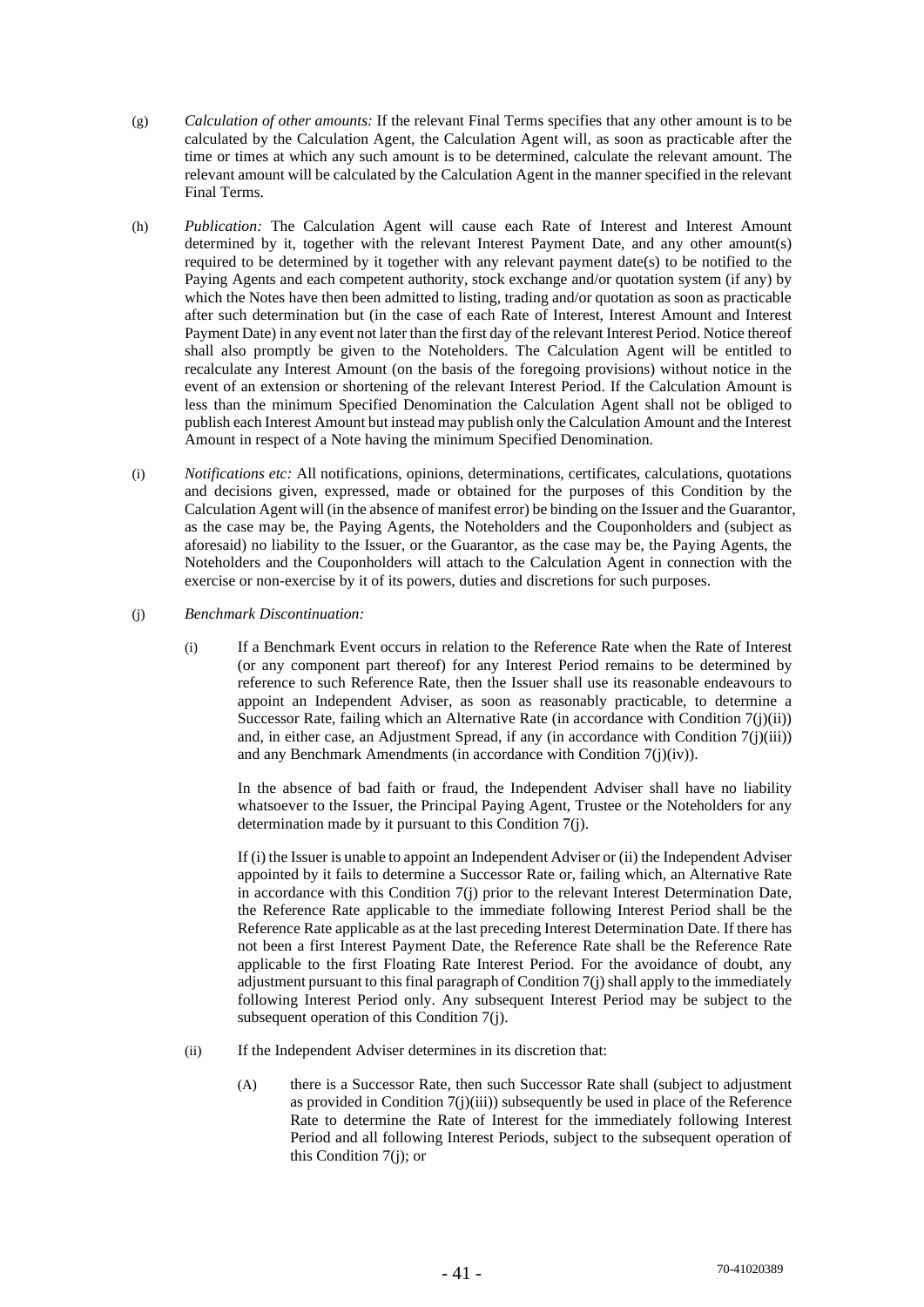- (B) there is no Successor Rate but that there is an Alternative Rate, then such Alternative Rate shall (subject to adjustment as provided in Condition 7(j)(iii)) subsequently be used in place of the Reference Rate to determine the rate of Interest for the immediately following Interest Period and all following Interest Periods, subject to the subsequent operation of this Condition 7(j).
- (iii) If the Independent Adviser determines in its discretion (A) that an Adjustment Spread is required to be applied to the Successor Rate or the Alternative Rate (as the case may be) and (B) the quantum of, or a formula or methodology for determining, such Adjustment Spread, then such Adjustment Spread shall apply to the Successor Rate or the Alternative Rate (as the case may be).
- (iv) If any relevant Successor Rate, Alternative Rate or Adjustment Spread is determined in accordance with this Condition 7(j) and the Independent Adviser determines in its discretion (i) that amendments to these Conditions are necessary to ensure the proper operation of such Successor Rate, Alternative Rate and/or Adjustment Spread (such amendments, the "**Benchmark Amendments**") and (ii) the terms of the Benchmark Amendments, then the Issuer shall, following consultation with the person specified in the applicable Final Terms as the party responsible for calculating the rate of interest and the Interest Amount(s), subject to giving notice thereof in accordance with Condition  $7(i)(v)$ , without any requirement for the consent or approval of relevant Noteholders, vary these Conditions to give effect to such Benchmark Amendments with effect from the date specified in such notice (and for the avoidance of doubt, the Principal Paying Agent shall, at the direction and, in accordance with Clause 11.1 (*Commissions and Expenses*) of the Agency Agreement, expense of the Issuer, consent to and effect such consequential amendments to the Agency Agreement and these Conditions as may be required in order to give effect to this Condition  $7(j)$ ). In addition, but subject to receipt by the Trustee of a certificate signed by an Authorised Signatory of the Issuer pursuant to Condition 7(j)(vi), the Trustee shall (at the expense of the Issuer in accordance with Clause 12.1.5 (*Expenses*) of the Trust Deed), without the requirement for the consent or approval of the Noteholders or Couponholders, be obliged to concur with the Issuer in effecting any Benchmark Amendments (including, *inter alia*, by the execution of a deed supplemental to or amending the Trust Deed) and the Trustee shall not be liable to any party for any consequences thereof, provided that the Trustee shall not be obliged so to concur if in the sole opinion of the Trustee (acting reasonably) doing so would have the effect of imposing more onerous obligations upon it or expose it to any additional duties, responsibilities or liabilities over and above those which it has in these Conditions or the Trust Deed (including, for the avoidance of doubt, any Supplemental Trust Deed) or reduce or amend rights and/or the protective provisions afforded to the Trustee in these Conditions or the Trust Deed (including, for the avoidance of doubt, any Supplemental Trust Deed) in any way.
- (v) Any Successor Rate, Alternative Rate, Adjustment Spread and the specific terms of any Benchmark Amendments, determined under this Condition 7(j) will be notified promptly by the Issuer to the Principal Paying Agent, the Trustee, the Calculation Agent and, in accordance with Condition 14, the Noteholders. Such notice shall be irrevocable and shall specify the effective date of the Benchmark Amendments, if any.
- (vi) No later than notifying the Principal Paying Agent and the Trustee of the same, the Issuer shall deliver to the Principal Paying Agent and the Trustee a certificate signed by an Authorised Signatory of the Issuer:
	- (A) confirming (x) that a Benchmark Event has occurred, (y) the relevant Successor Rate, or, as the case may be, the relevant Alternative Rate and, (z) where applicable, any relevant Adjustment Spread and/or the specific terms of any relevant Benchmark Amendments, in each case as determined in accordance with the provisions of this Condition 7(j); and
	- (B) certifying that the relevant Benchmark Amendments are necessary to ensure the proper operation of such relevant Successor Rate, Alternative Rate and/or Adjustment Spread.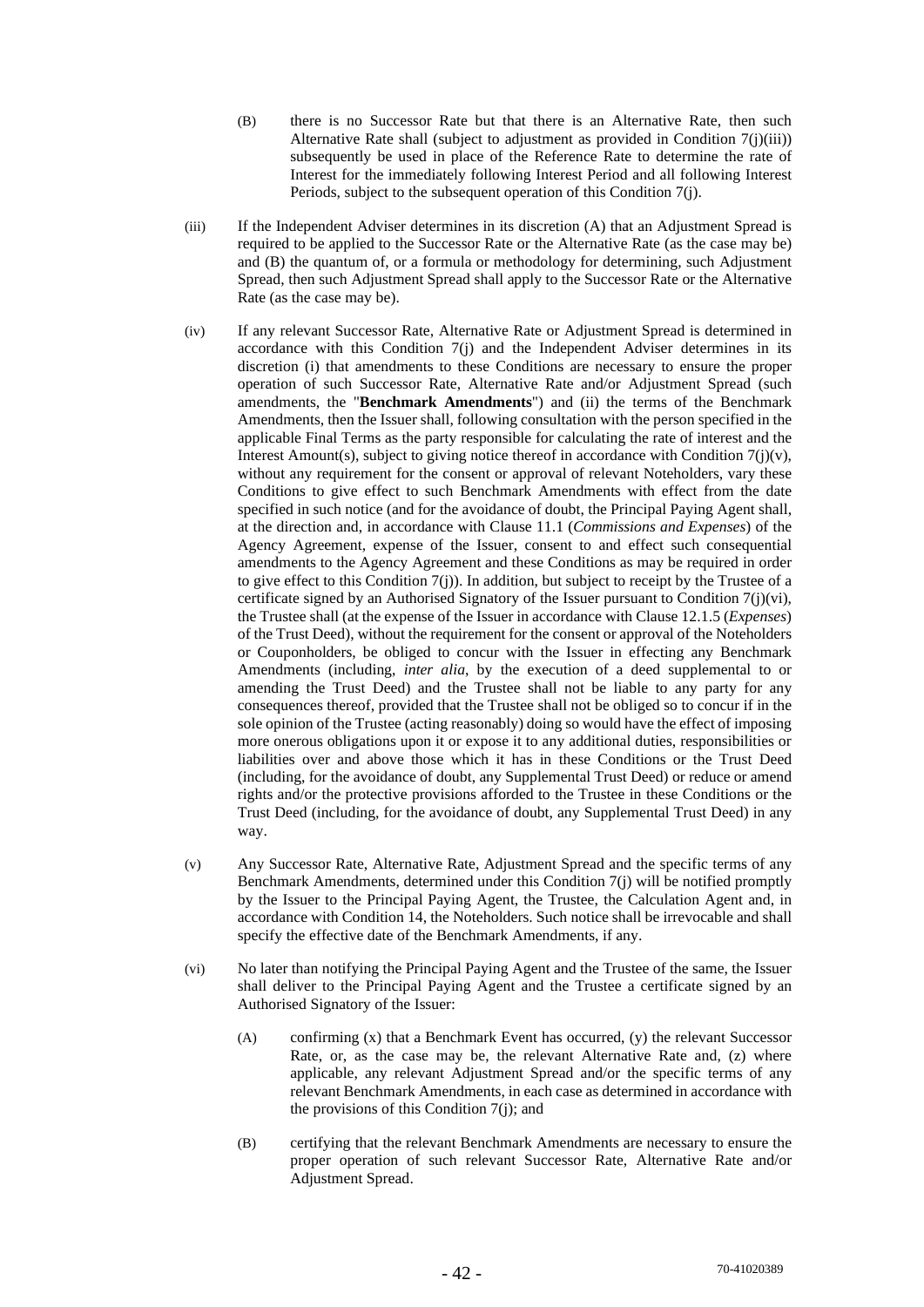The Trustee and the Agents shall be entitled to rely on such certificate (without inquiry and without liability to any person) as sufficient evidence thereof. The Successor Rate or Alternative Rate and the Adjustment Spread (if any) and the Benchmark Amendments (if any) specified in such certificate will (in the absence of manifest error in the determination of such Successor Rate or Alternative Rate and such Adjustment Spread (if any) and such Benchmark Amendments (if any) and without prejudice to the Trustee's ability to rely on such certificate as aforesaid) be binding on the Issuer, the Principal Paying Agent, the Trustee, the Calculation Agent, the Paying Agents and the Noteholders as of their effective date.

- (vii) Without prejudice to the obligations of the Issuer under Condition 7(j)(i), (ii), (iii) and (iv), the Reference Rate and the fallback provisions provided for in the definition of the term "Reference Rate" will continue to apply unless and until a Benchmark Event has occurred.
- $(viii)$  As used in this Condition  $7(i)$ :

"**Adjustment Spread**" means either a spread (which may be positive or negative), or the formula or methodology for calculating a spread, in either case, which the Independent Adviser determines is required to be applied to the relevant Successor Rate or the relevant Alternative Rate (as the case may be) to reduce or eliminate, to the extent reasonably practicable in the circumstances, any economic prejudice or benefit (as the case may be) to Noteholders as a result of the replacement of the Reference Rate with the Successor Rate or the Alternative Rate (as the case may be) and is the spread, formula or methodology which:

- (A) in the case of a Successor Rate, is formally recommended in relation to the replacement of the Reference Rate with the Successor Rate by any Relevant Nominating Body; or
- (B) (if no such recommendation has been made, or in the case of an Alternative Rate) the Independent Adviser determines, is recognised or acknowledged as being the industry standard for over-the-counter derivative transactions which reference the Reference Rate, where such rate has been replaced by the Successor Rate or the Alternative Rate (as the case may be); or
- (C) (if the Independent Adviser determines that no such industry standard is recognised or acknowledged) the Independent Adviser determines to be appropriate.

"**Alternative Rate**" means an alternative benchmark or screen rate which the Independent Adviser determines in accordance with Condition  $7(i)(ii)$  is customary in market usage in the international debt capital markets for the purposes of determining floating rates of interest (or the relevant component part thereof) in the Specified Currency.

"**Authorised Signatories**" has the meaning given in the Trust Deed.

"**Benchmark Amendments**" has the meaning given to it in Condition 7(j)(iv).

"**Benchmark Event**" means:

- (A) the Reference Rate ceasing to be published for a period of at least five (5) Business Days or ceasing to exist; or
- (B) a public statement by the administrator of the Reference Rate that it will cease publishing the Reference Rate permanently or indefinitely (in circumstances where no successor administrator has been appointed that will continue publication of the Reference Rate); or
- (C) a public statement by the supervisor of the administrator of the Reference Rate, that the Reference Rate has been or will permanently or indefinitely discontinued; or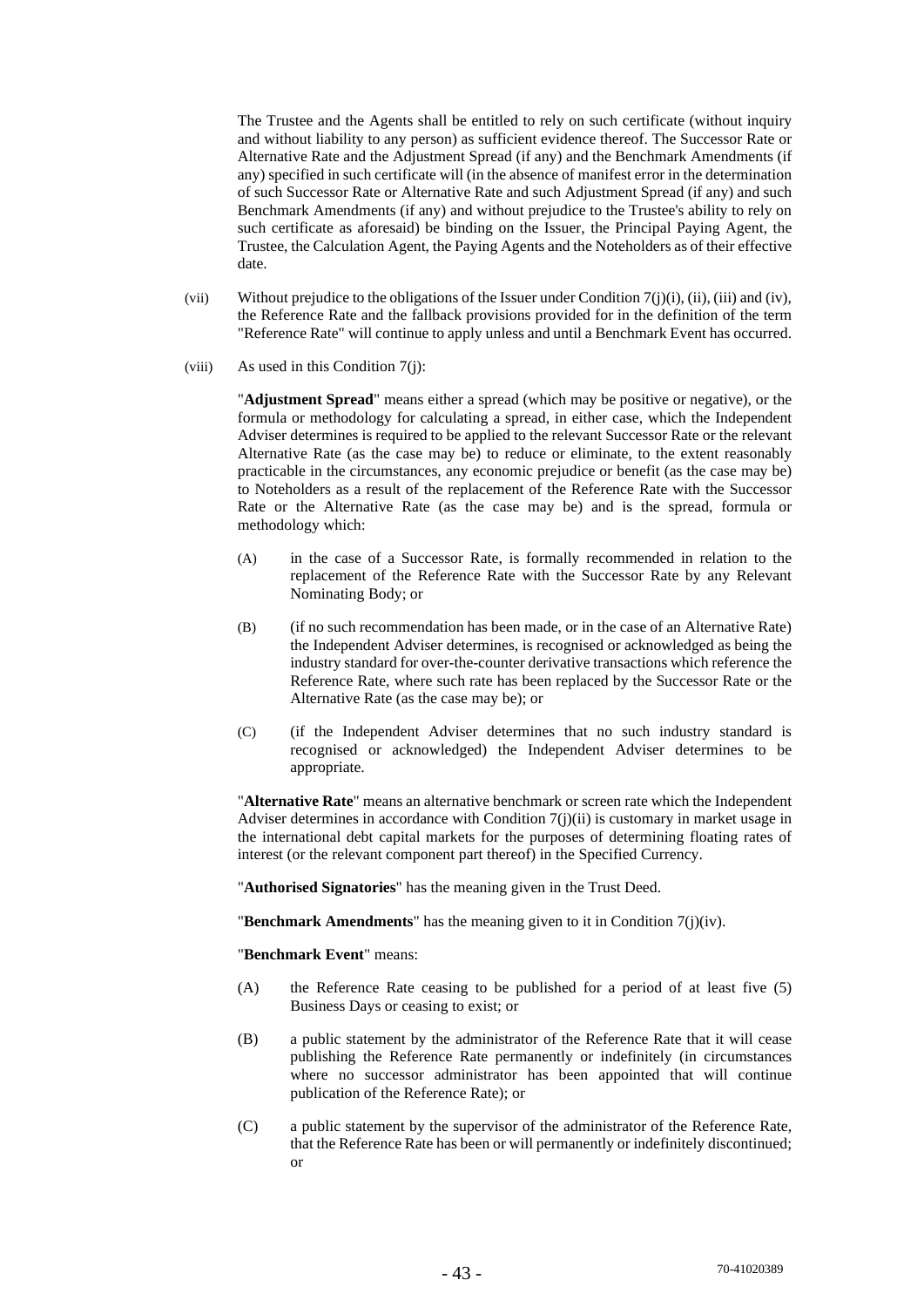- (D) a public statement by the supervisor of the administrator of the Reference Rate as a consequence of which the Reference Rate will be prohibited from being used either generally, or in respect of the relevant Floating Rate Notes;
- (E) a public statement by the supervisor of the administrator of the Reference Rate that, in the view of such supervisor, such Reference Rate is no longer representative of any underlying market; or
- (F) it has become unlawful for any Paying Agent, the Calculation Agent, the Issuer or any other party to calculate any rate of interest using the Reference Rate.

"**Independent Adviser**" means an independent financial institution of international repute or other independent financial adviser experienced in the international capital markets, in each case appointed by the Issuer at its own expense under Condition 7(j)(i).

"**Relevant Nominating Body**" means, in respect of a benchmark or screen rate (as applicable):

- (A) the central bank for the currency to which the benchmark or screen rate (as applicable) relates, or any central bank or other supervisory authority which is responsible for supervising the administrator of the benchmark or screen rate (as applicable); or
- (B) any working group or committee sponsored by, chaired or co-chaired by or constituted at the request of (a) the central bank for the currency to which the benchmark or screen rate (as applicable) relates, (b) any central bank or other supervisory authority which is responsible for supervising the administrator of the benchmark or screen rate (as applicable), (c) a group of the aforementioned central banks or other supervisory authorities or (d) the Financial Stability Board or any part thereof.

"**Successor Rate**" means a successor to or replacement of the Reference Rate which is formally published, endorsed, approved, recommended or recognised by any Relevant Nominating Body.

## 8. **Zero Coupon Note Provisions**

- (a) *Application:* This Condition 8 (*Zero Coupon Note Provisions*) is applicable to the Notes only if the Zero Coupon Note Provisions are specified in the relevant Final Terms as being applicable.
- (b) *Late payment on Zero Coupon Notes:* If the Redemption Amount payable in respect of any Zero Coupon Note is improperly withheld or refused, the Redemption Amount shall thereafter be an amount equal to the sum of:
	- (i) the Reference Price; and
	- (ii) the product of the Accrual Yield (compounded annually) being applied to the Reference Price on the basis of the relevant Day Count Fraction from (and including) the Issue Date to (but excluding) whichever is the earlier of (i) the day on which all sums due in respect of such Note up to that day are received by or on behalf of the relevant Noteholder and (ii) the day which is seven days after the Principal Paying Agent has notified the Noteholders that it has received all sums due in respect of the Notes up to such seventh day (except to the extent that there is any subsequent default in payment).

## 9. **Redemption and Purchase**

(a) *Scheduled redemption*: Unless previously redeemed, or purchased and cancelled, the Notes will be redeemed at their Final Redemption Amount on the Maturity Date, subject as provided in Condition 10 (*Payments - Bearer Notes*) and Condition 11 (*Payments - Registered Notes*).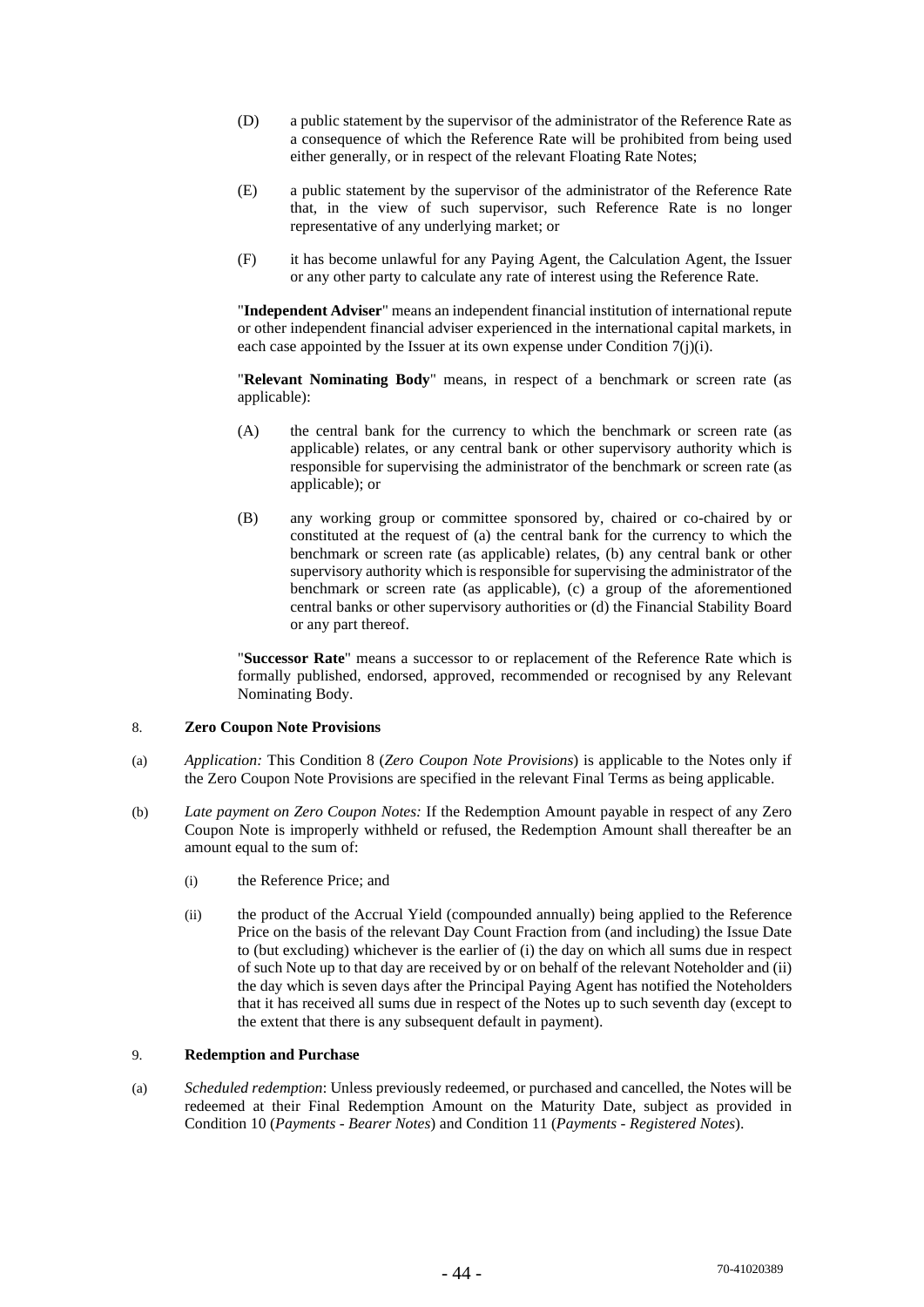- (b) *Redemption for tax reasons:* The Notes may be redeemed at the option of the relevant Issuer in whole, but not in part:
	- (i) at any time (if the Floating Rate Note Provisions are not specified in the relevant Final Terms as being applicable); or
	- (ii) on any Interest Payment Date (if the Floating Rate Note Provisions are specified in the relevant Final Terms as being applicable),

on giving not less than 30 nor more than 60 days' notice (or such other period as shall be specified in the relevant Final Terms) to the Trustee and the Agent and, in accordance with Condition 21 (*Notices*), to the Noteholders (which notice shall be irrevocable), at their Early Redemption Amount (Tax), together with interest accrued (if any) to the date fixed for redemption, if, immediately before giving such notice, the relevant Issuer satisfies the Trustee that:

- (A) the Issuer or (in respect of payments under the Guarantee of the Notes for Guaranteed Notes) the Guarantor, as the case may be, has or will become obliged to pay additional amounts as provided or referred to in Condition 12 (*Taxation)*  as a result of any change in, or amendment to, the laws or regulations of either the UK (in respect of Compass PLC) or the Netherlands (in respect of Compass Group Finance B.V.) or any political subdivision or any authority thereof or therein having power to tax, or any change in the application or official interpretation of such laws or regulations (including a holding by a court of competent jurisdiction), which change or amendment becomes effective on or after the date of issue of the first Tranche of the Notes; and
- (B) such obligation cannot be avoided by the relevant Issuer or the Guarantor, as the case may be, taking reasonable measures available to it,

**provided, however, that** no such notice of redemption shall be given earlier than:

- (1) where the Notes may be redeemed at any time, 90 days prior to the earliest date on which the relevant Issuer or the Guarantor, as the case may be, would be obliged to pay such additional amounts if a payment in respect of the Notes were then due; or
- (2) where the Notes may be redeemed only on an Interest Payment Date, 60 days prior to the Interest Payment Date occurring immediately before the earliest date on which the relevant Issuer or the Guarantor, as the case may be, would be obliged to pay such additional amounts if a payment in respect of the Notes were then due.

Prior to the publication of any notice of redemption pursuant to this paragraph, the relevant Issuer or the Guarantor, as the case may be, shall deliver or procure that there is delivered to the Trustee (A) a certificate signed by an authorised signatory of such Issuer or the Guarantor, as the case may be, stating that such Issuer or the Guarantor, as the case may be, is entitled to effect such redemption and setting forth a statement of facts showing that the conditions precedent to the right of such Issuer or the Guarantor, as the case may be, so to redeem have occurred and (B) an opinion of independent legal advisers of recognised standing to the effect that such Issuer or the Guarantor, as the case may be, has or will become obliged to pay such additional amounts as a result of such change or amendment.

The Trustee shall be entitled to accept such certificate and opinion as sufficient evidence of the satisfaction of the circumstances set out above, in which event they shall be conclusive and binding on the Noteholders.

Upon the expiry of any such notice as is referred to in this Condition 9(b), the relevant Issuer or the Guarantor, as the case may be, shall be bound to redeem the Notes in accordance with this Condition 9(b).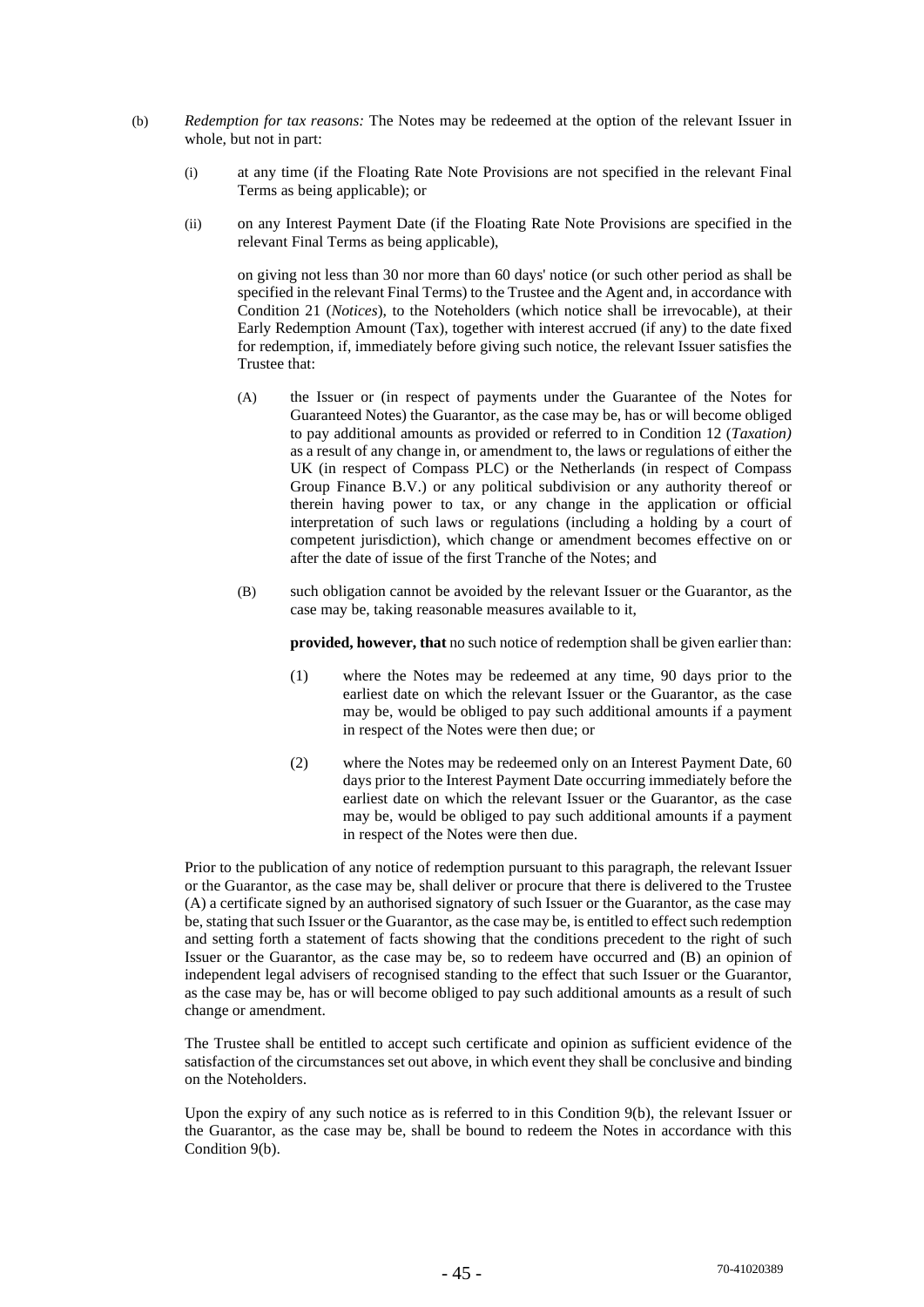(c) *Redemption at the option of the Issuer:* If the Call Option is specified in the relevant Final Terms as being applicable, the Notes may be redeemed at the option of the relevant Issuer in whole or, if so specified in the relevant Final Terms, in part on any Optional Redemption Date (Call) at the relevant Optional Redemption Amount (Call) on the Issuer giving not less than 15 nor more than 30 days' notice (or such other period as shall be specified in the relevant Final Terms) to the Noteholders and not less than 15 days before the giving of the notice to the Noteholders notice to the Trustee and the Agent (which notices shall be irrevocable and shall oblige such Issuer to redeem the Notes or, as the case may be, the Notes specified in such notice on the relevant Optional Redemption Date (Call) at the Optional Redemption Amount (Call) plus accrued interest (if any) to such date). If any Maximum Redemption Amount or Minimum Redemption Amount is specified in the relevant Final Terms, then the Optional Redemption Amount (Call) shall in no event be greater than the maximum or be less than the minimum so specified. The Optional Redemption Amount (Call) will be either, as specified in the applicable Final Terms, (i) if Make-Whole Redemption Amount is specified as being applicable in the applicable Final Terms, the relevant Make-Whole Redemption Amount or (ii) the specified percentage of the nominal amount of the Notes stated in the applicable Final Terms.

The Make-Whole Redemption Amount will be an amount equal to the higher of:

- (i) if "**Spens Amount**" is specified as being applicable in the applicable Final Terms, (i) 100 per cent. of the nominal amount outstanding of the Notes to be redeemed or (ii) the nominal amount outstanding of the Notes to be redeemed multiplied by the price, as reported to the Issuer and the Trustee by the Determination Agent, at which the Gross Redemption Yield on such Notes on the Reference Date is equal to the Gross Redemption Yield (determined by reference to the middle market price) at the Quotation Time on the Reference Date of the Reference Bond, plus the Redemption Margin; or
- (ii) if "**Make-Whole Redemption Amount**" is specified as applicable in the applicable Final Terms, (i) 100 per cent. of the nominal amount outstanding of the Notes to be redeemed and (ii) the sum of the present values of the nominal amount outstanding of the Notes to be redeemed and the Remaining Term Interest on such Notes (exclusive of interest accrued to the date of redemption) and such present values shall be calculated by discounting such amounts to the date of redemption on an annual basis (assuming a 360-day year consisting of twelve 30-day months or, in the case of an incomplete month, the number of days elapsed) at the Reference Bond Rate, plus the Redemption Margin,

all as determined by the Determination Agent, *provided however that*, if the Optional Redemption Date occurs on or after the Par Redemption Date (if specified in the relevant Final Terms), the Make-Whole Redemption Amount will be the principal amount of the Notes. "**Optional Redemption Date**" and "**Par Redemption Date**" will be specified in the relevant Final Terms.

In the case of a partial redemption of Notes, the Notes to be redeemed ("**Redeemed Notes**") will be selected:

- (i) individually by lot, in the case of Redeemed Notes represented by definitive Notes; or
- (ii) in accordance with the rules of Euroclear and/or Clearstream, Luxembourg, in the case of Redeemed Notes represented by a Global Notes,

not more than 30 days prior to the date fixed for redemption (such date of selection being hereinafter called the Selection Date).

In the case of Redeemed Notes represented by definitive Notes, a list of the serial numbers of such Redeemed Notes will be published in accordance with Condition 20 not less than 15 days prior to the date fixed for redemption. No exchange of the relevant Global Note will be permitted during the period from (and including) the Selection Date to (and including) the date fixed for redemption pursuant to this Condition  $9(c)$  and notice to that effect shall be given by the Issuer to the Noteholders in accordance with Condition 20 at least five days prior to the Selection Date.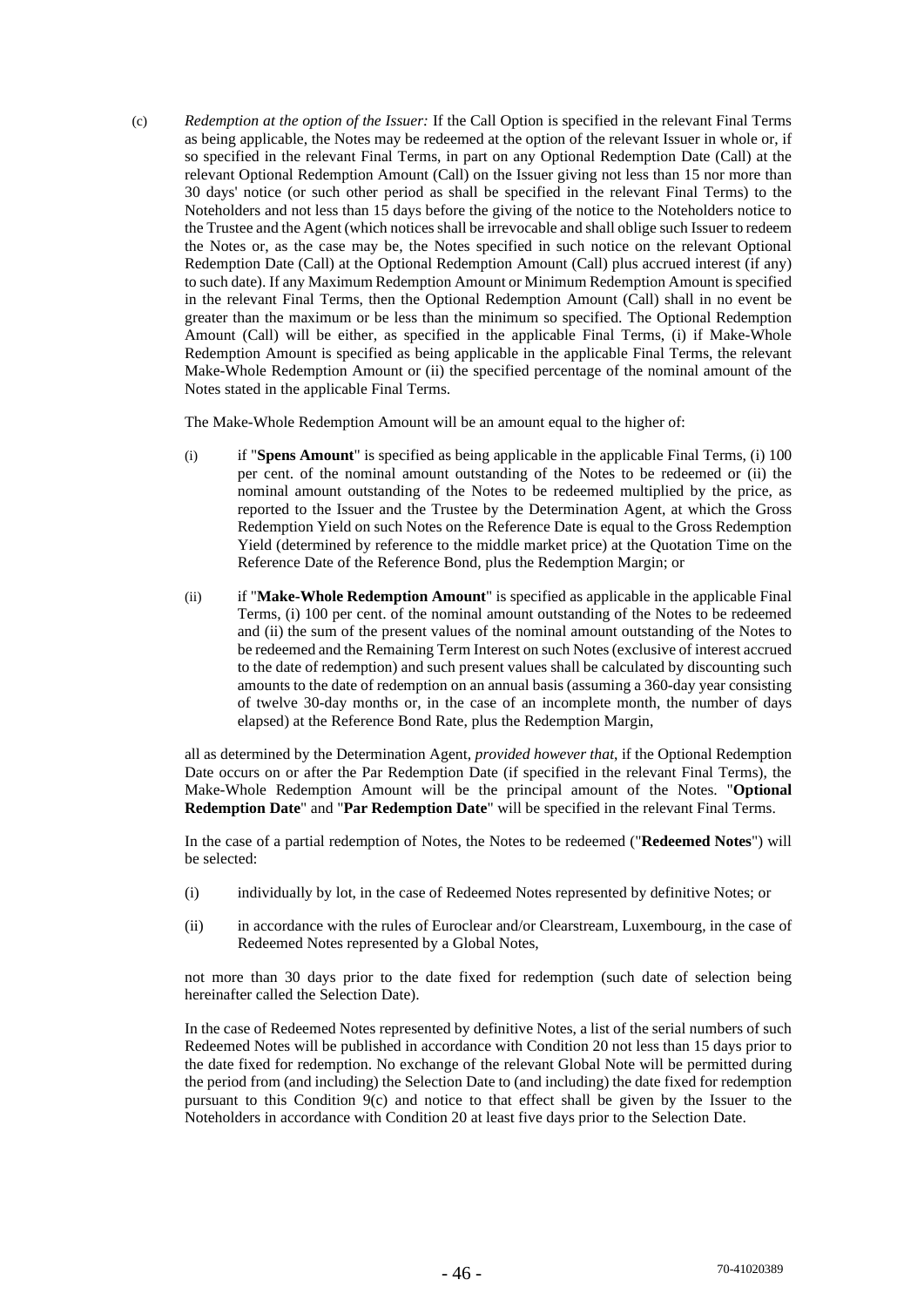In this Condition 9(c):

"**DA Selected Bond**" means a government security or securities selected by the Determination Agent as having an actual or interpolated maturity comparable with the remaining term of the Notes, that would be utilised, at the time of selection and in accordance with customary financial practice, in pricing new issues of corporate debt securities denominated in the Specified Currency and of a comparable maturity to the remaining term of the Notes;

"**Determination Agent**" means an investment bank or financial institution of international standing selected by the Issuer;

"**Gross Redemption Yield**" means, with respect to a security, the gross redemption yield on such security, expressed as a percentage and calculated by the Determination Agent on the basis set out by the UK Debt Management Office in the paper "Formulae for Calculating Gilt Prices from Yields", page 4, Section One: Price/Yield Formulae "Conventional Gilts"; "Double dated and Undated Gilts with Assumed (or Actual) Redemption on a Quasi-Coupon Date" (published 8 June 1998, as amended or updated from time to time) on a semi-annual compounding basis (converted to an annualised yield and rounded up (if necessary) to four decimal places) or on such other basis as the Issuer may approve;

"**Quotation Time**" shall be as set out in the applicable Final Terms;

"**Redemption Margin**" shall be as set out in the applicable Final Terms;

"**Reference Bond**" shall be as set out in the applicable Final Terms or the DA Selected Bond;

"**Reference Bond Price**" means, with respect to any date of redemption, (a) the arithmetic average of the Reference Government Bond Dealer Quotations for such date of redemption, after excluding the highest and lowest such Reference Government Bond Dealer Quotations, or (b) if the Determination Agent obtains fewer than four such Reference Government Bond Dealer Quotations, the arithmetic average of all such quotations;

"**Reference Bond Rate**" means, with respect to any date of redemption, the rate per annum equal to the annual or semi-annual yield (as the case may be) to maturity or interpolated yield to maturity (on the relevant day count basis) of the Reference Bond, assuming a price for the Reference Bond (expressed as a percentage of its nominal amount) equal to the Reference Bond Price for such date of redemption;

"**Reference Date**" will be set out in the relevant notice of redemption;

"**Reference Government Bond Dealer**" means each of the two banks selected by the Issuer, or their affiliates, which are (A) primary government securities dealers, and their respective successors, or  $(B)$  market makers in pricing corporate bond issues;

"**Reference Government Bond Dealer Quotations**" means, with respect to each Reference Government Bond Dealer and any date of redemption, the arithmetic average, as determined by the Determination Agent, of the bid and offered prices for the Reference Bond (expressed in each case as a percentage of its nominal amount) at the Quotation Time on the Reference Date quoted in writing to the Determination Agent by such Reference Government Bond Dealer; and

"**Remaining Term Interest**" means, with respect to any Note, the aggregate amount of scheduled payment(s) of interest on such Note for the remaining term of such Note determined on the basis of the rate of interest applicable to such Note from and including the date on which such Note is to be redeemed by the Issuer pursuant to this Condition 9.

(d) *Partial redemption:* If the Notes are to be redeemed in part only on any date in accordance with Condition 9(c) (*Redemption at the option of the Issuer*), the Notes to be redeemed shall be selected by the drawing of lots in such place as the Principal Paying Agent approves, the application of a pool factor or in such manner as the Principal Paying Agent considers appropriate, subject to compliance with applicable law, the rules of each competent authority, stock exchange and/or quotation system (if any) by which the Notes have then been admitted to listing, trading and/or quotation and the notice to Noteholders referred to in Condition 9(c) (*Redemption at the option of*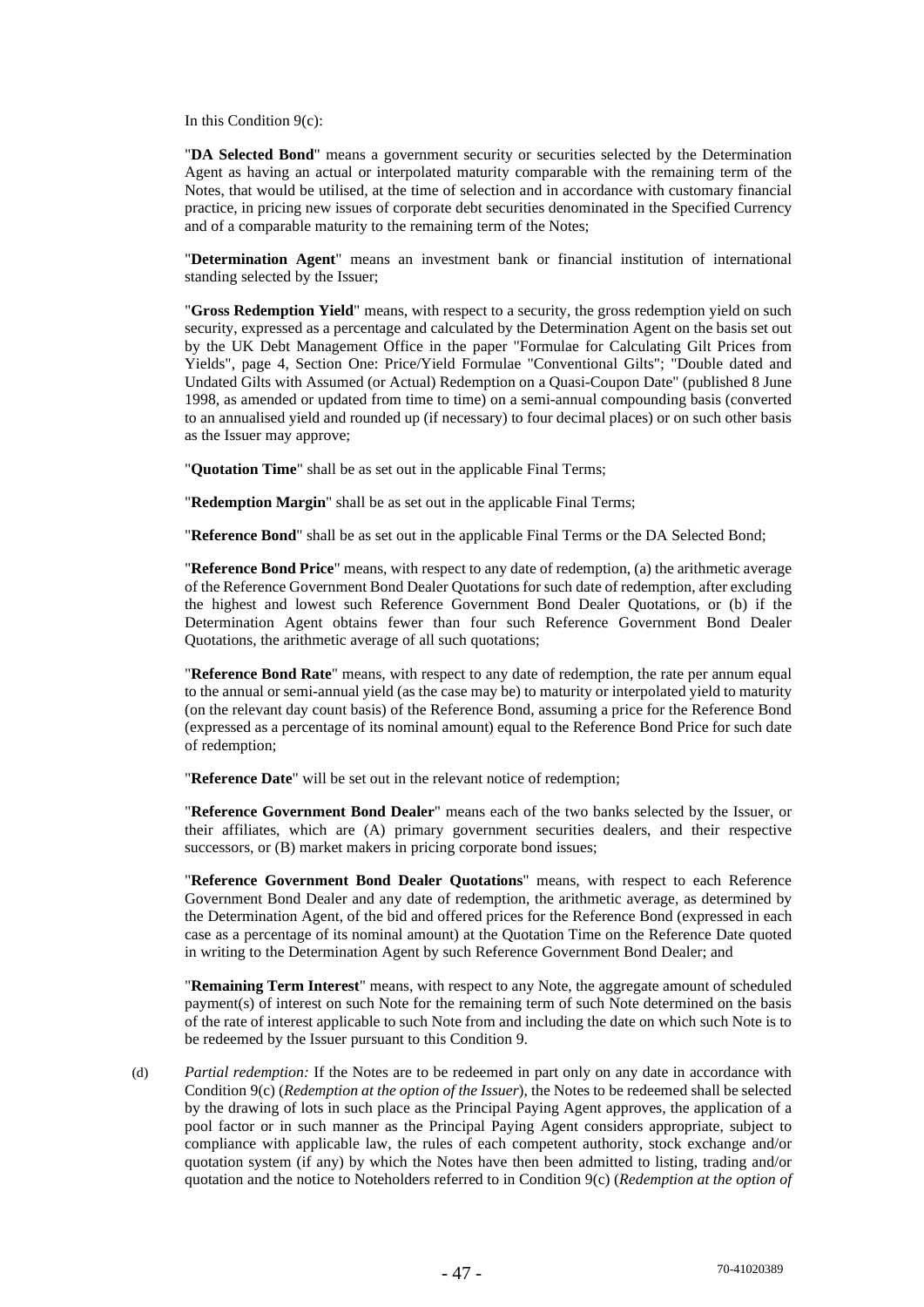*the Issuer*) shall specify the serial numbers of the Notes so to be redeemed. If any Maximum Redemption Amount or Minimum Redemption Amount is specified in the relevant Final Terms, then the Optional Redemption Amount (Call) shall in no event be greater than the maximum or be less than the minimum so specified.

#### (e) *Redemption at the option of the Noteholders*

(i) *Redemption (Put Option):* 

If the Put Option is specified in the relevant Final Terms as being applicable, the Issuer shall, at the option of the Holder of any Note redeem such Note on the Optional Redemption Date (Put) specified in the relevant Put Option Notice at the relevant Optional Redemption Amount (Put) together with interest (if any) accrued to such date. In order to exercise the option contained in this Condition 9(e), the Holder of a Note must, not less than 15 nor more than 30 days before (or such other period as shall be specified in the relevant Final Terms) the relevant Optional Redemption Date (Put), deposit with any Paying Agent such Note together with all unmatured Coupons relating thereto and a duly completed Put Option Notice in the form obtainable from any Paying Agent. The Paying Agent with which a Note is so deposited shall deliver a duly completed Put Option Receipt to the depositing Noteholder. No Note, once deposited with a duly completed Put Option Notice in accordance with this Condition 9(e), may be withdrawn; **provided, however, that** if, prior to the relevant Optional Redemption Date (Put), any such Note becomes immediately due and payable or, upon due presentation of any such Note on the relevant Optional Redemption Date (Put), payment of the redemption moneys is improperly withheld or refused, the relevant Paying Agent shall mail notification thereof to the depositing Noteholder at such address as may have been given by such Noteholder in the relevant Put Option Notice and shall hold such Note at its Specified Office for collection by the depositing Noteholder against surrender of the relevant Put Option Receipt. For so long as any outstanding Note is held by a Paying Agent in accordance with this Condition 9(e), the depositor of such Note and not such Paying Agent shall be deemed to be the Holder of such Note for all purposes.

(ii) *Redemption (Restructuring Put Event or a Cross Put Event):* 

If either:

- (a) a Restructuring Put Event occurs; or
- (b) a Cross Put Event occurs,

then the holder of each Note will have the option (unless, prior to the giving of the Put Option Notice, the Issuer gives notice under Condition 9(b) or 9(c)) to require such Issuer to redeem that Note on the Put Date at its Principal Amount together with interest accrued up to but excluding the Put Date.

A "**Cross Put Event**" shall be deemed to have occurred at any time that an Existing Holder is entitled to require the Issuer to redeem its notes, due to the occurrence of a "Put Event" as defined in the Existing Holder's relevant notes.

A "**Restructuring Put Event**" shall be deemed to have occurred if a Restructuring Event and (if at any time that a Restructuring Event occurs there are Rated Securities) a Rating Downgrade in respect of the Restructuring Event occur together.

Promptly upon Compass PLC becoming aware that a Restructuring Put Event or a Cross Put Event has occurred, Compass PLC shall give notice to the Noteholders in accordance with Condition 20 specifying the nature of the Restructuring Put Event or the Cross Put Event and the procedure for the exercising the option contained in this Condition 9(e).

To exercise the option to require redemption of a Note upon the occurrence of a Restructuring Put Event or a Cross Put Event a Noteholder must deliver such Note, on any business day, in the city of the specified office of the relevant Paying Agent falling within the period (the "**Put Period**") of 45 days after a Put Option Notice is deposited at the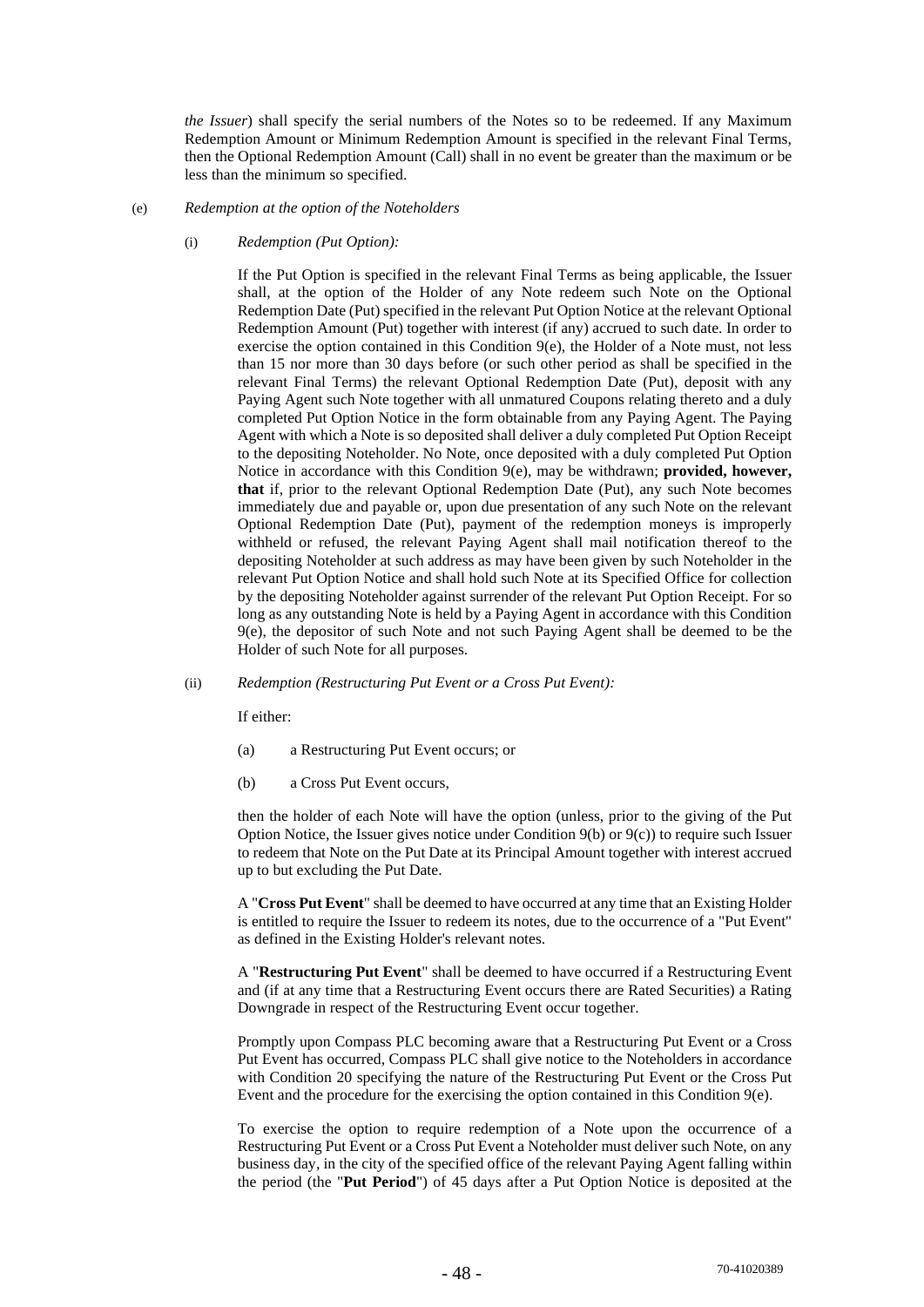specified office of any Paying Agent, duly signed and completed. The Note should be delivered together with all Coupons appertaining thereto (if applicable) maturing after the date (the "**Put Date**") which is the seventh day after the last day of the Put Period failing which an amount will be deducted from the payment to be made by the Issuer on redemption of the Notes in accordance with the provisions of Condition 10 (in the case of Bearer Notes) or Condition 11 (in the case of Registered Notes). A Put Option Notice once given shall be irrevocable. The Paying Agent to which such Note and Put Option Notice are delivered will issue to the Noteholder concerned a Put Option Receipt in respect of such Note delivered. The Issuer shall redeem the Notes in respect of which Put Option Receipts have been issued on the Put Date.

Payment in respect of any Note so delivered will be made, if the holder duly specifies a bank account in the Put Option Notice to which payment is to be made, on the Put Date by transfer to that bank account and in every other case on or after the Put Date against presentation and surrender or (as the case may be) endorsement of such Put Option Receipt at the specified office of any Paying Agent in accordance with the provisions of Condition 10 (in the case of Bearer Notes) or Condition 11 (in the case of Registered Notes).

- (f) *No other redemption:* The relevant Issuer shall not be entitled to redeem the Notes otherwise than as provided in paragraphs (a) to (e) above.
- (g) *Early redemption of Zero Coupon Notes:* Unless otherwise specified in the relevant Final Terms, the Redemption Amount payable on redemption of a Zero Coupon Note at any time before the Maturity Date shall be an amount equal to the sum of:
	- (i) the Reference Price; and
	- (ii) the product of the Accrual Yield (compounded annually) being applied to the Reference Price from (and including) the Issue Date to (but excluding) the date fixed for redemption or (as the case may be) the date upon which the Note becomes due and payable.

Where such calculation is to be made for a period which is not a whole number of years, the calculation in respect of the period of less than a full year shall be made on the basis of such Day Count Fraction as may be specified in the Final Terms for the purposes of this Condition  $9(g)$  or, if none is so specified, a Day Count Fraction of 30E/360.

- (h) *Purchase:* Compass Group Finance B.V., Compass PLC or any of Compass PLC's Subsidiaries may at any time purchase Notes in the open market or otherwise and at any price, **provided that**  all unmatured Coupons are purchased therewith.
- (i) *Cancellation:* All Notes so redeemed or purchased by Compass Group Finance B.V., Compass PLC or, any of Compass PLC's Subsidiaries, as the case may be, and any unmatured Coupons attached to or surrendered with them shall be cancelled and may not be reissued or resold.

## 10. **Payments - Bearer Notes**

This Condition 10 is only applicable to Bearer Notes.

- (a) *Principal:* Payments of principal shall be made only against presentation and (**provided that**  payment is made in full) surrender of Bearer Notes at the Specified Office of any Paying Agent outside the United States by cheque drawn in the currency in which the payment is due on, or by transfer to an account denominated in that currency (or, if that currency is euro, any other account to which euro may be credited or transferred) and maintained by the payee with, a bank in the Principal Financial Centre of that currency (in the case of a sterling cheque, a town clearing branch of a bank in the City of London).
- (b) *Interest:* Payments of interest shall, subject to paragraph (h) below, be made only against presentation and (**provided that** payment is made in full) surrender of the appropriate Coupons at the Specified Office of any Paying Agent outside the United States in the manner described in paragraph (a) above.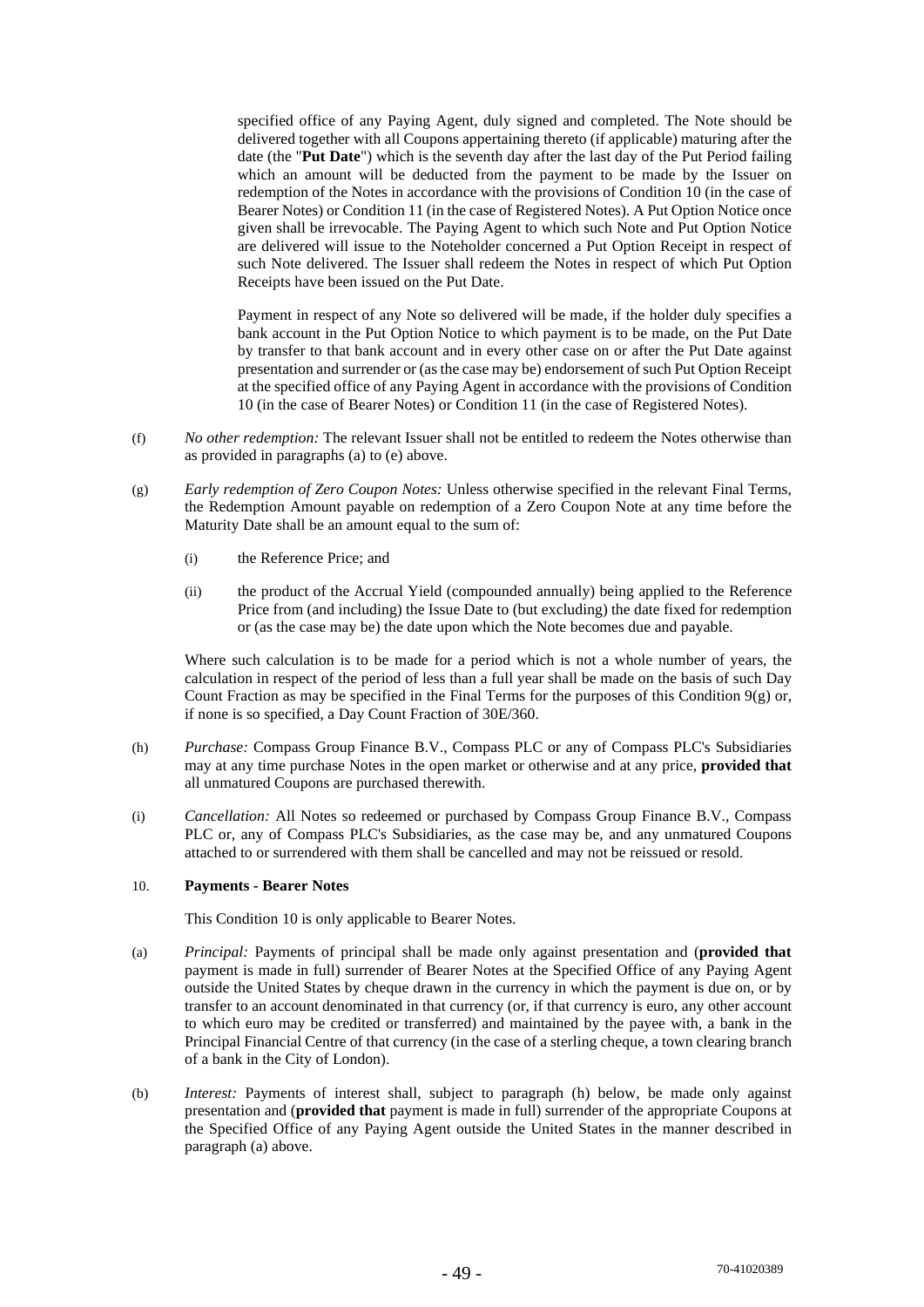- (c) *Payments in New York City:* Payments of principal or interest may be made at the Specified Office of a Paying Agent in New York City if (i) the Issuer or, as the case may be, failing whom the Guarantor has appointed Paying Agents outside the United States with the expectation that such Paying Agents will be able to make payment of the full amount of the interest on the Notes in the currency in which the payment is due when due, (ii) payment of the full amount of such interest at the offices of all such Paying Agents is illegal or effectively precluded by exchange controls or other similar restrictions and (iii) payment is permitted by applicable United States law.
- (d) *Payments subject to fiscal laws:* All payments in respect of the Bearer Notes are subject in all cases to (i) any applicable fiscal or other laws and regulations in the place of payment, but without prejudice to Condition 12 (*Taxation*) and (ii) any withholding or deduction required pursuant to an agreement described in Section 1471(b) of the United States' Internal Revenue Code of 1986, as amended (the "U.S. Internal Revenue Code") or otherwise imposed pursuant to Sections 1471 through 1474 of the U.S. Internal Revenue Code, any regulations or agreements thereunder, any official interpretations thereof, or any law implementing an intergovernmental approach thereto. No commissions or expenses shall be charged to the Noteholders or Couponholders in respect of such payments.
- (e) *Deductions for unmatured Coupons:* If the relevant Final Terms specifies that the Fixed Rate Note Provisions are applicable and a Bearer Note is presented without all unmatured Coupons relating thereto:
	- (i) if the aggregate amount of the missing Coupons is less than or equal to the amount of principal due for payment, a sum equal to the aggregate amount of the missing Coupons will be deducted from the amount of principal due for payment; **provided, however, that**  if the gross amount available for payment is less than the amount of principal due for payment, the sum deducted will be that proportion of the aggregate amount of such missing Coupons which the gross amount actually available for payment bears to the amount of principal due for payment;
	- (ii) if the aggregate amount of the missing Coupons is greater than the amount of principal due for payment:
		- (A) so many of such missing Coupons shall become void (in inverse order of maturity) as will result in the aggregate amount of the remainder of such missing Coupons (the "**Relevant Coupons**") being equal to the amount of principal due for payment; **provided, however, that** where this sub-paragraph would otherwise require a fraction of a missing Coupon to become void, such missing Coupon shall become void in its entirety; and
		- (B) a sum equal to the aggregate amount of the Relevant Coupons (or, if less, the amount of principal due for payment) will be deducted from the amount of principal due for payment; **provided, however, that**, if the gross amount available for payment is less than the amount of principal due for payment, the sum deducted will be that proportion of the aggregate amount of the Relevant Coupons (or, as the case may be, the amount of principal due for payment) which the gross amount actually available for payment bears to the amount of principal due for payment.

Each sum of principal so deducted shall be paid in the manner provided in paragraph (a) above against presentation and (**provided that** payment is made in full) surrender of the relevant missing Coupons.

(f) *Unmatured Coupons void*: If the relevant Final Terms specifies that this Condition 10(f) is applicable or that the Floating Rate Note Provisions are applicable, on the due date for final redemption of any Note or early redemption in whole of such Note pursuant to Condition 9(b) (*Redemption for tax reasons*), Condition 9(e) (*Redemption at the option of Noteholders (Investor Put)*), Condition 9(c) (*Redemption at the option of the Issuer*) or Condition 13 (*Events of Default*), all unmatured Coupons relating thereto (whether or not still attached) shall become void and no payment will be made in respect thereof.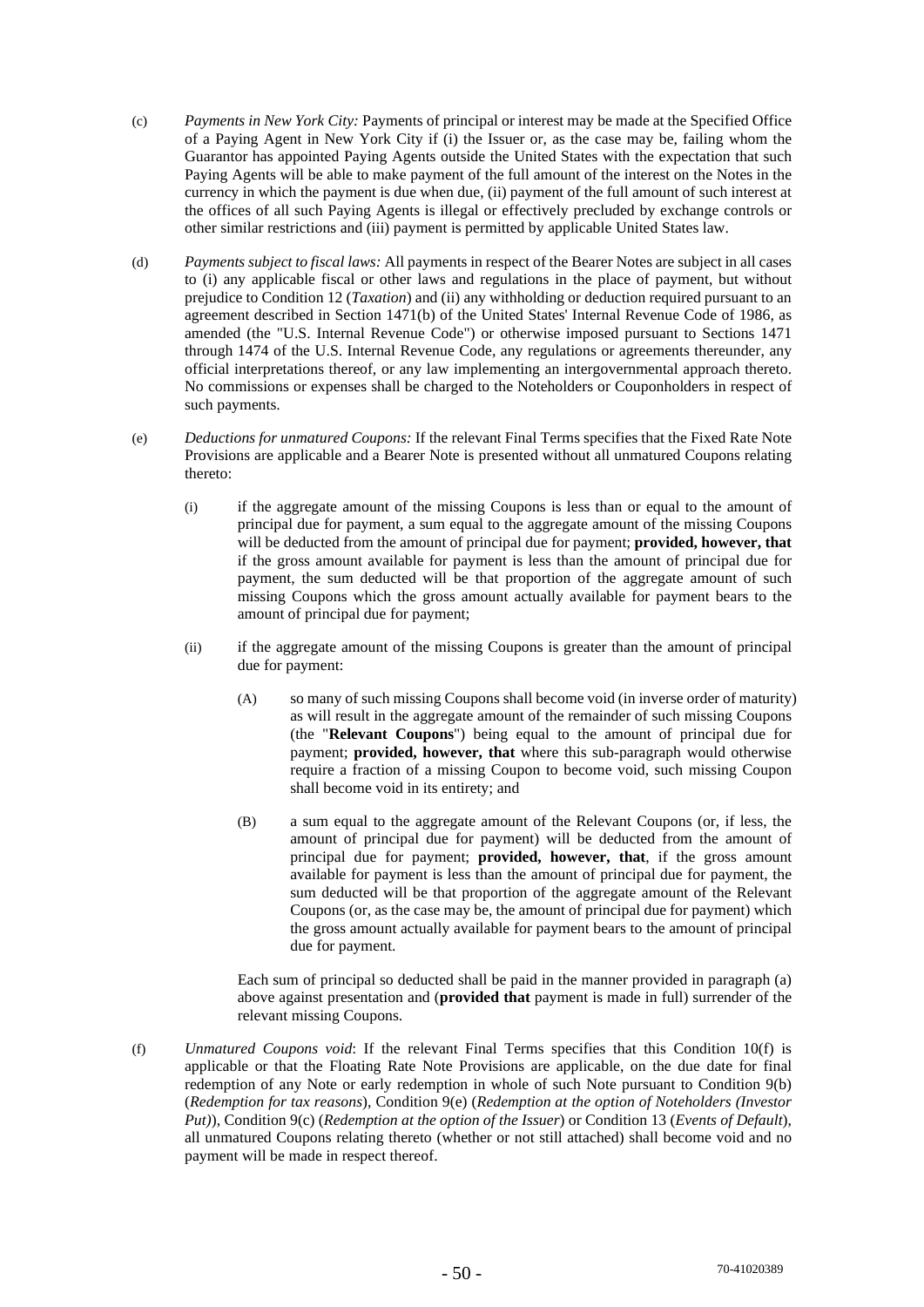- (g) *Payments on business days:* If the due date for payment of any amount in respect of any Bearer Note or Coupon is not a Payment Business Day in the place of presentation, the Holder shall not be entitled to payment in such place of the amount due until the next succeeding Payment Business Day in such place and shall not be entitled to any further interest or other payment in respect of any such delay.
- (h) *Payments other than in respect of matured Coupons:* Payments of interest other than in respect of matured Coupons shall be made only against presentation of the relevant Bearer Notes at the Specified Office of any Paying Agent outside the United States (or in New York City if permitted by paragraph (c) above).
- (i) *Partial payments:* If a Paying Agent makes a partial payment in respect of any Bearer Note or Coupon presented to it for payment, such Paying Agent will endorse thereon a statement indicating the amount and date of such payment.
- (j) *Exchange of Talons:* On or after the maturity date of the final Coupon which is (or was at the time of issue) part of a Coupon Sheet relating to the Bearer Notes, the Talon forming part of such Coupon Sheet may be exchanged at the Specified Office of the Principal Paying Agent for a further Coupon Sheet (including, if appropriate, a further Talon but excluding any Coupons in respect of which claims have already become void pursuant to Condition 14 (*Prescription*). Upon the due date for redemption of any Bearer Note, any unexchanged Talon relating to such Note shall become void and no Coupon will be delivered in respect of such Talon.

## 11. **Payments - Registered Notes**

This Condition 11 is only applicable to Registered Notes.

- (a) *Principal:* Payments of principal shall be made by cheque drawn in the currency in which the payment is due drawn on, or, upon application by a Holder of a Registered Note to the Specified Office of the Principal Paying Agent not later than the fifteenth day before the due date for any such payment, by transfer to an account denominated in that currency (or, if that currency is euro, any other account to which euro may be credited or transferred) and maintained by the payee with, a bank in the Principal Financial Centre of that currency (in the case of a sterling cheque, a town clearing branch of a bank in the City of London) and (in the case of redemption) upon surrender (or, in the case of part payment only, endorsement) of the relevant Note Certificates at the Specified Office of any Paying Agent.
- (b) *Interest:* Payments of interest shall be made by cheque drawn in the currency in which the payment is due drawn on, or, upon application by a Holder of a Registered Note to the Specified Office of the Principal Paying Agent not later than the fifteenth day before the due date for any such payment, by transfer to an account denominated in that currency (or, if that currency is euro, any other account to which euro may be credited or transferred) and maintained by the payee with, a bank in the Principal Financial Centre of that currency (in the case of a sterling cheque, a town clearing branch of a bank in the City of London) and (in the case of interest payable on redemption) upon surrender (or, in the case of part payment only, endorsement) of the relevant Note Certificates at the Specified Office of any Paying Agent.
- (c) *Payments subject to fiscal laws:* All payments in respect of the Registered Notes are subject in all cases to (i) any applicable fiscal or other laws and regulations in the place of payment, but without prejudice to the provisions of Condition 12 (*Taxation*) and (ii) any withholding or deduction required pursuant to an agreement described in Section 1471(b) of the United States' Internal Revenue Code of 1986, as amended (the "U.S. Internal Revenue Code") or otherwise imposed pursuant to Sections 1471 through 1474 of the U.S. Internal Revenue Code, any regulations or agreements thereunder, any official interpretations thereof, or any law implementing an intergovernmental approach thereto. No commissions or expenses shall be charged to the Noteholders in respect of such payments.
- (d) *Payments on business days:* Where payment is to be made by transfer to an account, payment instructions (for value the due date, or, if the due date is not Payment Business Day, for value the next succeeding Payment Business Day) will be initiated and, where payment is to be made by cheque, the cheque will be mailed (i) (in the case of payments of principal and interest payable on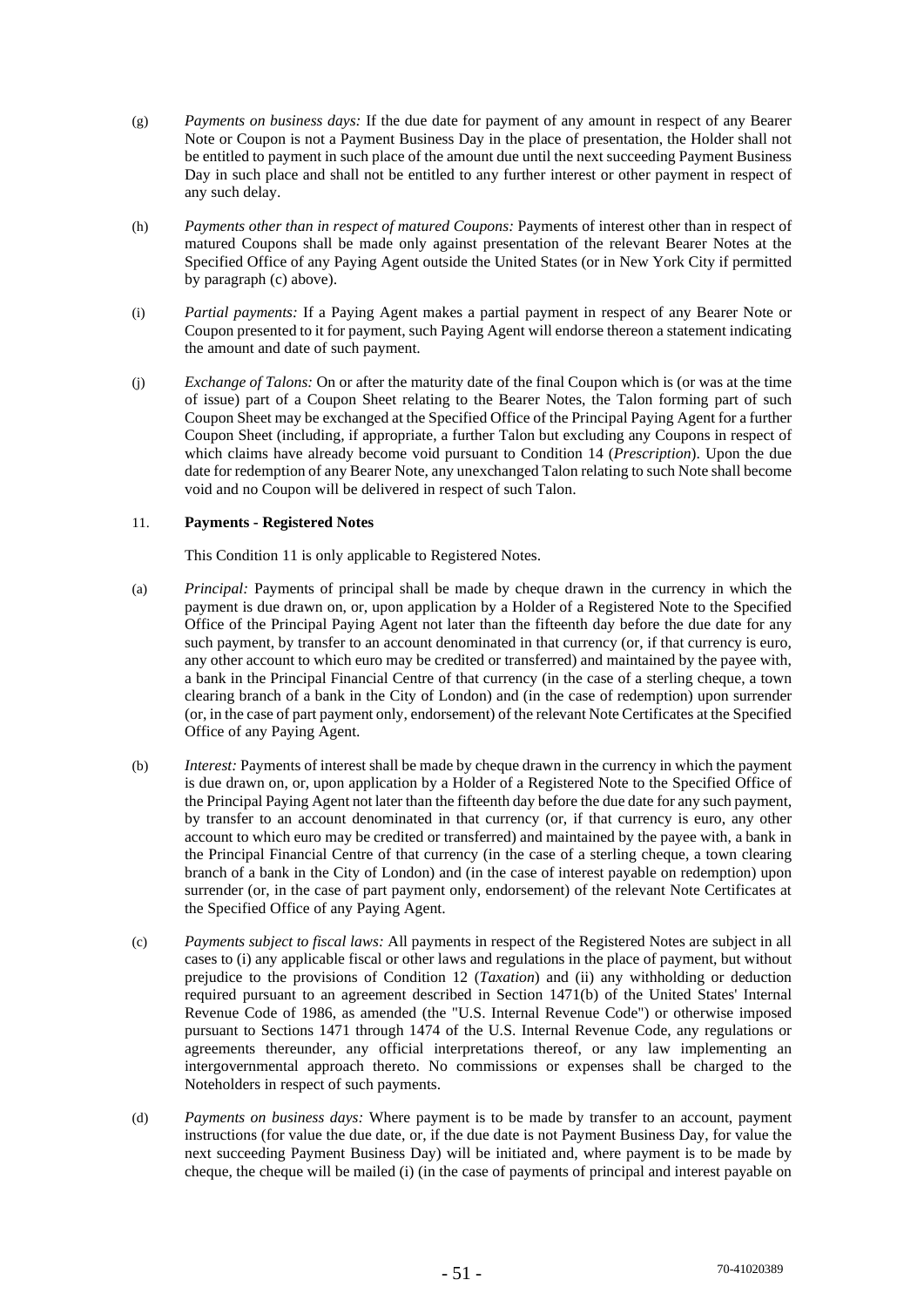redemption) on the later of the due date for payment and the day on which the relevant Note Certificate is surrendered (or, in the case of part payment only, endorsed) at the Specified Office of a Paying Agent and (ii) (in the case of payments of interest payable other than on redemption) on the due date for payment. A Holder of a Registered Note shall not be entitled to any interest or other payment in respect of any delay in payment resulting from (A) the due date for a payment not being a Payment Business Day or (B) a cheque mailed in accordance with this Condition 11 arriving after the due date for payment or being lost in the mail.

- (e) *Partial payments:* If a Paying Agent makes a partial payment in respect of any Registered Note, the relevant Issuer or the Guarantor, as the case may be, shall procure that the amount and date of such payment are noted on the Register and, in the case of partial payment upon presentation of a Note Certificate, that a statement indicating the amount and the date of such payment is endorsed on the relevant Note Certificate.
- (f) *Record date:* Each payment in respect of a Registered Note will be made to the person shown as the Holder in the Register at the opening of business in the place of the Registrar's Specified Office on the fifteenth day before the due date for such payment (the "**Record Date**"). Where payment in respect of a Registered Note is to be made by cheque, the cheque will be mailed to the address shown as the address of the Holder in the Register at the opening of business on the relevant Record Date.

## 12. **Taxation**

*Gross up:* All payments of principal and interest in respect of the Notes and the Coupons by or on behalf of the Issuer or the Guarantor, as the case may be, shall be made free and clear of, and without withholding or deduction for or on account of, any present or future taxes, duties, assessments or governmental charges of whatever nature imposed, levied, collected, withheld or assessed, unless the withholding or deduction of such taxes, duties, assessments, or governmental charges is required by law. In the event that any withholding or deduction is required by law for or on account of, any present or future taxes, duties, assessments or governmental charges of whatever nature imposed, levied, collected, withheld or assessed by or on behalf of the UK or the Netherlands, or in each case any political subdivision therein or any authority therein or thereof having power to tax, the Issuer or the Guarantor, as the case may be, shall pay such additional amounts as will result in receipt by the Noteholders and the Couponholders after such withholding or deduction of such amounts as would have been received by them had no such withholding or deduction been required, except that no such additional amounts shall be payable (i) by Compass PLC as Issuer in respect of such withholding or deduction imposed, levied, collected, withheld or assessed by or on behalf of the Netherlands unless it becomes resident for tax purposes in the Netherlands or (ii) in respect of any Note or Coupon:

- (a) presented for payment by or on behalf of a Holder which is liable to such taxes, duties, assessments or governmental charges in respect of such Note or Coupon by reason of its having some connection with the jurisdiction by which such taxes, duties, assessments or charges have been imposed, levied, collected, withheld or assessed other than the mere holding of the Note or Coupon; or
- (b) where the relevant Note or Coupon or Note Certificate is presented or surrendered for payment more than 30 days after the Relevant Date except to the extent that the Holder of such Note or Coupon or Note Certificate would have been entitled to such additional amounts on presenting or surrendering such Note or Coupon or Note Certificate for payment on the last day of such period of 30 days;
- (c) where such withholding or deduction is required to be made pursuant to the Dutch Withholding Tax Act 2021 (*Wet Bronbelasting 2021*) and imposed on an affiliated (*gelieerde*) entity to any Issuer within the meaning of the Dutch Withholding Tax Act 2021 as published in the Official Gazette (*Staatsblad*) Stb. 2019, 513 of 27 December 2019; or
- (d) in respect of any withholding or deduction imposed pursuant to an agreement described in Section 1471(b) of the U.S. Internal Revenue Code or otherwise imposed pursuant to Sections 1471 through 1474 of the U.S. Internal Revenue Code (or any regulations or agreements thereunder or official interpretations thereof) or any intergovernmental agreement between the United States and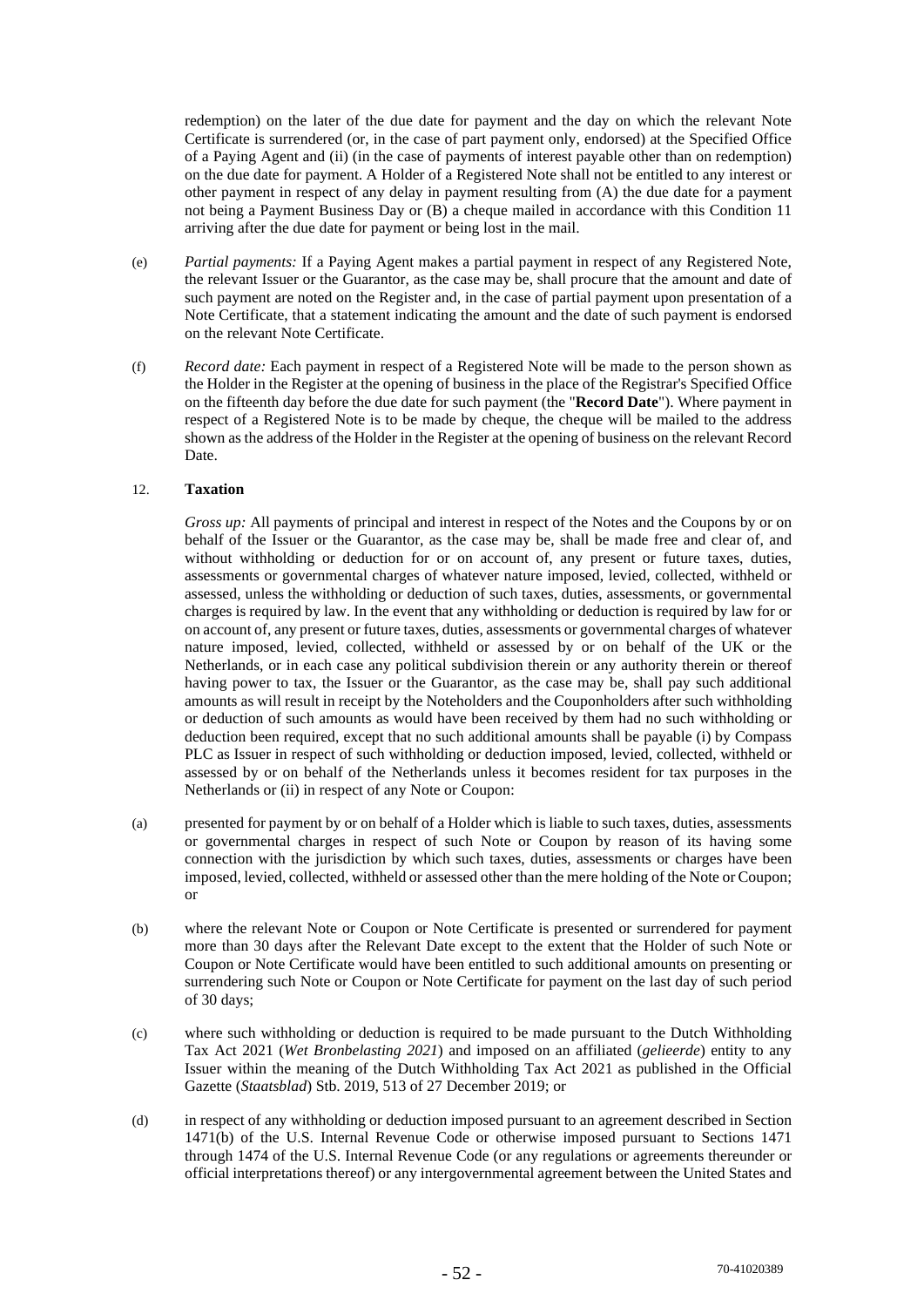another jurisdiction facilitating the implementation thereof (or any law implementing such an intergovernmental agreement).

## 13. **Events of Default**

The Trustee at its absolute discretion may, and if so requested in writing by the Noteholders of not less than one-fifth in nominal amount of the Notes then outstanding or if so directed by an Extraordinary Resolution of the Noteholders shall (subject in each case to being indemnified and/or secured to its satisfaction), give written notice to the Issuer and the Guarantor, if applicable, that the Notes are, and they shall accordingly forthwith become, immediately due and repayable at their Early Termination Amount together with accrued interest (as provided in the Trust Deed) (if applicable) if any of the following events (each an "**Event of Default**") shall occur:

- (a) if default is made in the payment of any principal or interest due on the Notes, the Guarantee or any of them on the due date and such default continues for a period of seven London Business Days; or
- (b) if the relevant Issuer fails to perform or observe any of its other obligations under the Notes or the Trust Deed, or in the case of the Guaranteed Notes, the Guarantor fails to perform any of its other obligations under the Guarantee or the Trust Deed, and in any such case (except where such failure is, in the opinion of the Trustee, incapable of remedy in which case no notice requiring remedy will be required) such failure continues for the period of 30 days (or such longer period as the Trustee may permit) next following the service by the Trustee on the relevant Issuer and the Guarantor, if applicable, of notice requiring the same to be remedied; or
- (c) if any indebtedness of the Issuer or, in the case of the Guaranteed Notes, the Guarantor, or any Material Subsidiary (as defined below) becomes due and repayable prematurely by reason of default howsoever described in relation thereto or the Issuer, or, in the case of the Guaranteed Notes, the Guarantor, or any Material Subsidiary fails to make any payment in respect thereof when due or within any applicable grace period or if any guarantee or indemnity given by the Issuer, or, in the case of the Guaranteed Notes, the Guarantor or any Material Subsidiary in respect of any indebtedness is not honoured when due and called upon or if the security for any such firstmentioned indebtedness or any such guarantee or indemnity becomes enforceable and steps are taken to enforce the same **provided that** no event described in this Condition 13 shall constitute an Event of Default if the indebtedness or other relative liability when aggregated with other indebtedness and/or other liabilities relative to all (if any) other such events which have occurred and have not been satisfied is less than £75,000,000 (or its equivalent in any other currency or currencies at the date that the same become due and repayable, such failure to pay occurs, such guarantee or indemnity is not honoured or such security becomes enforceable, as the case be); or
- (d) if an order is made or an effective resolution passed for winding up or an administration order is made in relation to the Issuer, or in the case of the Guaranteed Notes, the Guarantor, or any Material Subsidiary (except in the case of a Material Subsidiary, a winding up for the purpose of a reconstruction or amalgamation, the terms of which have previously been approved in writing by the Trustee or by an Extraordinary Resolution of the Noteholders, or a members' voluntary winding up in connection with the transfer of all or the major part of the business, undertaking and assets of such Material Subsidiary to the Issuer, the Guarantor, as the case may be, or another Material Subsidiary or any Subsidiary of the Issuer or the Guarantor, as the case may be, which thereby becomes a Material Subsidiary); or
- (e) if the Issuer, or in the case of the Guaranteed Notes, the Guarantor, or any Material Subsidiary stops or threatens to stop payment generally or ceases or threatens to cease to carry on its business or substantially the whole of its business (except (i) a cessation or threatened cessation for the purpose of a reconstruction or amalgamation, the terms of which have previously been approved in writing by the Trustee or by an Extraordinary Resolution of the Noteholders, or (ii) in connection with the transfer of all or the major part of the business, undertaking and assets of any Material Subsidiary either to the Issuer, the Guarantor, as the case may be, or another Material Subsidiary or any Subsidiary of the Issuer or the Guarantor, as the case may be, which thereby becomes a Material Subsidiary, or (iii) by reason of a Permitted Disposal); or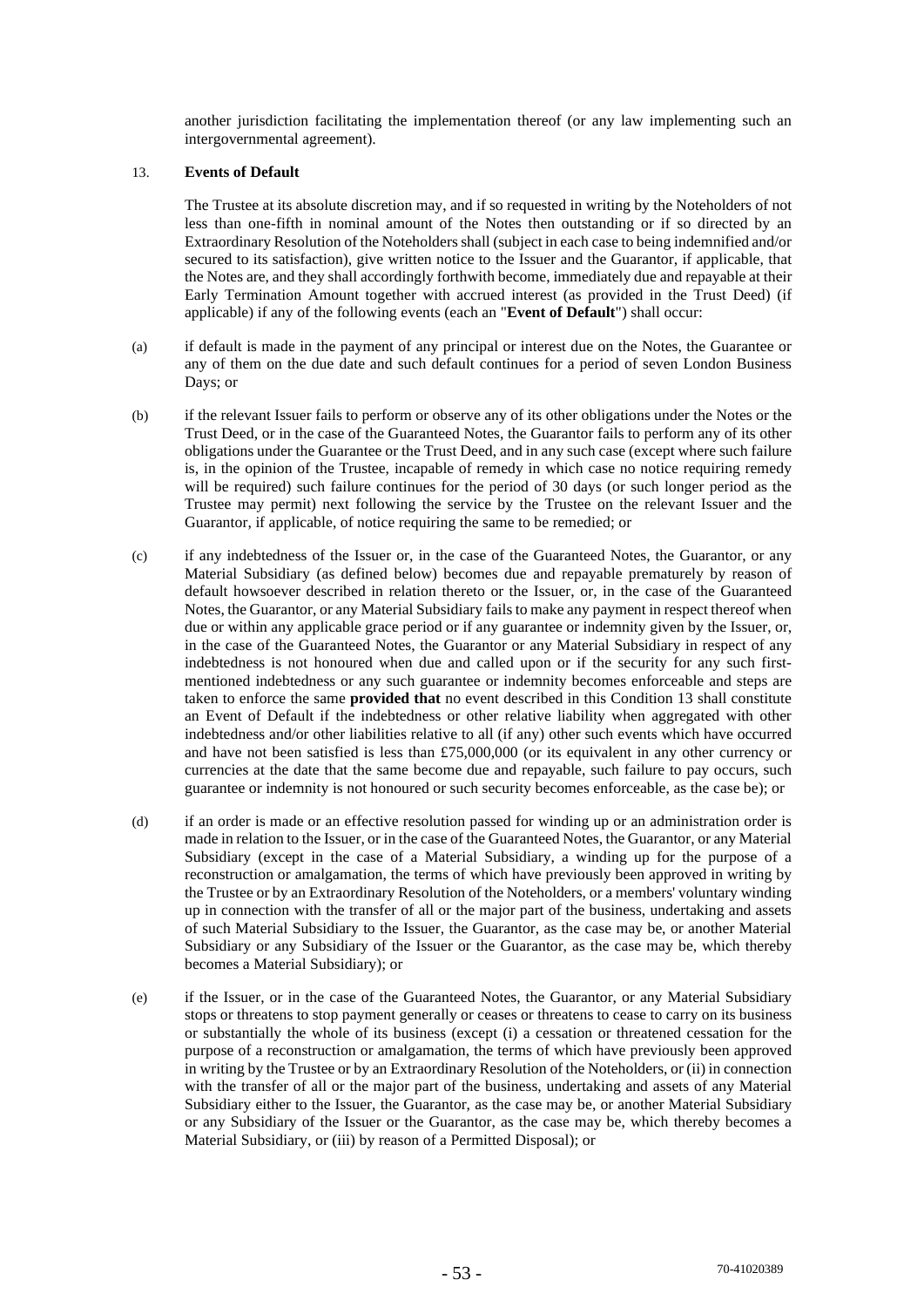- (f) if an encumbrancer takes possession or an administrative or other receiver is appointed of the whole or any material part of the undertaking or assets of the Issuer, or in the case of the Guaranteed Notes, the Guarantor, or any Material Subsidiary or if a distress, execution or any similar proceeding is levied or enforced upon or sued out against a material part of the undertaking or assets or any Material Subsidiary and is not discharged within 28 days or such longer period as the Trustee may agree; or
- (g) if the Issuer, or in the case of the Guaranteed Notes, the Guarantor or any Material Subsidiary is deemed unable to pay its debts within the meaning of Section  $123(1)(b)$ , (c) or (d) of the Insolvency Act 1986, as amended, or the Issuer, the Guarantor, as the case may be, or any Material Subsidiary becomes unable to pay its debts as they fall due or the Issuer, the Guarantor, as the case may be, or any Material Subsidiary otherwise becomes insolvent, or the Issuer, the Guarantor, as the case may be, or any Material Subsidiary enters into a general assignment or an arrangement or composition with or for the benefit of its creditors generally or suspends making payments (whether of principal premium (if any) or interest) with respect to all or any class of its debts or announces an intention to do so; or
- (h) if any kind of composition, scheme of arrangement, compromise or other similar arrangement involving the Issuer, or in the case of the Guaranteed Notes, the Guarantor or any Material Subsidiary and the creditors of any of them generally (or any of such creditors) is entered into or made (except a composition, scheme of arrangement compromise or other similar arrangement for the purpose of a reconstruction or amalgamation the terms of which have previously been approved in writing by the Trustee or by an Extraordinary Resolution of the Noteholders);
- (i) any event occurs which under the laws of any relevant jurisdiction has an analogous effect to any of the events referred to in any of the foregoing paragraphs; or
- (j) if, in the case of the Guaranteed Notes only, the Guarantee of the Notes is not (or is claimed by the Guarantor not to be), in full force and effect,

**provided, however that** in the case of any Event of Default other than those described in paragraphs (a) and (in the case of a winding up or dissolution of the relevant Issuer or in the case of the Guaranteed Notes, the Guarantor) (d) above, the Trustee shall have certified that the Event of Default is, in its opinion, materially prejudicial to the interests of the Noteholders.

## 14. **Prescription**

Claims for principal in respect of Bearer Notes shall become void unless the relevant Bearer Notes are presented for payment within ten years of the appropriate Relevant Date. Claims for interest in respect of Bearer Notes shall become void unless the relevant Coupons are presented for payment within five years of the appropriate Relevant Date. Claims for principal and interest on redemption in respect of Registered Notes shall become void unless the relevant Note Certificates are surrendered for payment within ten years of the appropriate Relevant Date.

## 15. **Replacement** *of Notes and Coupons*

If any Note, Note Certificate or Coupon is lost, stolen, mutilated, defaced or destroyed, it may be replaced at the Specified Office of the Principal Paying Agent, in the case of Bearer Notes, or the Registrar, in the case of Registered Notes (and, if the Notes are then admitted to listing, trading and/or quotation by any competent authority, stock exchange and/or quotation system which requires the appointment of a Paying Agent or Transfer Agent in any particular place, the Paying Agent or Transfer Agent having its Specified Office in the place required by such competent authority, stock exchange and/or quotation system), subject to all applicable laws and competent authority, stock exchange and/or quotation system requirements, upon payment by the claimant of the expenses incurred in connection with such replacement and on such terms as to evidence, security, indemnity and otherwise as the Issuer or the Guarantor as the case may be, may reasonably require. Mutilated or defaced Notes, Note Certificates or Coupons must be surrendered before replacements will be issued.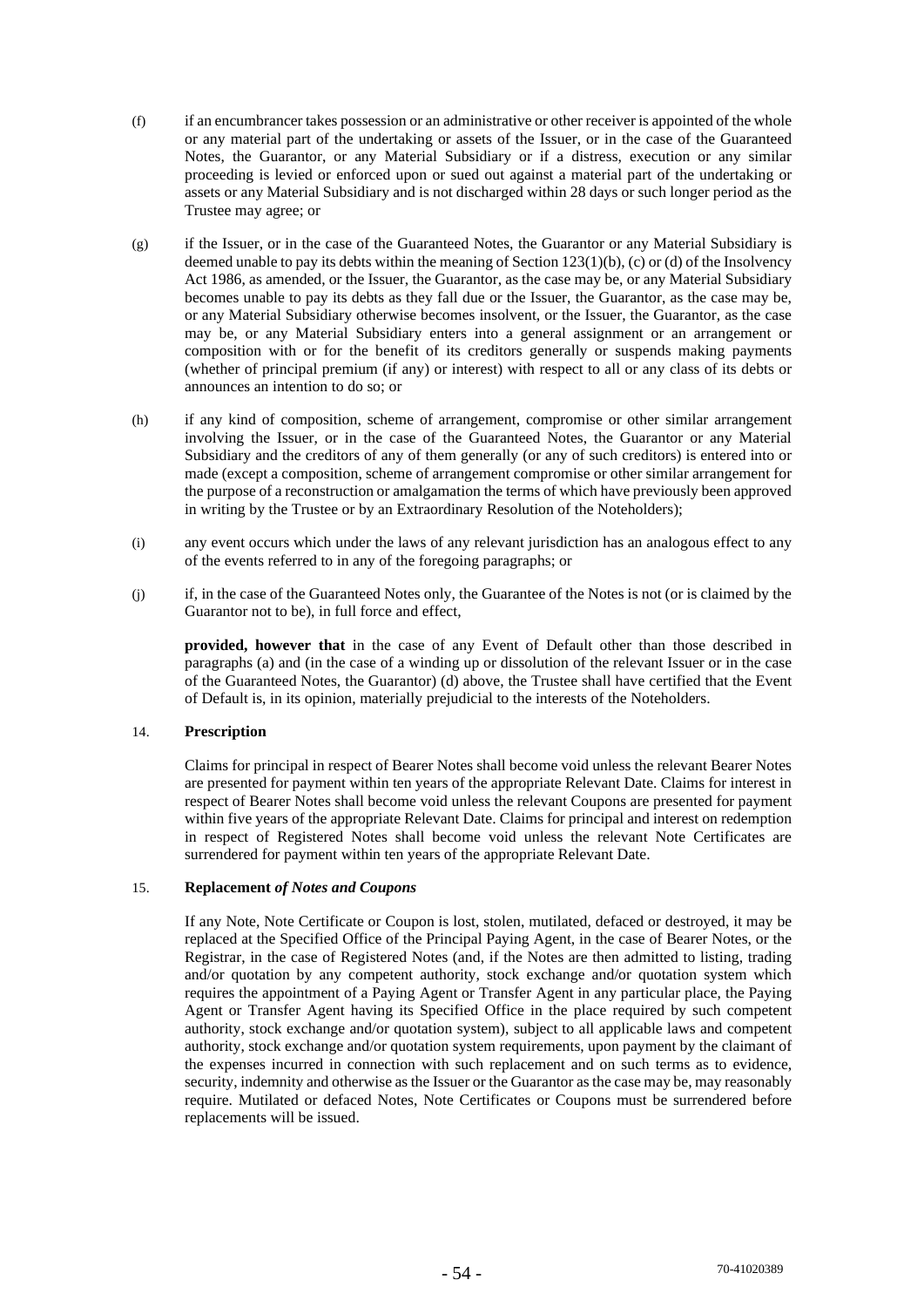## 16. **Trustee and Agents**

Under the Trust Deed, the Trustee is entitled to be indemnified and relieved from responsibility in certain circumstances and to be paid its costs and expenses in priority to the claims of the Noteholders. In addition, the Trustee is entitled to enter into business transactions with the Issuer or the Guarantor, as the case may be, and any entity relating to the Issuer or the Guarantor without accounting for any profit.

In the exercise of its powers and discretions under these Conditions and the Trust Deed, the Trustee will have regard to the interests of the Noteholders as a class and will not be responsible for any consequence for individual Holders of Notes as a result of such Holders being connected in any way with a particular territory or taxing jurisdiction.

In acting under the Agency Agreement and in connection with the Notes and the Coupons, the Agents act solely as agents of the Issuer and the Guarantor, as the case may be and (to the extent provided therein) the Trustee and do not assume any obligations towards or relationship of agency or trust for or with any of the Noteholders or Couponholders.

The initial Agents and their initial Specified Offices are listed below. The initial Calculation Agent (if any) is specified in the relevant Final Terms. The Issuer and the Guarantor, as the case may be, reserve the right (with the prior approval of the Trustee) at any time to vary or terminate the appointment of any Agent and to appoint a successor paying agent or registrar or Calculation Agent and additional or successor paying agents; **provided, however, that***:*

- (i) the Issuer and the Guarantor, as the case may be, shall at all times maintain a paying agent and a registrar; and
- (ii) if a Calculation Agent is specified in the relevant Final Terms, the Issuer and the Guarantor, as the case may be, shall at all times maintain a Calculation Agent; and
- (iii) if and for so long as the Notes are admitted to listing, trading and/or quotation by any competent authority, stock exchange and/or quotation system which requires the appointment of a Paying Agent and/or a Transfer Agent in any particular place, the Issuer and the Guarantor, as the case may be, shall maintain a Paying Agent and/or a Transfer Agent having its Specified Office in the place required by such competent authority, stock exchange and/or quotation system.

Notice of any change in any of the Agents or in their Specified Offices shall promptly be given to the Noteholders.

#### 17. **Meetings of Noteholders; Modification and Waiver; Substitution**

(a) *Meetings of Noteholders*: The Trust Deed contains provisions for convening meetings of Noteholders to consider matters relating to the Notes, including the modification of any provision of these Conditions. Any such modification may be made if sanctioned by an Extraordinary Resolution. Such a meeting may be convened by the Issuer, or in the case of the Guaranteed Notes, the Guarantor or by the Trustee and shall be convened by the Trustee upon the request in writing of Noteholders holding not less than five per cent. of the aggregate principal amount of the outstanding Notes. The quorum at any meeting convened to vote on an Extraordinary Resolution will be one or more Persons holding or representing not less than a clear majority of the aggregate principal amount of the outstanding Notes or, at any adjourned meeting, one or more Persons being or representing Noteholders whatever the principal amount of the Notes held or represented; **provided, however, that** Reserved Matters may only be sanctioned by an Extraordinary Resolution passed at a meeting of Noteholders at which one or more Persons holding or representing not less than two-thirds or, at any adjourned meeting, one-third of the aggregate principal amount of the outstanding Notes form a quorum. Any Extraordinary Resolution duly passed at any such meeting shall be binding on all the Noteholders and Couponholders, whether present or not.

Any such meeting of the Noteholders may be convened at a physical location, or such other method (which may include, without limitation, a conference call or video conference) as the Trustee may determine in accordance with the provisions of the Trust Deed.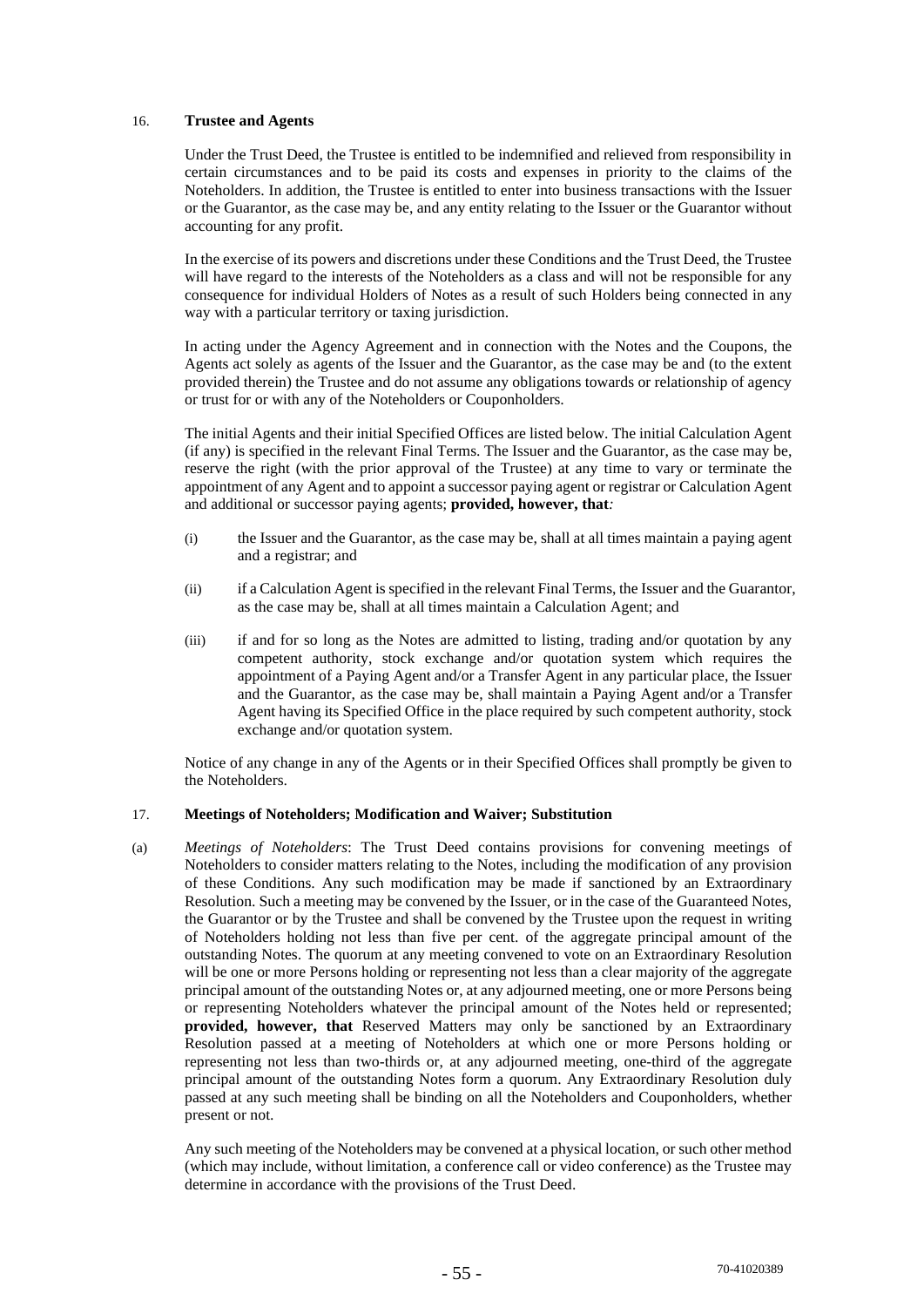In addition, a resolution in writing signed by or on behalf of all Noteholders who for the time being are entitled to receive notice of a meeting of Noteholders under the Trust Deed will take effect as if it were an Extraordinary Resolution. Such a resolution in writing may be contained in one document or several documents in the same form, each signed by or on behalf of one or more Noteholders.

(b) *Modification and waiver:* The Trustee may, without the consent of the Noteholders, agree to any modification of these Conditions or the Trust Deed (other than in respect of a Reserved Matter) which is, in the opinion of the Trustee, proper to make if, in the opinion of the Trustee, such modification will not be materially prejudicial to the interests of Noteholders and to any modification of the Notes or the Trust Deed which is of a formal, minor or technical nature or is to correct a manifest error.

In addition, the Trustee may, without the consent of the Noteholders, authorise or waive any proposed breach or breach of the Notes or the Trust Deed (other than a proposed breach or breach relating to the subject of a Reserved Matter) if, in the opinion of the Trustee, the interests of the Noteholders will not be materially prejudiced thereby.

Unless the Trustee agrees otherwise, any such authorisation, waiver or modification shall be notified to the Noteholders in accordance with Condition 20 (*Notices*) as soon as practicable thereafter.

(c) *Substitution:* The Trustee may, without the consent of the Noteholders, agree with the Issuer, to the substitution in place of the Issuer (or of any previous substitute under this Condition 17 (*Meeting of Noteholders; Modification and Waiver; Substitution*)) as the principal debtor under the Notes, the Coupons and the Trust Deed of a Subsidiary of the Issuer or (in the case of Guaranteed Notes) the Guarantor, subject to (a) the Notes being unconditionally and irrevocably guaranteed by Compass PLC, (b) the Trustee being satisfied that the interests of the Noteholders will not be materially prejudiced by the substitution and (c) certain other conditions set out in the Trust Deed being complied with.

## 18. **Enforcement**

The Trustee may at any time, at its discretion and without notice, institute such proceedings as it thinks fit to enforce its rights under the Trust Deed in respect of the Notes, but it shall not be bound to do so unless:

- (i) it has been so requested in writing by the Holders of at least one-fifth of the aggregate principal amount of the outstanding Notes or has been so directed by an Extraordinary Resolution; and
- (ii) it has been indemnified or provided with security to its satisfaction.

No Noteholder may proceed directly against the Issuer or, in the case of the Guaranteed Notes, the Guarantor unless the Trustee, having become bound to do so, fails to do so within a reasonable time and such failure is continuing.

## 19. **Further Issues**

The Issuer may from time to time, without the consent of the Noteholders and in accordance with the Trust Deed, create and issue (and, in the case of Guaranteed Notes, the Guarantor may guarantee) further notes having the same terms and conditions as the Notes in all respects (or in all respects except for the first payment of interest) so as to form a single series with the Notes. The Issuer may from time to time, with the consent of the Trustee, create and issue (and, in the case of Guaranteed Notes, the Guarantor may guarantee) other series of notes having the benefit of the Trust Deed.

## 20. **Notices**

(a) *Bearer Notes:* Notices to the Holders of Bearer Notes shall be valid if published in a leading English language daily newspaper published in London (which is expected to be the *Financial Times*) or, if such publication is not practicable, in a leading English language daily newspaper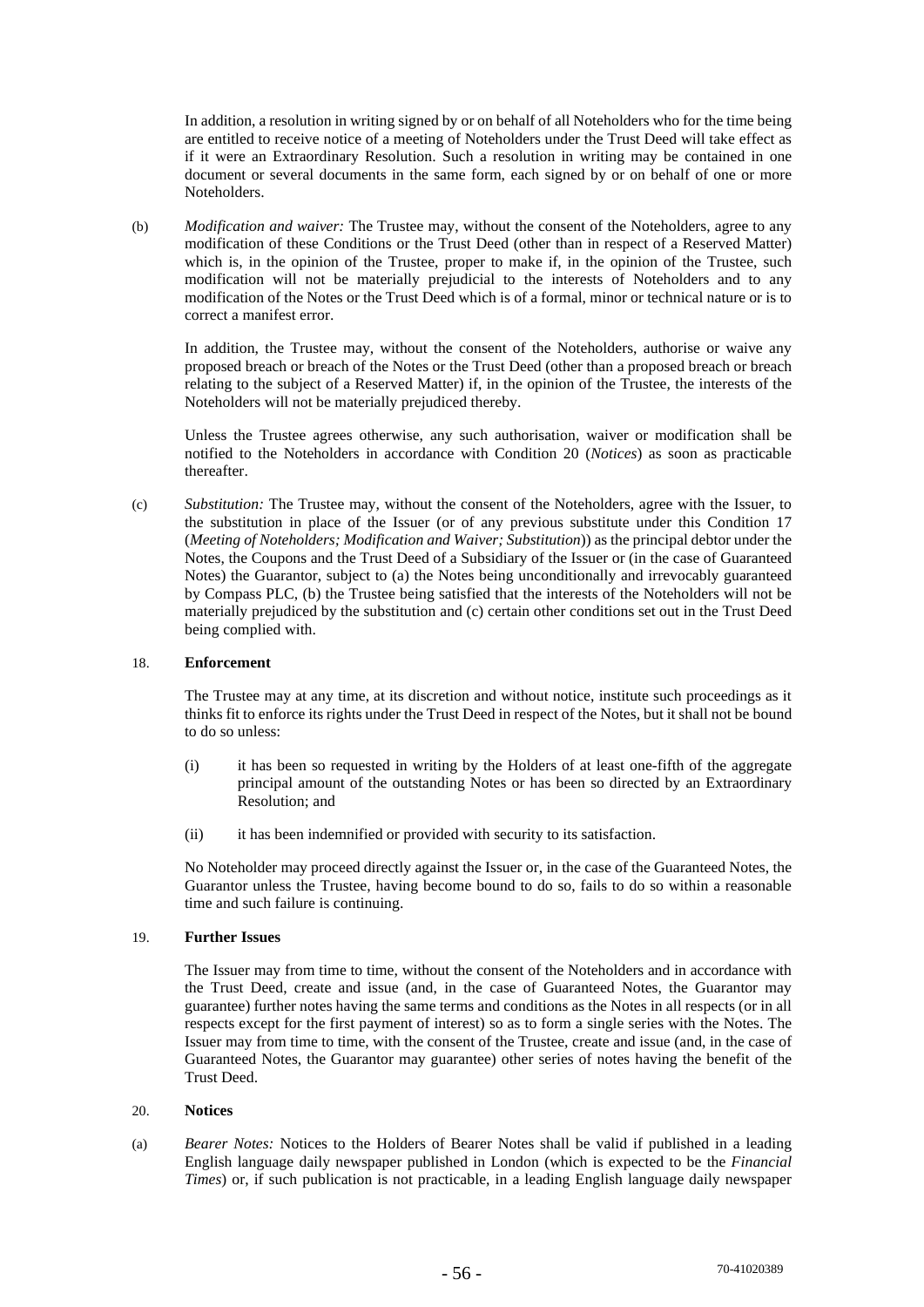having general circulation in Europe. Any such notice shall be deemed to have been given on the date of first publication (or if required to be published in more than one newspaper, on the first date on which publication shall have been made in all the required newspapers). Couponholders shall be deemed for all purposes to have notice of the contents of any notice given to the Holders of Bearer Notes.

(b) *Registered Notes:* Notices to the Holders of Registered Notes shall be sent to them by first class mail (or its equivalent) or (if posted to an overseas address) by airmail at their respective addresses on the Register or, if such publication is not practicable, in a leading English language daily newspaper having general circulation in Europe. Any such notice shall be deemed to have been given on the fourth day after the date of mailing.

## 21. **Currency Indemnity**

The Issuer and in the case of the Guaranteed Notes, the Guarantor, shall indemnify the Trustee, the Agents, every Appointee, the Noteholders and the Couponholders and keep them indemnified against:

- (a) any Liability incurred by any of them arising from the non-payment by the Issuer or, in the case of the Guaranteed Notes, the Guarantor, of any amount due to the Trustee, the Agents or the holders of the Notes and the relative Couponholders under the Trust Deed by reason of any variation in the rates of exchange between those used for the purposes of calculating the amount due under a judgment or order in respect thereof and those prevailing at the date of actual payment by the Issuer or the Guarantor, as the case may be; and
- (b) any deficiency arising or resulting from any variation in rates of exchange between (i) the date as of which the local currency equivalent of the amounts due or contingently due under the Trust Deed is calculated for the purposes of any bankruptcy, insolvency or liquidation of the Issuer or the Guarantor, as the case may be, and (ii) the final date for ascertaining the amount of claims in such bankruptcy, insolvency or liquidation. The amount of such deficiency shall be deemed not to be reduced by any variation in rates of exchange occurring between the said final date and the date of any distribution of assets in connection with any such bankruptcy, insolvency or liquidation.

The above indemnities constitute separate and independent obligations of the Issuer and/or the Guarantor, as the case may be.

#### 22. **Rounding**

For the purposes of any calculations referred to in these Conditions (unless otherwise specified in these Conditions or the relevant Final Terms), (a) all percentages resulting from such calculations will be rounded, if necessary, to the nearest one hundred-thousandth of a percentage point (with 0.000005 per cent. being rounded up to 0.00001 per cent.), (b) all United States dollar amounts used in or resulting from such calculations will be rounded to the nearest cent (with one half cent being rounded up), (c) all Japanese Yen amounts used in or resulting from such calculations will be rounded downwards to the next lower whole Japanese Yen amount, and (d) all amounts denominated in any other currency used in or resulting from such calculations will be rounded to the nearest two decimal places in such currency, with 0.005 being rounded upwards.

#### 23. **Governing Law and Jurisdiction**

- (a) *Governing law:* The Notes and the Trust Deed and all non-contractual obligations arising out of or in connection with the Notes and the Trust Deed are governed by English law.
- (b) *Jurisdiction:* The Issuer and, in the case of the Guaranteed Notes, the Guarantor has in the Trust Deed (i) agreed that the courts of England shall have exclusive jurisdiction to settle any dispute (a "**Dispute**") arising out of or in connection with the Notes or the Trust Deed (including a dispute relating to any non-contractual obligation arising out of or in connection with the Notes or the Trust Deed) and (ii) agreed that those courts are the most appropriate and convenient courts to settle any Dispute and, accordingly, that it will not argue that any other courts are more appropriate or convenient. The Trust Deed also states that nothing contained in the Trust Deed prevents the Trustee or any of the Noteholders from taking proceedings relating to a Dispute ("**Proceedings**")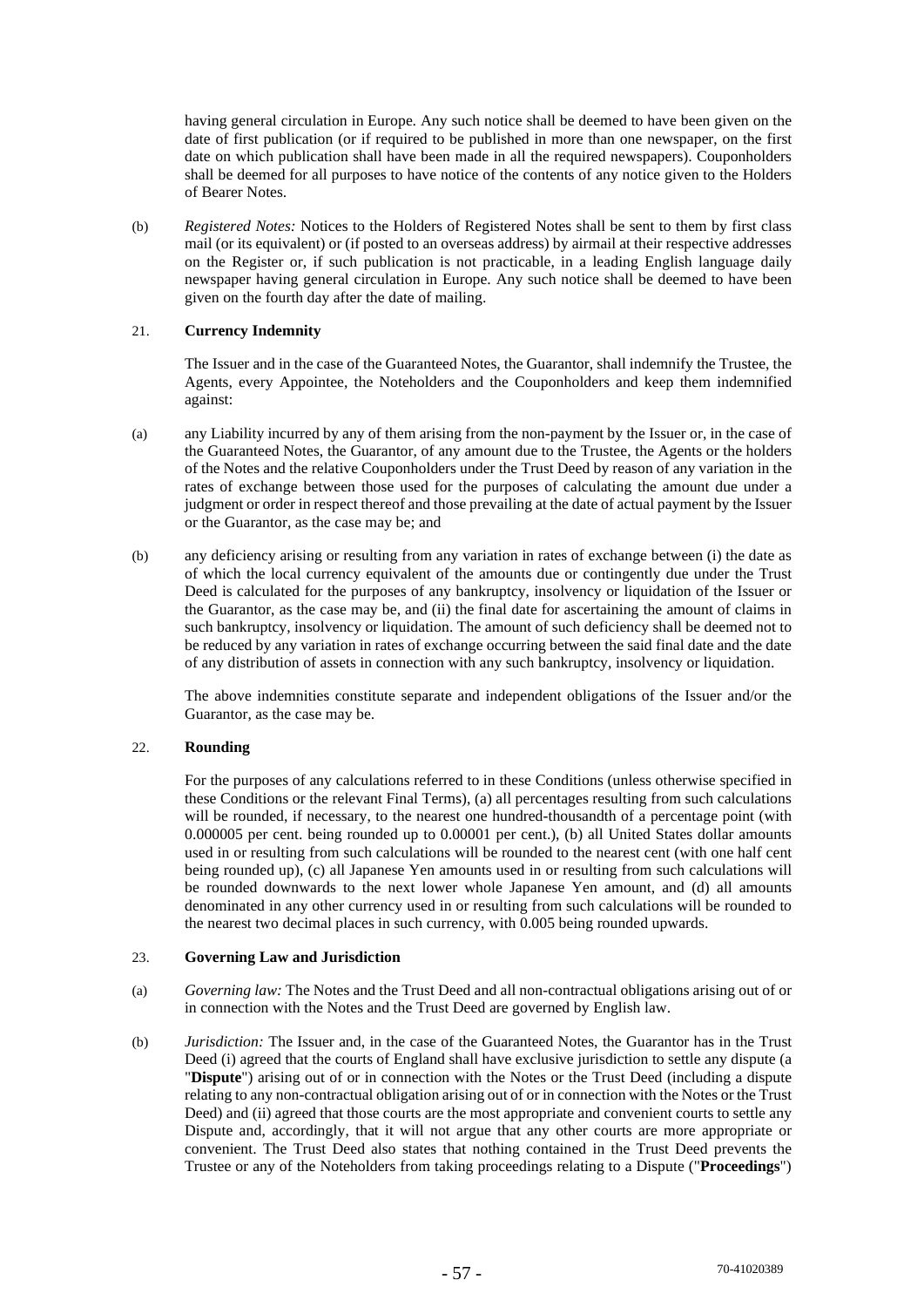in any other courts with jurisdiction and that, to the extent allowed by law, the Trustee or any of the Noteholders may take concurrent Proceedings in any number of jurisdictions.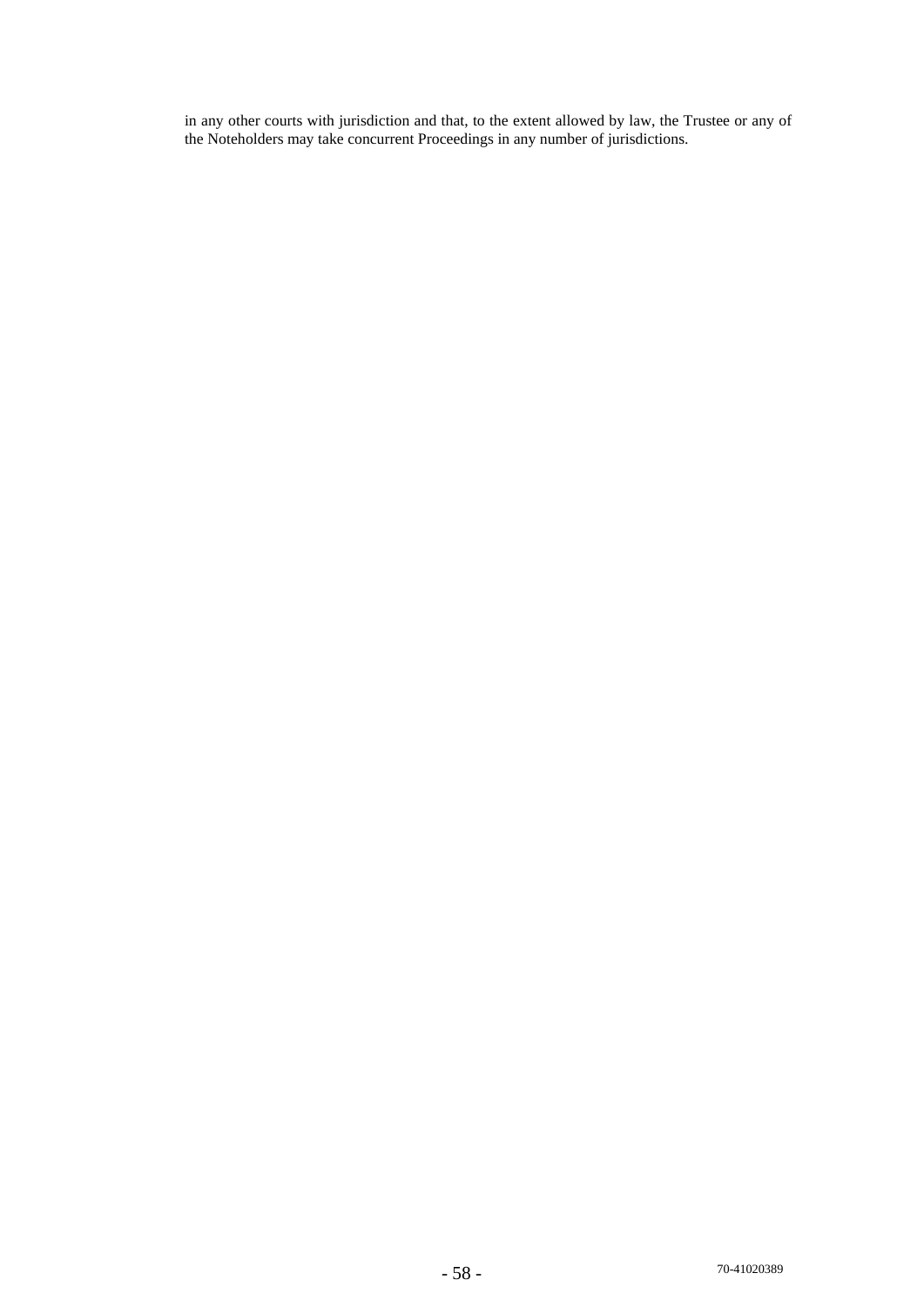## **FORM OF FINAL TERMS**

*Set out below is the form of Final Terms which will be completed for each Tranche of Notes which are not Exempt Notes issued under the Programme.* 

**[PROHIBITION OF SALES TO EEA INVESTORS** – The Notes are not intended to be offered, sold or otherwise made available to and should not be offered, sold or otherwise made available to any retail investor in the European Economic Area ("**EEA**"). For these purposes, a retail investor means a person who is one (or more) of: (i) a retail client as defined in point (11) of Article 4(1) of Directive 2014/65/EU (as amended, "**EU MiFID II**"); or (ii) a customer within the meaning of Directive (EU) 2016/97, where that customer would not qualify as a professional client as defined in point (10) of Article 4(1) of EU MiFID II. No key information document required by Regulation (EU) No 1286/2014 (as amended, the "**EU PRIIPs Regulation**") for offering or selling the Notes or otherwise making them available to retail investors in the EEA has been prepared and therefore offering or selling the Notes or otherwise making them available to any retail investor in the EEA may be unlawful under the EU PRIIPs Regulation.]

**[PROHIBITION OF SALES TO UK INVESTORS** – The Notes are not intended to be offered, sold or otherwise made available to and should not be offered, sold or otherwise made available to any retail investor in the United Kingdom ("**UK**"). For these purposes, a retail investor means a person who is one (or more) of: (i) a retail client, as defined in point  $(8)$  of Article 2 of Regulation (EU) No 2017/565 as it forms part of domestic law in the UK by virtue of the European Union (Withdrawal) Act 2018 ("**EUWA**"); or (ii) a customer within the meaning of the provisions of the FSMA and any rules or regulations made under the Financial Services and Markets Act 2000 (the "**FSMA**") to implement Directive (EU) 2016/97, where that customer would not qualify as a professional client, as defined in point (8) of Article 2(1) of Regulation (EU) No 600/2014 as it forms part of domestic law in the UK by virtue of the EUWA. No key information document required by Regulation (EU) No 1286/2014 as it forms part of domestic law in the UK by virtue of the EUWA (the "**UK PRIIPs Regulation**") for offering or selling the Notes or otherwise making them available to retail investors in the UK has been prepared and therefore offering or selling the Notes or otherwise making them available to any retail investor in the UK may be unlawful under the UK PRIIPs Regulation.]

[**EU MiFID II product governance/Professional investors and ECPs only target market** – Solely for the purposes of [the/each] manufacturer's product approval process, the target market assessment in respect of the Notes has led to the conclusion that: (i) the target market for the Notes is eligible counterparties and professional clients only, each as defined in [Directive 2014/65/EU (as amended, "**EU MiFID II**")/[EU MiFID III; and (ii) all channels for distribution of the Notes to eligible counterparties and professional clients are appropriate. Any person subsequently offering, selling or recommending the Notes (a "**distributor**") should take into consideration the manufacturer['s/s'] target market assessment; however, a distributor subject to EU MiFID II is responsible for undertaking its own target market assessment in respect of the Notes (by either adopting or refining the manufacturer['s/s'] target market assessment) and determining appropriate distribution channels.]

[UK MIFIR product governance/Professional investors and ECPs only target market – Solely for the purposes of [the/each] manufacturer's product approval process, the target market assessment in respect of the Notes has led to the conclusion that: (i) the target market for the Notes is only eligible counterparties, as defined in the FCA Handbook Conduct of Business Sourcebook ("**COBS**"), and professional clients, as defined in Regulation (EU) No 600/2014 as it forms part of domestic law in the UK by virtue of the EUWA ("**UK MiFIR**"); and (ii) all channels for distribution of the Notes to eligible counterparties and professional clients are appropriate. Any person subsequently offering, selling or recommending the Notes (a "**distributor**")]/[distributor] should take into consideration the manufacturer['s/s'] target market assessment; however, a distributor subject to the FCA Handbook Product Intervention and Product Governance Sourcebook (the "**UK MiFIR Product Governance Rules**") is responsible for undertaking its own target market assessment in respect of the Notes (by either adopting or refining the manufacturer['s/s'] target market assessment) and determining appropriate distribution channels.]

[**Singapore Securities and Futures Act Product Classification** – Solely for the purposes of its obligations pursuant to sections 309B(1)(a) and 309B(1)(c) of the Securities and Futures Act (Chapter 289 of Singapore) (the "**SFA**"), the Issuer has determined, and hereby notifies all relevant persons (as defined in Section 309A of the SFA) that the Notes are ["prescribed capital markets products "]/["capital markets products other than prescribed capital markets products"] (as defined in the Securities and Futures (Capital Markets Products) Regulations 2018) and ["Excluded Investment Products "]/["Specified Investment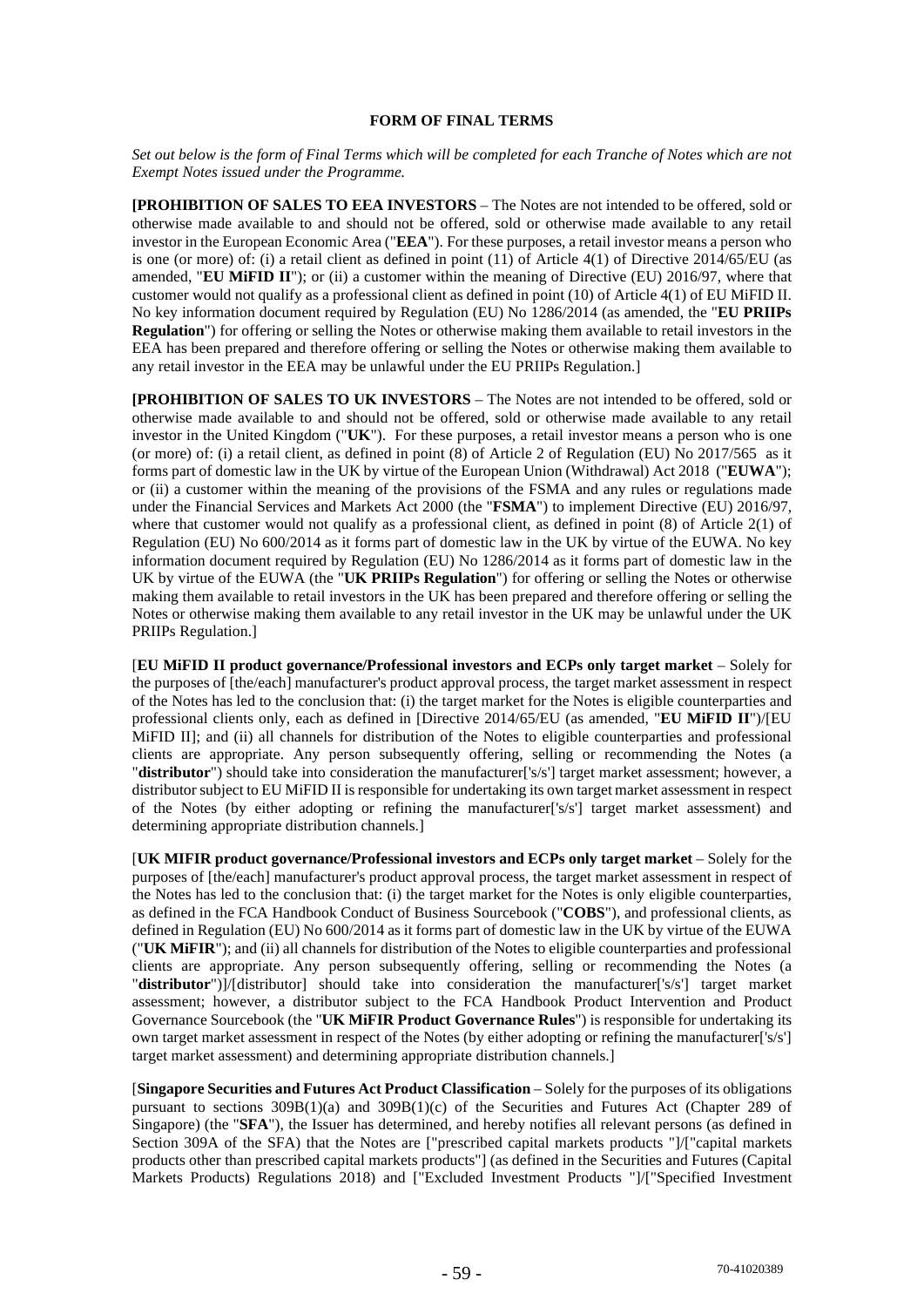Products"] (as defined in MAS Notice SFA 04-N12: Notice on the Sale of Investment Products and MAS Notice FAA-N16: Notice on Recommendations on Investment Products).]

**Final Terms dated [•]** 

## **Compass Group PLC**

#### **Legal Entity Identifier (LEI):** 2138008M6MH9OZ6U2T68

#### **Compass Group Finance Netherlands B.V.**

## **Legal Entity Identifier (LEI):** 213800YZZX39WY5G7M06

#### **£6,000,000,000 Euro Medium Term Note Programme (the** "**Programme**"**)**

## **unconditionally and irrevocably guaranteed, in the case of Notes issued by Compass Group Finance Netherlands B.V., by Compass Group PLC**

#### **Issue of [***Aggregate nominal amount of Tranche***] [***Title of Notes***]**

## **PART A – CONTRACTUAL TERMS**

The Prospectus referred to below (as completed by these Final Terms) has been prepared on the basis that any offer of Notes in the UK will be made pursuant to an exemption under the UK Prospectus Regulation from the requirement to publish a prospectus for offers of the Notes. Accordingly any person making or intending to make an offer in the UK of the Notes may only do so in circumstances in which no obligation arises for the Issuer [, the Guarantor] or any Dealer to publish a prospectus pursuant to Article 3 of the UK Prospectus Regulation or supplement a prospectus pursuant to Article 23 of the UK Prospectus Regulation, in each case, in relation to such offer. Neither the Issuer [, the Guarantor] nor any Dealer have authorised, nor do they authorise, the making of any offer of Notes in circumstances in which an obligation arises for the Issuer [, the Guarantor] or any Dealer to publish or supplement a prospectus for such offer.

[Terms used herein shall be deemed to be defined as such for the purposes of the Conditions (the "**Conditions**") set forth in the Base Prospectus dated 18 August 2021 [and the supplement(s) to it dated [•] which [together] constitute[s] a base prospectus (the "**Base Prospectus**") for the purposes of Regulation (EU) 2017/1129 as it forms part of domestic law in the UK by virtue of the EUWA (the "**UK Prospectus Regulation**"). This document constitutes the Final Terms of the Notes described herein for the purposes of Article 8.1 of the UK Prospectus Regulation. These Final Terms contain the final terms of the Notes and must be read in conjunction with such Base Prospectus.

The Base Prospectus is available for viewing at the market news section of the London Stock Exchange website (*www.londonstockexchange.com/exchange/news/market-news/market-news-home.html*).]

[Terms used herein shall be deemed to be defined as such for the purposes of the Conditions (the "**Conditions**") set forth in the base prospectus dated [•] and which are incorporated by reference in the Base Prospectus dated 18 August 2021. This document constitutes the Final Terms of the Notes described herein for the purposes of Article 8.1 of the UK Prospectus Regulation and must be read in conjunction with the Base Prospectus dated 18 August 2021 [and the Base Prospectus supplement dated [•]] which [together] constitute[s] a base prospectus (the "**Base Prospectus**") for the purposes of the UK Prospectus Regulation (Regulation (EU) 2017/1129), as amended or superseded (the "**UK Prospectus Regulation**"), including the Conditions incorporated by reference in the Base Prospectus.]

The Base Prospectus [and the supplemental Base Prospectus(es)] are available for viewing at the market news section of the London Stock Exchange website (www.londonstockexchange.com/exchange/news/market-news/market-news-home.html) [and] during normal business hours at [•] [and copies may be obtained from [•]].

1. (i) Issuer [Compass Group PLC/ Compass Group Finance B.V.]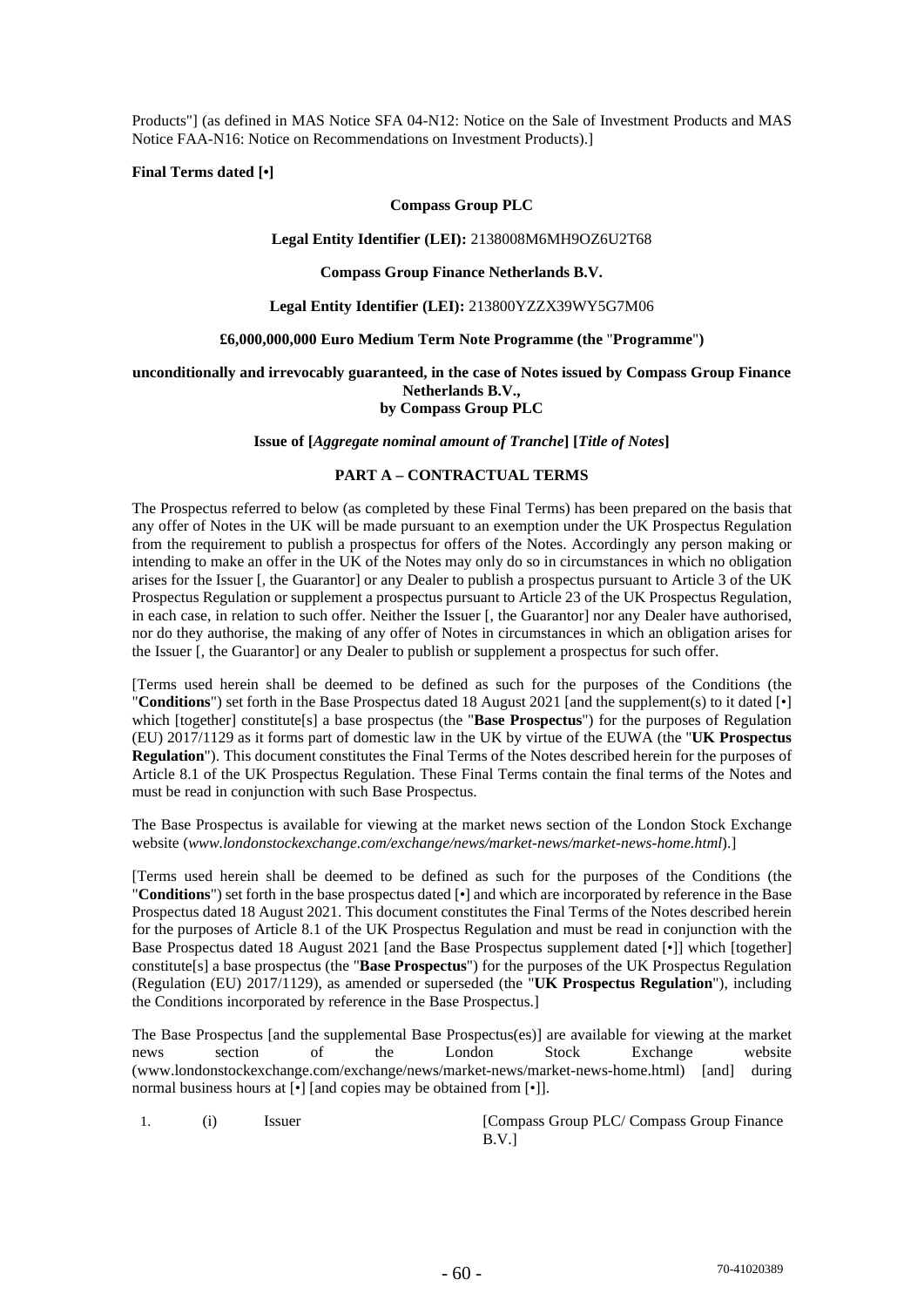|     | (ii)                   | [Guarantor] <sup>2</sup>                                 | <b>Compass Group PLC</b>                                                                                                                                                                                                                                                                                                                                                                     |
|-----|------------------------|----------------------------------------------------------|----------------------------------------------------------------------------------------------------------------------------------------------------------------------------------------------------------------------------------------------------------------------------------------------------------------------------------------------------------------------------------------------|
| 2.  | [(i)]                  | [Series Number]:                                         | $[\cdot]$                                                                                                                                                                                                                                                                                                                                                                                    |
|     | [(ii)]                 | Tranche:                                                 | $[\cdot]$                                                                                                                                                                                                                                                                                                                                                                                    |
|     | [(iii)]                | Date on which Notes become<br>fungible:                  | [Not<br>Applicable/The<br><b>Notes</b><br>shall<br>be<br>consolidated, form a single series and be<br>interchangeable for trading purposes with the [ $\bullet$ ]<br>on [ $\bullet$ /the Issue Date/exchange of the Temporary<br>Global Note for interests in the Permanent<br>Global Note, as referred to in paragraph 21<br>below [which is expected to occur on or about<br>$[\cdot]]].]$ |
| 3.  |                        | Specified Currency or Currencies:                        | $[\cdot]$                                                                                                                                                                                                                                                                                                                                                                                    |
| 4.  |                        | <b>Aggregate Nominal Amount:</b>                         | $[\cdot]$                                                                                                                                                                                                                                                                                                                                                                                    |
|     | [(i)]                  | [Series]:                                                | $[\cdot]$                                                                                                                                                                                                                                                                                                                                                                                    |
|     | (iii)                  | Tranche:                                                 | $[\cdot]$                                                                                                                                                                                                                                                                                                                                                                                    |
| 5.  | <b>Issue Price:</b>    |                                                          | [•] per cent. of the Aggregate Nominal Amount<br>[plus accrued interest from [•]]                                                                                                                                                                                                                                                                                                            |
| 6.  | (i)                    | <b>Specified Denominations:</b>                          | $[\cdot]$                                                                                                                                                                                                                                                                                                                                                                                    |
|     | (ii)                   | <b>Calculation Amount:</b>                               | $[\cdot]$                                                                                                                                                                                                                                                                                                                                                                                    |
| 7.  | (i)                    | Trade Date:                                              | $[\cdot]$                                                                                                                                                                                                                                                                                                                                                                                    |
|     | (ii)<br>(iii)          | <b>Issue Date:</b><br><b>Interest Commencement Date:</b> | $[\cdot]$<br>[[•]/Issue Date/Not Applicable]                                                                                                                                                                                                                                                                                                                                                 |
| 8.  | <b>Maturity Date:</b>  |                                                          | $[\cdot]$                                                                                                                                                                                                                                                                                                                                                                                    |
| 9.  | <b>Interest Basis:</b> |                                                          | [[ $\bullet$ ] per cent. Fixed Rate]                                                                                                                                                                                                                                                                                                                                                         |
|     |                        |                                                          | $[[\bullet] +/- [\bullet]$ per cent. Floating Rate]                                                                                                                                                                                                                                                                                                                                          |
|     |                        |                                                          | [Zero Coupon]                                                                                                                                                                                                                                                                                                                                                                                |
| 10. |                        | Redemption/Payment Basis:                                | [Redemption at par]                                                                                                                                                                                                                                                                                                                                                                          |
|     |                        |                                                          | [Subject to any purchase and cancellation or<br>early redemption, the Notes will be redeemed on<br>the Maturity Date at 100 per cent. of their<br>nominal amount.]                                                                                                                                                                                                                           |
|     |                        |                                                          | [Instalment Redemption]                                                                                                                                                                                                                                                                                                                                                                      |
|     |                        |                                                          | $[\cdot]$                                                                                                                                                                                                                                                                                                                                                                                    |
| 11. |                        | Change of Interest:                                      | [Applicable/Not Applicable]                                                                                                                                                                                                                                                                                                                                                                  |
| 12. |                        | Put/Call Options:                                        | [Investor Put]                                                                                                                                                                                                                                                                                                                                                                               |
|     |                        |                                                          | [Issuer Call]                                                                                                                                                                                                                                                                                                                                                                                |

<sup>&</sup>lt;sup>2</sup> Delete row if Notes issued by Compass Group PLC.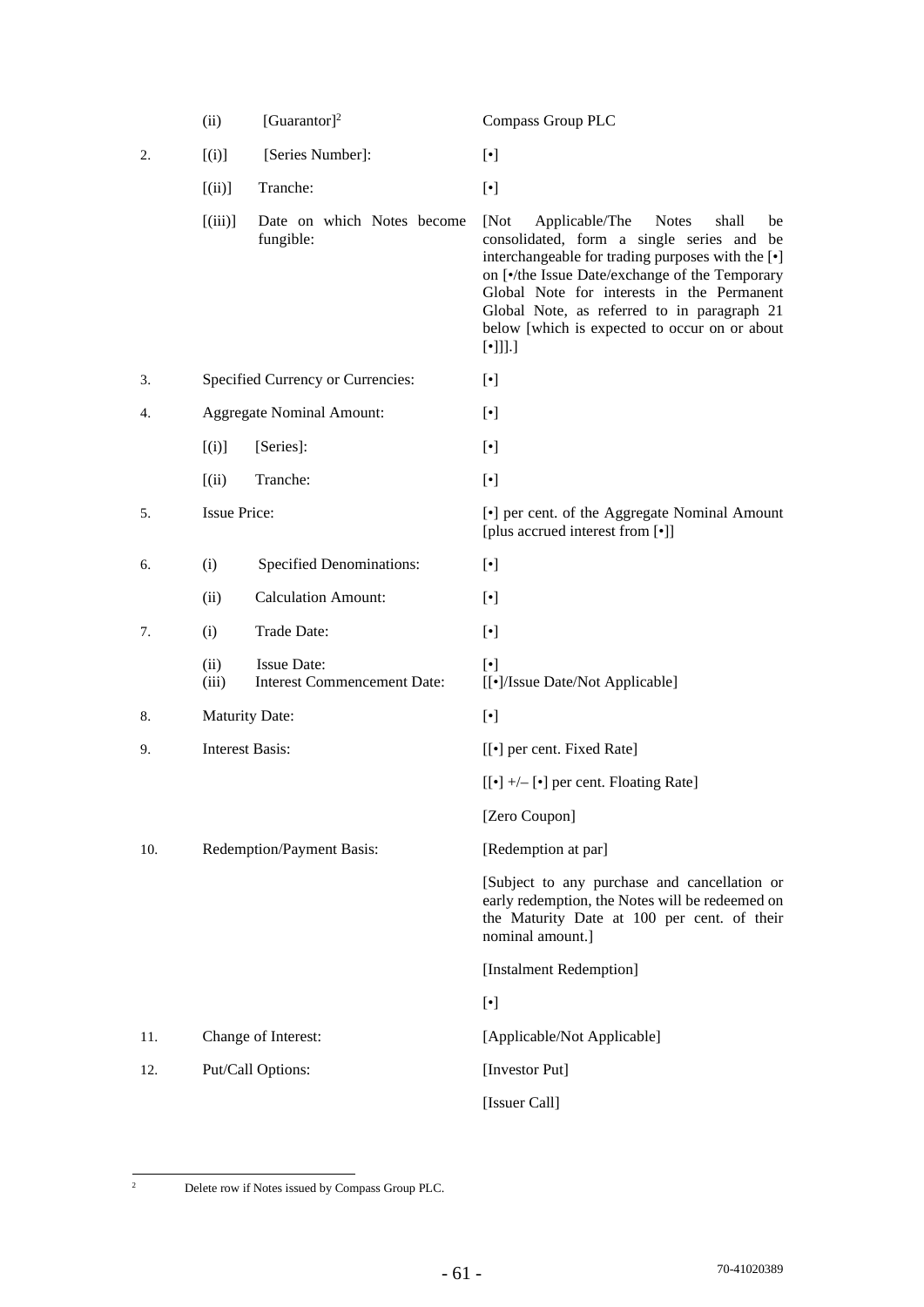13. [Date [Board] approval for issuance of Notes [and Guarantee respectively]] obtained: [•][and[•], respectively]

# *PROVISIONS RELATING TO INTEREST (IF ANY) PAYABLE*

| 14. |                                                                                                                                              | <b>Fixed Rate Note Provisions</b>                                      | [Applicable/Not Applicable]                                                                                                                                                                                                                                                |
|-----|----------------------------------------------------------------------------------------------------------------------------------------------|------------------------------------------------------------------------|----------------------------------------------------------------------------------------------------------------------------------------------------------------------------------------------------------------------------------------------------------------------------|
|     | (i)                                                                                                                                          | $Rate[s]$ of Interest:                                                 | [•] per cent. per annum [payable in arrear on each<br><b>Interest Payment Date]</b>                                                                                                                                                                                        |
|     | (ii)                                                                                                                                         | Interest Payment Date(s):                                              | [•] in each year                                                                                                                                                                                                                                                           |
|     | (iii)                                                                                                                                        | Fixed Coupon Amount[(s)]:                                              | [•] per Calculation Amount                                                                                                                                                                                                                                                 |
|     | (iv)                                                                                                                                         | Broken Amount(s):                                                      | [•] per Calculation Amount, payable on the<br>Interest Payment Date falling [in/on] [ $\bullet$ ]                                                                                                                                                                          |
|     | (v)                                                                                                                                          | Day Count Fraction:                                                    | [30/360 / Actual/Actual (ICMA) or specify any<br>other option from the Conditions]                                                                                                                                                                                         |
| 15. |                                                                                                                                              | <b>Floating Rate Note Provisions</b>                                   | [Applicable/Not Applicable]                                                                                                                                                                                                                                                |
|     | (i)                                                                                                                                          | Specified Period:                                                      | [[•] in each year, subject to adjustment in<br>accordance with the Business Day Convention<br>set out in (iv) below]                                                                                                                                                       |
|     | (ii)                                                                                                                                         | Specified Interest Payment Dates:                                      | [[•] in each year, subject to adjustment in<br>accordance with the Business Day Convention<br>set out in (iv) below]                                                                                                                                                       |
|     | (iii)                                                                                                                                        | [First Interest Payment Date]:                                         | $[\cdot]$                                                                                                                                                                                                                                                                  |
|     | (iv)                                                                                                                                         | <b>Business Day Convention:</b>                                        | [FRN Convention / Eurodollar Convention /<br>Floating Rate Convention / Following Business<br>Day Convention / Modified Following Business<br>Day Convention / Modified Business Day<br>/ Preceding<br>Convention<br><b>Business</b><br>Day<br>Convention / No Adjustment] |
|     | (v)                                                                                                                                          | <b>Additional Business Centre(s):</b>                                  | [Not Applicable/[•]]                                                                                                                                                                                                                                                       |
|     | (vi)                                                                                                                                         | Manner in which the Rate $(s)$ of<br>Interest is/are to be determined: | Determination/ISDA<br>[Screen]<br>Rate<br>Determination]                                                                                                                                                                                                                   |
|     | Party responsible for calculating<br>(vii)<br>the Rate(s) of Interest and/or<br>Interest Amount(s) (if not the<br>[Principal Paying Agent]): |                                                                        | [•] shall be the Calculation Agent                                                                                                                                                                                                                                         |
|     | (viii)                                                                                                                                       | Screen Rate Determination:                                             | [Applicable/Not Applicable]                                                                                                                                                                                                                                                |
|     |                                                                                                                                              | Reference Rate:<br>$\bullet$                                           | [EURIBOR]                                                                                                                                                                                                                                                                  |
|     |                                                                                                                                              | Relevant Financial<br>Centre:                                          | $[\cdot]$                                                                                                                                                                                                                                                                  |
|     |                                                                                                                                              | <b>Interest Determination</b><br>$Date(s)$ :                           | $[\cdot]$                                                                                                                                                                                                                                                                  |
|     | Relevant Screen Page:                                                                                                                        |                                                                        | $[\cdot]$                                                                                                                                                                                                                                                                  |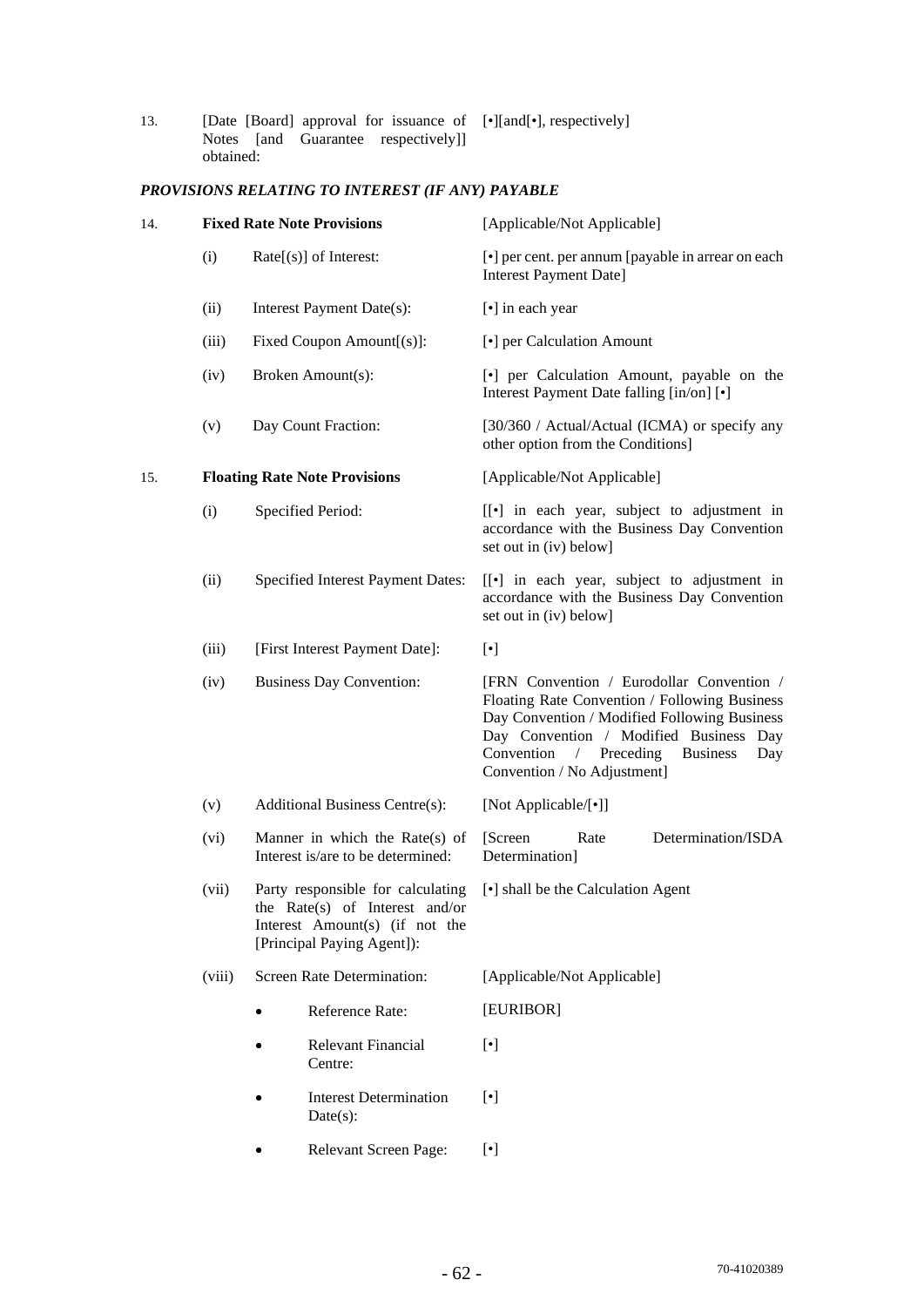|  | <b>Relevant Time:</b> |  |
|--|-----------------------|--|
|--|-----------------------|--|

 Relevant Financial Centre: [•]

#### (ix) ISDA Determination: [Applicable/Not Applicable]

- Floating Rate Option: [ $\bullet$ ]
- Designated Maturity:  $[\cdot]$
- Reset Date:  $\lceil \cdot \rceil$
- 2021 ISDA Definitions: [Applicable/Not Applicable]
- [Applicable Benchmark: [•] / Not Applicable]]
- [Fixing Day: [•]]
- [Fixing Time: [•]]
- [Any other terms relating] to the 2021 ISDA Definitions: [•] / Not Applicable]]
- (x) Margin(s):  $[+/]-][\bullet]$  per cent. per annum (xi) Minimum Rate of Interest: [[•] per cent. per annum / Not Applicable]
	-
- (xii) Maximum Rate of Interest: [[•] per cent. per annum / Not Applicable]
- (xiii) Day Count Fraction: [•]

# 16. **Zero Coupon Note Provisions** [Applicable/Not Applicable]

- (i) [Amortisation/Accrual] Yield: [•] per cent. per annum
- (ii) Reference Price: [•]
- (iii) Day Count Fraction in relation to Early Redemption Amounts and late payment: [30E/360] / [•]

## *PROVISIONS RELATING TO REDEMPTION*

# 17. **Call Option** [Applicable/Not Applicable] (i) Optional Redemption Date(s): [•] (ii) Optional Redemption Amount(s) of each Note: [[•] per Calculation Amount/Make-Whole Redemption Amount/Spens Amount] [(a) Redemption Margin: [•]  $[(b) \qquad$  Reference Bond:  $[•]$  $[(c)$  Ouotation Time:  $[\bullet]$ [(d) Par Redemption Date:  $\lceil \cdot \rceil$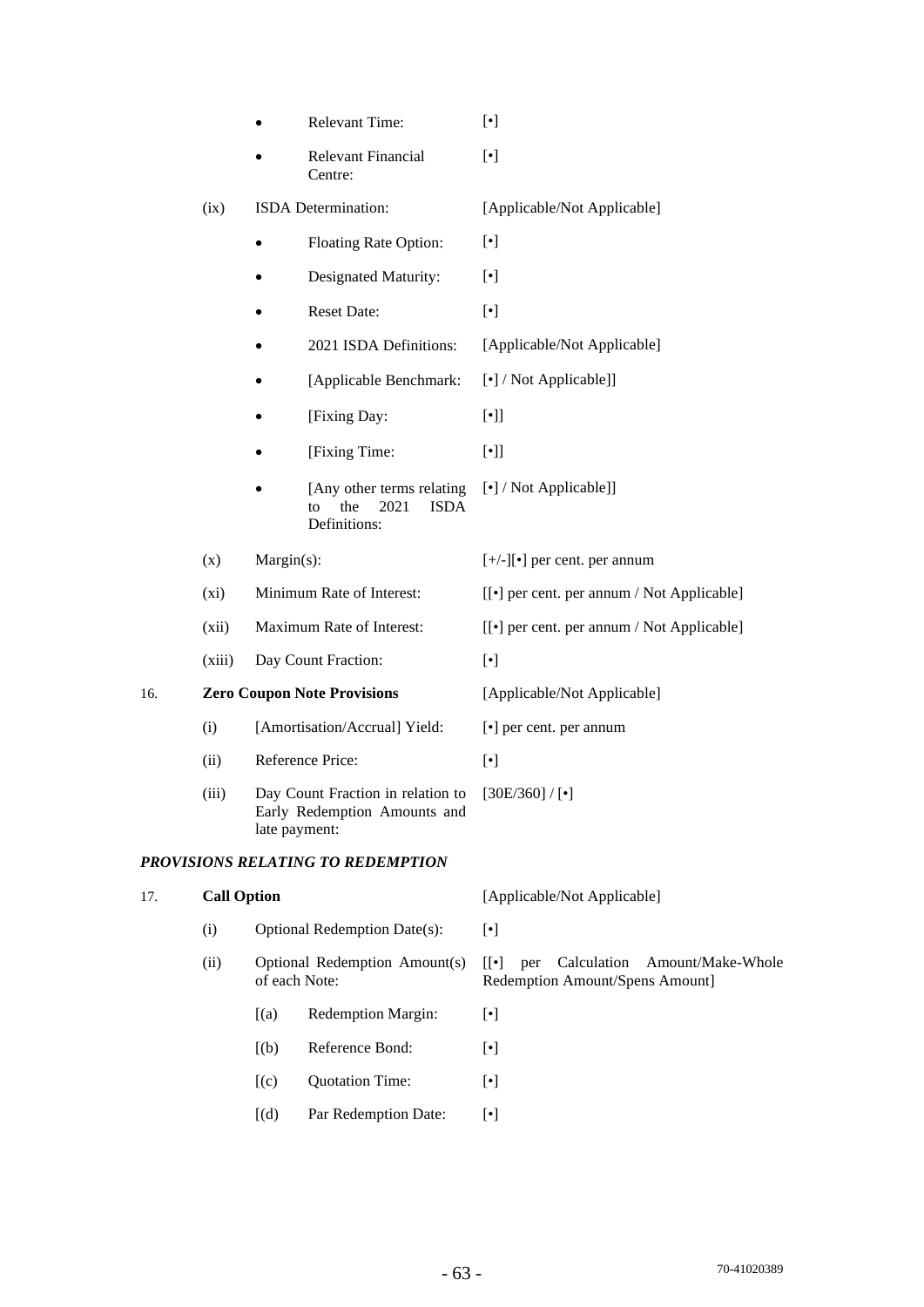|     | (iii)                                                                                                                                                          | Redeemable in part:          |                    |                               | [Applicable/Not Applicable]                                         |  |
|-----|----------------------------------------------------------------------------------------------------------------------------------------------------------------|------------------------------|--------------------|-------------------------------|---------------------------------------------------------------------|--|
|     |                                                                                                                                                                | (a)                          | Minimum<br>Amount: | Redemption                    | [[•] per Calculation Amount / Not Applicable]                       |  |
|     |                                                                                                                                                                | (b)                          | Maximum<br>Amount  |                               | Redemption [[ $\bullet$ ] per Calculation Amount / Not Applicable]  |  |
|     | (iv)                                                                                                                                                           |                              | Notice period:     |                               | $[\cdot]$                                                           |  |
| 18. | <b>Put Option</b>                                                                                                                                              |                              |                    |                               | [Applicable/Not Applicable]                                         |  |
|     | (i)                                                                                                                                                            | Optional Redemption Date(s): |                    |                               | $[\cdot]$                                                           |  |
|     | (ii)                                                                                                                                                           |                              | of each Note:      | Optional Redemption Amount(s) | [•] per Calculation Amount                                          |  |
|     | (iii)                                                                                                                                                          |                              | Notice period:     |                               | $[\cdot]$                                                           |  |
| 19. | <b>Note</b>                                                                                                                                                    |                              |                    |                               | <b>[Final Redemption Amount of each [•]</b> per Calculation Amount] |  |
| 20. | <b>Early Redemption Amount</b>                                                                                                                                 |                              |                    |                               | [•] per Calculation Amount                                          |  |
|     | Redemption<br>Early<br>Amount(s)<br>per<br>Calculation<br>Amount<br>payable<br>on<br>redemption for taxation reasons or on<br>event of default or other early: |                              |                    |                               |                                                                     |  |

## *GENERAL PROVISIONS APPLICABLE TO THE NOTES*

| 21. | <b>Form of Notes:</b> | <b>Bearer Notes:</b>                                                                                                                                                                                                                                                                                                                                                                                                                                                                                                   |
|-----|-----------------------|------------------------------------------------------------------------------------------------------------------------------------------------------------------------------------------------------------------------------------------------------------------------------------------------------------------------------------------------------------------------------------------------------------------------------------------------------------------------------------------------------------------------|
|     |                       | [Temporary Global Note exchangeable for a<br>Permanent Global Note which is exchangeable<br>for Definitive Notes on [ $\bullet$ ] days' notice/in the<br>limited<br>circumstances described in<br>the<br>Permanent Global Note                                                                                                                                                                                                                                                                                         |
|     |                       | [Temporary Global Note exchangeable for<br>Definitive Notes on [ $\bullet$ ] days' notice]                                                                                                                                                                                                                                                                                                                                                                                                                             |
|     |                       | [Permanent Global Note exchangeable for<br>Definitive Notes on [ $\bullet$ ] days' notice/in the limited<br>circumstances described in the Permanent<br>Global Note]                                                                                                                                                                                                                                                                                                                                                   |
|     |                       | [In relation to any Notes issued with a<br>denomination of EUR100,000 (or equivalent)<br>and integral multiples of EUR1,000 (or<br>equivalent), the Permanent Global Note<br>representing such Notes shall only be<br>exchangeable for Definitive Notes in the limited<br>circumstances of (i) Euroclear or Clearstream,<br>Luxembourg or any other relevant clearing<br>system closing for business for a continuous<br>period of 14 days (other than by reason of<br>holidays, statutory or otherwise) or announcing |

an intention permanently to cease business or in fact doing so and no alternative clearing system satisfactory to the Trustee is available or (ii) any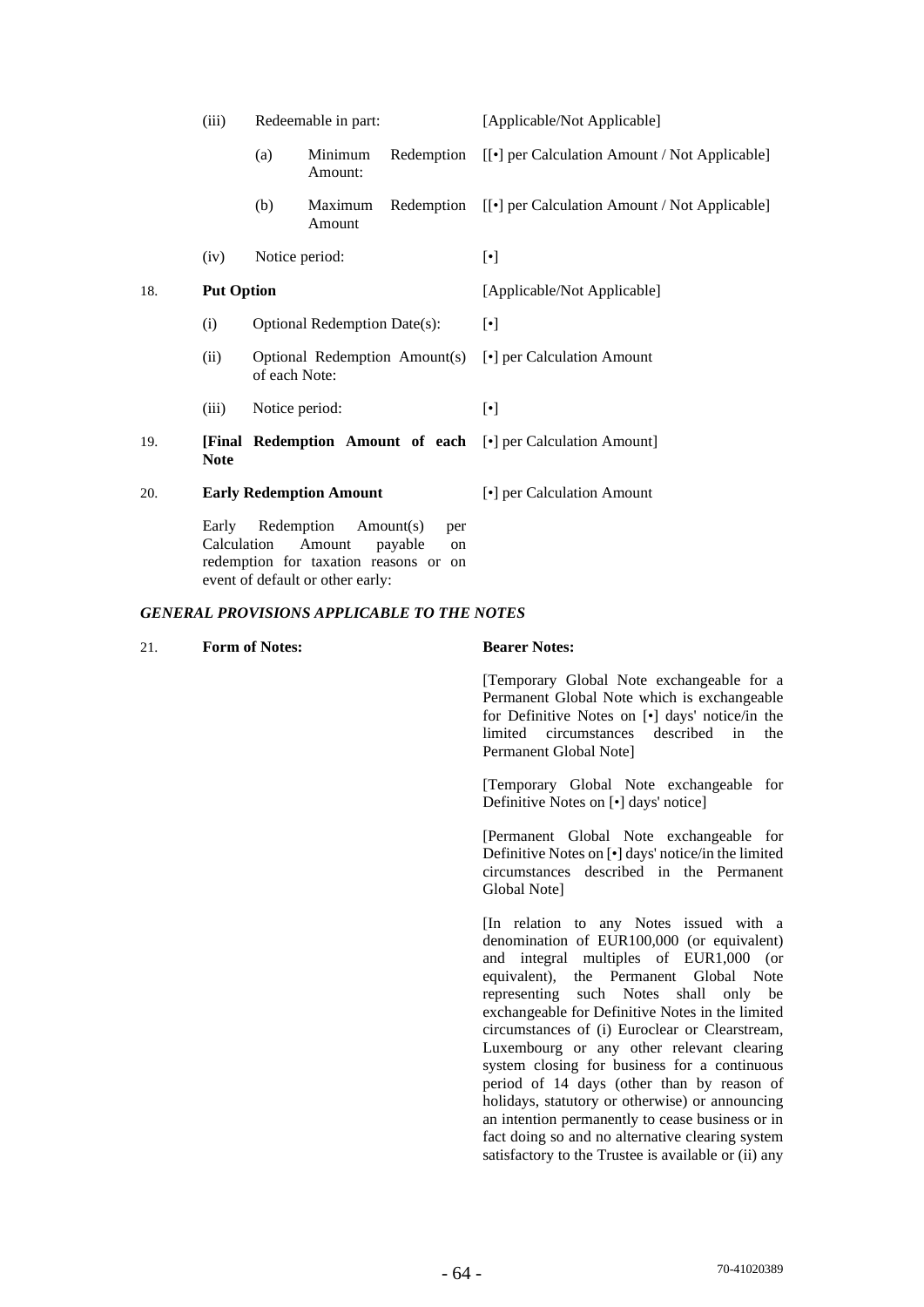of the circumstances described in Condition 13 (*Events of Default*) occurring and continuing.]

## **Registered Notes**:

[Global Note Certificate exchangeable for unrestricted Individual Note Certificates on [•] days' notice/in the limited circumstances described in the Global Note Certificate]

| 22. | New Global Note:                                                                                                        | [Yes]/[No]                                                                                                                                                             |
|-----|-------------------------------------------------------------------------------------------------------------------------|------------------------------------------------------------------------------------------------------------------------------------------------------------------------|
| 23. | Additional Financial Centre(s):                                                                                         | [Not Applicable/ $\lceil \cdot \rceil$ ]                                                                                                                               |
| 24. | Talons for future Coupons or Receipts to<br>be attached to Definitive Notes (and dates<br>on which such Talons mature): | [No/Yes. As the Notes have more than 27<br>coupon payments, talons may be required if, on<br>exchange into definitive form, more than 27<br>coupon payments are left.] |

## **THIRD PARTY INFORMATION**

[[•] has been extracted from [•]. The Issuer [and the Guarantor] confirm[s] that such information has been accurately reproduced and that, so far as it is aware, and is able to ascertain from information published by [•], no facts have been omitted which would render the reproduced information inaccurate or misleading.]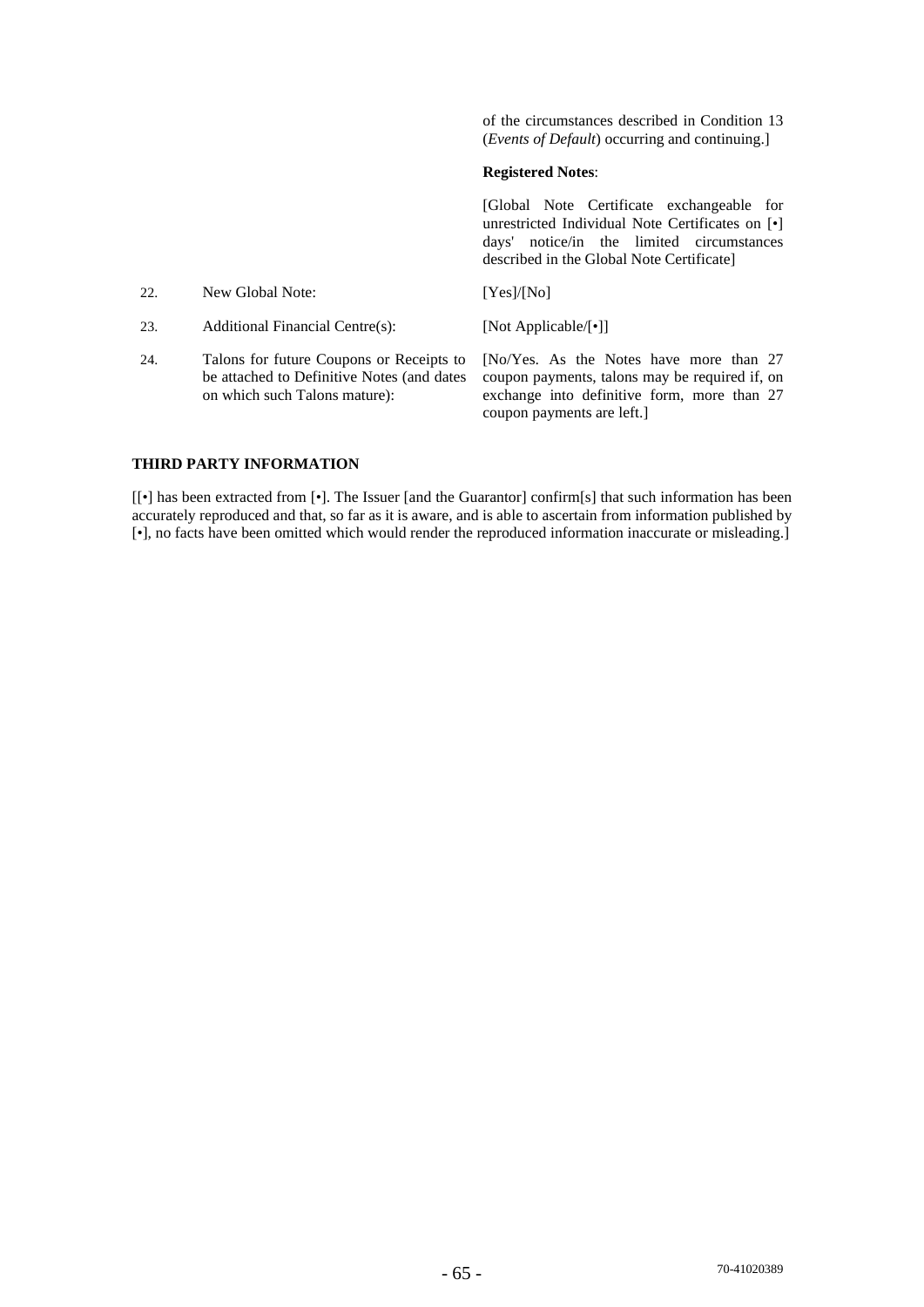*[For issuances by Compass Group PLC*  Signed on behalf of Compass Group PLC:

By: ...................................................................... Duly authorised

By: ...................................................................... Duly authorised]

[*For issuances by Compass Group Finance Netherlands B.V.* Signed on behalf of Compass Group Finance Netherlands B.V.: *as Issuer* 

By: ...................................................................... Duly authorised

By: ...................................................................... Duly authorised]

Signed on behalf of Compass Group PLC: *as Guarantor* 

By: ...................................................................... Duly authorised]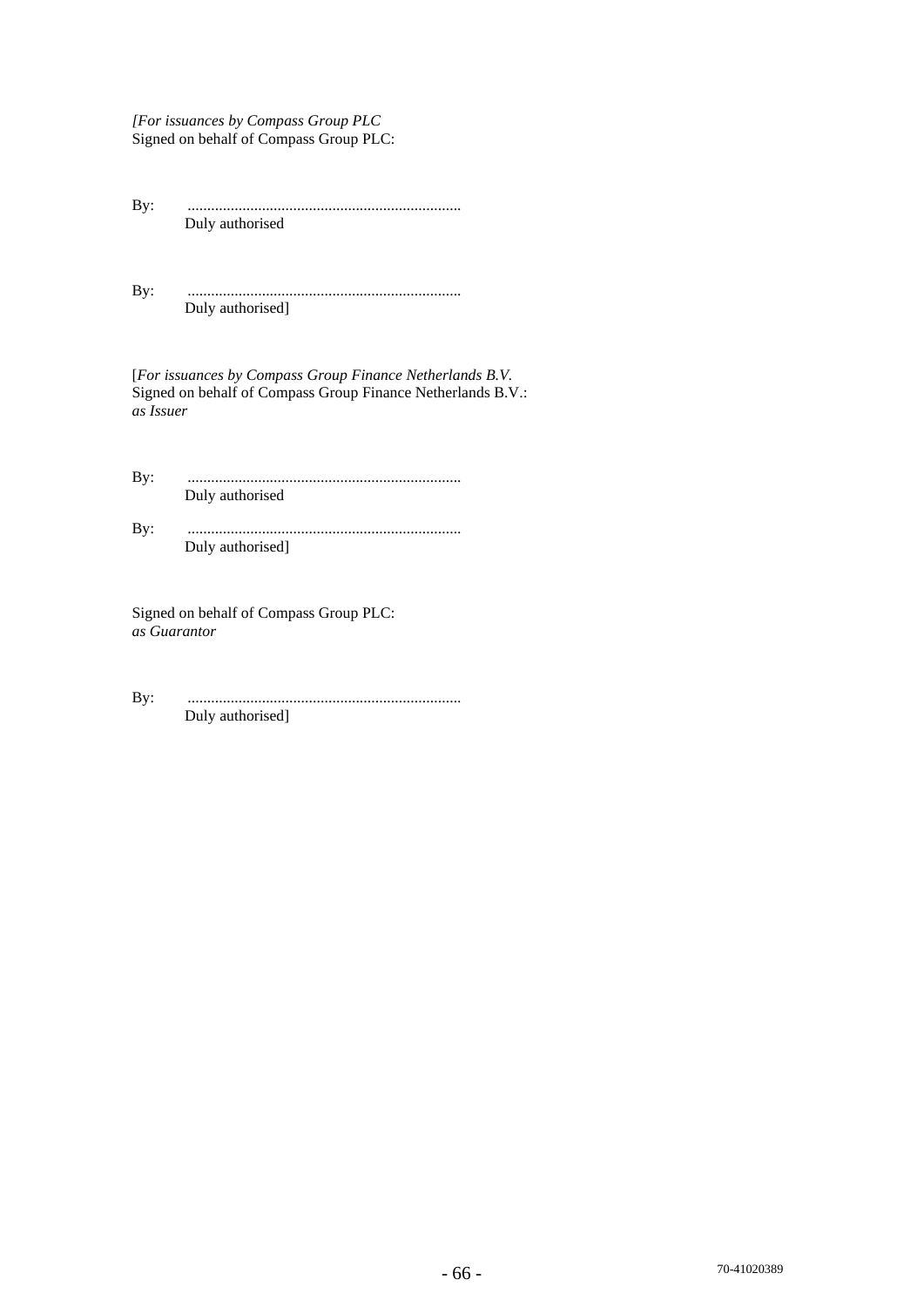#### **PART B – OTHER INFORMATION**

## 1. **LISTING AND ADMISSION TO TRADING**

Listing and Admission to trading [Application [will be/has been] made by the Issuer (or on its behalf) for the Notes to be admitted to trading on the London Stock Exchange's main market and have been admitted to the official list of the United Kingdom Listing Authority with effect from [the Issue Date [•]]. 2. **RATINGS** Ratings: [[The Notes to be issued [have been/are expected to be] rated]/[The following ratings reflect ratings assigned to Notes of this type issued under the Programme generally]]: [S&P Global Ratings UK Limited ("**S&P**"): [•]] [Moody's Investors Service Ltd ("**Moody's**"): [•]] [[Each of] [S&P] [and] [Moody's] is established in the UK and registered under Regulation (EU) No 1060/2009 as it forms part of domestic law of the United Kingdom by virtue of the European Union (Withdrawal) Act 2018 ( the "**UK CRA Regulation**"). [[Each of] [S&P] [and] [Moodys] appears on the latest update of the list of registered credit rating agencies (as of [*insert date of most recent list*]) on the FCA's Financial Services Register.] [The rating S&P has given to the Notes to be issued under the Programme is endorsed by S&P Global Ratings Europe Limited, which is established in the EEA and registered under Regulation (EU) No 1060/2009, as amended (the "**EU CRA Regulation**").] [The rating Moody's has given to the Notes to be issued under the Programme is endorsed by Moody's Deutschland GmbH, which is established in the EEA and registered under [Regulation (EU) No 1060/2009, as amended (the "**EU CRA Regulation**")][the EU CRA Regulation].] [[*•*] is established in the EEA and has applied for registration under Regulation (EU) No 1060/2009, as amended (the "**EU CRA Regulation**"), although notification of the corresponding registration

decision has not yet been provided by the [relevant competent authority] /[European Securities and Markets Authority]. [The rating [•] has given to the Notes is endorsed by [•], which is established in the UK and registered under Regulation (EU) No 1060/2009 as it forms part of domestic law of the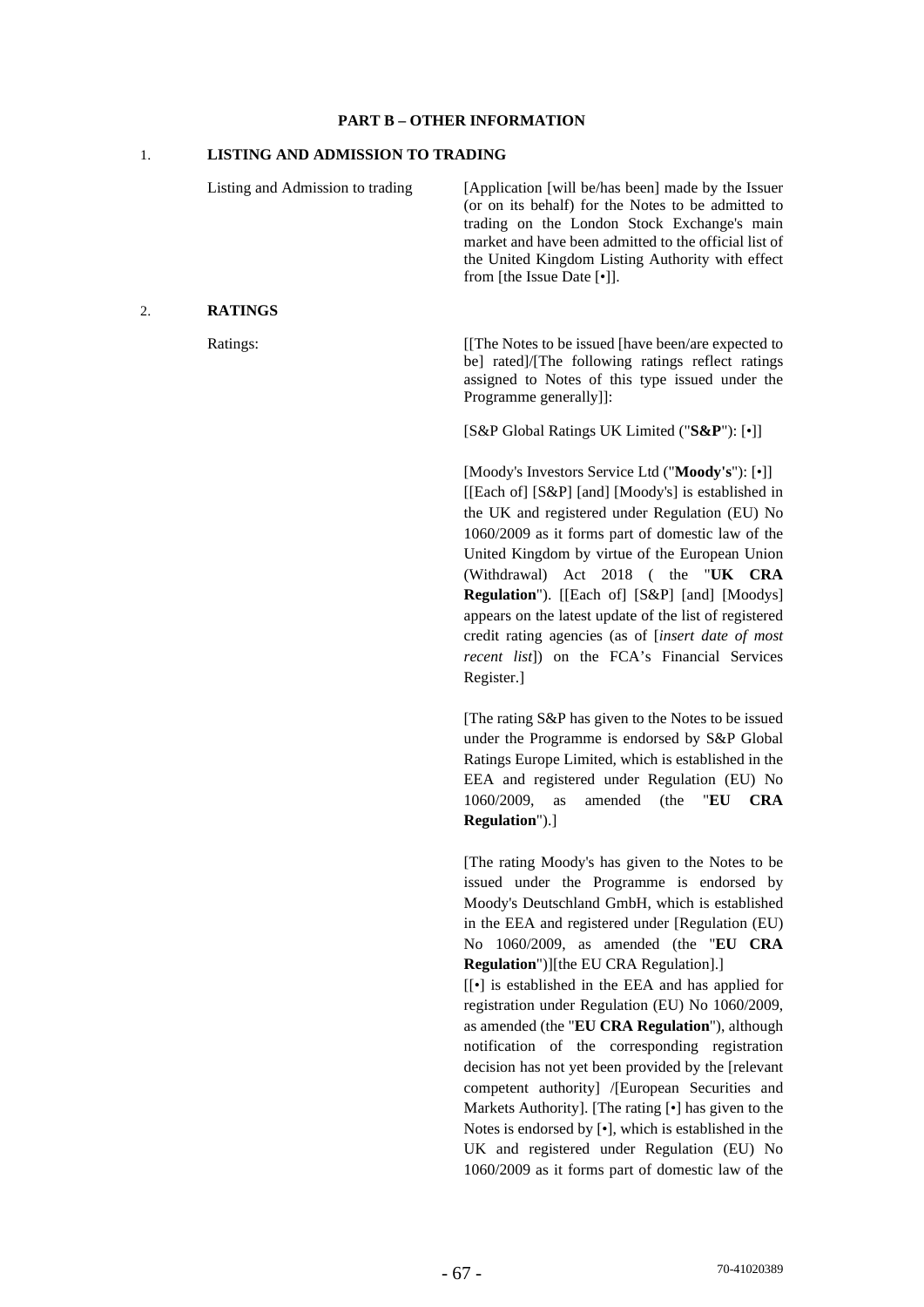United Kingdom by virtue of the [European Union (Withdrawal) Act 2018/EUWA] (the "**UK CRA Regulation**").]/[[•] has been certified under Regulation (EU) No 1060/2009 as it forms part of domestic law of the United Kingdom by virtue of the [European Union (Withdrawal) Act 2018/EUWA] (the "**UK CRA Regulation**)".]/[[•] has not been certified under Regulation (EU) No 1060/2009, as it forms part of domestic law of the United Kingdom by virtue of the [European Union (Withdrawal) Act 2018/EUWA] (the "**UK CRA Regulation**)" and the rating it has given to the Notes is not endorsed by a credit rating agency established in the UK and registered under the UK CRA Regulation.]

[[*•*] is established in the EEA and is neither registered nor has it applied for registration under Regulation (EU) No 1060/2009, as amended (the "**EU CRA Regulation**").] [The rating [•] has given to the Notes is endorsed by [•], which is established in the UK and registered under Regulation (EU) No 1060/2009 as it forms part of domestic law of the United Kingdom by virtue of the [European Union (Withdrawal) Act 2018/EUWA] (the "**UK CRA Regulation**").]/[[•] has been certified under Regulation (EU) No 1060/2009 as it forms part of domestic law of the United Kingdom by virtue of the [European Union (Withdrawal) Act 2018/EUWA] (the "**UK CRA Regulation**)".]/[[•] has not been certified under Regulation (EU) No 1060/2009, as it forms part of domestic law of the United Kingdom by virtue of the [European Union (Withdrawal) Act 2018/EUWA] (the "**UK CRA Regulation**)" and the rating it has given to the Notes is not endorsed by a credit rating agency established in the UK and registered under the UK CRA Regulation.

[[*•*] is not established in the EEA or in the UK but the rating it has given to the Notes is endorsed by [*•*], which is established in the EEA or in the UK and registered under Regulation (EU) No 1060/2009, as amended (the "**EU CRA Regulation**") [and][ Regulation (EU) No 1060/2009 as it forms part of domestic law of the United Kingdom by virtue of the EUWA (the "**UK CRA Regulation**")]

[[*•*] is not established in the EEA or in the UK but is certified under Regulation (EU) No 1060/2009, as amended (the "**EU CRA Regulation**")][and][ Regulation (EU) No 1060/2009 as it forms part of domestic law of the United Kingdom by virtue of the EUWA (the "**UK CRA Regulation**")]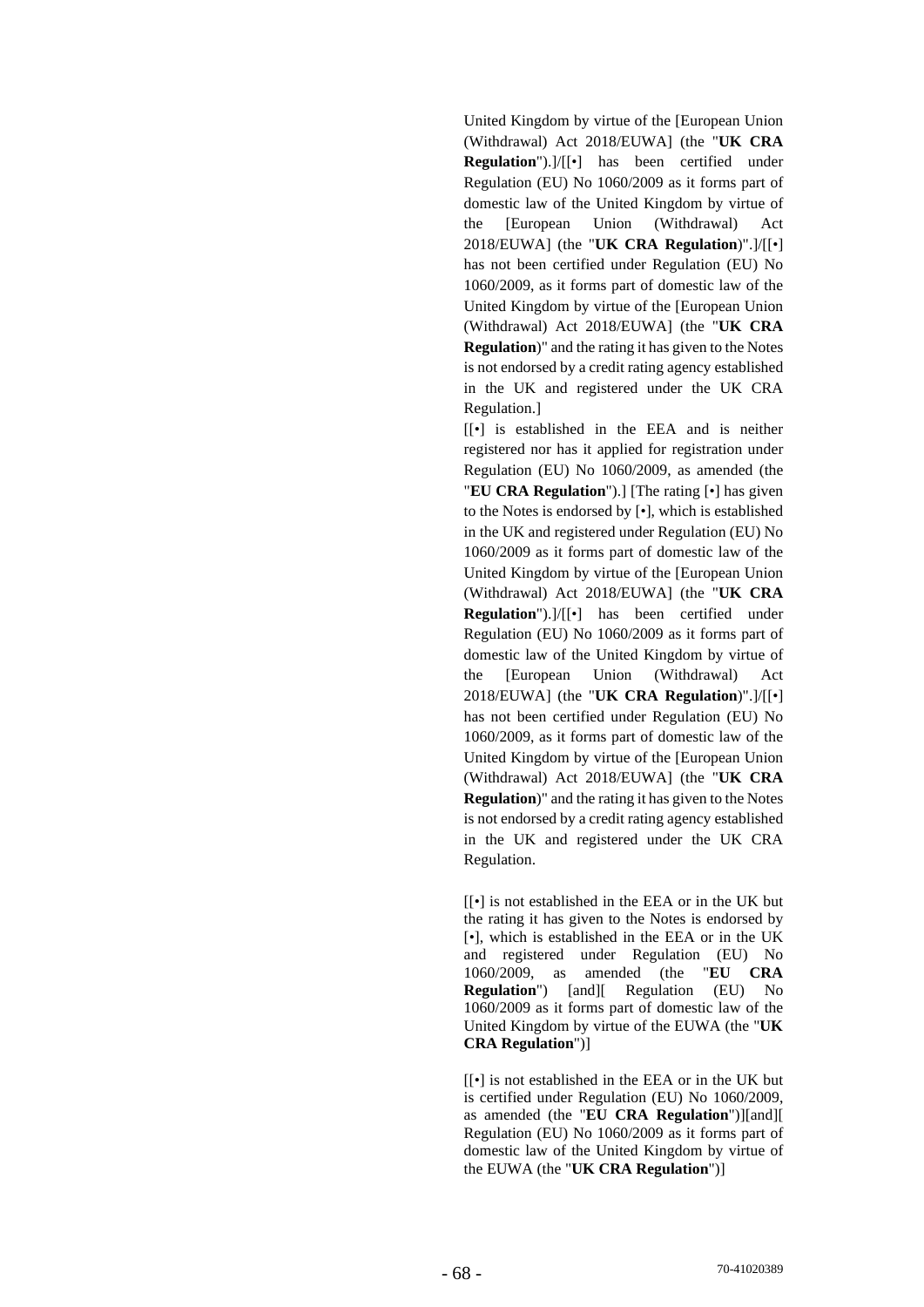[[*•*] is not established in the EEA or in the UK and is not certified under Regulation (EU) No 1060/2009, as amended (the "**EU CRA Regulation**") or Regulation (EU) No 1060/2009 as it forms part of domestic law of the United Kingdom by virtue of the EUWA (the "**UK CRA Regulation**") and the rating it has given to the Notes is not endorsed by a credit rating agency established in either the EEA and registered under the EU CRA Regulation or in the UK and registered under the UK CRA Regulation.]

[[*•*] is not established in the EEA or in the UK but the rating it has given to the Notes is endorsed by [*•*], which is established in the EEA or in the UK and registered under Regulation (EU) No<br>1060/2009. as amended (the "EU CRA 1060/2009, as amended (the **Regulation**") [and][ Regulation (EU) No 1060/2009 as it forms part of domestic law of the United Kingdom by virtue of the EUWA (the "**UK CRA Regulation**")]

[[*•*] is not established in the EEA or in the UK but is certified under Regulation (EU) No 1060/2009, as amended (the "**EU CRA Regulation**")][and][ Regulation (EU) No 1060/2009 as it forms part of domestic law of the United Kingdom by virtue of the EUWA (the "**UK CRA Regulation**")]

[[*•*] is not established in the EEA or in the UK and is not certified under Regulation (EU) No 1060/2009, as amended (the "**EU CRA Regulation**") or Regulation (EU) No 1060/2009 as it forms part of domestic law of the United Kingdom by virtue of the EUWA (the "**UK CRA Regulation**") and the rating it has given to the Notes is not endorsed by a credit rating agency established in either the EEA and registered under the EU CRA Regulation or in the UK and registered under the UK CRA Regulation.]

#### 3. **REASONS FOR THE OFFER AND USE OF PROCEEDS**

[•][Sustainable Projects]

## 4. **[INTERESTS OF NATURAL AND LEGAL PERSONS INVOLVED IN THE ISSUE/OFFER]**

[Save as discussed in "*Subscription and Sale*", so far as the Issuer [and the Guarantor are] [is] aware, no person involved in the offer of the Notes has an interest material to the offer."]

#### 5. **TOTAL EXPENSES AND NET PROCEEDS**

- (i) Estimated Net Proceeds [•]
- (ii) Estimated total expenses: [•]

#### 6. **[***Fixed Rate Notes only* **– YIELD**

[Not Applicable / Indication of yield: [•]]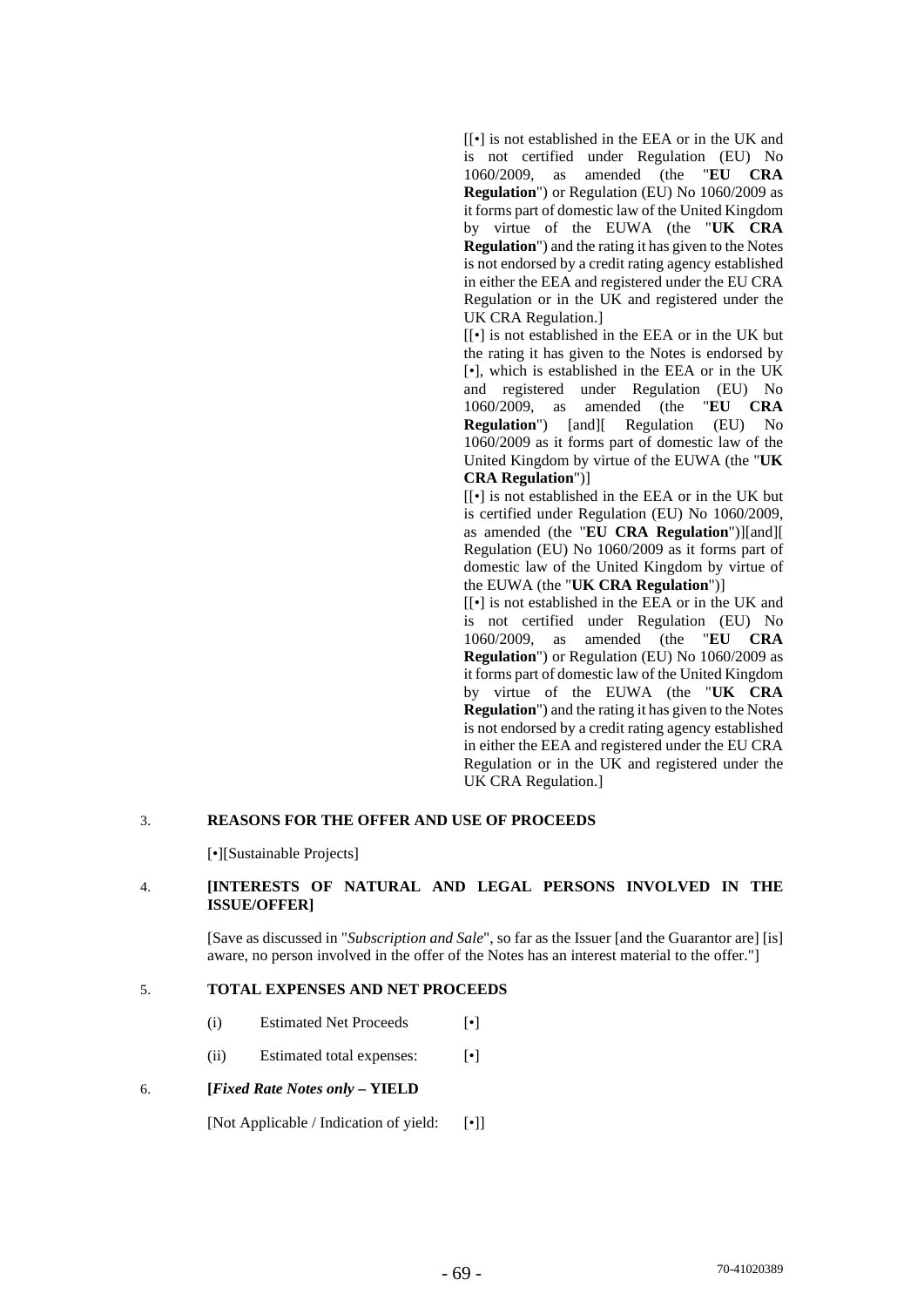#### 7. **[***Floating Rate Notes only* – **HISTORIC INTEREST RATES**

Details of historic [EURIBOR] rates can be obtained from [Reuters].]

## 8. **OPERATIONAL INFORMATION**

ISIN Code: [•]

Common Code: [•]

Any clearing system(s) other than Euroclear Bank SA/NV and Clearstream Banking S.A. and the relevant identification number(s):

Names and addresses of additional [•] Paying Agent(s) (if any):

Intended to be held in a manner which would allow Eurosystem eligibility:

[Not Applicable/[•]]

Delivery: Delivery [against/free of] payment

[Yes. Note that the designation "yes" simply means that the Notes are intended upon issue to be deposited with one of the ICSDs as common safekeeper [[, and registered in the name of a nominee of one of the ICSDs acting as common safekeeper,] [*include this text for registered notes*]] and does not necessarily mean that the Notes will be recognised as eligible collateral for Eurosystem monetary policy and intra day credit operations by the Eurosystem either upon issue or at any or all times during their life. Such recognition will depend upon the ECB being satisfied that Eurosystem eligibility criteria have been met.]

[No. Whilst the designation is specified as "no" at the date of these Final Terms, should the Eurosystem eligibility criteria be amended in the future such that the Notes are capable of meeting them the Notes may then be deposited with one of the ICSDs as common safekeeper [[, and registered in the name of a nominee of one of the ICSDs acting as common safekeeper,][*include this text for registered notes*]]. Note that this does not necessarily mean that the Notes will then be recognised as eligible collateral for Eurosystem monetary policy and intra day credit operations by the Eurosystem at any time during their life. Such recognition will depend upon the ECB being satisfied that Eurosystem eligibility criteria have been met.]

Relevant Benchmark[s]: [[*specify benchmark*] is provided by [*administrator legal name*]][*repeat as necessary*]. As at the date hereof, [[*administrator legal name*][appears]/[does not appear]][*repeat as necessary*] in the register of administrators and benchmarks established and maintained by the FCA pursuant to Article 36 of Regulation (EU) 2016/1011 as it forms part of domestic law of the UK by virtue of the EUWA]/[As far as the Issuer is aware, as at the date hereof, [*specify benchmark*] does not fall within the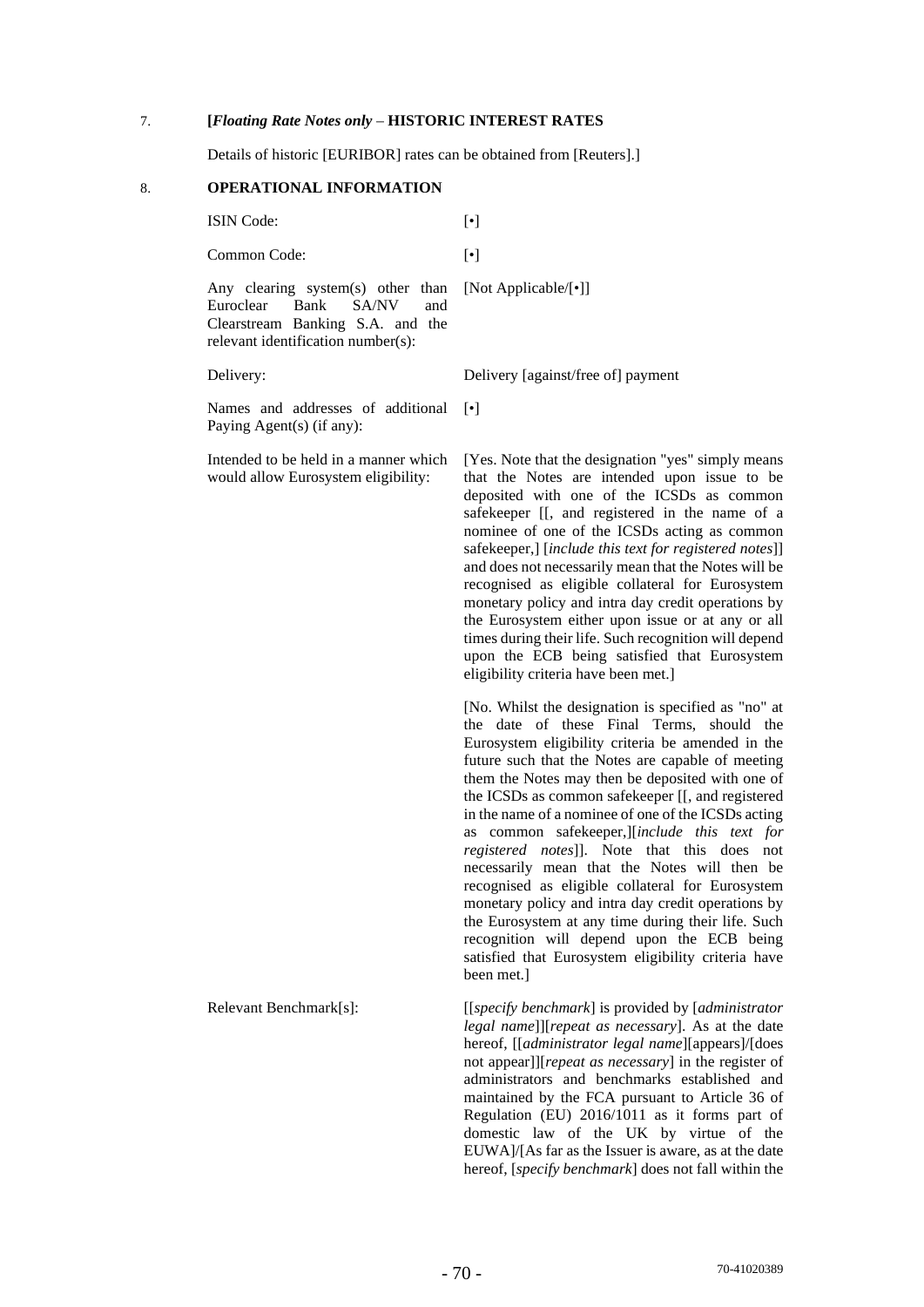scope of Regulation (EU) 2016/1011 as it forms part of domestic law of the UK by virtue of the EUWA by virtue of Article 2 of Regulation (EU) 2016/1011 as it forms part of domestic law of the UK by virtue of the EUWA] OR [the transitional provisions in Article 51 of Regulation (EU) 2016/1011 as it forms part of domestic law of the UK by virtue of the EUWA apply], such that [*administrator legal name* is not currently required to obtain authorisation or registration (or if, if located outside<br>the UK, recognition, endorsement or the UK, recognition, endorsement or equivalence)/[Not Applicable]

# 9. **DISTRIBUTION**

| (i)    | <b>US Selling Restrictions:</b>                                                       | [Reg. S Compliance Category; TEFRA C/ TEFRA<br>D/TEFRA not applicable] |
|--------|---------------------------------------------------------------------------------------|------------------------------------------------------------------------|
| (ii)   | If<br>syndicated, names and<br>addresses of Managers and<br>underwriting commitments: | [Not Applicable/[•]]                                                   |
| (iii)  | Manager(s)<br><b>Stabilising</b><br>(i f)<br>any):                                    | [Not Applicable/[•]]                                                   |
| (iv)   | If non-syndicated, name and [Not Applicable/[•]]<br>address of relevant Dealer:       |                                                                        |
| (v)    | Additional selling restrictions                                                       | [Not Applicable/ $\lceil \cdot \rceil$ ]                               |
| (vi)   | Prohibition of Sales to EEA<br><b>Retail Investors:</b>                               | [Applicable/Not Applicable]                                            |
| (vii)  | Prohibition of Sales to UK [Applicable/Not Applicable]<br><b>Retail Investors:</b>    |                                                                        |
| (viii) | Prohibition<br><b>Sales</b><br>of<br>to<br><b>Belgian Consumers:</b>                  | [Applicable/Not Applicable]                                            |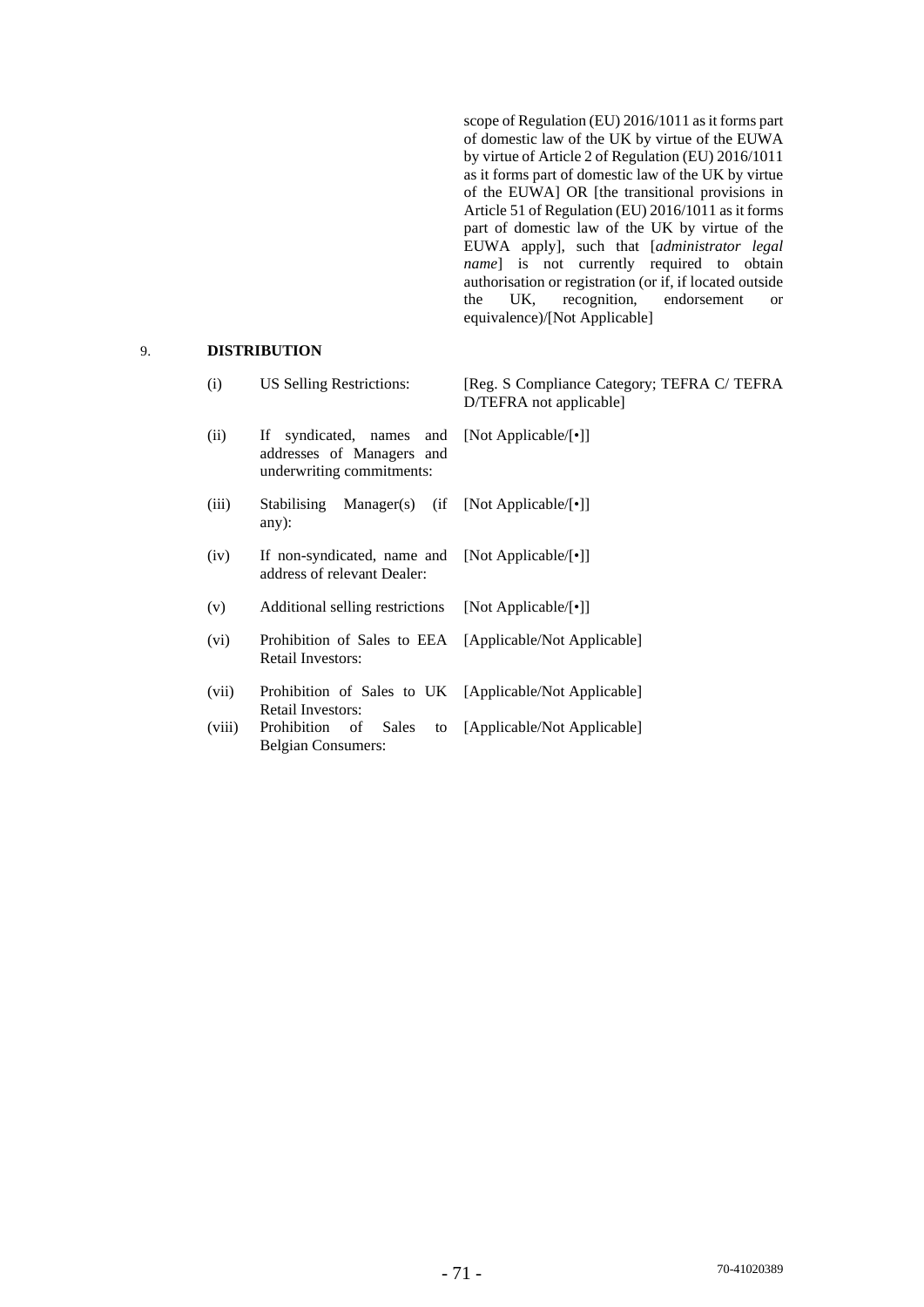## **FORM OF PRICING SUPPLEMENT**

*Set out below is the form of Pricing Supplement which will be completed for each Tranche of Exempt Notes issued under the Programme.* 

**[PROHIBITION OF SALES TO EEA RETAIL INVESTORS** – The Notes are not intended to be offered, sold or otherwise made available to and should not be offered, sold or otherwise made available to any retail investor in the European Economic Area ("**EEA**"). For these purposes, a retail investor means a person who is one (or more) of: (i) a retail client as defined in point (11) of Article 4(1) of Directive 2014/65/EU (as amended, "**EU MiFID II**"); or (ii) a customer within the meaning of Directive (EU) 2016/97, where that customer would not qualify as a professional client as defined in point (10) of Article 4(1) of EU MiFID II. No key information document required by Regulation (EU) No 1286/2014 (as amended, the "**EU PRIIPs Regulation**") for offering or selling the Notes or otherwise making them available to retail investors in the EEA has been prepared and therefore offering or selling the Notes or otherwise making them available to any retail investor in the EEA may be unlawful under the EU PRIIPs Regulation.]

**[PROHIBITION OF SALES TO UK RETAIL INVESTORS** – The Notes are not intended to be offered, sold or otherwise made available to and should not be offered, sold or otherwise made available to any retail investor in the United Kingdom ("**UK**"). For these purposes, a retail investor means a person who is one (or more) of: (i) a retail client, as defined in point (8) of Article 2 of Regulation (EU) No 2017/565 as it forms part of domestic law in the UK by virtue of the European Union (Withdrawal) Act 2018 ("**EUWA**"); or (ii) a customer within the meaning of the provisions of the FSMA and any rules or regulations made under the Financial Services and Markets Act 2000 (the "**FSMA**") to implement Directive (EU) 2016/97, where that customer would not qualify as a professional client, as defined in point (8) of Article 2(1) of Regulation (EU) No 600/2014 as it forms part of domestic law in the UK by virtue of the EUWA. No key information document required by Regulation (EU) No 1286/2014 as it forms part of domestic law in the UK by virtue of the EUWA (the "**UK PRIIPs Regulation**") for offering or selling the Notes or otherwise making them available to retail investors in the UK has been prepared and therefore offering or selling the Notes or otherwise making them available to any retail investor in the UK may be unlawful under the UK PRIIPs Regulation.]

[**EU MiFID II product governance/Professional investors and ECPs only target market** – Solely for the purposes of [the/each] manufacturer's product approval process, the target market assessment in respect of the Notes has led to the conclusion that: (i) the target market for the Notes is eligible counterparties and professional clients only, each as defined in [Directive 2014/65/EU (as amended, "**EU MiFID II**")/[EU MiFID II]; and (ii) all channels for distribution of the Notes to eligible counterparties and professional clients are appropriate. Any person subsequently offering, selling or recommending the Notes (a "**distributor**") should take into consideration the manufacturer['s/s'] target market assessment; however, a distributor subject to EU MiFID II is responsible for undertaking its own target market assessment in respect of the Notes (by either adopting or refining the manufacturer['s/s'] target market assessment) and determining appropriate distribution channels.

**[UK MIFIR product governance/Professional investors and ECPs only target market** – Solely for the purposes of [the/each] manufacturer's product approval process, the target market assessment in respect of the Notes has led to the conclusion that: (i) the target market for the Notes is only eligible counterparties, as defined in the FCA Handbook Conduct of Business Sourcebook ("**COBS**"), and professional clients, as defined in Regulation (EU) No 600/2014 as it forms part of domestic law in the UK by virtue of the EUWA ("**UK MiFIR**"); and (ii) all channels for distribution of the Notes to eligible counterparties and professional clients are appropriate. Any person subsequently offering, selling or recommending the Notes (a "**distributor**")]/[distributor] should take into consideration the manufacturer['s/s'] target market assessment; however, a distributor subject to the FCA Handbook Product Intervention and Product Governance Sourcebook (the "**UK MiFIR Product Governance Rules**") is responsible for undertaking its own target market assessment in respect of the Notes (by either adopting or refining the manufacturer['s/s'] target market assessment) and determining appropriate distribution channels.]

[**Singapore Securities and Futures Act Product Classification** – Solely for the purposes of its obligations pursuant to sections 309B(1)(a) and 309B(1)(c) of the Securities and Futures Act (Chapter 289 of Singapore) (the "**SFA**"), the Issuer has determined, and hereby notifies all relevant persons (as defined in Section 309A of the SFA) that the Notes are ["prescribed capital markets products "]/["capital markets products other than prescribed capital markets products"] (as defined in the Securities and Futures (Capital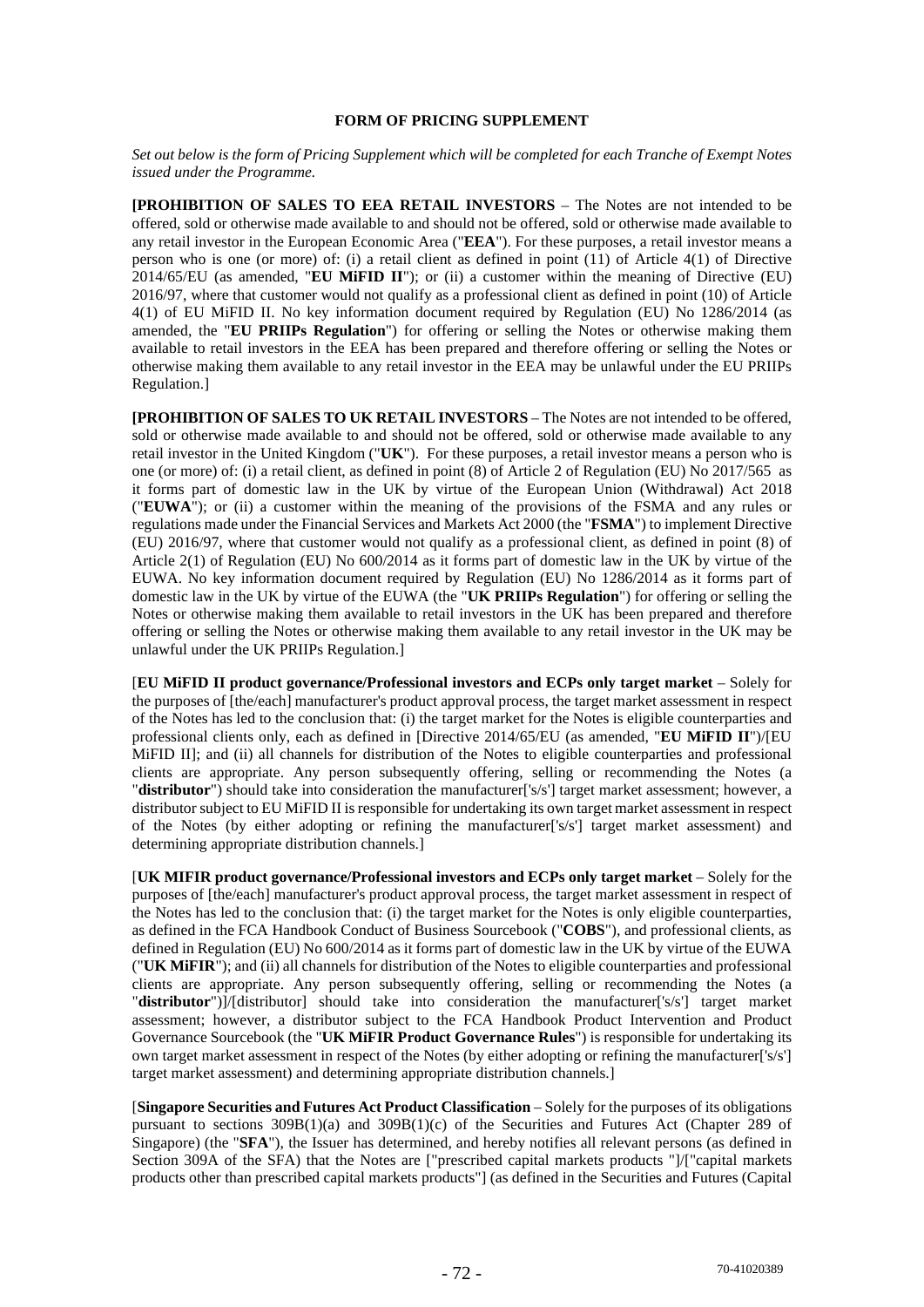Markets Products) Regulations 2018) and ["Excluded Investment Products "]/["Specified Investment Products"] (as defined in MAS Notice SFA 04-N12: Notice on the Sale of Investment Products and MAS Notice FAA-N16: Notice on Recommendations on Investment Products).]

#### **Pricing Supplement dated [•]**

No prospectus is required in accordance with Regulation (EU) 2017/1129 as it forms part of domestic law in the UK by virtue of the EUWA (the "**UK Prospectus Regulation**") as amended for this issue of Notes. The Financial Conduct Authority, in its capacity as competent authority under the UK Prospectus Regulation, has neither approved nor reviewed the information contained in this Pricing Supplement.

## **Compass Group PLC**

## **Legal Entity Identifier (LEI):** 2138008M6MH9OZ6U2T68

## **Compass Group Finance Netherlands B.V.**

## **Legal Entity Identifier (LEI):** 213800YZZX39WY5G7M06

## **£6,000,000,000 Euro Medium Term Note Programme (the** "**Programme**"**)**

**unconditionally and irrevocably guaranteed, in the case of Notes issued by Compass Group Finance Netherlands B.V.,** 

## **by Compass Group PLC**

## **Issue of [Aggregate nominal amount of Tranche] [Title of Notes]**

# **PART A – CONTRACTUAL TERMS**

The Prospectus referred to below (as completed by these Final Terms) has been prepared on the basis that any offer of Notes in the UK will be made pursuant to an exemption under the UK Prospectus Regulation from the requirement to publish a prospectus for offers of the Notes. Accordingly any person making or intending to make an offer in the UK of the Notes may only do so in circumstances in which no obligation arises for the Issuer[, the Guarantor,] or any Dealer to publish a prospectus pursuant to Article 3 of the UK Prospectus Regulation or supplement a prospectus pursuant to Article 23 of the UK Prospectus Regulation, in each case, in relation to such offer. Neither the Issuer [, the Guarantor] nor any Dealer have authorised, nor do they authorise, the making of any offer of Notes in circumstances in which an obligation arises for the Issuer [, the Guarantor] or any Dealer to publish or supplement a prospectus for such offer.

This document constitutes the Pricing Supplement of the Notes described herein. This document must be read in conjunction with the Base Prospectus dated 18 August 2021 [and the supplement(s) to it dated [•]] (the "**Base Prospectus**"). This Pricing Supplement contains the final terms of the Notes and must be read in conjunction with such Base Prospectus.

Copies of the Base Prospectus [and the supplemental Base Prospectus(es)] may be obtained during normal business hours from the registered office of the Issuer[, the Guarantor] and from the specified office of the Principal Paying Agent in London.

*(The following alternative language applies if the first tranche of an issue which is being increased was issued under a base prospectus with an earlier date and either (1) the Notes which are the subject of the Final Terms are not being (a) offered to the public in the UK (other than pursuant to one or more of the exemptions set out in Article 1.4 of the UK Prospectus Regulation) or (b) admitted to trading on a regulated market in the UK or (c) admitted to listing or (2) the Conditions (as defined in the next paragraph) do not contain, by comparison with the Base Prospectus, any "significant new factor" within the meaning of Article 23.1 of the UK Prospectus Regulation. If neither (1) nor (2) applies the Issuer will need to consider effecting the issue by means of a supplement to the Base Prospectus or a standalone prospectus rather than by Final Terms.)* 

Terms used herein shall be deemed to be defined as such for the purposes of the Conditions (the "**Conditions**") set forth in the Base Prospectus [dated [*original date*] which are incorporated by reference in the Base Prospectus].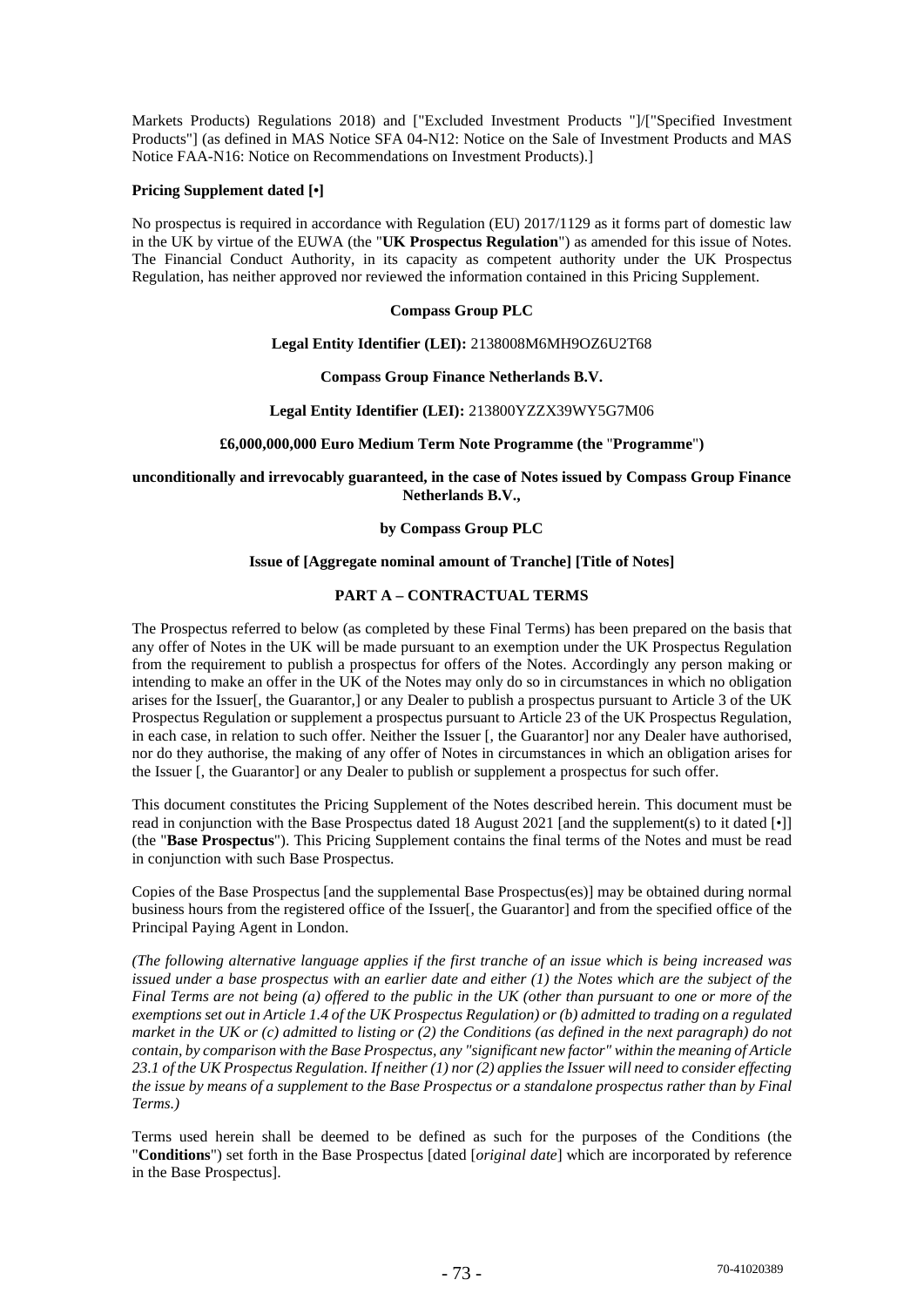*(The following alternative language applies if the first tranche of an issue which is being increased was issued under a base prospectus with an earlier date and the relevant terms and conditions from that base prospectus with an earlier date were incorporated by reference in this Base Prospectus.)* 

This Pricing Supplement does not constitute, and may not be used for the purposes of, an offer to sell or the solicitation of an offer to buy any Notes in any jurisdiction in which such offer or solicitation is not authorised, or to any person to whom it is unlawful to make such offer or solicitation, and no action is being taken to permit an offering of the Notes or the distribution of this Pricing Supplement in any jurisdiction where such action is required.

| 1. | (i)                 | Issuer:                                                    | [Compass Group PLC/ Compass Group<br>Finance B.V.]                                                                                                                                                                                                                                                                                                                |
|----|---------------------|------------------------------------------------------------|-------------------------------------------------------------------------------------------------------------------------------------------------------------------------------------------------------------------------------------------------------------------------------------------------------------------------------------------------------------------|
|    | (ii)                | [Guarantor] $3$                                            | Compass Group PLC                                                                                                                                                                                                                                                                                                                                                 |
| 2. | [(i)]               | [Series Number]:                                           | $[\cdot]$                                                                                                                                                                                                                                                                                                                                                         |
|    | (iii)               | Tranche:                                                   | $[\cdot]$                                                                                                                                                                                                                                                                                                                                                         |
|    | (iii)               | which<br><b>Notes</b><br>Date<br>become<br>on<br>fungible: | Not<br>Applicable/The<br><b>Notes</b><br>shall<br>be<br>consolidated, form a single series and be<br>interchangeable for trading purposes with the<br>[•] on [•/the Issue Date/exchange of the<br>Temporary Global Note for interests in the<br>Permanent Global Note, as referred to in<br>paragraph 21 below [which is expected to<br>occur on or about [•]]].] |
| 3. |                     | Specified Currency or Currencies:                          | $[\cdot]$                                                                                                                                                                                                                                                                                                                                                         |
| 4. |                     | <b>Aggregate Nominal Amount:</b>                           | $[\cdot]$                                                                                                                                                                                                                                                                                                                                                         |
|    | [(i)]               | [Series]:                                                  | $[\cdot]$                                                                                                                                                                                                                                                                                                                                                         |
|    | (iii)               | Tranche:                                                   | $[\cdot]$                                                                                                                                                                                                                                                                                                                                                         |
| 5. | <b>Issue Price:</b> |                                                            | [•] per cent. of the Aggregate Nominal<br>Amount [plus accrued interest from[•] (in the<br>case of fungible issues only, if applicable)]                                                                                                                                                                                                                          |
| 6. | (i)                 | <b>Specified Denominations:</b>                            | $[\cdot]$                                                                                                                                                                                                                                                                                                                                                         |
|    |                     |                                                            | (No Notes may be issued which have a<br>minimum denomination of less than EUR<br>100,000 (or equivalent in another currency))                                                                                                                                                                                                                                     |
|    |                     |                                                            | (In relation to any issue of Notes which have<br>a Denomination consisting of the minimum<br>Specified Denomination plus a higher<br>integral multiple of a smaller amount, the<br>following language should be used:                                                                                                                                             |
|    |                     |                                                            | [[EUR][100,000] and integral multiples of<br>[EUR][1,000] in excess thereof up to and<br>including [EUR][199,000]. No Notes in<br>Definitive form will be issued with a<br>denomination above [EUR][199,000].])                                                                                                                                                   |
|    | (ii)                | <b>Calculation Amount:</b>                                 | $[\cdot]$                                                                                                                                                                                                                                                                                                                                                         |
| 7. | (i)                 | Trade Date:                                                | $[\cdot]$                                                                                                                                                                                                                                                                                                                                                         |

70-41020389

<sup>&</sup>lt;sup>3</sup> Delete row if Notes issued by Compass Group PLC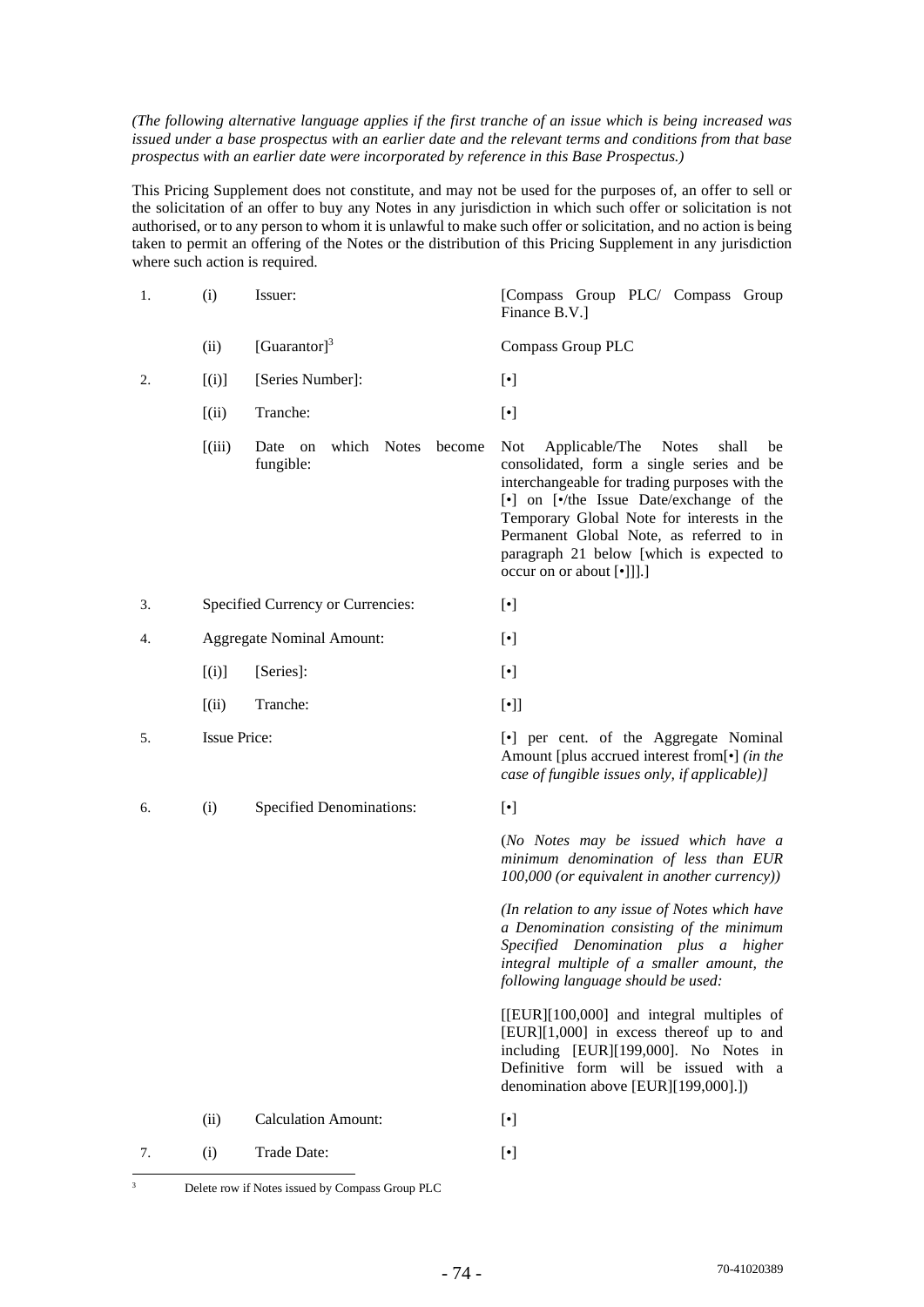|     | (ii)<br>(iii)                           | <b>Issue Date:</b><br>Interest Commencement Date: | $[\cdot]$<br>[[•]/Issue Date/Not Applicable]                                                                                                                                                                                                                                                                                                                                                                                                                                                                                                                                                                                                                                                                                                                                                                                                                                                                                                           |
|-----|-----------------------------------------|---------------------------------------------------|--------------------------------------------------------------------------------------------------------------------------------------------------------------------------------------------------------------------------------------------------------------------------------------------------------------------------------------------------------------------------------------------------------------------------------------------------------------------------------------------------------------------------------------------------------------------------------------------------------------------------------------------------------------------------------------------------------------------------------------------------------------------------------------------------------------------------------------------------------------------------------------------------------------------------------------------------------|
| 8.  | <b>Maturity Date:</b>                   |                                                   | [•] (Specify date or (for Floating Rate Notes)<br>Interest Payment Date falling in or nearest to<br>the relevant month and year)                                                                                                                                                                                                                                                                                                                                                                                                                                                                                                                                                                                                                                                                                                                                                                                                                       |
|     |                                         |                                                   | (If the Maturity Date is less than one year<br>from the Issue Date, the Notes must have a<br>minimum redemption value of $£100,000$ (or<br>its equivalent in Other currencies) and be<br>sold only to "professional investors" (or<br>another applicable exemption from section 19<br>of the FSMA must be available).)                                                                                                                                                                                                                                                                                                                                                                                                                                                                                                                                                                                                                                 |
| 9.  | <b>Interest Basis:</b>                  |                                                   | [[ $\bullet$ ] per cent. Fixed Rate]                                                                                                                                                                                                                                                                                                                                                                                                                                                                                                                                                                                                                                                                                                                                                                                                                                                                                                                   |
|     |                                         |                                                   | $[[\bullet] +/- [\bullet]$ per cent. Floating Rate]                                                                                                                                                                                                                                                                                                                                                                                                                                                                                                                                                                                                                                                                                                                                                                                                                                                                                                    |
|     |                                         |                                                   | [Zero Coupon]                                                                                                                                                                                                                                                                                                                                                                                                                                                                                                                                                                                                                                                                                                                                                                                                                                                                                                                                          |
|     |                                         |                                                   | [other]                                                                                                                                                                                                                                                                                                                                                                                                                                                                                                                                                                                                                                                                                                                                                                                                                                                                                                                                                |
| 10. |                                         | Redemption/Payment Basis:                         | [Redemption at par]                                                                                                                                                                                                                                                                                                                                                                                                                                                                                                                                                                                                                                                                                                                                                                                                                                                                                                                                    |
|     |                                         |                                                   | [Subject to any purchase and cancellation or<br>early redemption, the Notes will be redeemed<br>on the Maturity Date at 100 per cent. of their<br>nominal amount.]                                                                                                                                                                                                                                                                                                                                                                                                                                                                                                                                                                                                                                                                                                                                                                                     |
|     |                                         |                                                   | [Instalment Redemption]                                                                                                                                                                                                                                                                                                                                                                                                                                                                                                                                                                                                                                                                                                                                                                                                                                                                                                                                |
|     |                                         |                                                   | $[\bullet] % \centering \includegraphics[width=0.9\columnwidth]{figures/fig_10.pdf} \caption{The graph $\mathcal{N}_1$ is a function of the number of times, and the number of times, and the number of times, and the number of times, are indicated by the number of times, and the number of times, are indicated by the number of times, and the number of times, are indicated by the number of times, and the number of times, are indicated by the number of times, and the number of times, are indicated by the number of times, and the number of times, are indicated by the number of times, and the number of times, are indicated by the number of times, and the number of times, are indicated by the number of times, and the number of times, are indicated by the number of times, and the number of times, are indicated by the number of times, and the number of times, are indicated by the number of times, and the number of$ |
| 11. |                                         | Change of Interest:                               | [Applicable/Not Applicable]                                                                                                                                                                                                                                                                                                                                                                                                                                                                                                                                                                                                                                                                                                                                                                                                                                                                                                                            |
| 12. |                                         | Put/Call Options:                                 | [Investor Put]                                                                                                                                                                                                                                                                                                                                                                                                                                                                                                                                                                                                                                                                                                                                                                                                                                                                                                                                         |
|     |                                         |                                                   | [Issuer Call]                                                                                                                                                                                                                                                                                                                                                                                                                                                                                                                                                                                                                                                                                                                                                                                                                                                                                                                                          |
| 13. |                                         | [Date [Board] approval for issuance of Notes      | [•][and[•], respectively]                                                                                                                                                                                                                                                                                                                                                                                                                                                                                                                                                                                                                                                                                                                                                                                                                                                                                                                              |
|     | [and Guarantee respectively]] obtained: |                                                   | (N.B. Only relevant where Board (or similar)<br>authorisation is required for the particular<br>tranche of Notes)                                                                                                                                                                                                                                                                                                                                                                                                                                                                                                                                                                                                                                                                                                                                                                                                                                      |
|     |                                         | PROVISIONS RELATING TO INTEREST (IF ANY) PAYABLE  |                                                                                                                                                                                                                                                                                                                                                                                                                                                                                                                                                                                                                                                                                                                                                                                                                                                                                                                                                        |
| 14. |                                         | <b>Fixed Rate Note Provisions</b>                 | [Applicable/Not Applicable]                                                                                                                                                                                                                                                                                                                                                                                                                                                                                                                                                                                                                                                                                                                                                                                                                                                                                                                            |
|     |                                         |                                                   | (If not applicable, delete the remaining sub-<br>paragraphs of this paragraph)                                                                                                                                                                                                                                                                                                                                                                                                                                                                                                                                                                                                                                                                                                                                                                                                                                                                         |
|     | (i)                                     | $Rate[s]$ of Interest:                            | [•] per cent. per annum [payable in arrear on<br>each Interest Payment Date]                                                                                                                                                                                                                                                                                                                                                                                                                                                                                                                                                                                                                                                                                                                                                                                                                                                                           |

(iii) Fixed Coupon Amount[(s)]:  $[\cdot]$  per Calculation Amount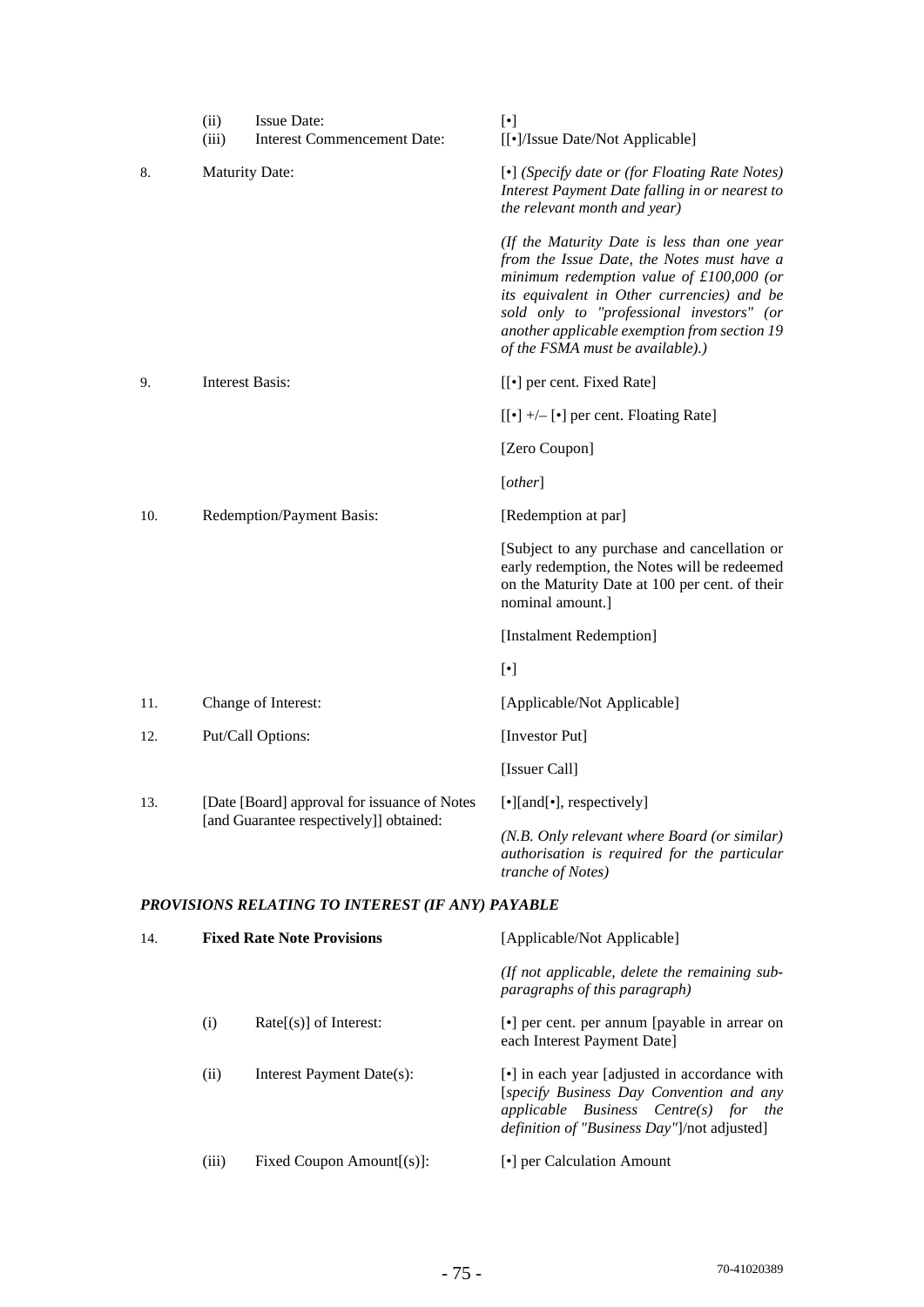|     | (iv)   | Broken Amount(s):                                                                                                                   | [•] per Calculation Amount, payable on the<br>Interest Payment Date falling [in/on] [ $\bullet$ ]                                                                                                                                                                            |
|-----|--------|-------------------------------------------------------------------------------------------------------------------------------------|------------------------------------------------------------------------------------------------------------------------------------------------------------------------------------------------------------------------------------------------------------------------------|
|     | (v)    | Day Count Fraction:                                                                                                                 | [30/360 / Actual/Actual (ICMA) or specify<br>any other option from the Conditions]                                                                                                                                                                                           |
| 15. |        | <b>Floating Rate Note Provisions</b>                                                                                                | [Applicable/Not Applicable]                                                                                                                                                                                                                                                  |
|     |        |                                                                                                                                     | (If not applicable, delete the remaining sub-<br>paragraphs of this paragraph)                                                                                                                                                                                               |
|     | (i)    | Specified Period:                                                                                                                   | $\left[\begin{bmatrix} \bullet \end{bmatrix}\right]$ in each year, subject to adjustment in<br>accordance<br>the<br>with<br><b>Business</b><br>Day<br>Convention set out in (iv) below]                                                                                      |
|     | (ii)   | <b>Specified Interest Payment Dates:</b>                                                                                            | [[•] in each year, subject to adjustment in<br>accordance<br>with<br>the<br><b>Business</b><br>Day<br>Convention set out in (iv) below]                                                                                                                                      |
|     | (iii)  | [First Interest Payment Date]:                                                                                                      | $[\cdot]$                                                                                                                                                                                                                                                                    |
|     | (iv)   | <b>Business Day Convention:</b>                                                                                                     | [FRN Convention / Eurodollar Convention /<br>Floating Rate Convention / Following<br>Business Day Convention / Modified<br>Following Business Day Convention /<br>Modified Business<br>Day Convention<br>$\sqrt{2}$<br>Preceding Business Day Convention / No<br>Adjustment] |
|     | (v)    | <b>Additional Business Centre(s):</b>                                                                                               | [Not Applicable/[•]]                                                                                                                                                                                                                                                         |
|     | (vi)   | Manner in which the Rate(s)<br>οf<br>Interest is/are to be determined:                                                              | Determination/ISDA<br>[Screen]<br>Rate<br>Determination]                                                                                                                                                                                                                     |
|     | (vii)  | Party responsible for calculating the<br>Rate(s) of Interest and/or Interest<br>Amount(s) (if not the [Principal<br>Paying Agent]): | [•] shall be the Calculation Agent                                                                                                                                                                                                                                           |
|     | (viii) | Screen Rate Determination:                                                                                                          | [Applicable/Not Applicable]                                                                                                                                                                                                                                                  |
|     |        | Reference Rate:                                                                                                                     | $[\bullet][\bullet]$ [EURIBOR] / $[\bullet]$                                                                                                                                                                                                                                 |
|     |        | <b>Relevant Financial Centre:</b>                                                                                                   | $[\cdot]$                                                                                                                                                                                                                                                                    |
|     |        | <b>Interest Determination</b><br>Date(s):                                                                                           | $[\cdot]$                                                                                                                                                                                                                                                                    |
|     |        | Relevant Screen Page:                                                                                                               | [ $\bullet$ ] (For example, Reuters EURIBOR 01)                                                                                                                                                                                                                              |
|     |        | <b>Relevant Time:</b>                                                                                                               | 11.00<br>(For example,<br>a.m. London<br>$\lceil \cdot \rceil$<br>time/Brussels time)                                                                                                                                                                                        |
|     |        | <b>Relevant Financial Centre:</b>                                                                                                   | [•] (For example, London/Euro-zone (where<br>Euro-zone means the region comprised of the<br>countries whose lawful currency is the euro))                                                                                                                                    |
|     | (ix)   | ISDA Determination:                                                                                                                 | [Applicable/Not Applicable]                                                                                                                                                                                                                                                  |
|     |        | Floating Rate Option:                                                                                                               | $[\cdot]$                                                                                                                                                                                                                                                                    |
|     |        | Designated Maturity:                                                                                                                | $[\cdot]$                                                                                                                                                                                                                                                                    |
|     |        |                                                                                                                                     |                                                                                                                                                                                                                                                                              |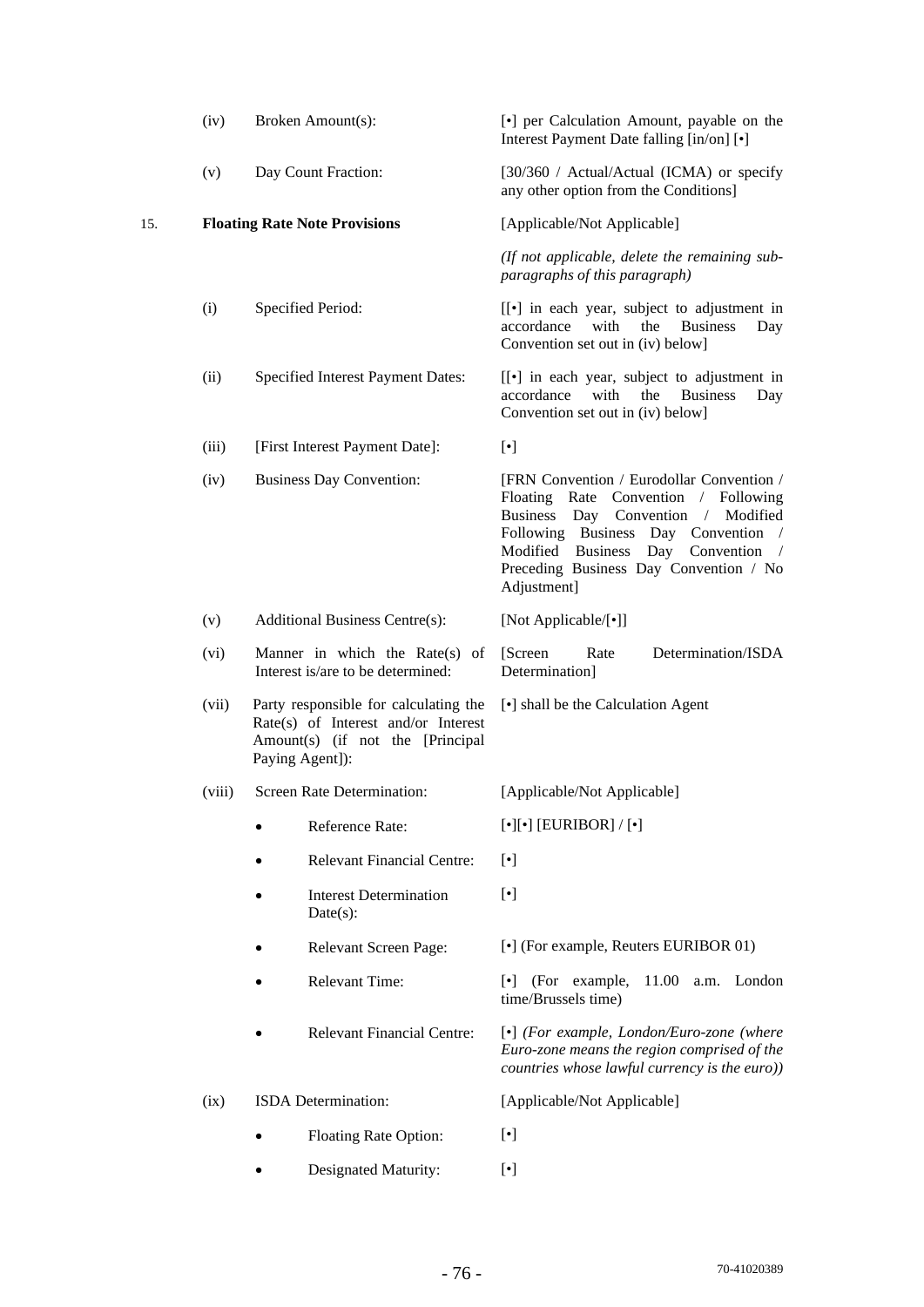|     |                    |                                                                        | <b>Reset Date:</b>                                         |            | $[\cdot]$                                                                                                         |
|-----|--------------------|------------------------------------------------------------------------|------------------------------------------------------------|------------|-------------------------------------------------------------------------------------------------------------------|
|     |                    |                                                                        | 2021 ISDA Definitions:                                     |            | [Applicable/Not Applicable]                                                                                       |
|     |                    |                                                                        | [Applicable Benchmark:                                     |            | [•] / Not Applicable]]                                                                                            |
|     |                    | ٠                                                                      | [Fixing Day:                                               |            | $[\cdot]$                                                                                                         |
|     |                    |                                                                        | [Fixing Time:                                              |            | $[\cdot]$                                                                                                         |
|     |                    |                                                                        | [Any other terms relating to<br>the 2021 ISDA Definitions: |            | [•] / Not Applicable]]                                                                                            |
|     | (x)                | $Margin(s)$ :                                                          |                                                            |            | $[+/$ -][ $\bullet$ ] per cent. per annum                                                                         |
|     | $(x_i)$            | Minimum Rate of Interest:                                              |                                                            |            | [[ $\bullet$ ] per cent. per annum / Not Applicable]                                                              |
|     | (xii)              |                                                                        | Maximum Rate of Interest:                                  |            | [[ $\bullet$ ] per cent. per annum / Not Applicable]                                                              |
|     | (xiii)             |                                                                        | Day Count Fraction:                                        |            | $[\cdot]$                                                                                                         |
| 16. |                    |                                                                        | <b>Zero Coupon Note Provisions</b>                         |            | [Applicable/Not Applicable]                                                                                       |
|     | (i)                |                                                                        | [Amortisation/Accrual] Yield:                              |            | [ $\bullet$ ] per cent. per annum                                                                                 |
|     | (ii)               |                                                                        | Reference Price:                                           |            | $[\cdot]$                                                                                                         |
|     | (iii)              | Day Count Fraction in relation to<br>Early Redemption Amounts and late |                                                            |            | $[30E/360] / [\cdot]$                                                                                             |
|     |                    | payment:                                                               |                                                            |            | (Consider whether it is necessary to specify a<br>Day Count Fraction for the purposes of<br>Condition $[10(g)]$ ) |
|     |                    |                                                                        | PROVISIONS RELATING TO REDEMPTION                          |            |                                                                                                                   |
| 17. | <b>Call Option</b> |                                                                        |                                                            |            | [Applicable/Not Applicable]                                                                                       |
|     |                    |                                                                        |                                                            |            | (If not applicable, delete the remaining sub-<br>paragraphs of this paragraph)                                    |
|     | (i)                |                                                                        | Optional Redemption Date(s):                               |            | $[\cdot]$                                                                                                         |
|     | (ii)               | Optional Redemption Amount(s) of<br>each Note:                         |                                                            |            | [[•] per Calculation Amount/Make-Whole<br>Redemption Amount/Spens Amount]                                         |
|     |                    |                                                                        |                                                            |            | (If not applicable, delete the remaining sub-<br>paragraphs of this paragraph)                                    |
|     |                    | [(a)]                                                                  | Redemption Margin:                                         |            | $[\cdot]$                                                                                                         |
|     |                    | [(b)]                                                                  | Reference Bond:                                            |            | $[\cdot]$                                                                                                         |
|     |                    | (c)                                                                    | <b>Quotation Time:</b>                                     |            | $[\cdot]$                                                                                                         |
|     |                    | [(d)]                                                                  | Par Redemption Date:                                       |            | $[\cdot]$                                                                                                         |
|     | (iii)              |                                                                        | Redeemable in part:                                        |            | [Applicable/Not Applicable]                                                                                       |
|     |                    | (a)                                                                    | Minimum<br>Amount:                                         | Redemption | [[ $\bullet$ ] per Calculation Amount / Not Applicable]                                                           |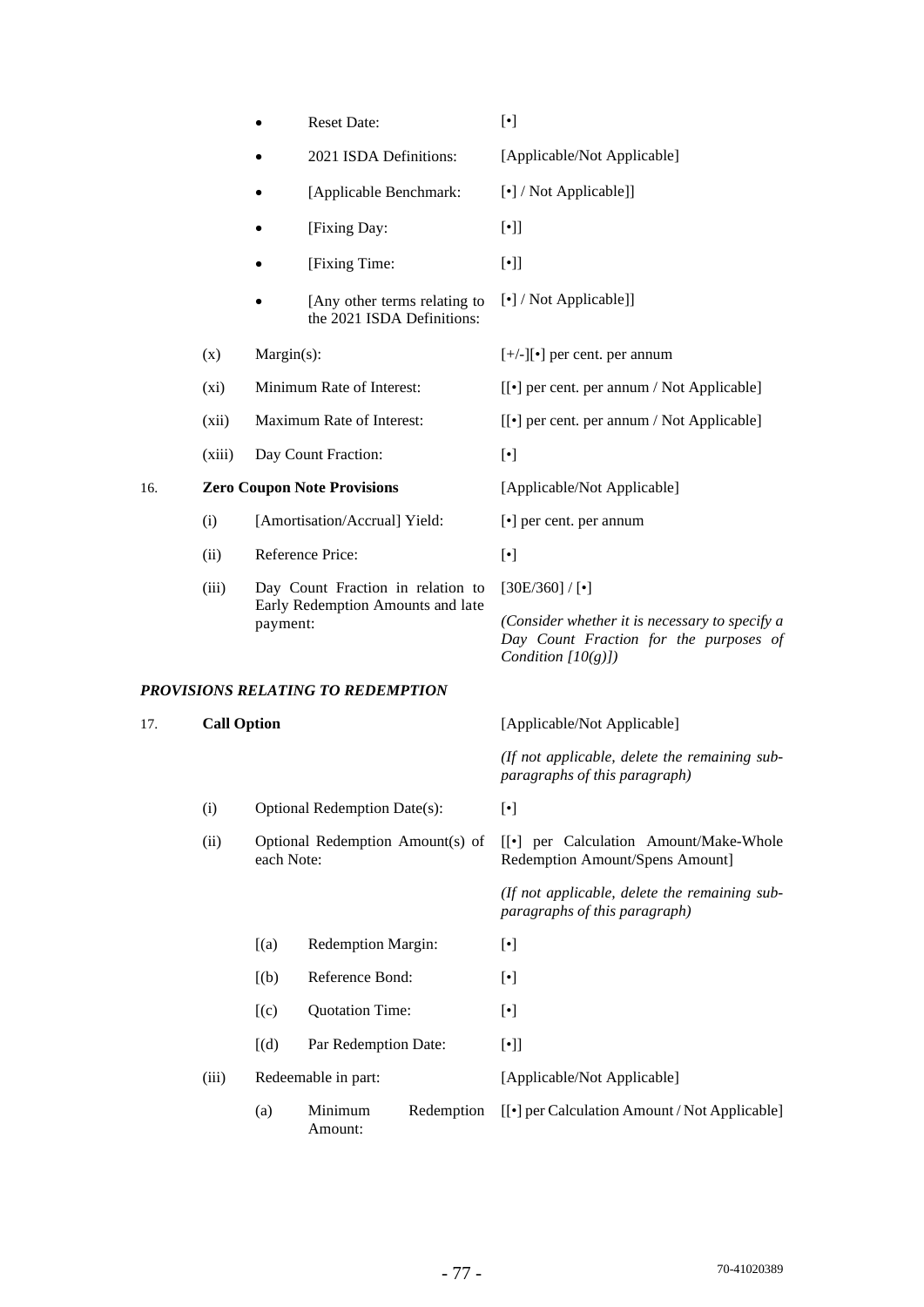|     |                   | (b)        | Maximum<br>Amount:                                                                                                                        | Redemption | [[ $\bullet$ ] per Calculation Amount / Not Applicable]                                                                                                               |
|-----|-------------------|------------|-------------------------------------------------------------------------------------------------------------------------------------------|------------|-----------------------------------------------------------------------------------------------------------------------------------------------------------------------|
|     | (iv)              |            | Notice period:                                                                                                                            |            | $[\cdot]$                                                                                                                                                             |
| 18. | <b>Put Option</b> |            |                                                                                                                                           |            | [Applicable/Not Applicable]                                                                                                                                           |
|     |                   |            |                                                                                                                                           |            | (If not applicable, delete the remaining sub-<br>paragraphs of this paragraph)                                                                                        |
|     | (i)               |            | Optional Redemption Date(s):                                                                                                              |            | $[\cdot]$                                                                                                                                                             |
|     | (ii)              | each Note: | Optional Redemption Amount(s) of                                                                                                          |            | [•] per Calculation Amount                                                                                                                                            |
|     | (iii)             |            | Notice period:                                                                                                                            |            | $[\cdot]$                                                                                                                                                             |
| 19. |                   |            | [Final Redemption Amount of each Note                                                                                                     |            | [•] per Calculation Amount]                                                                                                                                           |
| 20. |                   |            | <b>Early Redemption Amount</b>                                                                                                            |            |                                                                                                                                                                       |
|     |                   |            | Early Redemption Amount(s) per Calculation<br>Amount payable on redemption for taxation<br>reasons or on event of default or other early: |            | [•] per Calculation Amount<br>(If both the Early Redemption Amount $(Tax)$ )<br>and the Early Termination Amount are the<br>principal amount of the Notes/specify the |

# *GENERAL PROVISIONS APPLICABLE TO THE NOTES*

#### **Bearer Notes:**

[Temporary Global Note exchangeable for a Permanent Global Note which is exchangeable for Definitive Notes on [•] days' notice/in the limited circumstances described in the Permanent Global Note]

*Early Redemption Amount (Tax) and/or the Early Termination Amount if different from* 

*the principal amount of the Notes)* 

[Temporary Global Note exchangeable for Definitive Notes on [•] days' notice]

[Permanent Global Note exchangeable for Definitive Notes on [•] days' notice/in the limited circumstances described in the Permanent Global Note]

[In relation to any Notes issued with a denomination of EUR100,000 (or equivalent) and integral multiples of EUR1,000 (or equivalent), the Permanent Global Note representing such Notes shall only be exchangeable for Definitive Notes in the limited circumstances of (i) Euroclear or Clearstream, Luxembourg or any other relevant clearing system closing for business for a continuous period of 14 days (other than by reason of holidays, statutory or otherwise) or announcing an intention permanently to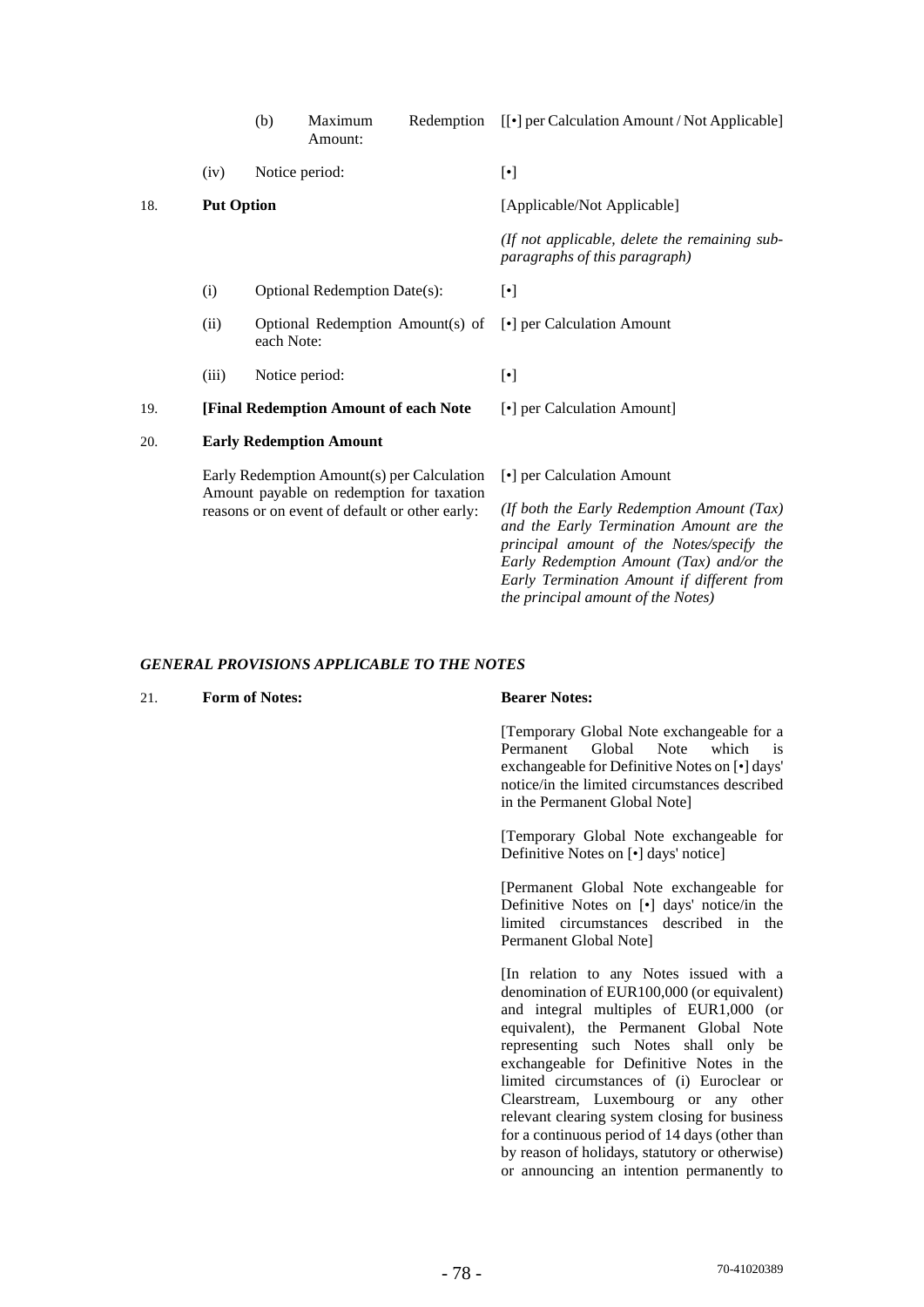|     |                                                                                                                         | cease business or in fact doing so and no<br>alternative clearing system satisfactory to the<br>Trustee is available or (ii) any of the<br>circumstances described in Condition 13<br>( <i>Events of Default</i> ) occurring<br>and<br>continuing. |
|-----|-------------------------------------------------------------------------------------------------------------------------|----------------------------------------------------------------------------------------------------------------------------------------------------------------------------------------------------------------------------------------------------|
|     |                                                                                                                         | <b>Registered Notes:</b>                                                                                                                                                                                                                           |
|     |                                                                                                                         | [Global Note Certificate exchangeable for<br>unrestricted Individual Note Certificates on<br>$\lceil \cdot \rceil$ days' notice/in the limited circumstances<br>described in the Global Note Certificate]                                          |
| 22. | New Global Note:                                                                                                        | [Yes]/[No]                                                                                                                                                                                                                                         |
| 23. | Additional Financial Centre(s):                                                                                         | [Not Applicable/[•]]                                                                                                                                                                                                                               |
| 24. | Talons for future Coupons or Receipts to be<br>attached to Definitive Notes (and dates on<br>which such Talons mature): | [No/Yes. As the Notes have more than 27<br>coupon payments, talons may be required if,<br>on exchange into definitive form, more than                                                                                                              |

#### **THIRD PARTY INFORMATION**

*(Note that this paragraph relates to the date and place of payment, and not interest period end dates.)*

[[•] has been extracted from [•]. The Issuer [and the Guarantor] confirm[s] that such information has been accurately reproduced and that, so far as it is aware, and is able to ascertain from information published by [•], no facts have been omitted which would render the reproduced information inaccurate or misleading.]

27 coupon payments are left.]

[*For issuances by Compass Group PLC*  Signed on behalf of Compass Group PLC:

By: ...................................................................... Duly authorised

By: ...................................................................... Duly authorised]

[*For issuances by Compass Group Finance Netherlands B.V.* Signed on behalf of Compass Group Finance Netherlands B.V.: *as Issuer* 

By: ...................................................................... Duly authorised

By: ...................................................................... Duly authorised]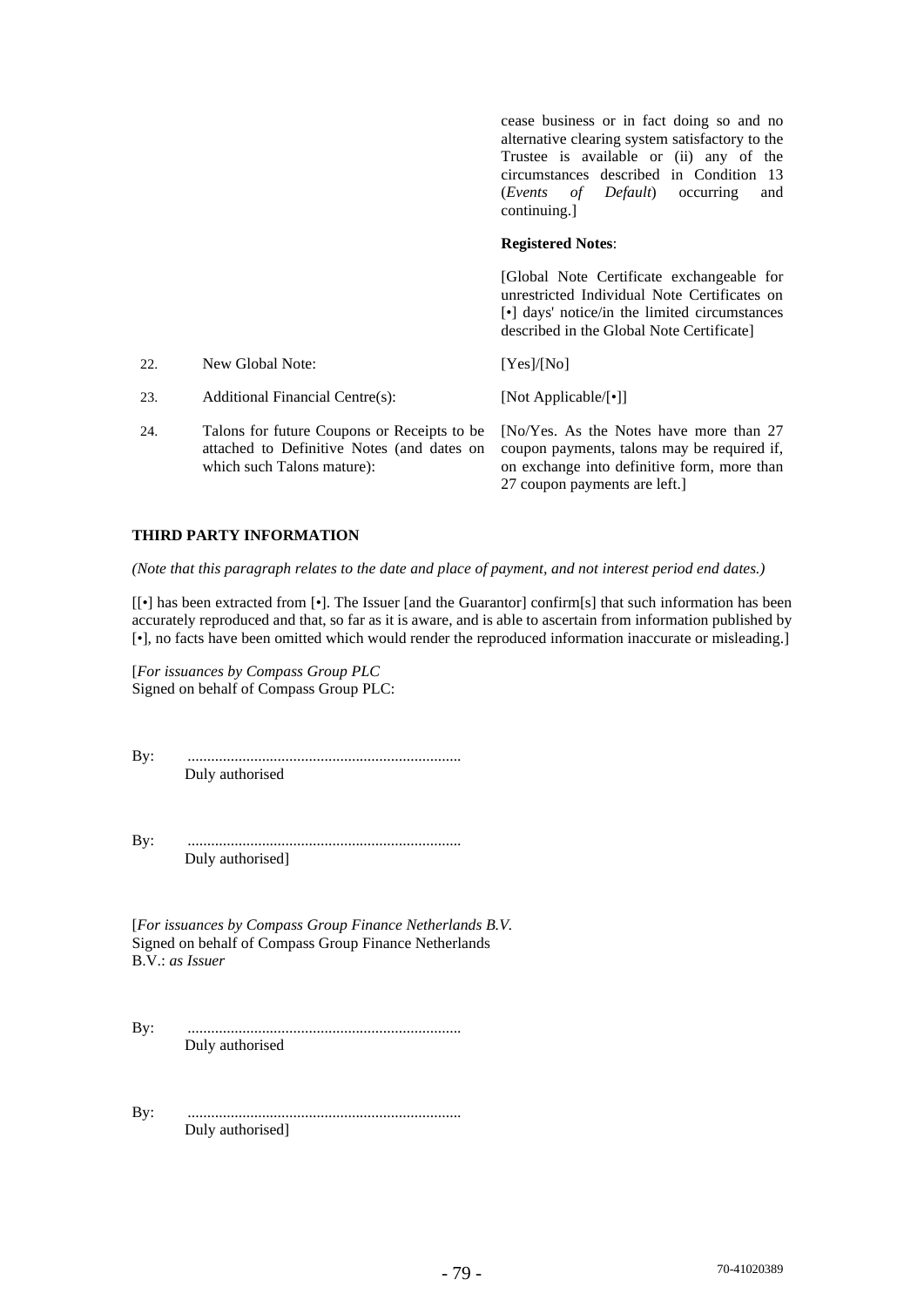Signed on behalf of Compass Group PLC: *as Guarantor* 

By: ......................................................................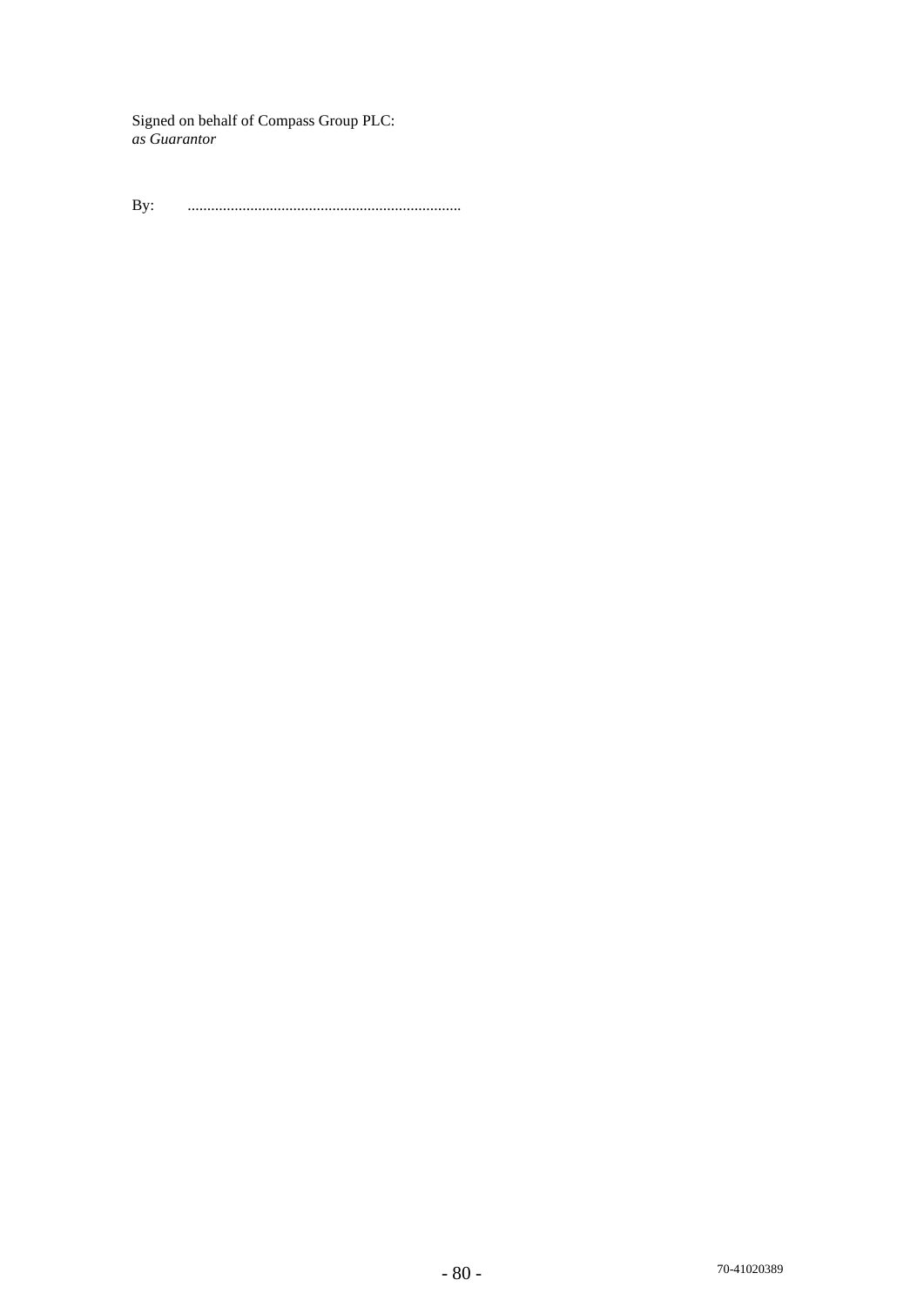#### **PART B – OTHER INFORMATION**

## 1. **LISTING AND ADMISSION TO TRADING**

Listing and Admission to trading [Application [will be/has been] made by the Issuer (or on its behalf) for the Notes to be admitted to trading on [•] (which is not a regulated market for the purposes of Directive 2014/65/EU) with effect from [the Issue Date/[•]]. [Not Applicable] *(Where documenting a fungible issue need to indicate that original Notes are already admitted to trading.)*

#### 2. **RATINGS**

Ratings: [[The Notes to be issued [have been/are expected to be] rated]/[The following ratings reflect ratings assigned to Notes of this type issued under the Programme generally]]:

[S&P Global Ratings UK Limited ("**S&P**"): [•]]

[Moody's Investors Service Ltd ("**Moody's**"): [•]] [[Each of] [S&P] [and] [Moody's] is established in the UK and registered under Regulation (EU) No 1060/2009 as it forms part of domestic law of the United Kingdom by virtue of the European Union (Withdrawal) Act 2018 ( the "**UK CRA Regulation**"). [[Each of] [S&P] [and] [Moodys] appears on the latest update of the list of registered credit rating agencies (as of [*insert date of most recent list*]) on the FCA's Financial Services Register.]

[The rating S&P has given to the Notes to be issued under the Programme is endorsed by S&P Global Ratings Europe Limited, which is established in the EEA and registered under Regulation (EU) No 1060/2009, as amended (the "**EU CRA Regulation**").]

[The rating Moody's has given to the Notes to be issued under the Programme is endorsed by Moody's Deutschland GmbH, which is established in the EEA and registered under [Regulation (EU) No 1060/2009, as amended (the "**EU CRA Regulation**")][the EU CRA Regulation].]

[[*•*] is established in the EEA and has applied for registration under Regulation (EU) No 1060/2009, as amended (the "**EU CRA Regulation**"), although notification of the corresponding registration decision has not yet been provided by the [relevant competent authority] /[European Securities and Markets Authority]. [The rating [•] has given to the Notes is endorsed by [•], which is established in the UK and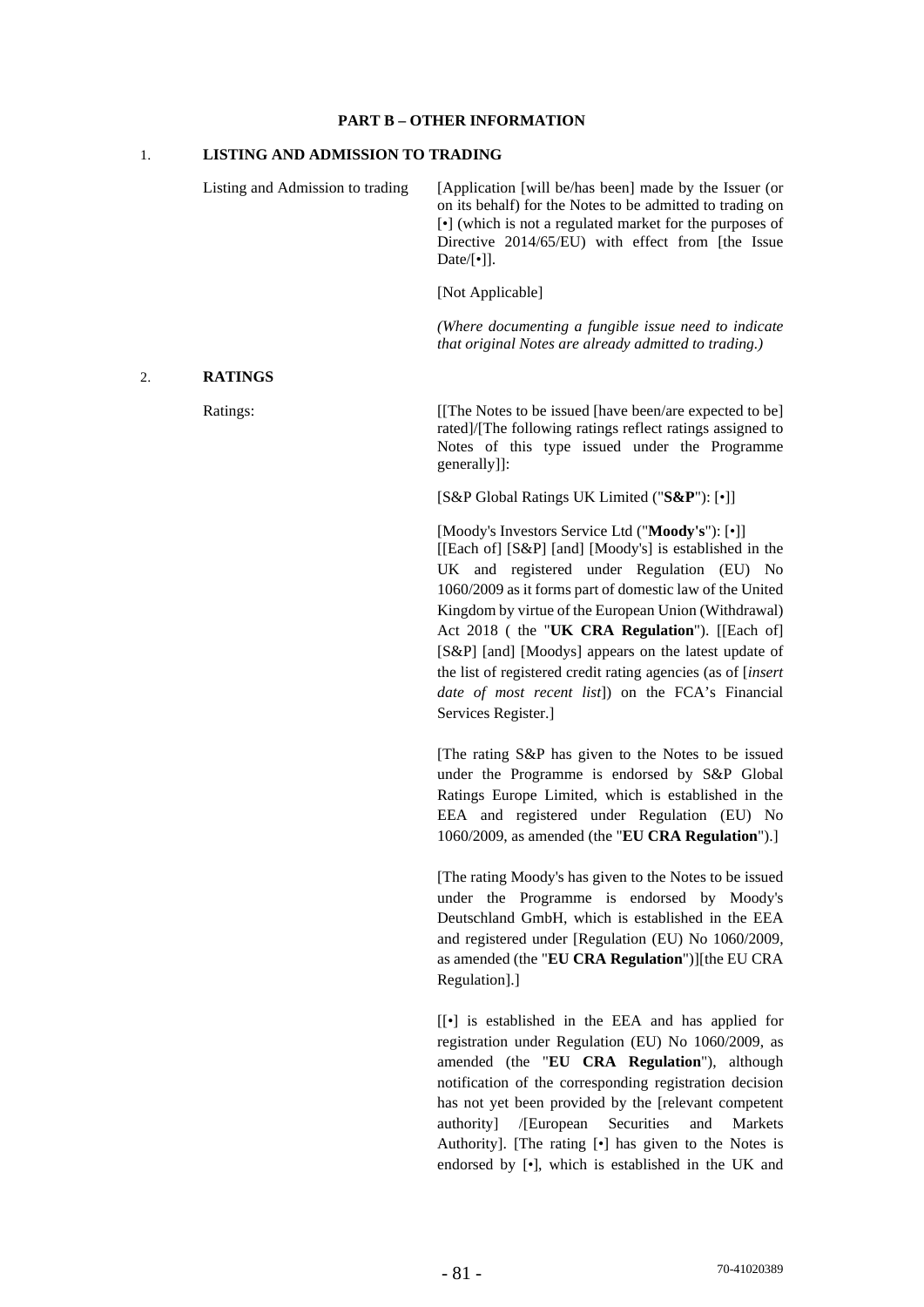registered under Regulation (EU) No 1060/2009 as it forms part of domestic law of the United Kingdom by virtue of the [European Union (Withdrawal) Act 2018/EUWA] (the "**UK CRA Regulation**").]/[[•] has been certified under Regulation (EU) No 1060/2009 as it forms part of domestic law of the United Kingdom by virtue of the [European Union (Withdrawal) Act 2018/EUWA] (the "**UK CRA Regulation**)".]/[[•] has not been certified under Regulation (EU) No 1060/2009, as it forms part of domestic law of the United Kingdom by virtue of the [European Union (Withdrawal) Act 2018/EUWA] (the "**UK CRA Regulation**)" and the rating it has given to the Notes is not endorsed by a credit rating agency established in the UK and registered under the UK CRA Regulation.]

[[*•*] is established in the EEA and is neither registered nor has it applied for registration under Regulation (EU) No 1060/2009, as amended (the "**EU CRA Regulation**").] [The rating [•] has given to the Notes is endorsed by [•], which is established in the UK and registered under Regulation (EU) No 1060/2009 as it forms part of domestic law of the United Kingdom by virtue of the [European Union (Withdrawal) Act 2018/EUWA] (the "**UK CRA Regulation**").]/[[•] has been certified under Regulation (EU) No 1060/2009 as it forms part of domestic law of the United Kingdom by virtue of the [European Union (Withdrawal) Act 2018/EUWA] (the "**UK CRA Regulation**)".]/[[•] has not been certified under Regulation (EU) No 1060/2009, as it forms part of domestic law of the United Kingdom by virtue of the [European Union (Withdrawal) Act 2018/EUWA] (the "**UK CRA Regulation**)" and the rating it has given to the Notes is not endorsed by a credit rating agency established in the UK and registered under the UK CRA Regulation.

[[*•*] is not established in the EEA or in the UK but the rating it has given to the Notes is endorsed by [*•*], which is established in the EEA or in the UK and registered under Regulation (EU) No 1060/2009, as amended (the "**EU CRA Regulation**") [and][ Regulation (EU) No 1060/2009 as it forms part of domestic law of the United Kingdom by virtue of the EUWA (the "**UK CRA Regulation**")]

[[*•*] is not established in the EEA or in the UK but is certified under Regulation (EU) No 1060/2009, as amended (the "**EU CRA Regulation**")][and][ Regulation (EU) No 1060/2009 as it forms part of domestic law of the United Kingdom by virtue of the EUWA (the "**UK CRA Regulation**")]

[[*•*] is not established in the EEA or in the UK and is not certified under Regulation (EU) No 1060/2009, as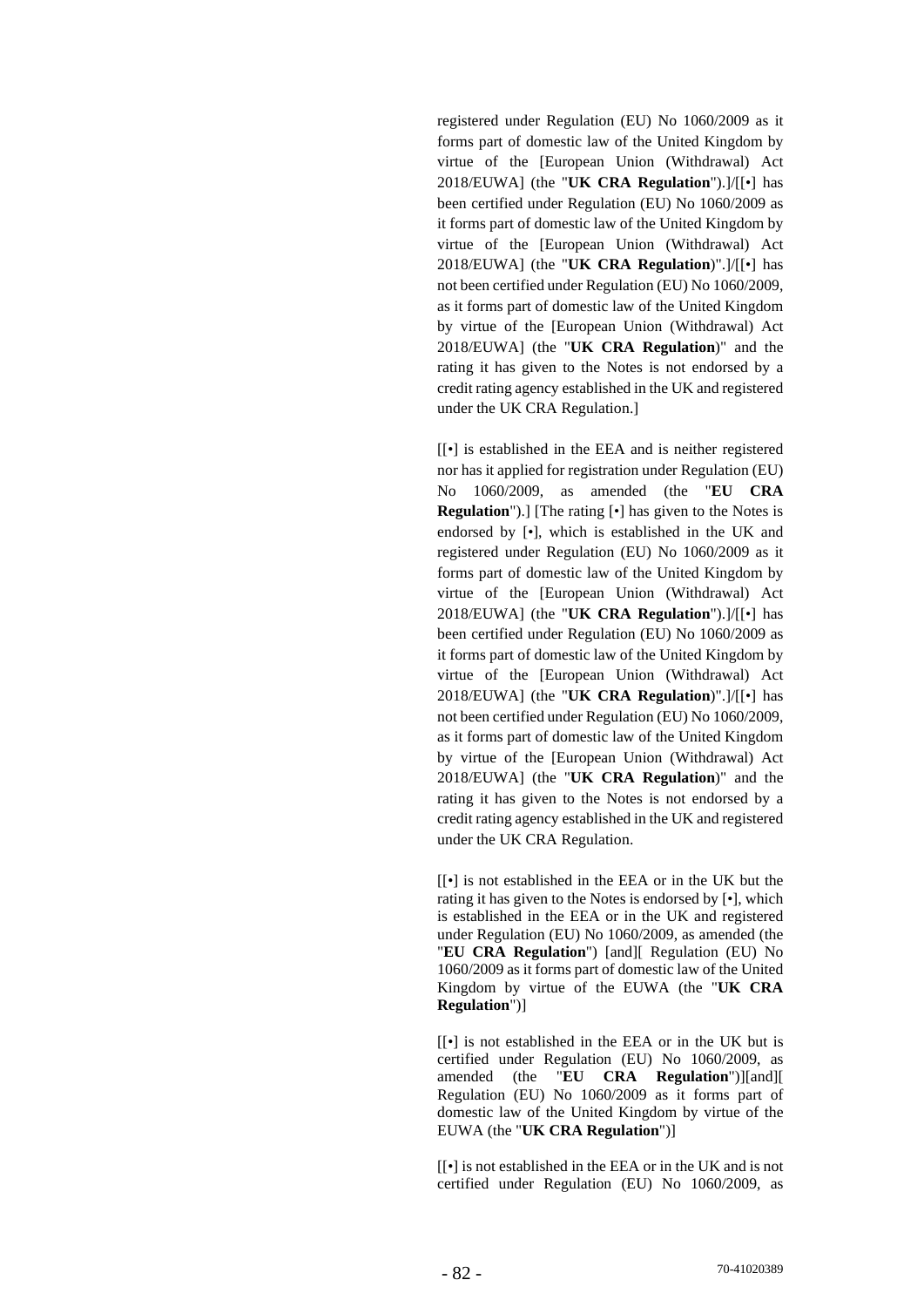amended (the "**EU CRA Regulation**") or Regulation (EU) No 1060/2009 as it forms part of domestic law of the United Kingdom by virtue of the EUWA (the "**UK CRA Regulation**") and the rating it has given to the Notes is not endorsed by a credit rating agency established in either the EEA and registered under the EU CRA Regulation or in the UK and registered under the UK CRA Regulation.]

*(The above disclosure should reflect the rating allocated to Notes of the type being issued under the Programme generally or, where the issue has been specifically rated, that rating.)* 

#### 3. **OPERATIONAL INFORMATION**

ISIN Code: [•]

Common Code: [•]

Any clearing system(s) other than Euroclear Bank SA/NV and Clearstream Banking S.A. and the relevant identification number(s):

[Not Applicable/[•]]

Delivery: Delivery [against/free of] payment

Names and addresses of additional Paying Agent(s) (if any):

Intended to be held in a manner which would allow Eurosystem eligibility:

[•]

[Yes. Note that the designation "yes" simply means that the Notes are intended upon issue to be deposited with one of the ICSDs as common safekeeper [[, and registered in the name of a nominee of one of the ICSDs acting as common safekeeper,] [include this text for registered notes]] and does not necessarily mean that the Notes will be recognised as eligible collateral for Eurosystem monetary policy and intra day credit operations by the Eurosystem either upon issue or at any or all times during their life. Such recognition will depend upon the ECB being satisfied that Eurosystem eligibility criteria have been met.]

[No. Whilst the designation is specified as "no" at the date of this Pricing Supplement, should the Eurosystem eligibility criteria be amended in the future such that the Notes are capable of meeting them the Notes may then be deposited with one of the ICSDs as common safekeeper [[, and registered in the name of a nominee] of one of the ICSDs acting as common safekeeper,][include this text for registered notes]]. Note that this does not necessarily mean that the Notes will then be recognised as eligible collateral for Eurosystem monetary policy and intra day credit operations by the Eurosystem at any time during their life. Such recognition will depend upon the ECB being satisfied that Eurosystem eligibility criteria have been met.]

Relevant Benchmark[s]: [[*specify benchmark*] is provided by [*administrator legal name*]][*repeat as necessary*]. As at the date hereof,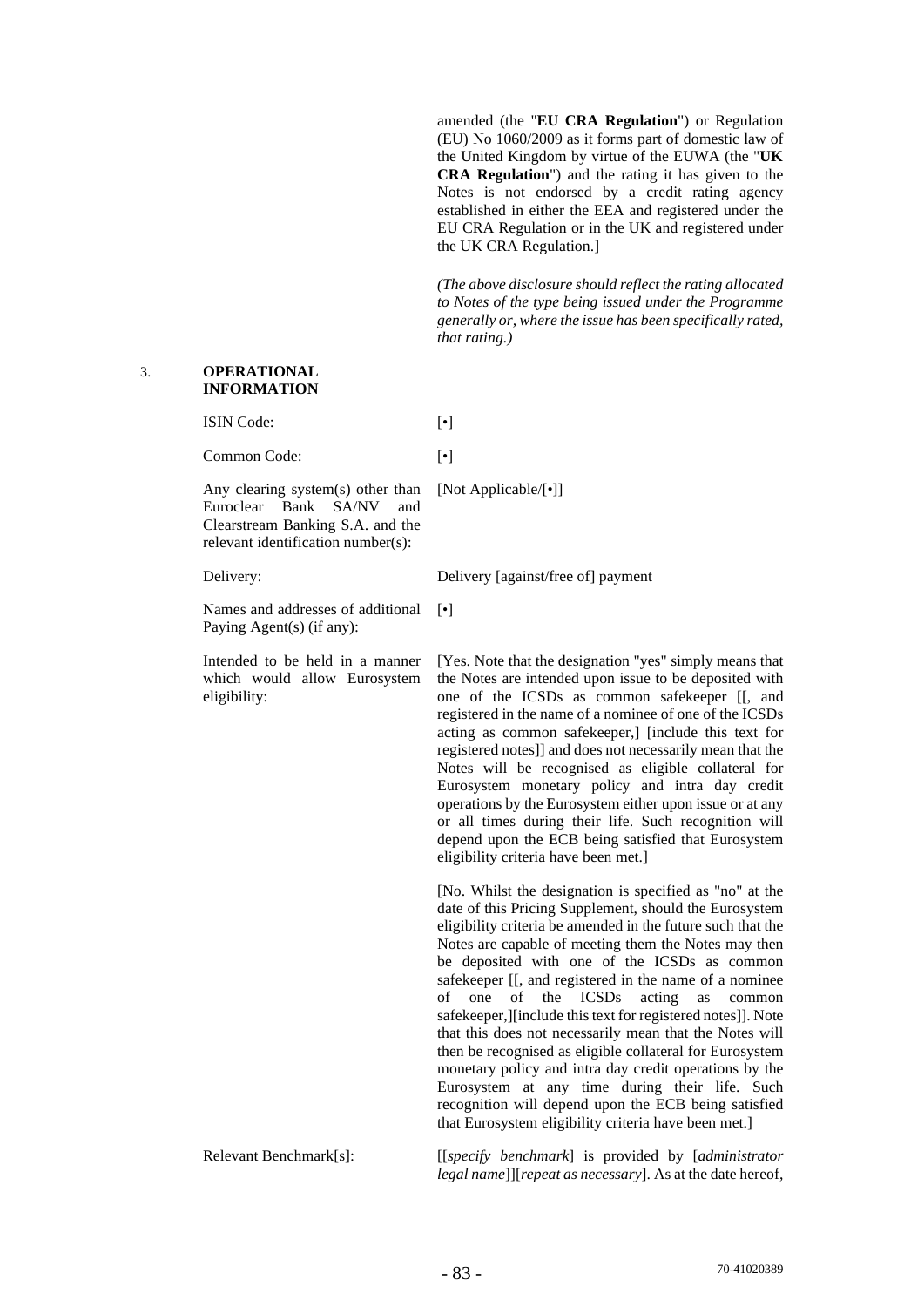[[*administrator legal name*][appears]/[does not appear]][*repeat as necessary*] in the register of administrators and benchmarks established and maintained by the FCA pursuant to Article 36 of the Regulation (EU) 2016/1011 as it forms part of domestic law of the UK by virtue of the EUWA]/[As far as the Issuer is aware, as at the date hereof, [*specify benchmark*] does not fall within the scope of Regulation (EU) 2016/1011 as it forms part of domestic law of the UK by virtue of the EUWA by virtue of Article 2 of Regulation (EU) 2016/1011 as it forms part of domestic law of the UK by virtue of the EUWA] OR [the transitional provisions in Article 51 of Regulation (EU) 2016/1011 as it forms part of domestic law of the UK by virtue of the EUWA apply], such that [*administrator legal name*] is not currently required to obtain authorisation or registration (or if, if located outside the UK, recognition, endorsement or equivalence)/[Not Applicable]

## 4. **DISTRIBUTION**

| (i)                | <b>US Selling Restrictions</b>                                                                             | [Reg. S Compliance Category; TEFRA C/ TEFRA<br>D/TEFRA not applicable] |
|--------------------|------------------------------------------------------------------------------------------------------------|------------------------------------------------------------------------|
| (ii)               | If syndicated, names and [Not Applicable/[•]]<br>addresses of Managers and<br>underwriting<br>commitments: |                                                                        |
| (iii)<br>$any)$ :  | Stabilising Manager(s) (if [Not Applicable/[•]]                                                            |                                                                        |
| (iv)               | If non-syndicated, name [Not Applicable/[•]]<br>and address of relevant<br>Dealer:                         |                                                                        |
| (v)<br>restriction | Additional<br>selling                                                                                      | [Not Applicable/[•]]                                                   |
| (vi)               | Prohibition of Sales to<br><b>EEA Retail Investors:</b>                                                    | [Applicable/Not Applicable]                                            |
| (vii)              | Prohibition of Sales to UK<br><b>Retail Investors:</b>                                                     | [Applicable/Not Applicable]                                            |
| (viii)             | Prohibition of Sales to<br>Belgian Consumers:                                                              | [Applicable/Not Applicable]                                            |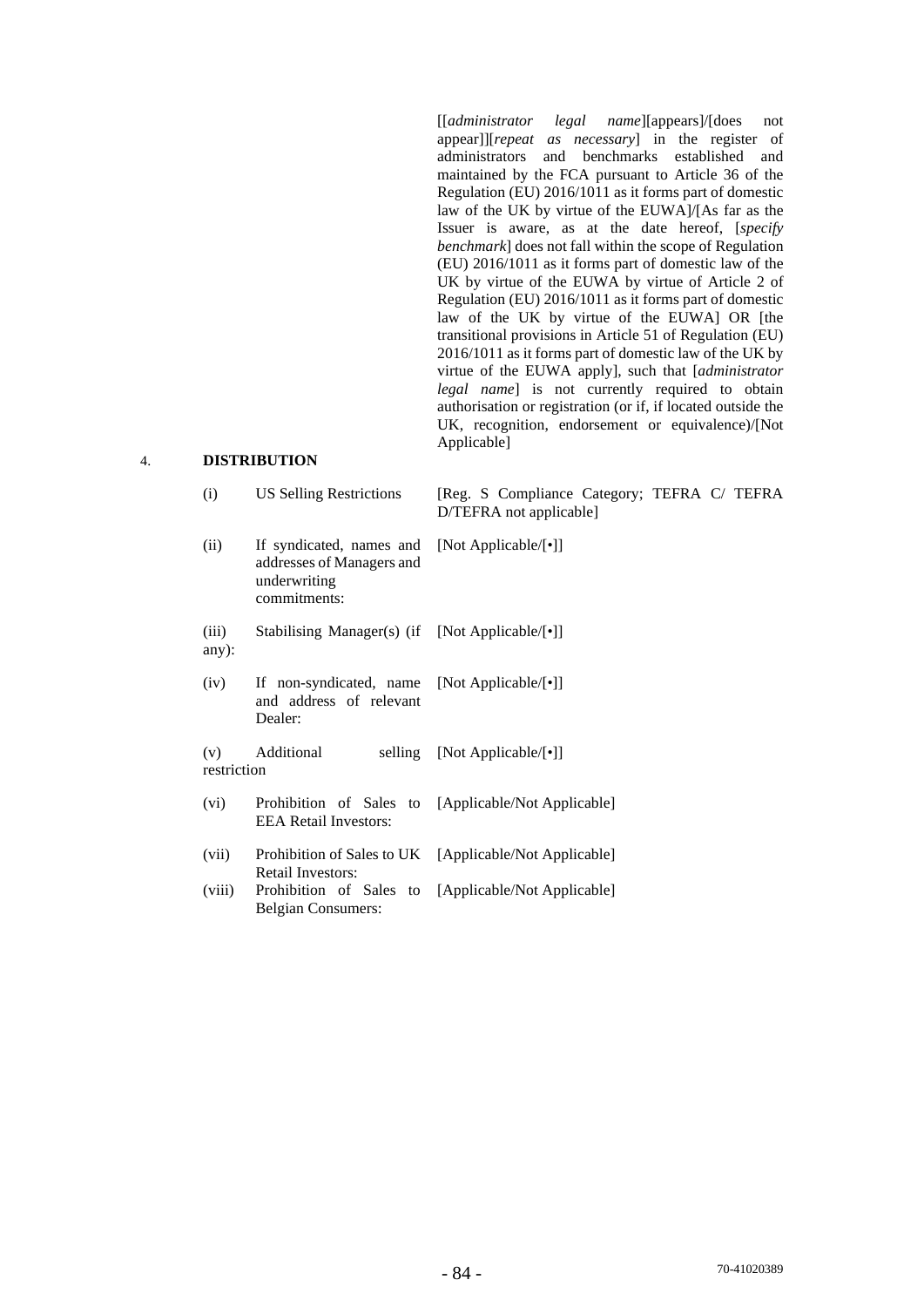# **USE OF PROCEEDS**

Compass Group Finance B.V. will use the net proceeds from the Notes issued by it for its general corporate purposes, or as may otherwise be disclosed in the applicable Final Terms. Compass PLC will use the net proceeds from Notes issued by it and received from Compass Group Finance B.V. for its general corporate purposes, or as may otherwise be disclosed in the applicable Final Terms. In particular, if so specified in the applicable Final Terms, Compass Group Finance B.V. or Compass PLC, as appropriate, will apply the net proceeds from an offer of Notes specifically for Sustainable Projects. Such Notes may also be referred to as "**Sustainable Bonds**".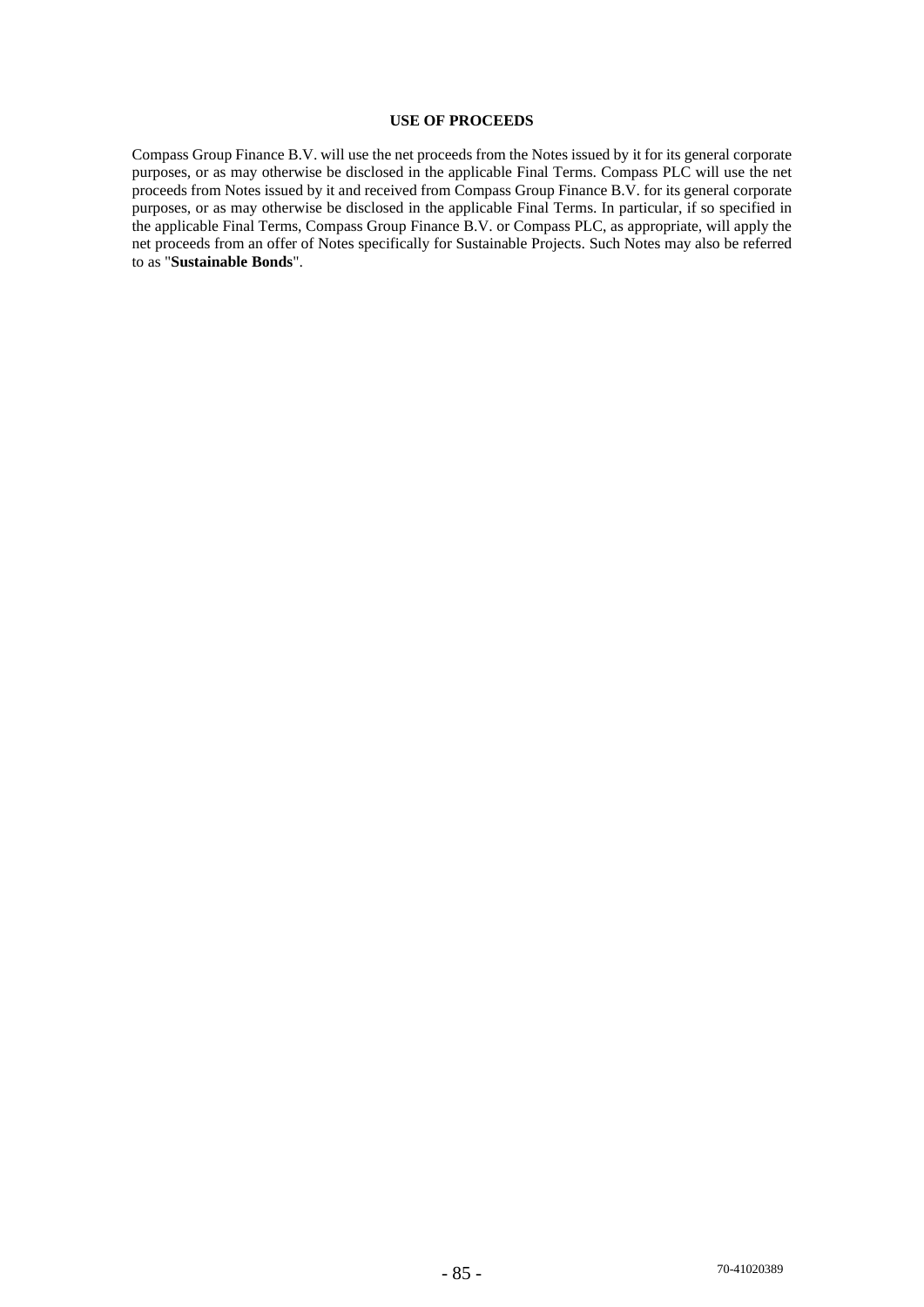## **DESCRIPTION OF COMPASS GROUP FINANCE NETHERLANDS B.V.**

## **Information about Compass Group Finance Netherlands B.V.**

#### *General*

Compass Group Finance Netherlands B.V. ("**Compass Group Finance B.V.**") is an indirect wholly owned subsidiary of Compass PLC. It is not an operating company.

Compass Group Finance B.V. is a private limited liability company (*besloten vennootschap met beperkte aansprakelijkheid*) with its official seat in Amsterdam, the Netherlands, and principal place of business at Laarderhoogtweg 11, 1101 DZ Amsterdam, the Netherlands. Compass Group Finance B.V. is registered with the Dutch trade register under number 71916970 and was incorporated on 19 June 2018. Compass Group Finance B.V. operates under Dutch law.

#### *The business*

Compass Group Finance B.V.'s main activities include: incorporating, participating in any way whatsoever, managing, supervising business and companies; financing affiliated organisations; borrowing from and/or lending to and/or raising funds for affiliated organisations including issuing bonds, promissory notes and other securities; rendering advice and services to businesses and companies with which Compass Group Finance B.V. forms a group and to third parties; granting guarantees and pledging its assets for obligations of Compass Group Finance B.V., companies with which it forms a group and/or third parties; acquiring, alienating, managing and exploiting registered property and items of property in general; trading in currencies, securities and items of property in general; developing and trading in patents, trademarks, licences, know-how and other intellectual and industrial property rights; and performing any and all activities of an industrial, financial or commercial nature.

#### **Organisational Structure**

The management board of Compass Group Finance B.V. is made up of two members. The management board of Compass Group Finance B.V. manages the business of Compass Group Finance B.V. subject to constitutional and legislative restrictions.

As at the date of this Base Prospectus, the members of the management board of Compass Group Finance B.V. are:

| Name                                              | <i>Function</i> | Principal other activities outside Compass Group<br>Finance B.V. |
|---------------------------------------------------|-----------------|------------------------------------------------------------------|
| Pieter Nicolaas Frans                             | Director        | Holds a number of directorships within the Group                 |
| Hendrika Antonia Maria Director<br>Troost-Bosboom |                 | Holds a number of directorships within the Group                 |

The members of the management board have no potential conflicts of interest between any duties owed to Compass Group Finance B.V. and their private interests or other duties.

#### **Shareholders**

Compass Group Finance B.V. is a direct wholly owned subsidiary of Compass Group International B.V. ("**Compass B.V.**") and an indirect wholly owned subsidiary of Compass PLC. Compass B.V. is directly owned by Compass Overseas Holdings No. 2 Limited ("**COH2**") and Compass Overseas Holdings Limited ("**COH**"), which each hold 50 per cent. of the issued share capital of Compass B.V. COH2 holds 88.6 per cent of the issued share capital of COH, while the remaining 11.4 per cent is held by Compass Group Holdings PLC ("**CGH PLC**"). CGH PLC owns the entire issued share capital of COH2. CGH PLC is owned by Hospitality Holdings Limited ("**HHL**"), which holds 99.938 per cent of the issued share capital, while the remaining 0.062 per cent of the issued share capital in CGH PLC is held by Compass PLC. Compass PLC owns the entire issued share capital of HHL.

The issued share capital of Compass Group Finance B.V. is  $\epsilon$ 2,000,000 consisting of 2,000,000 ordinary shares of  $£1.00$  each.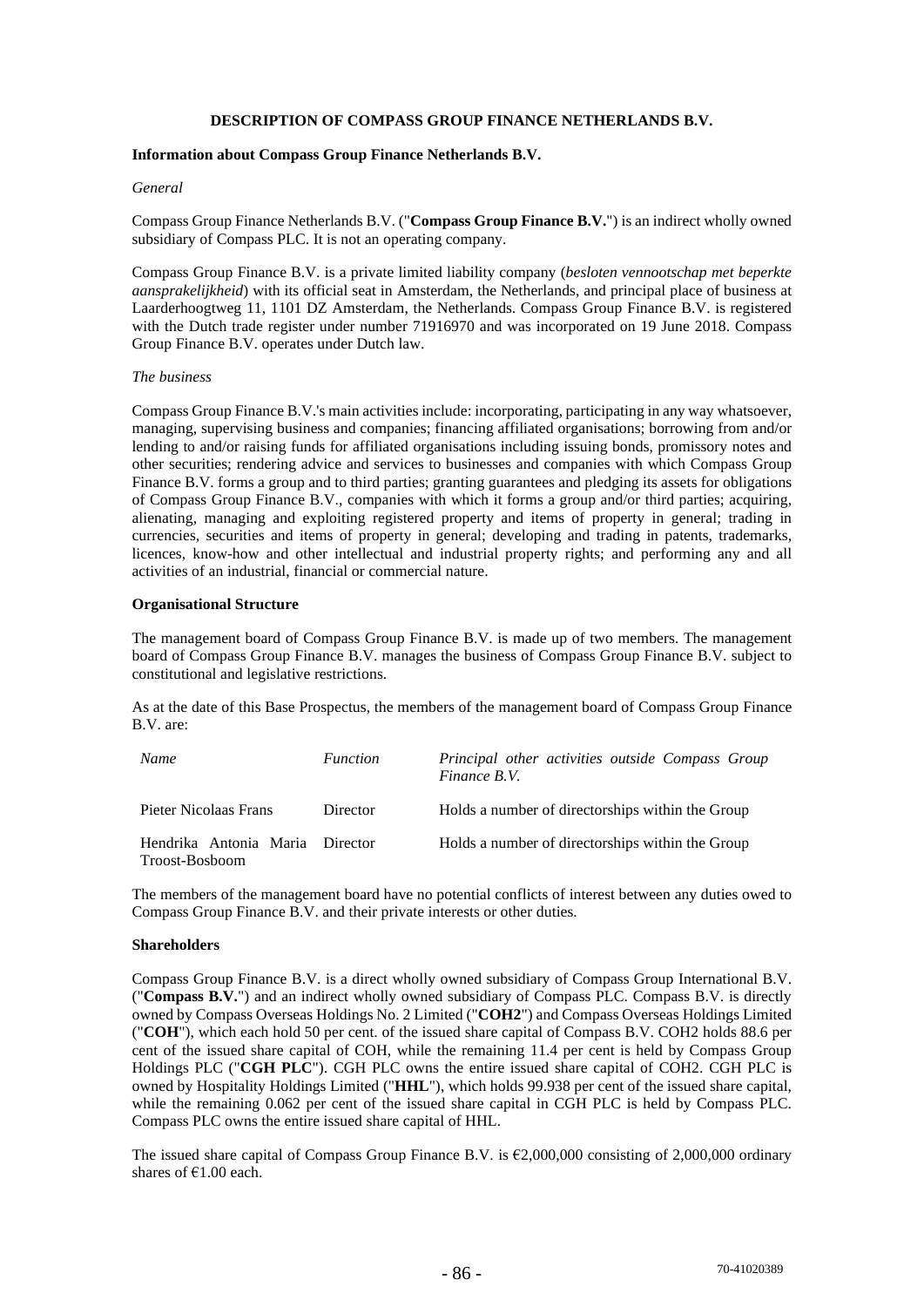## **DESCRIPTION OF COMPASS GROUP PLC**

## *General*

Compass Group PLC ("**Compass PLC**") is the holding company of the Compass Group of companies (the "**Compass Group**" or the "**Group**"), a foodservice and support services organisation, with annual revenues of £19.9 billion (in the financial year ending 30 September 2020).

Compass PLC was incorporated on 29 September 2000 in the United Kingdom and operates under English law. It was initially registered under the name of Compass Demerger Limited prior to changing its name to Compass Group PLC and re-registering as a public limited company (with the registered number 4083914) under the Companies Act 1985 on 30 November 2000. Compass PLC was listed on the London Stock Exchange on 2 February 2001.

The registered office of Compass PLC is Compass House, Guildford Street, Chertsey, Surrey KT16 9BQ. The telephone number of Compass PLC's registered office is +44 (0)1932 573 000.

# *History*

The origins of Compass PLC's business activities can be traced back to Factory Canteens Limited, which was founded in the United Kingdom in 1941 to feed munitions workers. The business was acquired by Grand Metropolitan in the late 1960s and a management buy-out from Grand Metropolitan followed in 1987, with the then Compass Group PLC ("**Former Compass Group**") listing on the London Stock Exchange in December 1988. This company became a member of the FTSE100 in 1998.

On 27 July 2000, Former Compass Group and Granada Group PLC ("**Granada**") merged to create Granada Compass PLC (the "**Merger**"). Following the Merger, in February 2001 the hospitality and media businesses of Granada Compass PLC were separated by means of a demerger (the "**Demerger**").

The Demerger created two groups with separate listings on the London Stock Exchange:

- Granada Compass PLC (renamed Granada PLC) a major independent media group; and
- Compass Group one of the world's leading hospitality groups.

The Compass Group has since grown organically and through acquisitions to become a global foodservice and support services company.

## *Business Overview*

Foodservice is the Group's focus and core competence. The Group takes a pragmatic and targeted approach to other support services, developing strategies on a country by country basis. The Group has a globally diversified business and the Group seeks to achieve scale in the countries in which it operates to help drive efficiencies. The Group's global spread enables it both to benefit from the global trend to outsourcing and to serve its multinational clients. The Group segments the market and creates sectors and sub-sectors to develop customised dining solutions that meet the requirements of a growing range of clients and consumers and continues to focus on cost efficiencies to drive margin and re-investment of free cash flow to drive growth. In tandem with its concentration on organic growth the Group plans to continue to look to make selective bolt-on acquisitions with a preference for small to medium sized opportunities.

## *Performance, People and Purpose*

Since the introduction of its strategic focus on Performance, People and Purpose in November 2018, the Group has made good progress improving the long-term quality and sustainability of the business. Performance relates to the Group's desire to continue to drive growth and to further consolidate its competitive advantage and its position as an efficient provider. This allows the Group to offer clients and consumers value and to create more compelling and innovative solutions reflecting the latest trends in the market. People reflects the Group's desire to attract and develop strong leaders and unit managers, create positive and inclusive work places, and foster a diverse workforce that mirrors the communities in which it operates. The Group is committed to give its people the safest and fairest environment in which to work. Purpose addresses the Group's social and sustainability responsibilities. As well as prioritising safety, the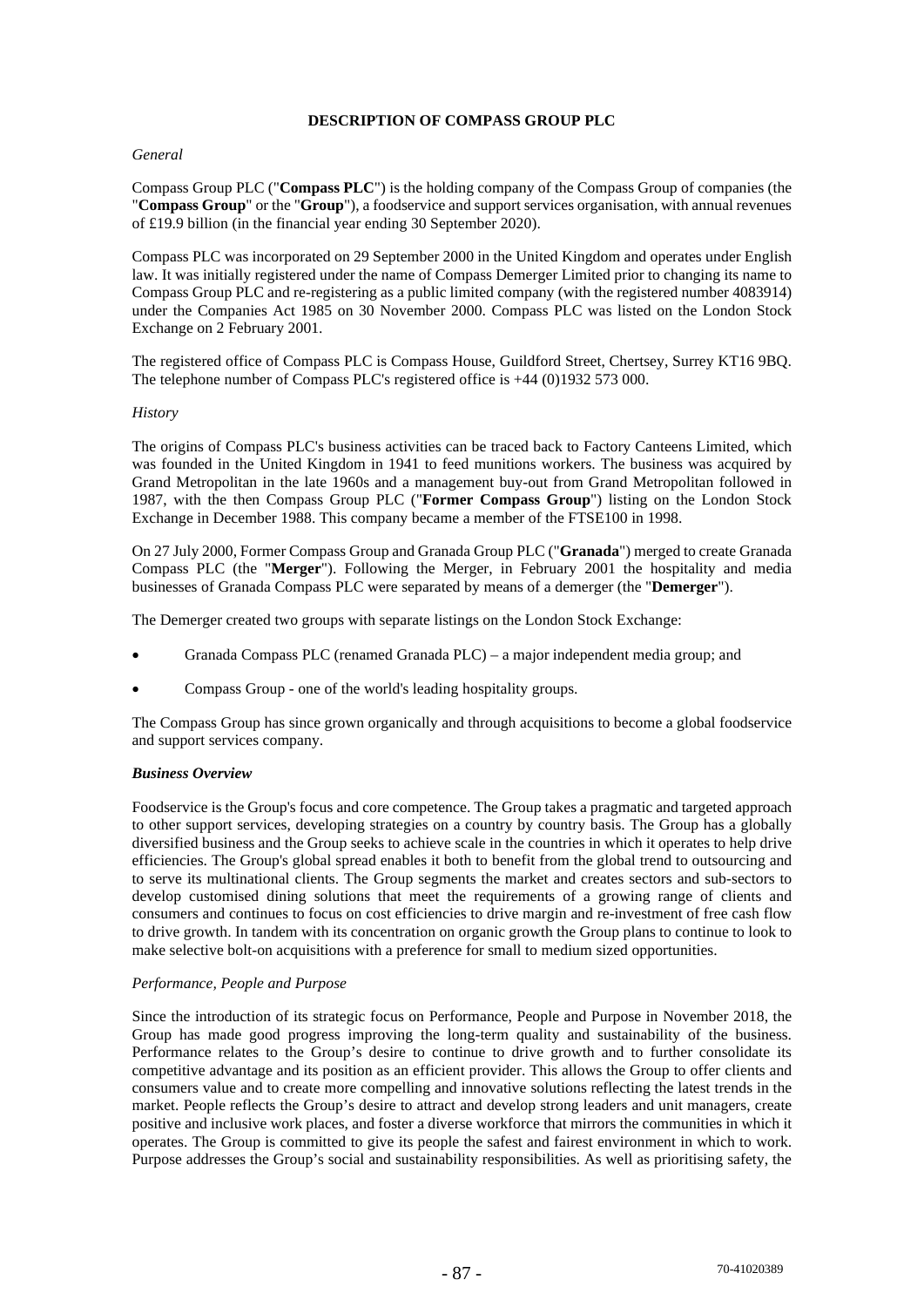Group seeks to work with suppliers to source responsibly, and target actions that make the greatest environmental difference and enrich local communities.

#### *Market Sectors*

The Group provides food service and support services to clients and consumers at work, at schools and universities, in hospitals and senior living communities, at sporting and cultural events, or in remote environments. The Group segments its markets into the following sectors: Business & Industry, Education, Healthcare and Senior Living, Sports & Leisure and Defence, Offshore & Remote. The Group recognises that each sector has specific requirements and assigns specialists to drive tailor-made solutions and operating efficiency. The Group has developed sector and sub-sector specific operating businesses to enable it to focus on the different requirements of its clients:

#### Business & Industry

In this sector the Group provides a choice of quality, nutritious and well-balanced food for its clients' employees throughout the working day, be they in offices, at distribution centres, at factories or in any other work environment. The Group works closely with clients to define and deliver the most appropriate solution – from restaurants and café style outlets to coffee bars and vending.

Also included within this sector is "Fine Dining", where the Group works with renowned chefs to bring their expertise to customers in executive dining rooms and to provide hospitality for social and cultural events.

In addition, where clients seek broader service offerings, the Group can deliver a range of support services on an international scale.

Sector brands include: Eurest, Restaurant Associates, Bon Appétit, Flik and canteen.

#### Healthcare & Seniors

In this sector the Group provides foodservices to patients, staff and visitors in hospitals and nursing and residential homes in the public and private sectors. The Group uses the very highest standards of food safety and hygiene and works with clinical staff to understand and meet the nutritional needs of patients and residents. The Group also provides a range of complementary support services including cleaning and housekeeping.

Sector brands include: Medirest, Crothall and Morrison.

#### Education

Within the Education sector the Group provides catering and support services to schools, colleges and universities. Its "Eat, Learn, Live" philosophy embodies its commitment to offer students healthy eating options and nutrition education, while contributing to a sustainable world.

Sector brands include: Chartwells, Bon Appétit and Flik.

#### Sports & Leisure

The Group provides quality foodservice at some of the world's most prestigious sporting and leisure venues, visitor attractions and social events. In addition, the Group delivers the specialist in-house expertise and resources to provide a single source for the marketing and management of corporate hospitality packages.

Sector brand: Levy.

## Defence, Offshore & Remote Sites

In the remote and offshore sectors the Group delivers food and support services to major companies in the oil, gas, mining and construction industries operating in some of the most demanding environments in the world.

In the defence sector, the Group operates outside of areas of conflict.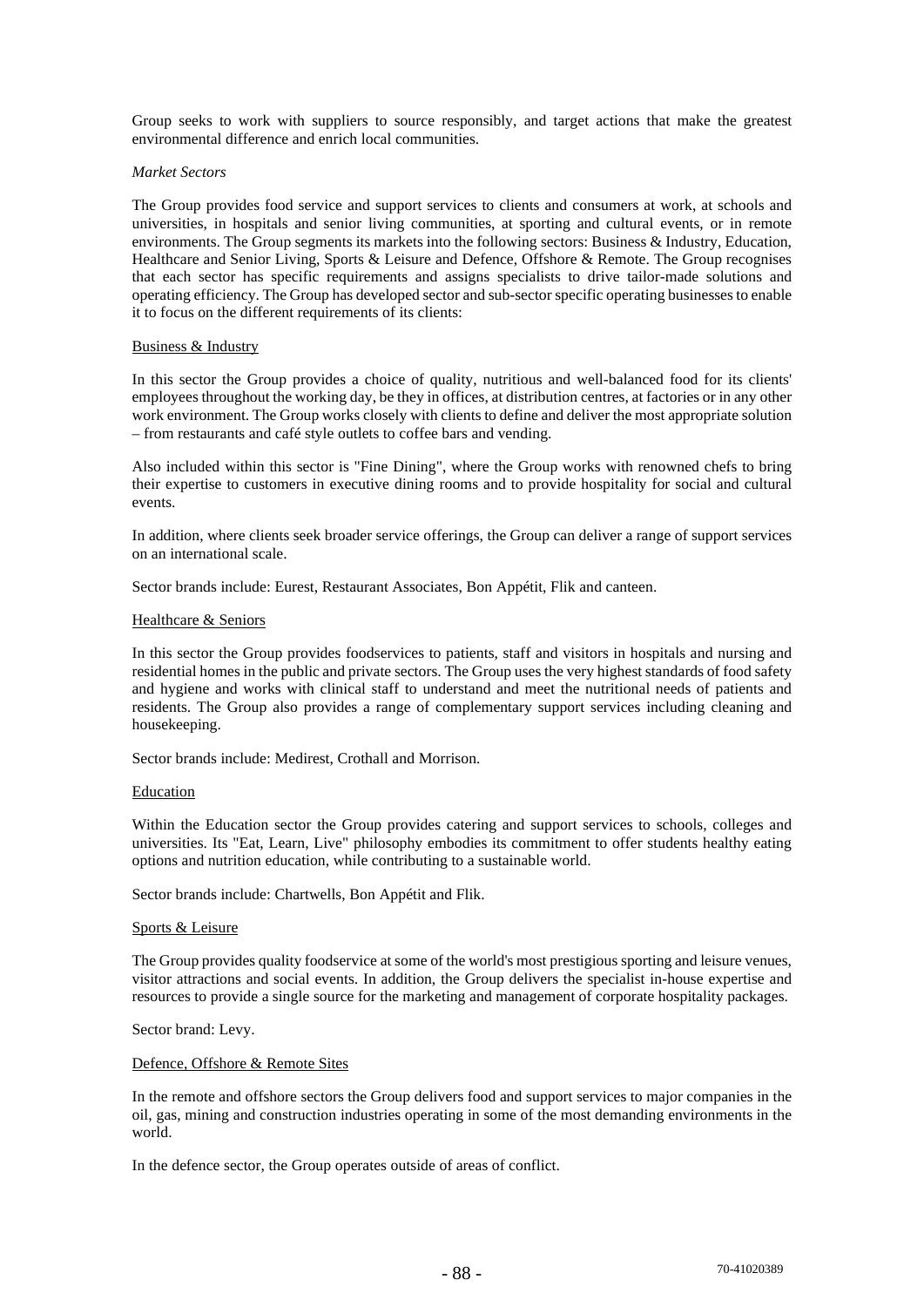Sector brand: ESS Support Services Worldwide.

#### *Consumer Brands*

In addition to its client-facing sector brands, the Group creates, maintains and develops a portfolio of its own consumer-facing brands. To complement the Group's in-house brands in certain markets and countries, the Group leverages its scale to operate major "high-street" consumer brands (for example Marks & Spencer, Subway, Costcutter, Costa and Starbucks) from its clients' premises. These are normally operated on a franchise basis, which enables the Group to combine its market expertise and service skills with the consumer awareness of such brands.

#### *Clients*

The Group caters to a large and diverse client base, including a number of global and multinational companies such as Microsoft, Google, Shell, Chevron and IBM.

Contracts with clients are principally based on a cost-plus, profit and loss or fixed price model. Input cost increases are passed on to clients under the cost-plus model and, where permitted by contractual indexation clauses, under the fixed price model. The profit and loss model allows the Group to seek to renegotiate prices, subject to competitive pressures, in the event of an increase in input costs.

#### *Geographical Diversification*

The Group has a globally diversified business that operates in 45 countries around the world.

The Group's operations are managed on a country by country basis, and it has reported in its consolidated financial statements (including in the audited consolidated financial statements for the year ended 30 September 2020) through three regions: (i) North America; (ii) Europe and (iii) Rest of World.

Based on the twelve months ended 30 September 2020, North America was the Group's largest region accounting for approximately 63.1 per cent of revenue, followed by Europe with approximately 25.0 per cent and Rest of World with approximately 11.9 per cent.

## **Management and Performance ("MAP") framework**

In 2006, the Group launched its MAP framework which it continues to implement. MAP is a simple, but clearly defined, Group operating framework. It focuses on five key value drivers, enabling the businesses to deliver disciplined, profitable growth with the focus more on organic growth and like for like growth, as well as cost control.

The five key value drivers are:

*Client Sales and Marketing (MAP1):* delivering profitable growth from existing and new clients and developing the Group's penetration into chosen markets. Through MAP 1 the Group invests in sales and retention and is increasingly sectorising and sub-sectoring the business around the world to allow it to get closer to its customers. This approach allows the Group to develop bespoke offers that best meet clients' needs.

*Consumer Sales and Marketing (MAP 2):* driving growth in consumer volume and spending through innovation, pricing and retail skills. MAP 2 focuses on developing intelligent marketing programmes and training schemes in order to attract and satisfy the customer base with strong consumer propositions.

*Cost of Food (MAP 3)*: buying the optimal quality and range of food at the lowest cost to meet the needs of customers, with the most efficient distribution and in unit preparation. In addition to the benefits of scale in food procurement, MAP 3 addresses cost efficiencies through careful menu planning and by rationalising the number of products bought and the number of suppliers products are bought from.

*Unit Costs (MAP 4):* delivering the right level of service in the most efficient way, focusing on labour scheduling techniques and improving productivity and controlling other unit costs.

*Above Unit Overheads (MAP 5):* creating a simpler but highly effective management structure with fewer layers and less bureaucracy.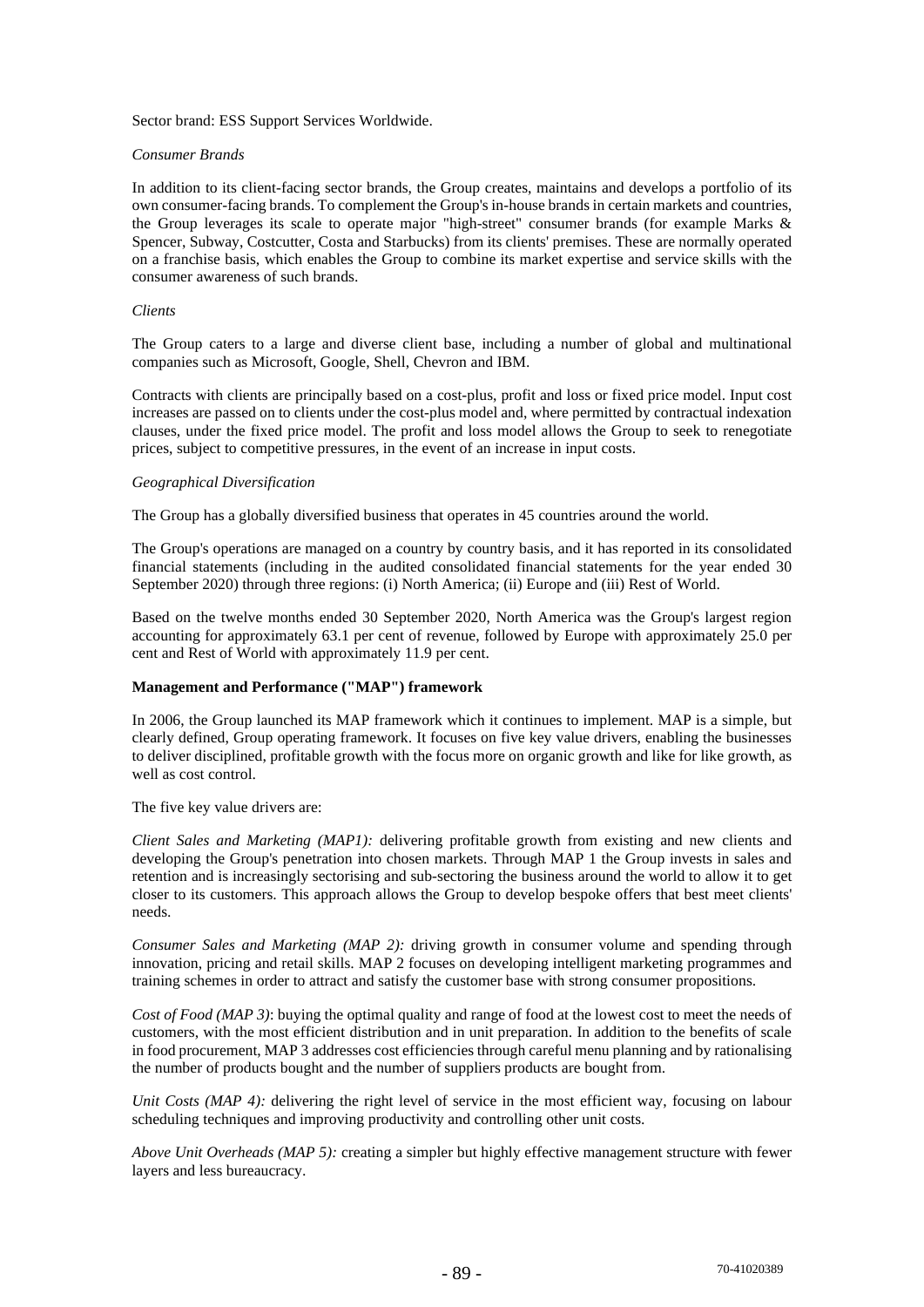The MAP framework has been highly successful in delivering and improving financial performance.

## **Competitive position**

The global foodservice market is a highly fragmented market with relatively low contractor penetration and only a few truly global participants. The aggregate total revenues based on the latest published full year financial information of the largest four foodservice providers (Compass Group, Sodexo, Elior and Aramark) are internally estimated by Compass to be approximately £60 billion. On this basis, Compass Group's total revenues are the largest of the principal operators, representing approximately 40 per cent. of these aggregate total revenues.

## **Recent developments**

Compass Group's organic revenue growth declined by 18.8 per cent in the year ended 30 September 2020 and declined by 30.4 per cent. for the six-month period ending 31 March 2021.

From March 2020 the outbreak of the COVID-19 pandemic significantly impacted Compass Group's business. By 31 March 2020, between 45 per cent. and 50 per cent. of Compass Group's operations were closed as Governments throughout the world implemented lock-down measures to protect their populations against the spread of the virus. Dependent on sector and region, Compass Group's business has been slowly re-opening since 31 March 2020, with 76.2 per cent. of the business open during the three-month period ending 30 June 2021 (compared to the same three-month period in 2019). Compass has focused on rebuilding its margin through operational initiatives, such as contract re-negotiation and labour flexibility, cost control measures as well as seeking food purchasing efficiencies. These measures have allowed the Group to restore its underlying operating margin to 3.4 per cent in the six month period to 31 March 2021, compared to a negative 4.8 per cent immediately following the onset of the pandemic in the three month period to 30 June 2020.

In response to the ongoing pandemic Compass Group has taken a number of steps including raising £2 billion through an equity placing in May 2020 in order to secure liquidity and strengthen its balance sheet. The proceeds of the equity placing were used to repay certain financing Compass Group had previously obtained in order to mitigate the potential impact of COVID-19, including repaying a £600 million drawing under the Bank of England's COVID Corporate Financing Facility, repaying £201 million drawn under credit facilities and repaying £42 million of maturing commercial paper. As at 31 March 2021, Compass Group's net debt was £2.627 billion<sup>4</sup> (compared to £3.0 billion as at 30 September 2020) and its total liquidity was £4.337 billion (comprised of £1.537 billion in cash, £2.0 billion in undrawn credit facilities, and £0.8 billion in undrawn credit facilities which subsequently matured on 3 April 2021).

Compass Group secured waivers of the financial covenant tests in Compass Group's US Private Placement agreements in respect of the reporting dates falling in September 2020 and March 2021 (the interest cover test as at the March 2021 reporting date was tested on a pro-forma six-month basis to March 2021). Compass Group was able to bring this waiver period to an end on 30 June 2021, three months earlier than anticipated under the terms of the waivers, upon being able to meet all its financial covenant tests at that time on a last twelve month basis.

On 23 April 2020, Compass PLC announced that, as a series of measures to protect against the impact of COVID-19, the Board had decided not to recommend an interim or final dividend for the year ending 30 September 2020 and would keep future dividends under review and restart payments when appropriate to do so. There have been no dividends paid since that time up to 17 August 2021. From 1 October 2019 to 31 March 2021, no ordinary shares of Compass PLC were repurchased. Shares held in treasury are not eligible to participate in dividends and do not carry any voting rights.

On 21 December 2020, Standard & Poor's confirmed that Compass Group's long-term rating remains at A with a Negative Outlook. Compass Group's long-term rating from Moody's remains at A3 (Stable Outlook).

During the six period from 1 October 2020 to 31 March 2021, Compass Group completed a disposal generating cash proceeds of £1 million (net of exit costs) and the total cash spent on acquisitions, net of cash acquired, was £37 million, comprising £16 million of bolt-on acquisitions and investments in

<sup>4</sup> Calculated on an IFRS16 basis.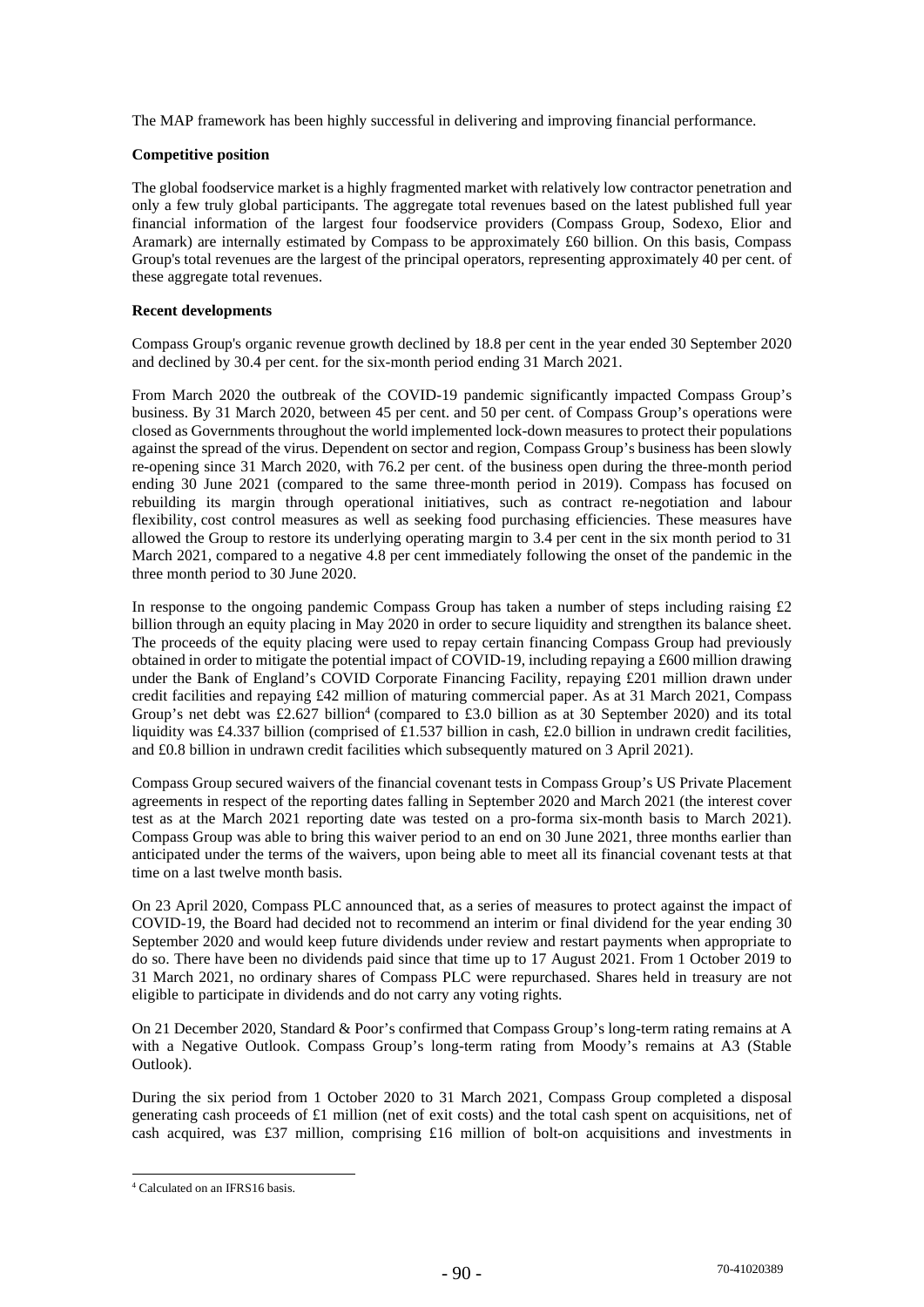associates, £13 million of contingent consideration relating to prior years' acquisitions and £8 million of transaction costs.

# **Organisational Structure**

All companies listed below are wholly owned by Compass PLC, except where otherwise indicated. All companies operate principally in their country of incorporation.

| Principal subsidiaries                                     | Country of<br>incorporation | Principal activities                                       |
|------------------------------------------------------------|-----------------------------|------------------------------------------------------------|
| Compass Group (Australia) Pty<br>Limited                   | Australia                   | Food and support services                                  |
| Compass Group Belgilux S.A.                                | Belgium                     | Food services                                              |
| GR Serviços e Alimentação Ltda.                            | <b>Brazil</b>               | Food and support services                                  |
| Group Canada Ltd.<br>Compass<br>Groupe Compass Canada Ltée | Canada                      | Food and support services                                  |
| Compass Catering Y Servicios<br>Chile Limitada             | Chile                       | Food and support services                                  |
| Compass Group Danmark A/S                                  | Denmark                     | Food services                                              |
| Compass Group Finland OY                                   | Finland                     | Food services                                              |
| Compass Group France Holdings<br><b>SAS</b>                | France                      | Holding company                                            |
| Compass Group France SAS                                   | France                      | Food and support services                                  |
| Deutschland<br>Compass<br>Group<br>GmbH                    | Germany                     | Holding company                                            |
| <b>Eurest Deutschland GmbH</b>                             | Germany                     | Food service to business and industry                      |
| <b>Eurest Services GmbH</b>                                | Germany                     | Support services to business and industry                  |
| Medirest GmbH & Co OHG                                     | Germany                     | Food service to the healthcare and senior<br>living market |
| Compass Group Italia S.p.A                                 | Italy                       | Food and support services                                  |
| Compass Group Japan Inc.                                   | Japan                       | Food and support services                                  |
| Compass Group International B.V.                           | Netherlands                 | Holding company                                            |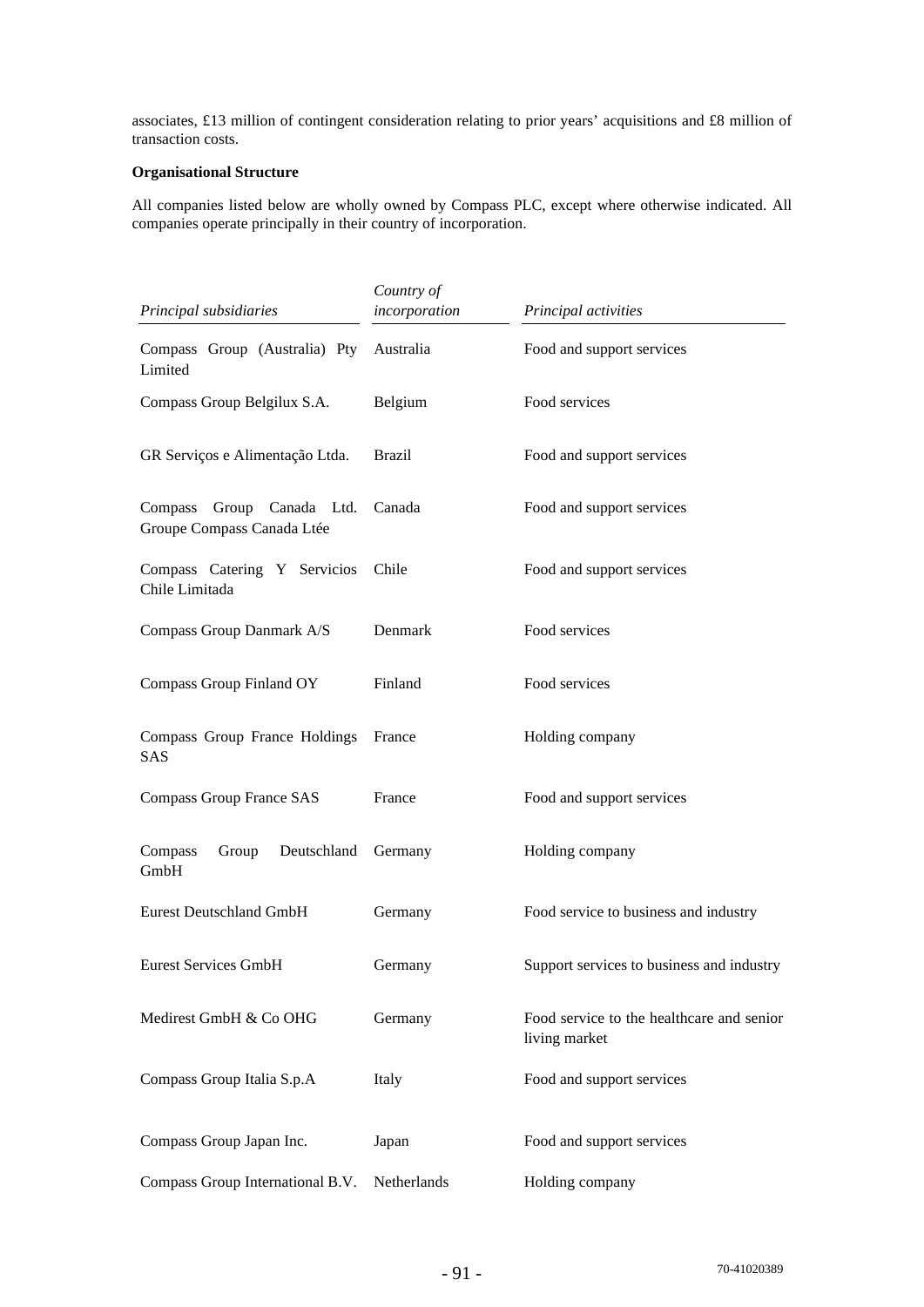| Compass Group Nederland B.V.                  | Netherlands | Food and support services                                              |  |
|-----------------------------------------------|-------------|------------------------------------------------------------------------|--|
| Compass<br>Nederland<br>Group<br>Holding B.V. | Netherlands | Holding company                                                        |  |
| Compass Holding Norge A/S                     | Norway      | Holding company                                                        |  |
| Eurest Colectividades S.L.U.                  | Spain       | Food and support services                                              |  |
| Compass Group Sweden AB                       | Sweden      | Holding company                                                        |  |
| Compass Group FS Sweden AB                    | Sweden      | Food services                                                          |  |
| Compass Group; (Schweiz) AG                   | Switzerland | Food and support services                                              |  |
| Restorama AG                                  | Switzerland | Food service                                                           |  |
| Sofra Yemek Üretim Ve Hizmet<br>A.Ş.          | Turkey      | Food and support services                                              |  |
| Compass Contract Services (U.K.)<br>Limited   | UK.         | Food and support services                                              |  |
| Compass Group, UK and Ireland<br>Limited      | <b>UK</b>   | Holding company                                                        |  |
| Foodbuy Europe Limited                        | UK          | Client procurement services management<br>in the UK                    |  |
| Compass Group Holdings PLC                    | UK          | Holding company and corporate activities                               |  |
| Hospitality Holdings Limited                  | UK          | Intermediate holding company                                           |  |
| Bon Appétit Management Co.                    | <b>USA</b>  | Food service                                                           |  |
| Compass Group USA Investments<br>Inc.         | <b>USA</b>  | Holding company                                                        |  |
| Compass Group USA, Inc.                       | <b>USA</b>  | Food and support services                                              |  |
| <b>Crothall Services Group</b>                | <b>USA</b>  | Support services to the healthcare market                              |  |
| Flik International Corp.                      | <b>USA</b>  | Fine dining facilities                                                 |  |
| Foodbuy, LLC                                  | <b>USA</b>  | Purchasing services in North America                                   |  |
| Levy Restaurants Limited<br>Partnership       | <b>USA</b>  | Fine dining and food service at sports and<br>entertainment facilities |  |
| Morrison Management Specialists,<br>Inc.      | <b>USA</b>  | Food service to the healthcare and senior<br>living market             |  |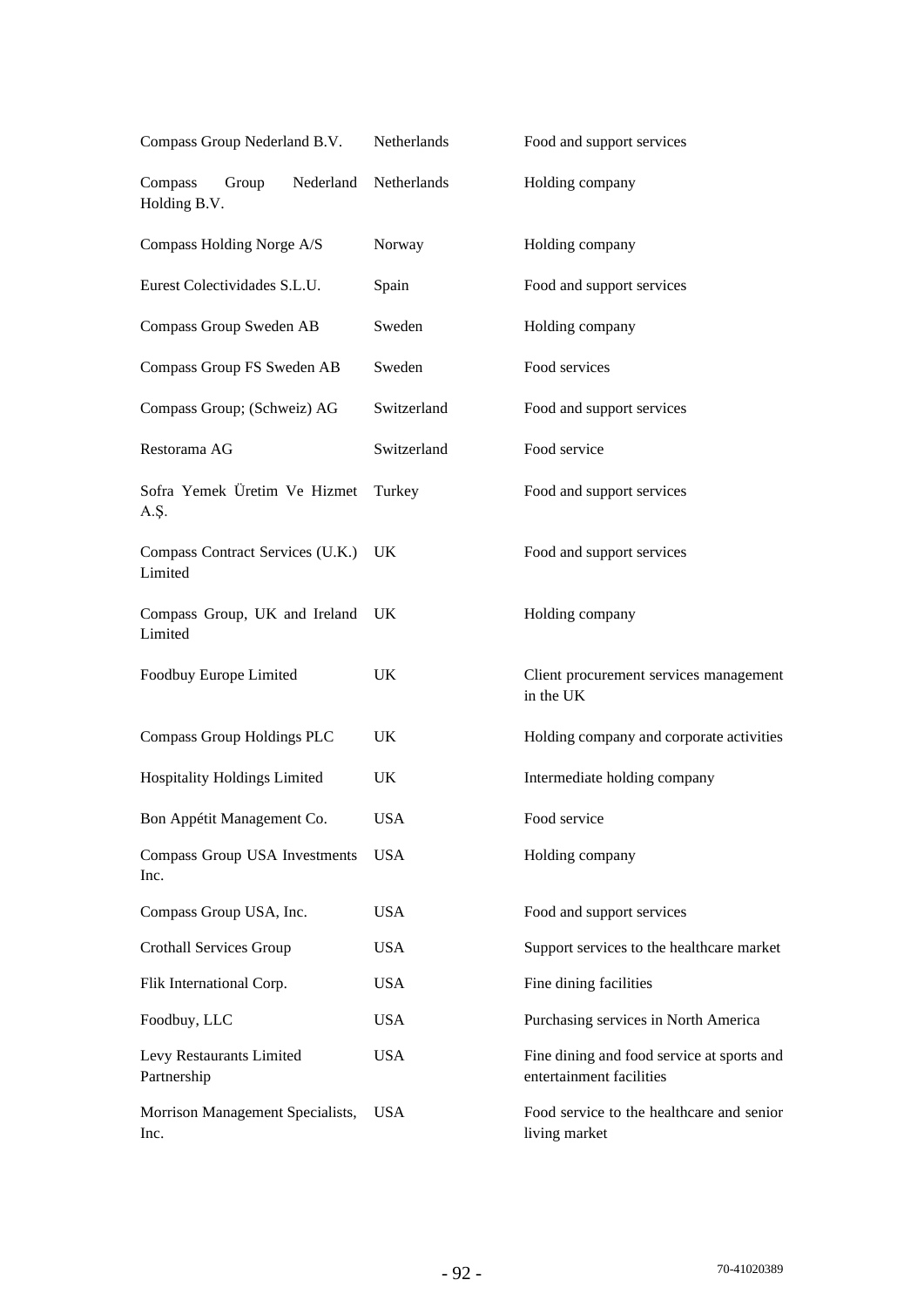#### **Administrative, Management and Supervisory Bodies**

#### *Name and Functions*

The Board of Directors is made up of eleven members, comprising the Chairman, three executive directors and seven non-executive directors together with the Group General Counsel and Company Secretary. The Board manages the business of the Compass Group and may, subject to the Articles of Association and applicable legislation, borrow money, guarantee, indemnify, mortgage or charge the business, property, assets (present and future) and issue debentures and other securities and give security, whether outright or as a collateral security, for any debt, liability or obligation of Compass PLC or of any third party.

As at 18 August 2021, the members of the Board of Directors of Compass PLC are:

| Name               | <b>Function</b>                                       | Principal other activities outside Compass PLC                                                                                                                                                                  |
|--------------------|-------------------------------------------------------|-----------------------------------------------------------------------------------------------------------------------------------------------------------------------------------------------------------------|
| Ian Meakins        | Chairman                                              | Non-executive Chairman of Rexel S.A.                                                                                                                                                                            |
| Dominic Blakemore  | Group Chief<br>Executive<br>Officer                   | Non-executive director and Chairman of the Audit<br>Committee of London Stock Exchange Group PLC and<br>a member of the Council of University College<br>London.                                                |
| <b>Karen Witts</b> | Group Chief<br>Financial<br>Officer                   | None.                                                                                                                                                                                                           |
| Gary Green         | Group Chief<br>Operating<br>Officer, North<br>America | None.                                                                                                                                                                                                           |
| John Bryant        | Senior<br>Independent<br>Non-executive<br>director    | Non-executive director of Coca-Cola European<br>Partners plc, Ball Corporation and Macy's Inc.                                                                                                                  |
| Carol Arrowsmith   | Non-executive<br>director                             | Non-executive director of Centrica plc and Vivo<br>Energy PLC, director and trustee of Northern Ballet<br>Limited and director Arrowsmith Advisory Limited.<br>Member of the Advisory Group for Spencer Stuart. |
| John Bason         | Non-executive<br>director                             | Finance Director of Associated British Foods plc; and<br>Chairman of the charity FareShare                                                                                                                      |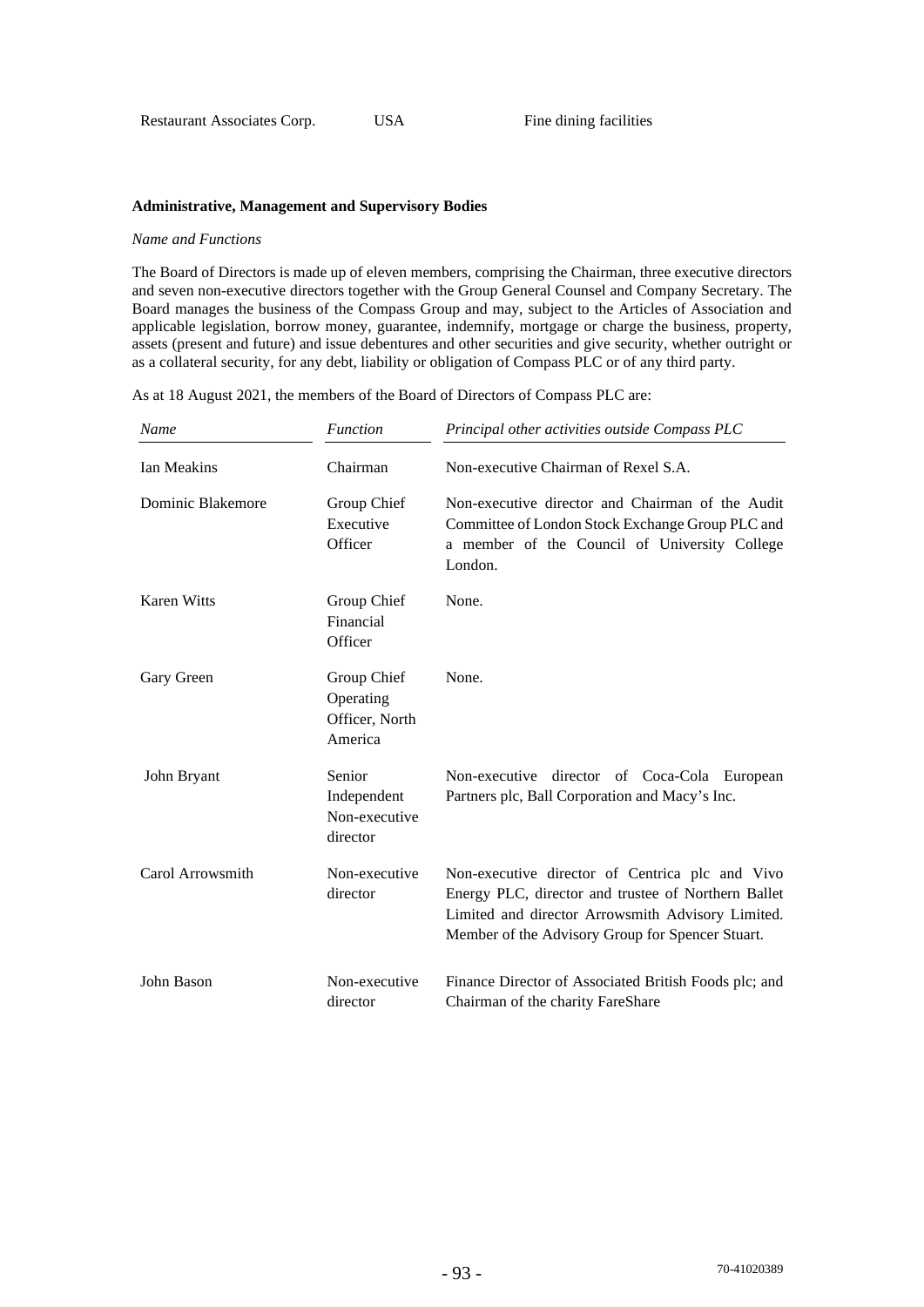| Name                  | <i>Function</i>           | Principal other activities outside Compass PLC                                                                                                                               |
|-----------------------|---------------------------|------------------------------------------------------------------------------------------------------------------------------------------------------------------------------|
| Stefan Bomhard        | Non-executive<br>director | Chief Executive Officer of Imperial Brands PLC.                                                                                                                              |
| Anne-Francoise Nesmes | Non-executive<br>director | Chief Financial Officer of Smith & Nephew plc                                                                                                                                |
| Nelson Silva          | Non-executive<br>director | Non-executive director of Nutrien Ltd, Altera<br>Infrastructure L.P. (a private company) and an advisor<br>to Appian Capital Advisory LLP and HSB Solomon<br>Associates LLC. |
| Ireena Vittal         | Non-executive<br>director | Non-executive director of Diageo plc, Godrej<br>Consumer Products Limited, WIPRO Limited and<br>Housing Development Finance Corporation Limited.                             |

#### *Addresses of the Directors*

The service address of the Directors is c/o Compass Group PLC, Compass House, Guildford Street, Chertsey, Surrey KT16 9BQ.

#### *Conflicts of Interest*

As at the date of this Base Prospectus, the above-mentioned Directors do not have potential conflicts of interests between any duties to Compass PLC and their private interests or other duties.

#### **Major Shareholders**

The Group's shares are quoted on the London Stock Exchange under the ticker "CPG". As at 30 September 2020, the Group had a market capitalisation of approximately £21 billion. The table below highlights the major shareholdings in the Group as notified to it in accordance with the regulations of the UK Listing Authority as at 18 August 2021.

|                                             | per cent of Compass PLC | per cent of Compass PLC's issued<br>capital voting rights |
|---------------------------------------------|-------------------------|-----------------------------------------------------------|
| Blackrock, Inc.                             | 9.99 per cent           | 9.99 per cent                                             |
| Artisan Partners Limited<br>Partnership     | 5.01 per cent           | 5.01 per cent                                             |
| Invesco Limited                             | 4.95 per cent           | 4.95 per cent                                             |
| Massachusetts Financial<br>Services Company | $4.60$ per cent         | 4.60 per cent                                             |

Compass PLC is not aware of any arrangement the effect of which would result in a change of control of Compass PLC.

## **Litigation**

On 21 October 2005, Compass PLC announced that it had instructed Freshfields Bruckhaus Deringer LLP to conduct an investigation into the relationships between Eurest Support Services ("**ESS**") (a member of the Group), IHC Services Inc. ("**IHC**") and the United Nations (the "**UN**"). Ernst & Young LLP assisted Freshfields Bruckhaus Deringer LLP in this investigation. On 1 February 2006, it was announced that the investigation had concluded.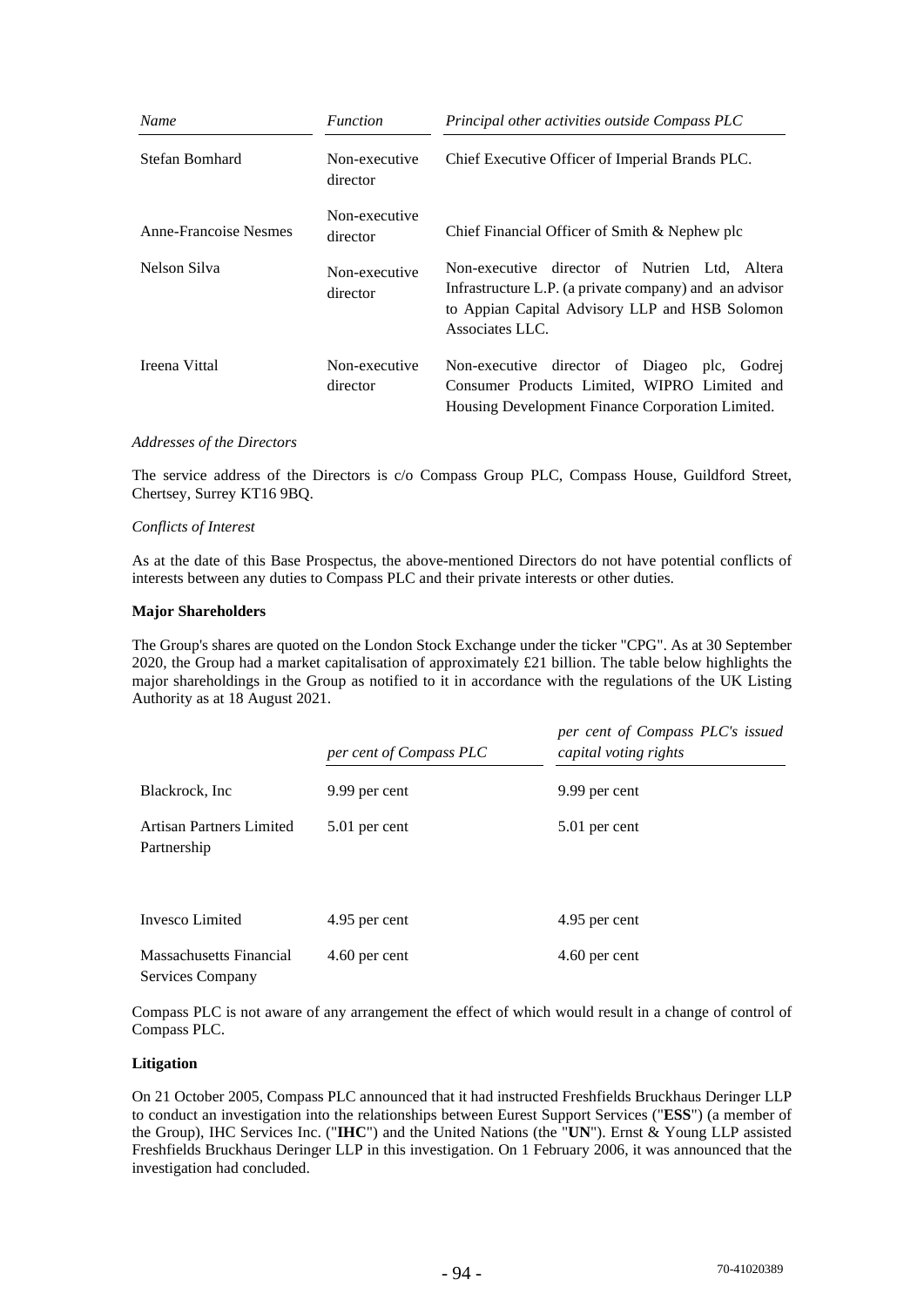The investigation established serious irregularities in connection with contracts awarded to ESS by the UN. The work undertaken by Freshfields Bruckhaus Deringer LLP and Ernst & Young LLP gave no reason to believe that these issues extended beyond a few individuals within ESS to other parts of ESS or the wider Compass Group of companies.

The Group settled all outstanding civil litigation against it, in relation to this matter, in October 2006, but litigation continues between competitors of ESS, IHC and other parties involved in UN procurement.

IHC's relationship with the UN and ESS was part of a wider investigation into UN procurement activity being conducted by the United States Attorney's Office for the Southern District of New York, and with which the Group co-operated fully. The current status of that investigation is uncertain and a matter for the US authorities. Those investigators could have had access to sources unavailable to the Group, Freshfields Bruckhaus Deringer LLP or Ernst & Young LLP, and further information may yet emerge which is inconsistent with, or additional to, the findings of the Freshfields Bruckhaus Deringer LLP investigation, which could have an adverse impact on the Group. The Group has however not been contacted by, or received further requests for information from, the United States Attorney's Office for the Southern District of New York in connection with these matters since January 2006. The Group has cooperated fully with the UN throughout.

The Group is also involved in various other legal proceedings incidental to the nature of its business and maintains insurance cover to reduce financial risk associated with claims related to these proceedings. Where appropriate, provisions are made to cover any potential uninsured losses.

The increasingly complex international corporate tax environment and an increase in audit activity from tax authorities means that the potential for tax uncertainties and disputes has increased. The Group is currently subject to a number of audits and reviews in jurisdictions around the world that primarily relate to complex corporate tax issues. None of these tax audits is currently expected to have a material impact on the Group's financial position. In addition, the Group continues to engage with tax authorities and other regulatory bodies on both payroll and sales tax reviews, and compliance with labour laws and regulations. The Group currently does not expect any of these to have a material impact on its financial position.

During the course of the financial year ended 30 September 2019, the federal tax authorities in Brazil issued a number of notices of deficiency which the Group has formally objected to and which are now proceeding through the appeals process. These assessments relate primarily to the PIS (Programme of Social Integration) / COFINS (Contribution for the Financing of Social Security) treatment of certain food costs and the corporate income tax treatment of goodwill deductions. As at 31 March 2021, the total amount assessed in respect of these matters is £34 million. The possibility of further assessments cannot be ruled out and the judicial process is likely to take a number of years to conclude. Based on the opinion of its local legal advisors, the Group does not currently consider it likely that it will have to settle a liability with respect to these matters, and on this basis no provision was recorded as at 31 March 2021. The Group does not currently expect any of these issues to have a material impact on its financial position.

## **Material Contracts**

The Compass Group has not entered into any material contracts in areas outside of its ordinary course of business which could result in any member of the Compass Group being under an obligation or an entitlement that is material to Compass PLC's ability to meet its obligations to holders of the Notes issued under the Programme, or, as the case may be, its obligations under the Guarantee.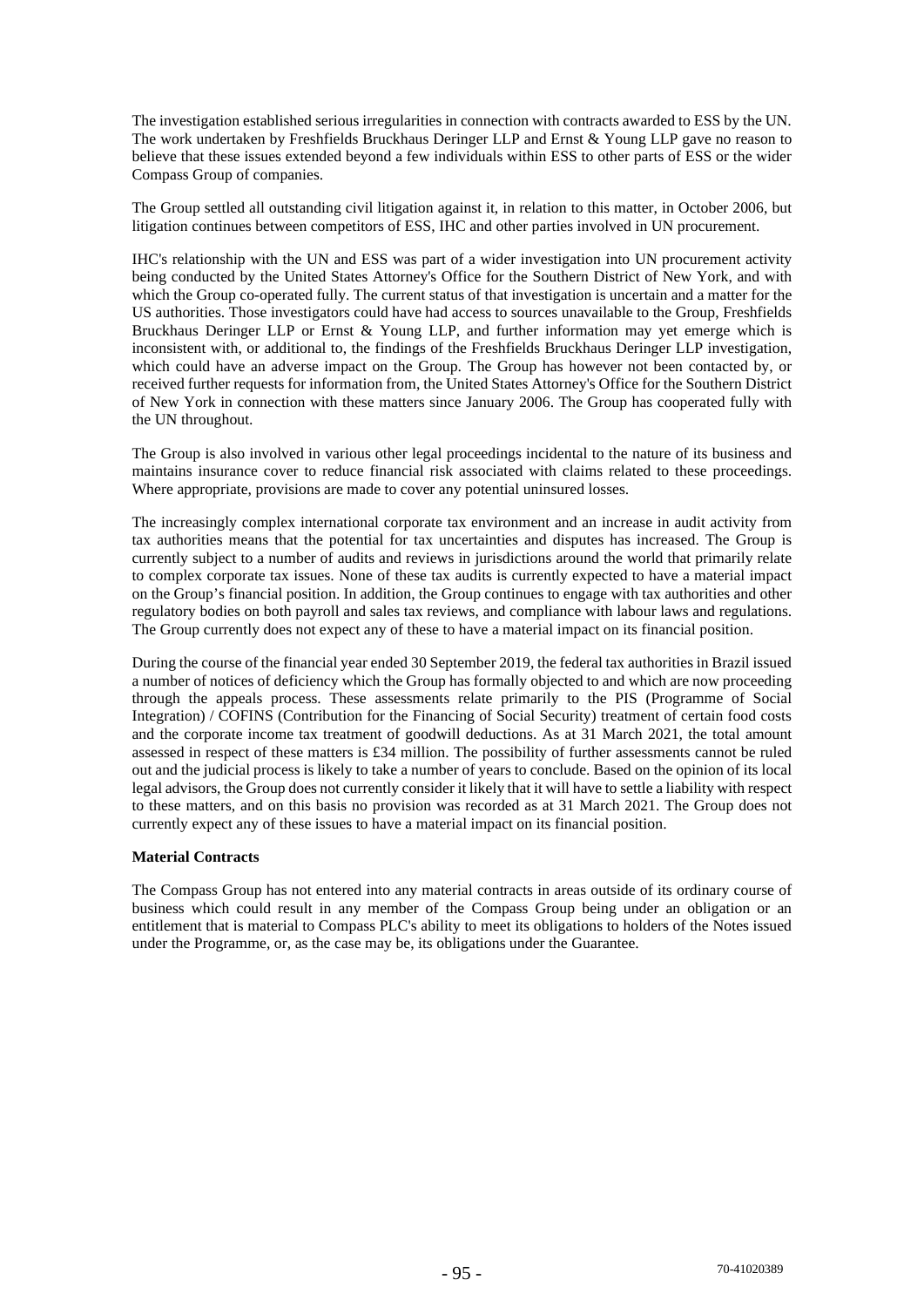## **ALTERNATIVE PERFORMANCE MEASURES**

Compass Group uses underlying and other alternative performance measures ("**APMs**") which are not recognised by generally accepted accounting principles such as IFRS. Underlying and alternative performance measures are presented as additional financial measures used by management, as they provide relevant information in assessing Compass Group's performance, position and cash flows. Compass Group believes that these measures enable investors to more clearly track the core operational performance of Compass Group, by separating out items of income or expenditure relating to acquisitions, sale and closure of business, capital items and excluding currency translation effects, while providing investors with a clear basis for assessing Compass Group's ability to raise debt and invest in new business opportunities. Compass Group's management uses these financial measures, along with IFRS financial measures, in evaluating the operating performance of Compass Group as a whole and the individual business segments. Underlying and alternative performance measures should not be considered in isolation from, or as a substitute for, financial information presented in compliance with IFRS. The measures may not be directly comparable to similarly reported measures by other companies.

| <b>Alternative</b><br><b>Performance</b><br><b>Measure</b> | <b>Definition of APM</b>                                                                                                                       | Method of calculation <sup>5</sup>                                                                                                                                                                                                                                                                                                                                                                                                                                              | <b>Rationale for inclusion</b>                                                                                                                 |
|------------------------------------------------------------|------------------------------------------------------------------------------------------------------------------------------------------------|---------------------------------------------------------------------------------------------------------------------------------------------------------------------------------------------------------------------------------------------------------------------------------------------------------------------------------------------------------------------------------------------------------------------------------------------------------------------------------|------------------------------------------------------------------------------------------------------------------------------------------------|
| Organic Revenue                                            | Organic Revenue adjusts<br>revenue to account for<br>acquisitions,<br>sale<br>and<br>closure of business and<br>exchange<br>rate<br>movements. | Calculated by adjusting<br>underlying revenue for<br>acquisitions<br>(excluding<br>current year acquisitions<br>including<br>and<br>a full<br>period in respect of prior<br>year acquisitions), sale<br>and closure of business<br>(excluded<br>from<br>both<br>periods) and exchange<br>rate<br>movements<br>(translating<br>the<br>prior<br>period at current year<br>exchange rates).<br>(See Note 35 of the 2020)<br>Financial Statements for<br>numerical reconciliation.) | Organic Revenue adjusts<br>revenue to account for<br>acquisitions,<br>sale<br>and<br>closure of business and<br>exchange<br>rate<br>movements. |
| Organic Revenue<br>Growth                                  | Organic Revenue Growth<br>the<br>compares<br>current<br>year's Organic Revenue<br>to the prior year's Organic<br>Revenue.                      | Calculated by deducting<br>the prior year's organic<br>revenue from the current<br>year's organic revenue,<br>divided by the prior year's<br>organic<br>revenue,<br>multiplied by 100.<br>(See Note 35 of the 2020)<br>Financial Statements for<br>numerical reconciliation.)                                                                                                                                                                                                   | Measure<br>of<br>organic<br>revenue growth.                                                                                                    |
| Underlying<br><b>Operating Profit</b>                      | Underlying<br>Operating<br>Profit includes share of<br>profit<br>after<br>of<br>tax<br>associates, profit before<br>tax of joint ventures but  | Revenue less operating<br>costs plus share of profit<br>after tax of associates,<br>profit before tax of joint<br>ventures but excluding                                                                                                                                                                                                                                                                                                                                        | Key operating measure.                                                                                                                         |

The alternative performance measures used are:

<sup>&</sup>lt;sup>5</sup> Reconciliations are made to Compass PLC's audited consolidated annual financial statements (including the auditor's report thereon and notes thereto) for the financial years ended 30 September 2020, as incorporated by reference (the "**2020 financial statements**").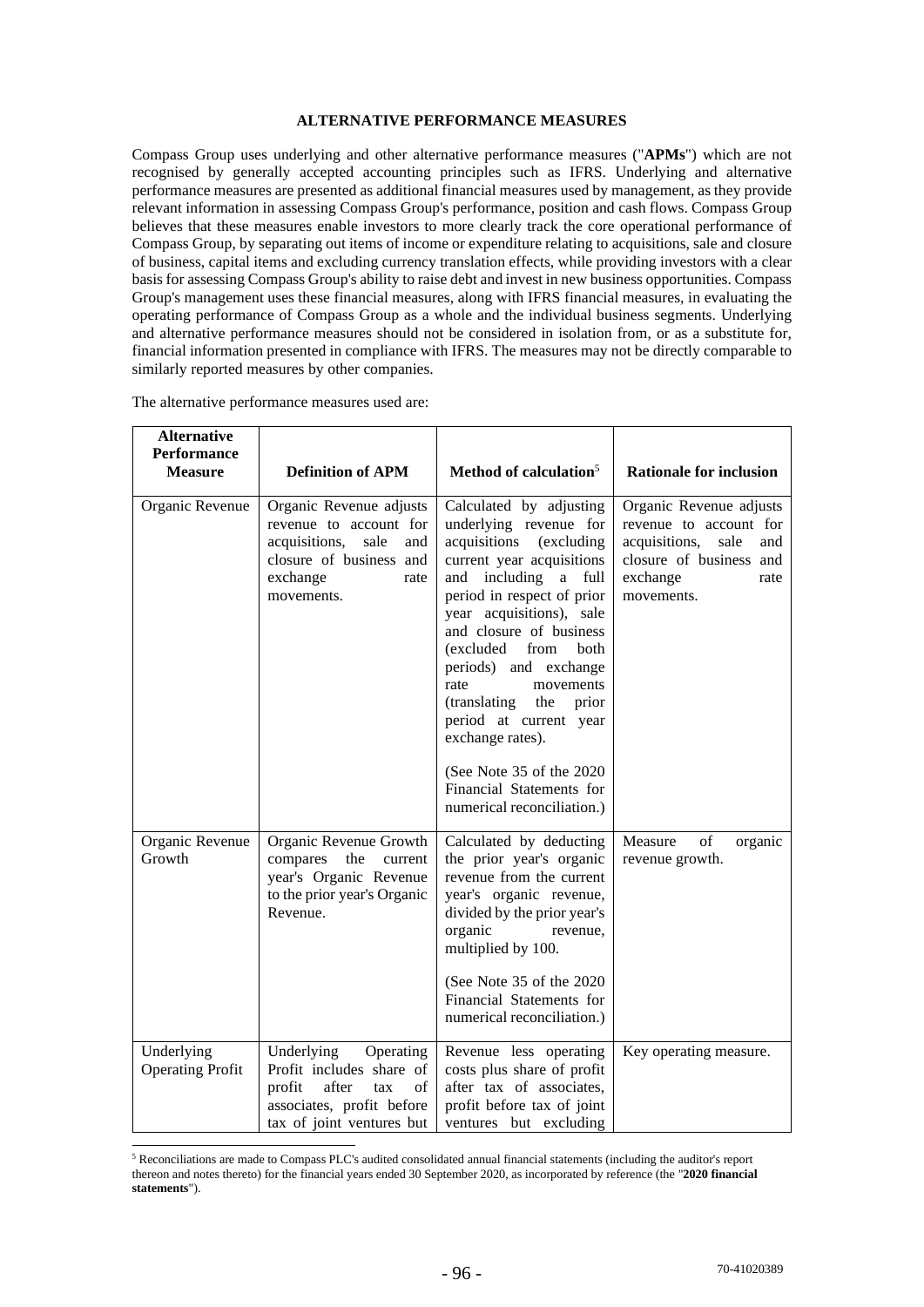| <b>Alternative</b><br><b>Performance</b><br><b>Measure</b>                       | <b>Definition of APM</b>                                                                                                                                                                                                                                                                                                                                                         | Method of calculation <sup>5</sup>                                                                                                                                                                                                                                                                                                                                                                                                                                                                                                                                                                                                                                                                      | <b>Rationale for inclusion</b>                                                                           |
|----------------------------------------------------------------------------------|----------------------------------------------------------------------------------------------------------------------------------------------------------------------------------------------------------------------------------------------------------------------------------------------------------------------------------------------------------------------------------|---------------------------------------------------------------------------------------------------------------------------------------------------------------------------------------------------------------------------------------------------------------------------------------------------------------------------------------------------------------------------------------------------------------------------------------------------------------------------------------------------------------------------------------------------------------------------------------------------------------------------------------------------------------------------------------------------------|----------------------------------------------------------------------------------------------------------|
|                                                                                  | excludes amortisation of<br>intangibles<br>arising on<br>acquisition,<br>acquisition<br>transaction<br>costs.<br>adjustment to contingent<br>consideration<br>on<br>acquisition, share based<br>payments expense (non-<br>controlling interest put<br>options), one off costs<br>relating to Guaranteed<br>Minimum<br>Pension<br>obligations<br>and<br>cost<br>action programme. | amortisation<br>of<br>intangibles<br>arising<br>${\rm on}$<br>acquisition,<br>acquisition<br>transaction<br>costs.<br>adjustment to contingent<br>consideration<br>on<br>acquisition, share based<br>payments expense (non-<br>controlling interest put<br>options), one off costs<br>relating to Guaranteed<br>Minimum<br>Pension<br>obligations<br>and<br>cost<br>action programme.<br>(See Note 34 of the 2020)<br>Financial Statements for                                                                                                                                                                                                                                                          |                                                                                                          |
| Underlying<br>Operating Profit<br>Margin<br><b>or</b><br>Underlying<br>Operating | Underlying<br>Operating<br>Profit Margin is based on<br>underlying revenue and<br>underlying<br>operating<br>profit as defined above                                                                                                                                                                                                                                             | numerical reconciliation.)<br>Underlying<br>operating<br>profit calculated as per<br>the above, divided by<br>revenue.                                                                                                                                                                                                                                                                                                                                                                                                                                                                                                                                                                                  | Measure of the efficiency<br>of the Group's operations.                                                  |
| Margin                                                                           | excluding share of profit<br>after tax of associates.                                                                                                                                                                                                                                                                                                                            | (See the reconciliation of<br>operating profit margin<br>below on page 95 for<br>numerical reconciliation.)                                                                                                                                                                                                                                                                                                                                                                                                                                                                                                                                                                                             |                                                                                                          |
| Free Cash Flow                                                                   | Operating<br>flow<br>cash<br>including the effects of<br>interest,<br>tax<br>and<br>dividends.                                                                                                                                                                                                                                                                                   | Calculated by adjusting<br>underlying<br>operating<br>profit for non-cash items<br>in profit, cash movements<br>in provisions, contract<br>prepayments and costs to<br>obtain client contracts,<br>post-employment benefit<br>obligations and working<br>capital, cash purchases<br>proceeds<br>and<br>from<br>disposal of non-current<br>assets, net cash interest,<br>net cash tax, dividends<br>received<br>from<br>joint<br>ventures and associated<br>undertakings,<br>and<br>dividends paid to non-<br>controlling interests.<br>(See the reconciliation of<br>free cash flow in the<br>consolidated cash flow<br>statement in the 2020<br>Financial Statements for<br>numerical reconciliation.) | Measure of the level of<br>cash derived from the<br>Group's operations after<br>tax and financing costs. |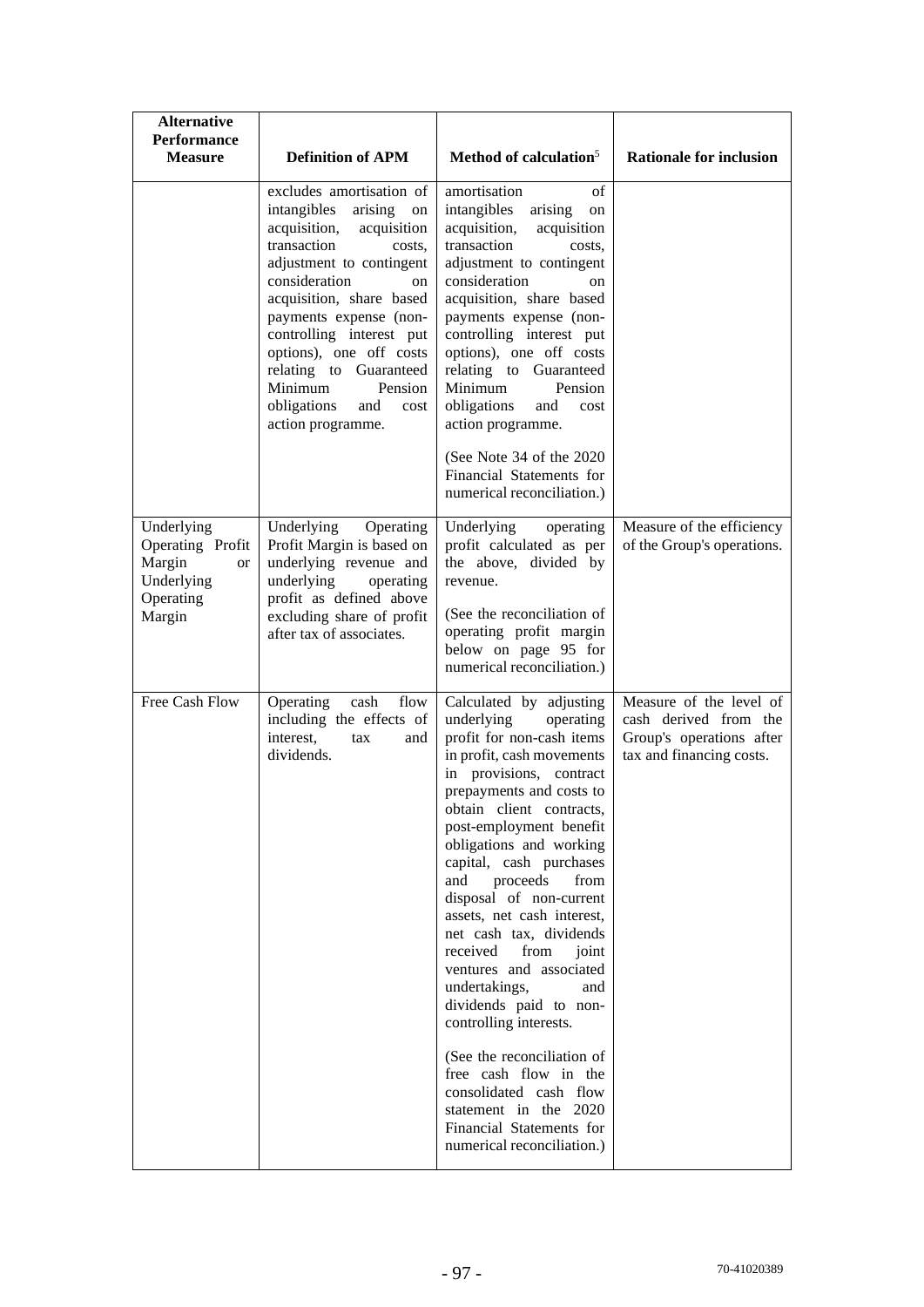| <b>Alternative</b><br><b>Performance</b><br><b>Measure</b> | <b>Definition of APM</b>                                                                                                                                         | Method of calculation <sup>5</sup>                                                                                                                            | <b>Rationale for inclusion</b>                                       |
|------------------------------------------------------------|------------------------------------------------------------------------------------------------------------------------------------------------------------------|---------------------------------------------------------------------------------------------------------------------------------------------------------------|----------------------------------------------------------------------|
| Free Cash Flow<br>Conversion                               | Cash<br>Free<br>Flow<br>expressed as a percentage<br>of Underlying Operating                                                                                     | Free cash flow divided by<br>underlying<br>operating<br>profit, multiplied by 100.                                                                            | of<br>Measure<br>the<br>conversion of profit into<br>cash.           |
|                                                            | Profit.                                                                                                                                                          | (See the reconciliation of<br>free cash flow conversion<br>below on page 95 for<br>numerical reconciliation.)                                                 |                                                                      |
| Net Debt                                                   | Bank overdrafts,<br>bank<br>and other borrowings,<br>liabilities<br>and<br>lease<br>financial<br>derivative<br>instruments, net of cash<br>and cash equivalents. | Bank overdrafts, bank<br>and other borrowings,<br>and<br>lease<br>liabilities<br>financial<br>derivative<br>instruments, net of cash<br>and cash equivalents. | Measure of the Group's<br>indebtedness.                              |
|                                                            |                                                                                                                                                                  | (See Note 28 of the 2020)<br>Financial Statements for<br>numerical reconciliation.)                                                                           |                                                                      |
| <b>EBITDA</b>                                              | Earnings before interest,<br>depreciation<br>tax,<br>and<br>amortisation.                                                                                        | Underlying<br>operating<br>profit<br>adding<br>back<br>amortisation of intangible<br>assets and depreciation of<br>property,<br>plant<br>and<br>equipment.    | Measure of the Group's<br>cash operating profit.                     |
|                                                            |                                                                                                                                                                  | (See<br>statutory<br>and<br>underlying results table<br>on page 33 of the 2020<br>Financial Statements for<br>numerical reconciliation.)                      |                                                                      |
| Operating<br>Cash<br>Flow                                  | Underlying<br>operating<br>profit as defined above,<br>adjusted for capex spend,<br>working capital flows and<br>non-cash items.                                 | Underlying<br>operating<br>profit as defined above,<br>adjusted for capex spend,<br>working capital flows and<br>non-cash items.                              | Measure of the<br>cash<br>derived from the Group's<br>operations.    |
|                                                            |                                                                                                                                                                  | (See the reconciliation of<br>operating<br>cash<br>flow<br>conversion below on page<br>95<br>for<br>numerical<br>reconciliation.)                             |                                                                      |
| Operating<br>Cash<br>Flow Conversion                       | Operating<br>Cash<br>Flow<br>expressed as a percentage<br>of Underlying Operating<br>Profit.                                                                     | Operating<br>cash<br>flow<br>divided by<br>underlying<br>operating<br>profit,<br>multiplied by 100.                                                           | of<br>Measure<br>the<br>conversion of operating<br>profit into cash. |
|                                                            |                                                                                                                                                                  | (See the reconciliation of<br>operating<br>cash<br>flow<br>conversion below on page<br>95<br>numerical<br>for<br>reconciliation.)                             |                                                                      |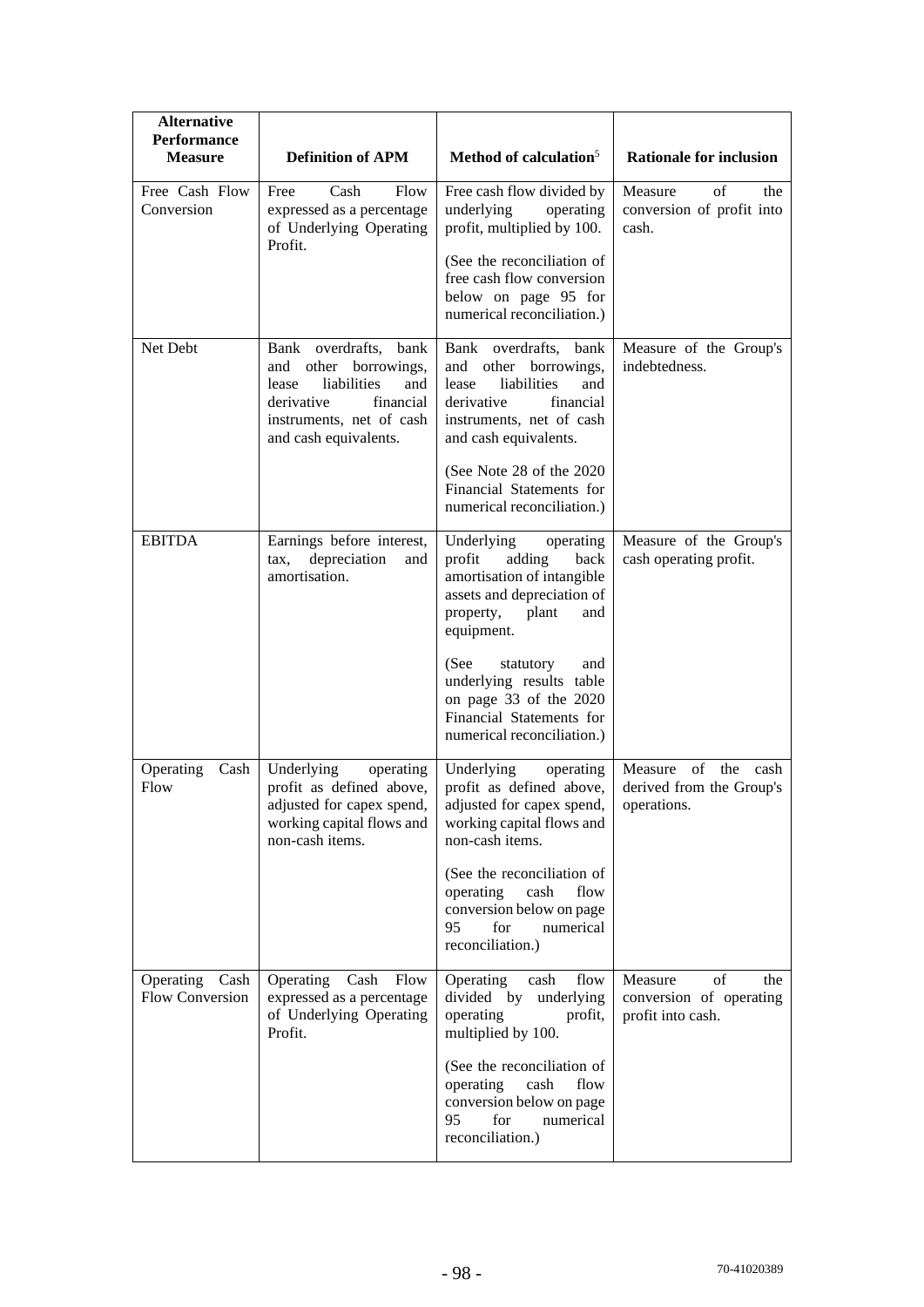| <b>Alternative</b><br><b>Performance</b><br><b>Measure</b> | <b>Definition of APM</b>                                                        | Method of calculation <sup>5</sup>                                                                                                                                                                                                                                                                                                                                                   | <b>Rationale for inclusion</b>                                                           |
|------------------------------------------------------------|---------------------------------------------------------------------------------|--------------------------------------------------------------------------------------------------------------------------------------------------------------------------------------------------------------------------------------------------------------------------------------------------------------------------------------------------------------------------------------|------------------------------------------------------------------------------------------|
| Constant<br>Currency                                       | Restates the prior year<br>results to current year's<br>average exchange rates. | Translating prior<br>year<br>results in local currency<br>using<br>year's<br>current<br>average rates.                                                                                                                                                                                                                                                                               | Removes the impact of<br>foreign<br>exchange<br>in<br>comparing year on year<br>results. |
| Gross<br>Capital<br>Expenditure<br>("Gross<br>CAPEX")      | Cash purchases of non-<br>current assets.                                       | purchases<br>Cash<br>of<br>intangible assets, contract<br>fulfilment<br>assets.<br>property,<br>plant<br>and<br>equipment,<br>including<br>assets purchased under<br>finance<br>leases,<br>and<br>investment in contract<br>prepayments.<br>(See<br>statutory<br>and<br>underlying results table<br>on page 33 of the 2020<br>Financial Statements for<br>numerical reconciliation.) | of<br>Measure<br>the<br>investment in tangible<br>and intangible assets.                 |
| Net<br>Capital<br>Expenditure<br>("Net CAPEX")             | Cash<br>purchases<br>less<br>proceeds from disposal of<br>non-current assets.   | Cash<br>purchases<br>less<br>proceeds from disposal of<br>intangible assets, contract<br>fulfilment<br>assets.<br>plant<br>property,<br>and<br>equipment<br>and<br>investment in contract<br>prepayments.<br>(See the reconciliation of<br>Net CAPEX below on<br>page 95 for numerical<br>reconciliation.)                                                                           | Measure<br>of<br>the<br>investment in tangible<br>and intangible assets.                 |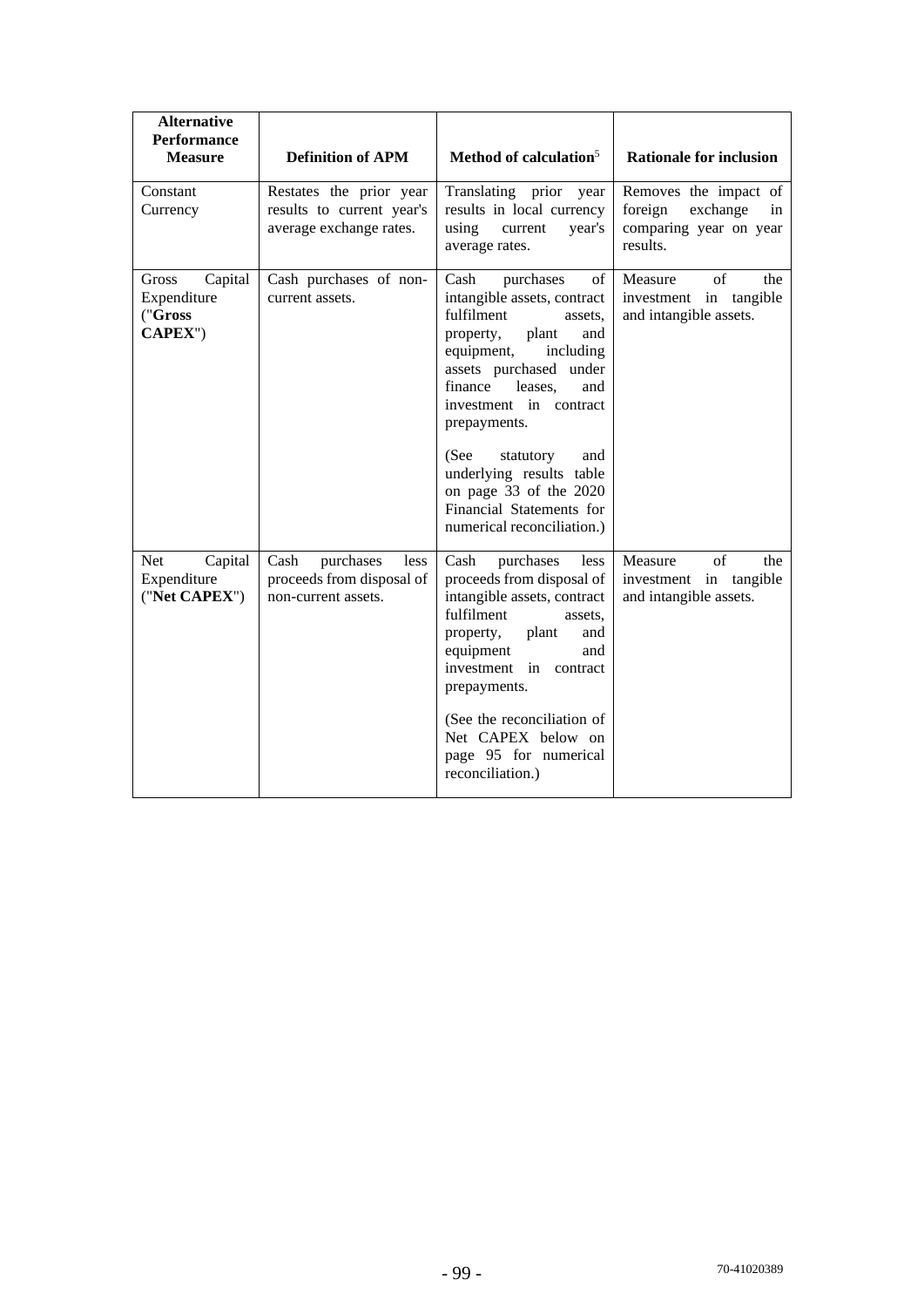# **Reconciliation of Free Cash Flow Conversion**

| Underlying operating profit | 2020<br>(f <sub>rm</sub> )<br>561 |
|-----------------------------|-----------------------------------|
| Underlying free cash flow   | 213                               |
| Free cash flow conversion   | $\frac{6}{9}$<br>38               |

# **Reconciliation of Underlying Operating Profit Margin**

| Underlying operating profit                                  | 2020<br>(f <sub>m</sub> )<br>561 |
|--------------------------------------------------------------|----------------------------------|
| Add back share of loss/(profit) of associates                | 25                               |
| Underlying operating profit excluding associates             | 586                              |
| Underlying revenue                                           | 20,198                           |
| Underlying operating profit margin (excluding<br>associates) | $\%$<br>2.9                      |

# **Reconciliation of Operating Cash Flow**

|                               | 2020<br>(f <sub>rm</sub> ) |
|-------------------------------|----------------------------|
| Underlying operating profit   | 561                        |
| Depreciation and amortisation | 765                        |
| Net capex                     | (706)                      |
| Net cash flow                 | 620                        |
| Trade working capital         | (163)                      |
| Provisions                    | 148                        |
| Other                         | 0                          |
| Operating cash flow           | 605                        |

# **Reconciliation of Operating Cash Flow Conversion**

|                                | 2020<br>$(f_m)$ |
|--------------------------------|-----------------|
| Operating cash flow            | 605             |
| Underlying operating profit    | 561             |
|                                | $\frac{0}{0}$   |
| Operating cash flow conversion | 108             |

# **Reconciliation of Net CAPEX**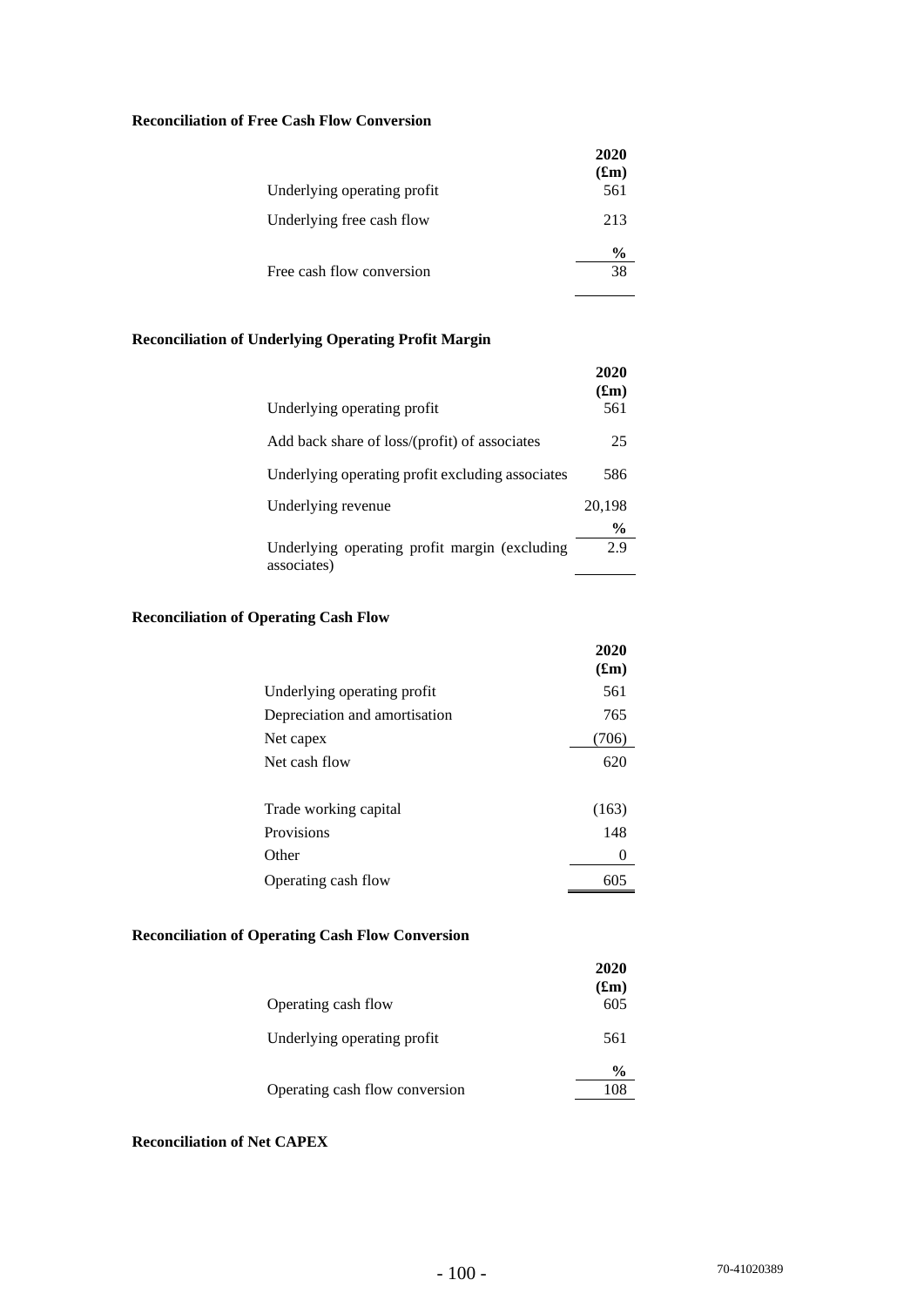|                                 | 2020    |
|---------------------------------|---------|
|                                 | $(f_m)$ |
| Gross CAPEX                     | 749     |
| Proceeds from disposal of CAPEX | (43)    |
| Net CAPEX                       | 706     |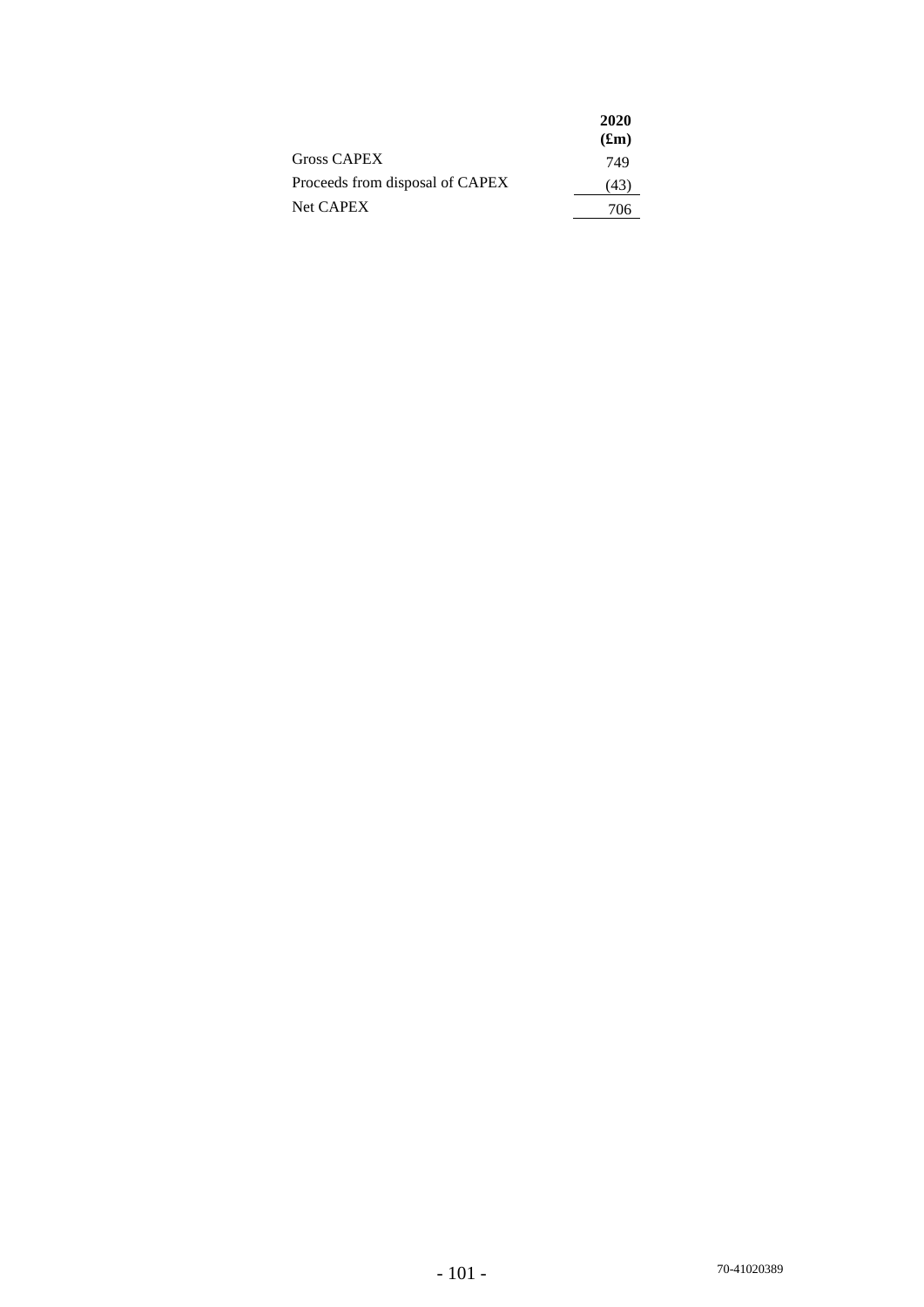# **TAXATION**

*The tax laws of the investor's state and of the relevant Issuer's and/or the Guarantor's (if applicable) state of incorporation and / or tax residence might have an impact on the income received from the securities. Prospective purchasers of Notes should consult their own tax advisers as to which countries' tax laws could be relevant to acquiring, holding and disposing of Notes and receiving payments of interest, principal and/or other amounts under the Notes and the consequences of such actions under the tax laws of those countries* 

#### **United Kingdom Taxation**

#### **A Introduction**

The following is a summary of the United Kingdom withholding taxation treatment at the date hereof in relation to payments of principal and interest in respect of the Notes and the Guarantee of the Notes. It is based on current law and the practice of Her Majesty's Revenue and Customs ("**HMRC**"), which may be subject to change, sometimes with retrospective effect. The comments do not deal with other United Kingdom tax aspects of acquiring, holding or disposing of Notes. The comments relate only to the position of persons who are absolute beneficial owners of the Notes and Coupons and may not apply to certain classes of persons such as dealers or certain professional investors or persons connected with either of the Issuers and/or the Guarantor. They assume there will be no substitution of either of the Issuers and/or the Guarantor and do not consider the tax consequences of any such substitution.

Prospective Noteholders should be aware that the particular terms of issue of any series of Notes as specified in the relevant Final Terms may affect the tax treatment of that and other series of Notes. The following is a general guide for information purposes and should be treated with appropriate caution. It is not intended as tax advice and it does not purport to describe all of the tax considerations that may be relevant to a prospective Noteholder. Noteholders who are in any doubt as to their tax position should consult their professional advisers. Noteholders who may be liable to taxation in jurisdictions other than the United Kingdom in respect of their acquisition, holding or disposal of the Notes or in respect of the Guarantee of the Notes are particularly advised to consult their professional advisers as to whether they are so liable (and if so under the laws of which jurisdictions), since the following comments relate only to certain United Kingdom taxation aspects of payments in respect of the Notes and/or the Guarantee of the Notes. In particular, Noteholders should be aware that they may be liable to taxation under the laws of other jurisdictions in relation to payments in respect of the Notes and/or the Guarantee of the Notes even if such payments may be made without withholding or deduction for or on account of taxation under the laws of the United Kingdom.

## **B United Kingdom Withholding Tax on United Kingdom Source Interest**

#### *UK Notes listed on a recognised stock exchange*

Any Notes which carry a right to interest which are considered to have a United Kingdom source ("**UK Notes**") will constitute "quoted Eurobonds" (within the meaning of section 987 of the Income Tax Act 2007 (the "**Act**")) provided they are and continue to be listed on a recognised stock exchange (within the meaning of section 1005 of the Act as it applies for the purposes of section 987 of the Act) or admitted to trading on a multilateral trading facility operated by a regulated recognised stock exchange (within the meaning of section 987 of the Act). Whilst the UK Notes are and continue to be quoted Eurobonds, payments of interest on the UK Notes may be made without withholding or deduction for or on account of United Kingdom income tax.

Securities will be "listed on a recognised stock exchange" for this purpose if they are admitted to trading on an exchange designated as a recognised stock exchange by an order made by the Commissioners for HMRC and either they are included in the United Kingdom official list (within the meaning of Part 6 of the Financial Services and Markets Act 2000) or they are officially listed, in accordance with provisions corresponding to those generally applicable in European Economic Area states, in a country outside the United Kingdom in which there is a recognised stock exchange.

The London Stock Exchange is a recognised stock exchange, and accordingly the UK Notes will constitute quoted Eurobonds provided they are and continue to be included in the United Kingdom official list and admitted to trading on the Main Market of that exchange.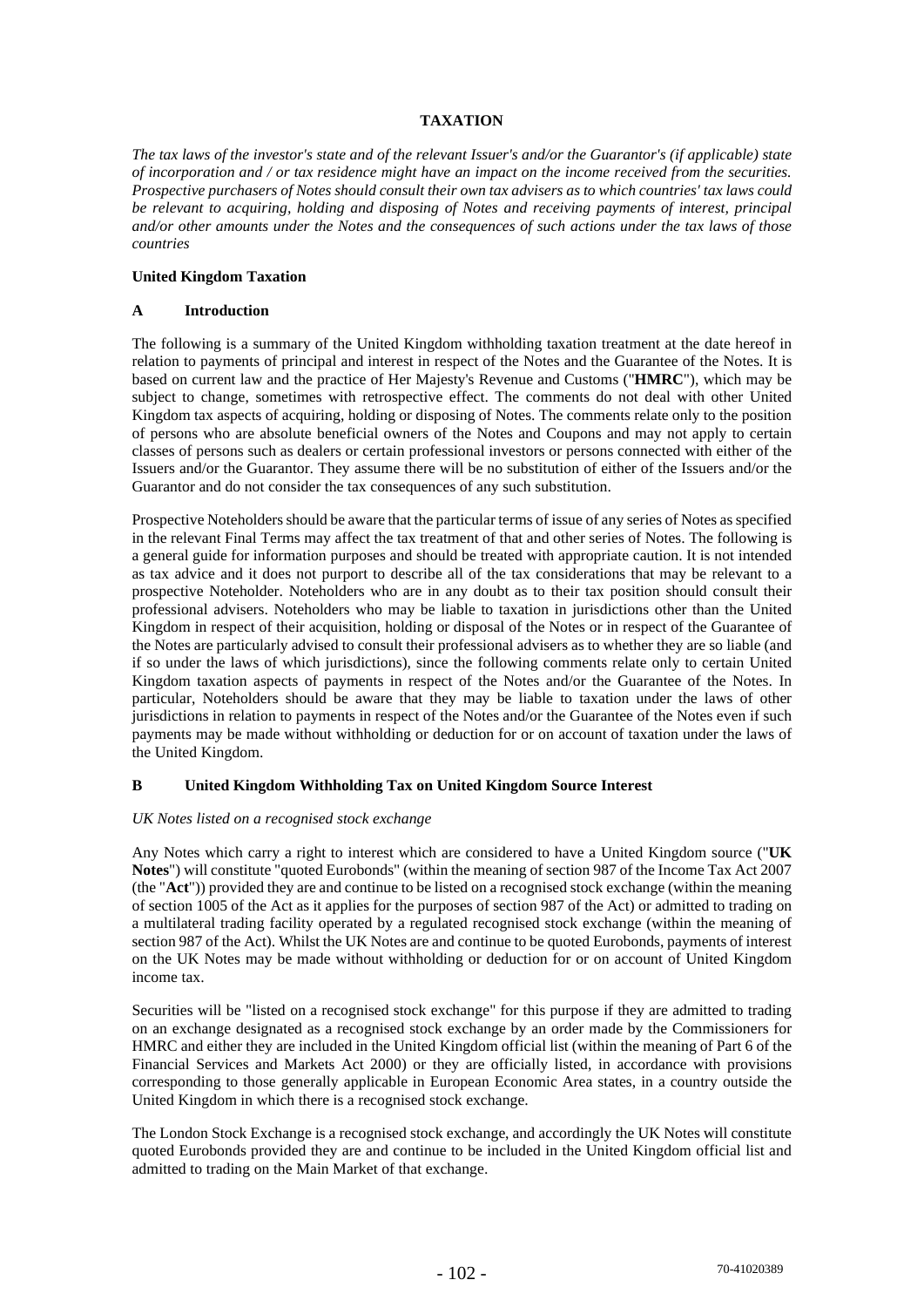In all cases falling outside the exemption described above, interest on the Notes may fall to be paid under deduction of United Kingdom income tax at the basic rate (currently 20 per cent.), subject to such relief or other exemption as may be available. However, this withholding will not apply if the relevant interest is paid on Notes with a maturity date of less than one year from the date of issue and which are not issued under arrangements the effect of which is to render such Notes part of a borrowing with a total term of a year or more.

The above description of the United Kingdom withholding tax position assumes that there will be no substitution of an Issuer pursuant to Condition 17(c) of the Notes or otherwise and does not consider the tax consequences of any such substitution.

# **C Payments by Guarantor**

If the Guarantor makes any payments in respect of interest on the Notes (or other amounts due under the Notes other than the repayment of amounts subscribed for the Notes) such payments may be subject to UK withholding tax at the basic rate (currently 20 per cent.), subject to such relief or exemption as may be available. Such payments by the Guarantor may not be eligible for any of the other exemptions described in B above.

# **D Other Rules Relating to United Kingdom Withholding Tax**

- 1. Where interest has been paid under deduction of United Kingdom income tax, Noteholders who are not resident in the United Kingdom may be able to recover all or part of the tax deducted if there is an appropriate provision in any applicable double taxation treaty.
- 2. The references to "interest" in A, B and C above mean "interest" as understood in United Kingdom tax law and in particular any premium element of the redemption amount of any Notes redeemable at a premium may constitute a payment of interest subject to the withholding tax provisions discussed above. In certain cases, the same could be true for amounts of discount where Notes are issued at a discount.
- 3. The statements in A, B and C above do not take any account of any different definitions of "interest" or "principal" which may prevail under any other law or which may be created by the terms and conditions of the Notes or any related documentation.
- 4. Where a payment on a Note does not constitute (or is not treated as) interest for United Kingdom tax purposes, and the payment has a United Kingdom source, it would potentially be subject to United Kingdom withholding tax if, for example, it constitutes (or is treated as) an annual payment or a manufactured payment for United Kingdom tax purposes (which will be determined by, amongst other things, the terms and conditions specified by the Final Terms of the Note). In such a case, the payment may fall to be made under deduction of United Kingdom income tax (the rate of withholding depending on the nature of the payment), subject to such relief as may be available following a direction from HMRC pursuant to the provisions of any applicable double taxation treaty, or to any other exemption which may apply.

## **The Netherlands Taxation**

## **A Introduction**

The following is a summary of Dutch withholding taxation treatment at the date hereof in relation to payments of principal and interest in respect of the Notes. It is based on the laws and practice in force as of the date of this Prospectus and is subject to any changes in law and the interpretation and application thereof, which changes could have retroactive effect. The following summary does not purport to be a comprehensive description of all the tax considerations that may be relevant to the Notes, and in particular, the comments do not deal with Netherlands tax aspects of acquiring, holding or disposing of Notes or Coupons, and do not purport to deal with the tax consequences applicable to all categories of investors, some of which may be subject to special rules.

Where the summary refers to "the Netherlands" or "Dutch" it refers only to the European part of the Kingdom of the Netherlands.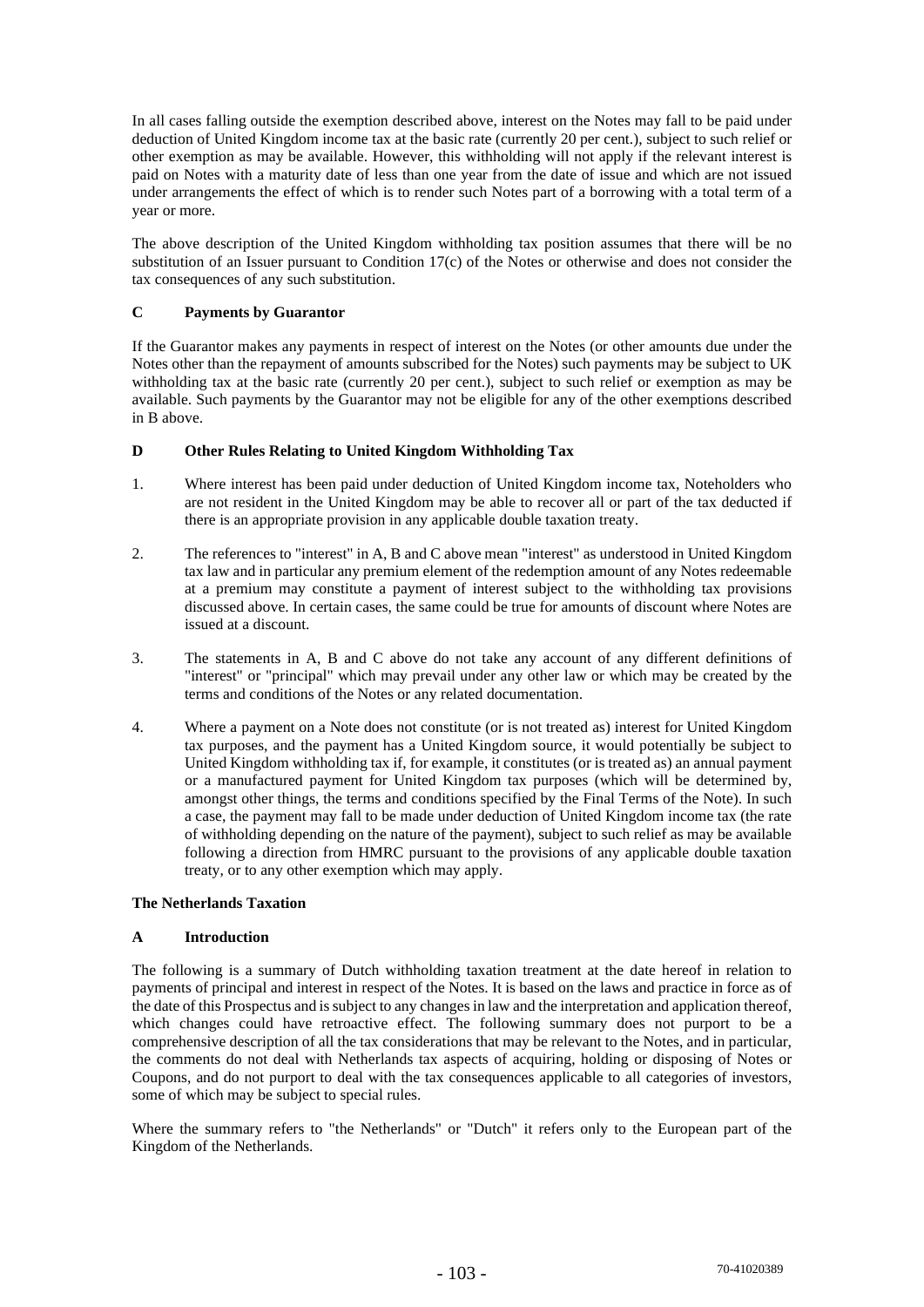Investors should consult their professional advisers on the tax consequences of their acquiring, holding and disposing of Notes or Coupons.

# **B Withholding Tax**

All payments of principal and interest by the Issuers under the Notes and all guarantee payments by the Guarantor under the Guarantee can be made without withholding or deduction of any taxes of whatever nature imposed, levied, withheld or assessed by the Netherlands or any political subdivision or taxing authority thereof or therein, save that Dutch withholding tax may apply on certain (deemed) interest payments and guarantee payments (with respect to payments by Compass PLC to the extent such payments are attributable to a permanent establishment of it in the Netherlands) made to an entity affiliated (*gelieerd*) to Compass Group Finance B.V. or Compass PLC, as the case may be, if such entity (i) is considered to be resident (*gevestigd*) in a jurisdiction that is listed in the annually updated Dutch Regulation on low-taxing states and non-cooperative jurisdictions for tax purposes (*Regeling laagbelastende staten en nietcoöperatieve rechtsgebieden voor belastingdoeleinden*), or (ii) has a permanent establishment located in such jurisdiction to which the interest is attributable, or (iii) is entitled to the interest payable for the main purpose or one of the main purposes to avoid taxation for another person, or (iv) is not considered to be the recipient of the interest in its jurisdiction of residence because such jurisdiction treats another (lower-tier) entity as the recipient of the interest (a hybrid mismatch), or (v) is not treated as resident anywhere (also a hybrid mismatch), all within the meaning of the Withholding Tax Act 2021 (*Wet bronbelasting 2021*).

# **FATCA**

Pursuant to certain provisions of the U.S. Internal Revenue Code of 1986, commonly known as FATCA, a "**foreign financial institution**" may be required to withhold on certain payments it makes ("**foreign passthru payments**") to persons that fail to meet certain certification, reporting, or related requirements. A number of jurisdictions (including the United Kingdom and the Netherlands) have entered into, or have agreed in substance to, intergovernmental agreements with the United States to implement FATCA ("**IGAs**"), which modify the way in which FATCA applies in their jurisdictions. Under the provisions of IGAs as currently in effect, a foreign financial institution in an IGA jurisdiction would generally not be required to withhold under FATCA or an IGA from payments that it makes. Certain aspects of the application of the FATCA provisions and IGAs to instruments such as the Notes, including whether withholding would ever be required pursuant to FATCA or an IGA with respect to payments on instruments such as the Notes, are uncertain and may be subject to change. Even if withholding would be required pursuant to FATCA or an IGA with respect to payments on instruments such as the Notes, such withholding would not apply prior to the date that is two years after the date on which final regulations defining foreign passthru payments are published in the U.S. Federal Register and Notes characterised as debt (or which are not otherwise characterised as equity and have a fixed term) for U.S. federal tax purposes that are issued on or prior to the date that is six months after the date on which final regulations defining foreign passthru payments are filed with the U.S. Federal Register would generally be "grandfathered" for purposes of FATCA withholding unless materially modified after such date (including by reason of a substitution of the Issuer). Holders should consult their own tax advisors regarding how these rules may apply to their investment in the Notes. In the event any withholding would be required pursuant to FATCA or an IGA with respect to payments on the Notes, no person will be required to pay additional amounts as a result of the withholding.

## **The proposed financial transactions tax ("FTT")**

On 14 February 2013, the European Commission published a proposal (the "**Commission's Proposal**") for a Directive for a common FTT in Belgium, Germany, Estonia, Greece, Spain, France, Italy, Austria, Portugal, Slovenia and Slovakia (other than Estonia, the "**participating Member States**"). However, Estonia has since stated that it will not participate.

The Commission's Proposal has very broad scope and could, if introduced, apply to certain dealings in Notes (including secondary market transactions) in certain circumstances. Primary market transactions referred to in Article 5(c) of Regulation (EC) No 1287/2006 are expected to be exempt.

Under the Commission's Proposal the FTT could apply in certain circumstances to persons both within and outside of the participating Member States. Generally, it would apply to certain dealings in Notes where at least one party is a financial institution, and at least one party is established in a participating Member State. A financial institution may be, or be deemed to be, "established" in a participating Member State in a broad range of circumstances, including (a) by transacting with a person established in a participating Member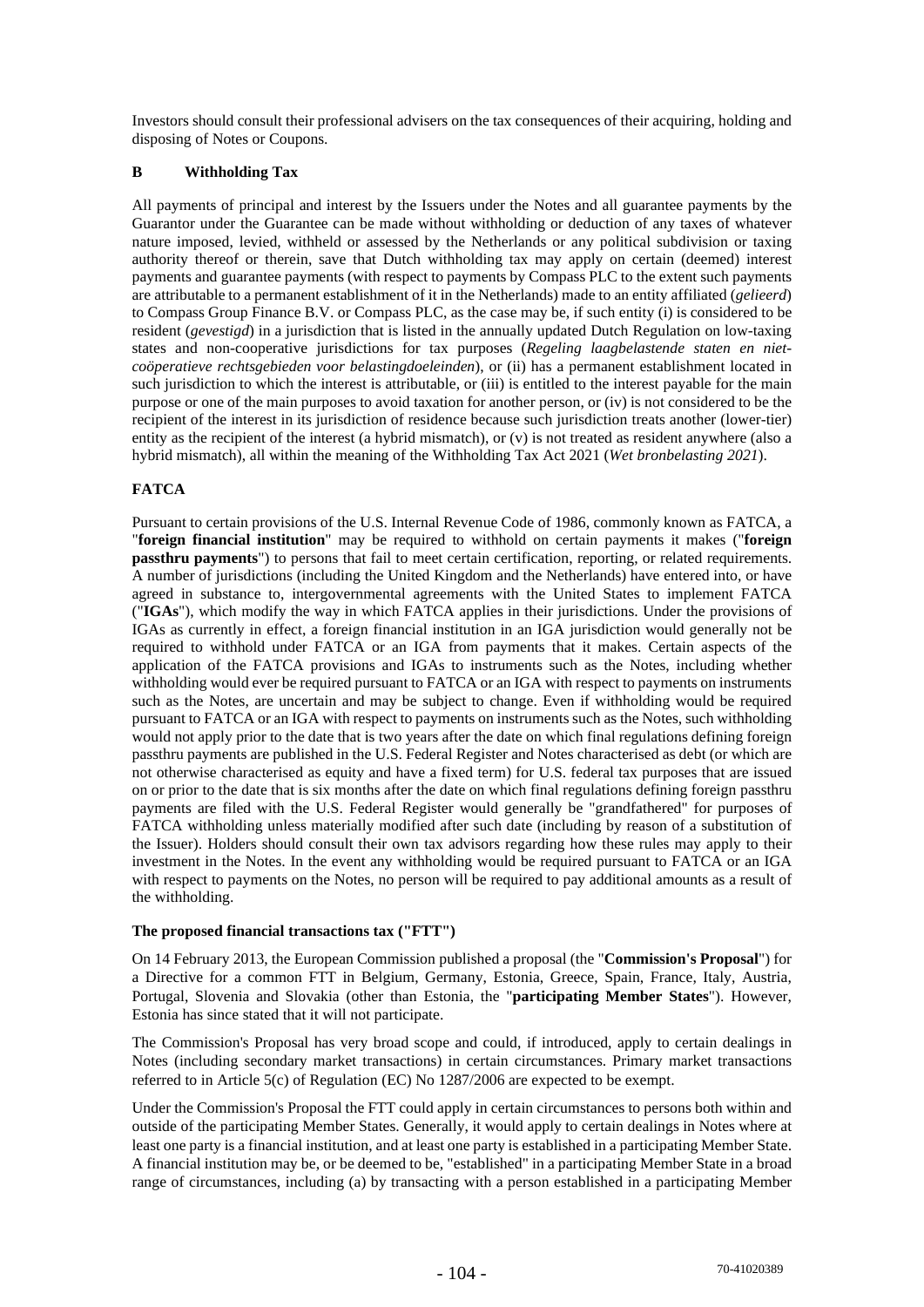State or (b) where the financial instrument which is subject to the dealings is issued in a participating Member State.

However, the FTT proposal remains subject to negotiation between the participating Member States. It may therefore be altered prior to any implementation, the timing of which remains unclear. Additional EU Member States may decide to participate.

Prospective holders of Notes are advised to seek their own professional advice in relation to the FTT.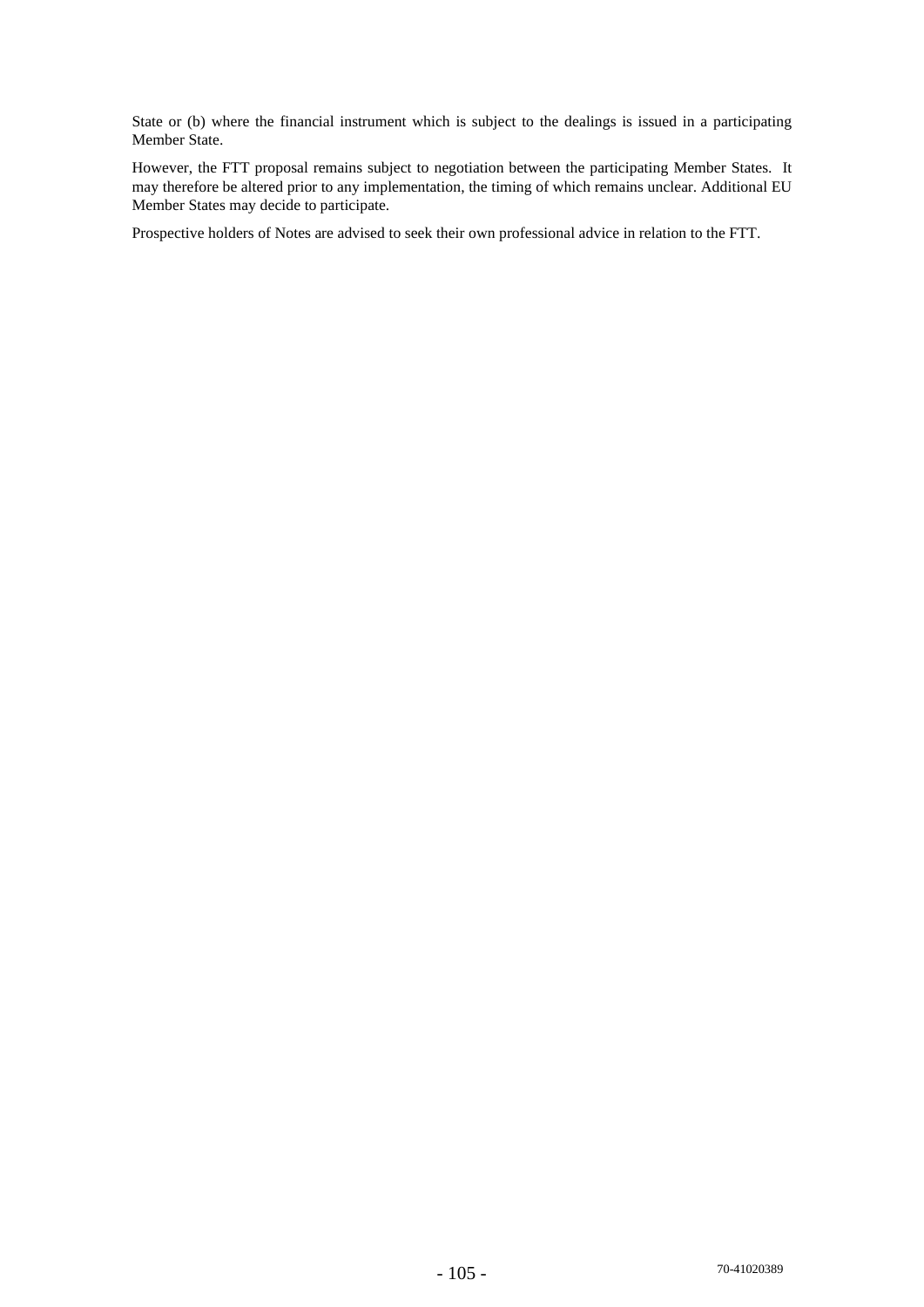#### **SUBSCRIPTION AND SALE**

Notes may be sold from time to time by the Issuers to Citigroup Global Markets Limited and Citigroup Global Markets Europe AG (as "**Permanent Dealers**" and together with any new dealers, the "**Dealers**"). The arrangements under which Notes may from time to time be agreed to be sold by the Issuers to, and purchased by, Dealers are set out in an amended and restated Dealer Agreement dated 18 August 2021 (as further amended or supplemented from time to time, the "**Dealer Agreement**") and made between the Issuers and the Dealers. Any such agreement will, *inter alia*, make provision for the form and terms and conditions of the relevant Notes, the price at which such Notes will be purchased by the Dealers and the commissions or other agreed deductibles (if any) payable or allowable by the Issuers in respect of such purchase. The Dealer Agreement makes provision for the resignation or termination of appointment of existing Dealers and for the appointment of additional or other Dealers either generally in respect of the Programme or in relation to a particular Tranche of Notes.

#### **United States of America**: *Regulation S Category 2; TEFRA D or TEFRA C as specified in the relevant Final Terms or neither if TEFRA is specified as not applicable in the relevant Final Terms*.

The Notes have not been, and will not be, registered under the Securities Act or with any securities regulatory authority of any state or other jurisdiction of the United States and may not be offered or sold within the United States or to, or for the account or benefit of, U.S. persons (as defined in Regulation S) except in certain transactions exempt from the registration requirements of the Securities Act. Terms used in this paragraph have the meanings given to them by Regulation S.

The Bearer Notes are subject to U.S. tax law requirements and may not be offered, sold or delivered within the United States or its possessions or to a United States person, except in certain transactions permitted by U.S. tax regulations. Terms used in this paragraph have the meanings given to them by the U.S. Internal Revenue Code and regulations thereunder.

Each Dealer has agreed, and each further Dealer appointed under the Programme will be required to agree, that, except as permitted by the Dealer Agreement, it will not offer, sell or deliver Notes, (i) as part of their distribution at any time or (ii) otherwise until 40 days after the completion of the distribution of the Notes comprising the relevant Tranche, within the United States or to, or for the account or benefit of, U.S. persons and such Dealer will have sent to each dealer to which it sells Notes during the distribution compliance period relating thereto (as defined in Regulation S), a confirmation or other notice setting forth the restrictions on offers and sales of the Notes within the United States or to, or for the account or benefit of, U.S. persons.

In addition, until 40 days after the commencement of the offering of Notes comprising any Tranche, any offer or sale of Notes within the United States by any dealer (whether or not participating in the offering) may violate the registration requirements of the Securities Act if such offer or sale is made otherwise than in accordance with an exemption from registration under the Securities Act.

#### **Prohibition of Sales to EEA Retail Investors**

Unless the Final Terms (or Pricing Supplement, as the case may be) in respect of any Notes specifies "Prohibition of Sales to EEA Retail Investors" as "Not Applicable", each Dealer has represented, warranted and agreed, and each further Dealer appointed under the Programme will be required to represent, warrant and agree, that it has not offered, sold or otherwise made available and will not offer, sell or otherwise make available any Notes which are the subject of the offering contemplated by this Prospectus as completed by the Final Terms (or Pricing Supplement, as the case may be) in relation thereto to any retail investor in the European Economic Area.

For the purposes of this provision, the expression "retail investor" means a person who is one (or more) of the following:

- (i) a retail client as defined in point (11) of EU MiFID II; or
- (ii) a customer within the meaning of Directive (EU) 2016/97, where that customer would not qualify as a professional client as defined in point (10) of Article 4(1) of EU MiFID II.

If the Final Terms (or Pricing Supplement, as the case may be) in respect of any Notes specifies "Prohibition of Sales to EEA Retail Investors" as "Not Applicable", each Dealer has represented, warranted and agreed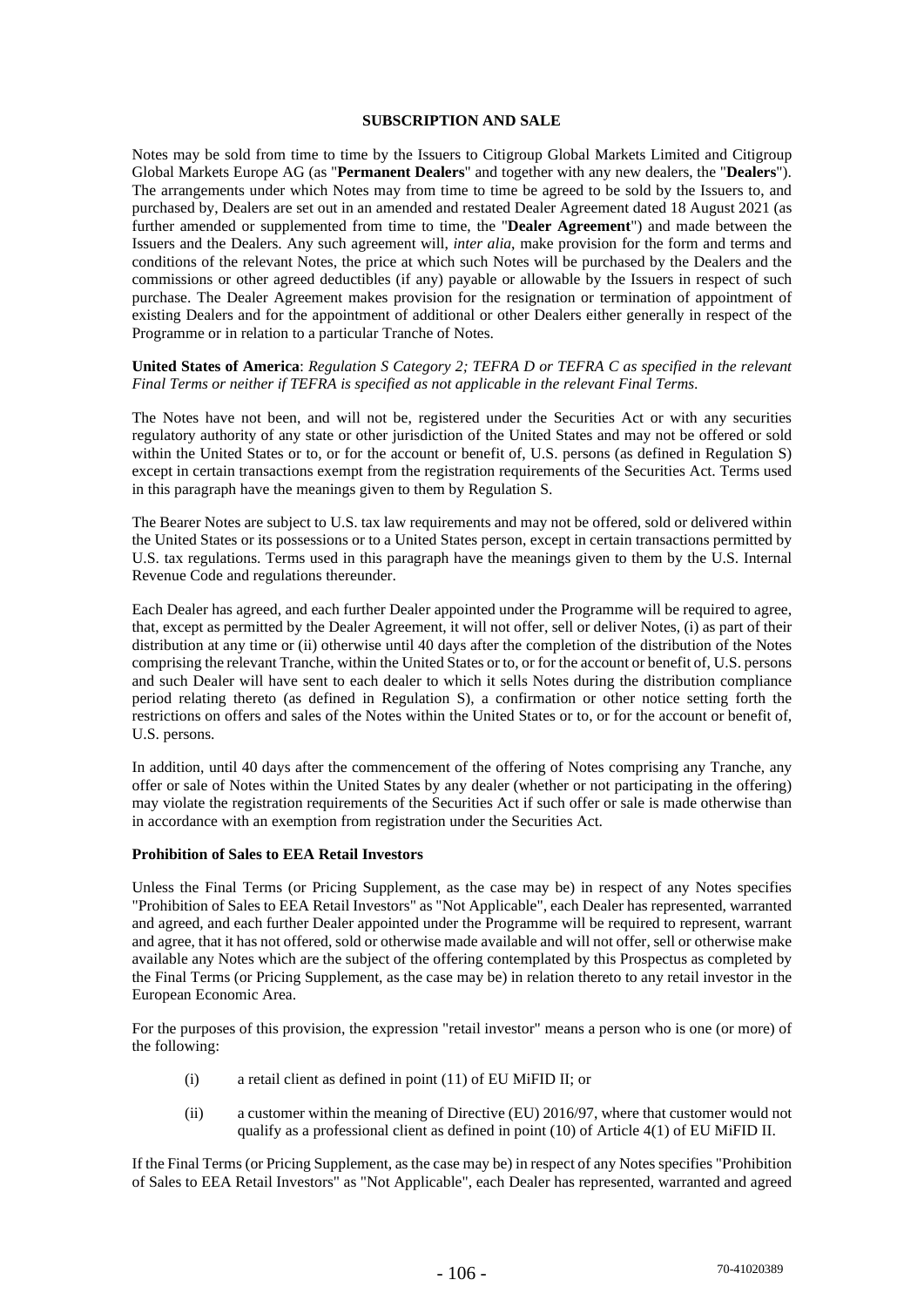in relation to each Member State of the European Economic Area and each further Dealer appointed under the Programme will be required to represent, warrant and agree that it has not made and will not make an offer of Notes which are the subject of the offering contemplated by this Base Prospectus as completed by the Final Terms in relation thereto or, in the case of Exempt Notes, as completed, amended and/or replaced by the Pricing Supplement in relation thereto (or are the subject of the offering contemplated by a Drawdown Prospectus, as the case may be) to the public in that Member State except that it may make an offer of such Notes to the public in that Member State:

- (a) *Qualified investors*: at any time to any legal entity which is a qualified investor as defined in the EU Prospectus Regulation;
- (b) *Fewer than 150 offerees:* at any time to fewer than 150 natural or legal persons (other than qualified investors as defined in the EU Prospectus Regulation) subject to obtaining the prior consent of the relevant Dealer or Dealers nominated by the relevant Issuer for any such offer; or
- (c) *Other exempt offers:* at any time in any other circumstances falling within Article 1(4) of the EU Prospectus Regulation.

**provided that** no such offer of Notes referred to in (a) to (c) above shall require the relevant Issuer, the Guarantor as the case may be, or any Dealer to publish a prospectus pursuant to Article 3 of the EU Prospectus Regulation or supplement a prospectus pursuant to Article 23 of the EU Prospectus Regulation.

For the purposes of this provision, the expression an "**offer of Notes to the public**" in relation to any Notes in any Member State means the communication in any form and by any means of sufficient information on the terms of the offer and the Notes to be offered so as to enable an investor to decide to purchase or subscribe the Notes, and the expression "**EU Prospectus Regulation**" means Regulation (EU) 2017/1129.

# **Prohibition of Sales to UK Retail Investors**

Unless the Final Terms (or Pricing Supplement, as the case may be) in respect of any Notes specifies "Prohibition of Sales to UK Retail Investors" as "Not Applicable", each Dealer has represented, warranted and agreed, and each further Dealer appointed under the Programme will be required to represent, warrant and agree, that it has not offered, sold or otherwise made available and will not offer, sell or otherwise make available any Notes which are the subject of the offering contemplated by this Base Prospectus as completed by the Final Terms (or Pricing Supplement, as the case may be) in relation thereto to any retail investor in the United Kingdom.

For the purposes of this provision, the expression "retail investor" means a person who is one (or more) of the following:

- (i) a retail client, as defined in point (8) of Article 2 of Regulation (EU) No 2017/565 as it forms part of domestic law in the UK by virtue of the EUWA; or
- (ii) a customer within the meaning of the provisions of the FSMA and any rules or regulations made under the FSMA to implement Directive (EU) 2016/97, where that customer would not qualify as a professional client, as defined in point (8) of Article 2(1) of Regulation (EU) No 600/2014 as it forms part of domestic law in the UK by virtue of the EUWA.

If the Final Terms (or Pricing Supplement, as the case may be) in respect of any Notes specifies "Prohibition of Sales to UK Retail Investors" as "Not Applicable", each Dealer has represented, warranted and agreed, and each further Dealer appointed under the Programme will be required to represent and agree, that it has not made and will not make an offer of Notes which are the subject of the offering contemplated by this Base Prospectus as completed by the Final Terms in relation thereto or, in the case of Exempt Notes, as completed, amended and/or replaced by the Pricing Supplement in relation thereto (or are the subject of the offering contemplated by a Drawdown Prospectus, as the case may be) to the public in the United Kingdom except that it may make an offer of such Notes to the public in the United Kingdom:

- (a) *Qualified investors*: at any time to any legal entity which is a qualified investor as defined in Article 2 of the UK Prospectus Regulation;
- (b) *Fewer than 150 offerees:* at any time to fewer than 150 natural or legal persons (other than qualified investors as defined in Article 2 of the UK Prospectus Regulation) in the United Kingdom subject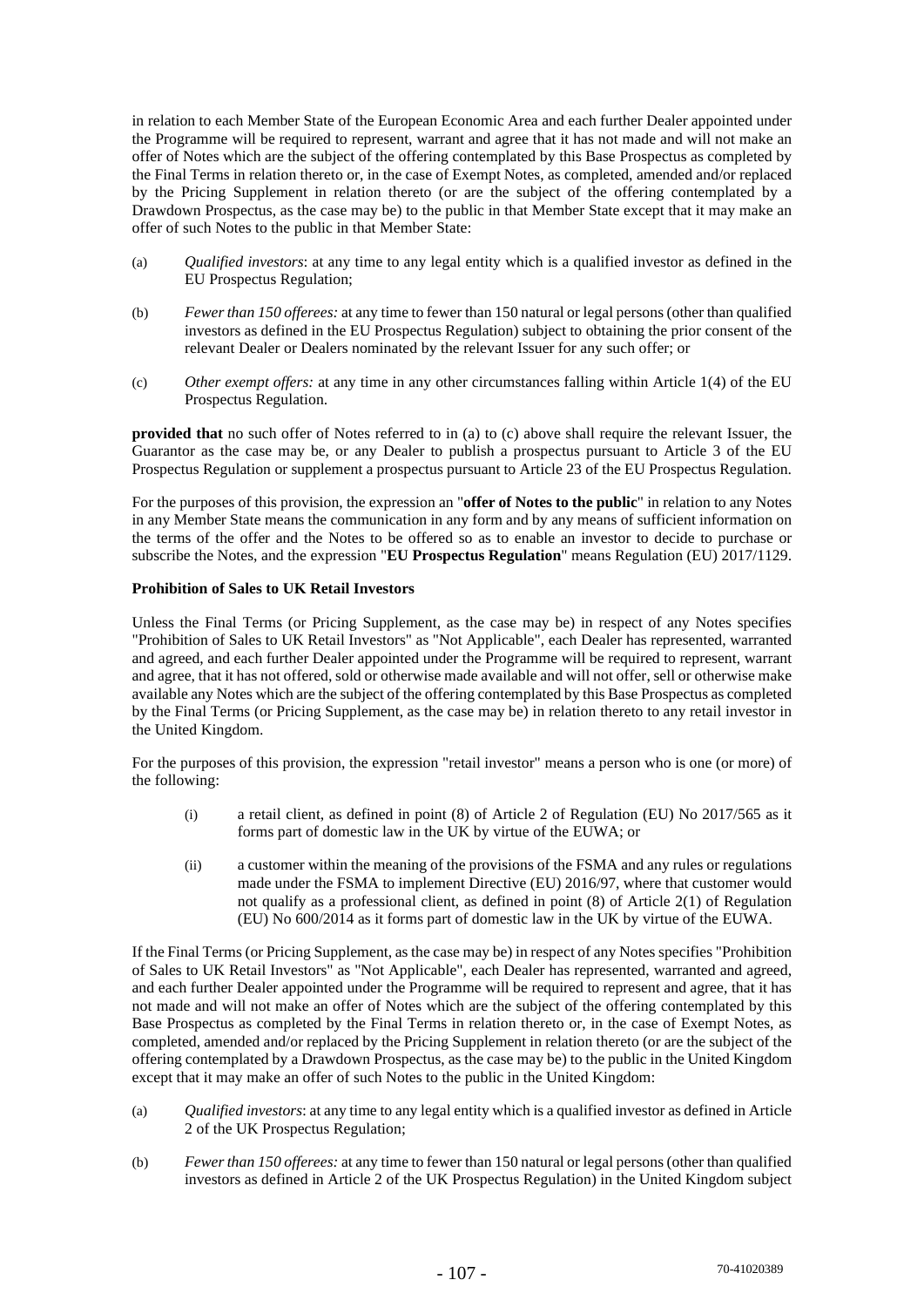to obtaining the prior consent of the relevant Dealer or Dealers nominated by the relevant Issuer for any such offer; or

(c) *Other exempt offers:* at any time in any other circumstances falling within section 86 of the FSMA,

**provided that** no such offer of Notes referred to in (a) to (c) above shall require the relevant Issuer, the Guarantor as the case may be, or any Dealer to publish a prospectus pursuant to section 85 of the FSMA or supplement a prospectus pursuant to Article 23 of the UK Prospectus Regulation.

For the purposes of this provision, the expression **an "offer of Notes to the public"** in relation to any Notes means the communication in any form and by any means of sufficient information on the terms of the offer and the Notes to be offered so as to enable an investor to decide to purchase or subscribe for the Notes and the expression "**UK Prospectus Regulation"** means Regulation (EU) 2017/1129 as it forms part of domestic law in the UK by virtue of the EUWA.

## **Other UK regulatory restrictions**

Each Dealer has represented, warranted and agreed, and each further Dealer appointed under the Programme will be required to represent, warrant and agree that:

- (a) *No deposit-taking:* in relation to any Notes having a maturity of less than one year:
	- (i) it is a person whose ordinary activities involve it in acquiring, holding, managing or disposing of investments (as principal or agent) for the purposes of its business; and:
	- (ii) it has not offered or sold and will not offer or sell any Notes other than to persons:
		- (A) whose ordinary activities involve them in acquiring, holding, managing or disposing of investments (as principal or agent) for the purposes of their businesses; or
		- (B) who it is reasonable to expect will acquire, hold, manage or dispose of investments (as principal or agent) for the purposes of their businesses,

where the issue of the Notes would otherwise constitute a contravention of Section 19 of the FSMA by the relevant Issuer and the Guarantor, as the case may be;

- (b) *Financial promotion*: it has only communicated or caused to be communicated and will only communicate or cause to be communicated any invitation or inducement to engage in investment activity (within the meaning of section 21 of the FSMA) received by it in connection with the issue or sale of any Notes in circumstances in which section 21(1) of the FSMA does not apply to the relevant Issuer or the Guarantor, as the case may be; and
- (c) *General compliance*: it has complied and will comply with all applicable provisions of the FSMA with respect to anything done by it in relation to any Notes in, from or otherwise involving the United Kingdom.

## **The Netherlands**

#### *Zero Coupon Notes*

Zero Coupon Notes in definitive bearer form and other Notes in definitive bearer form on which interest does not become due and payable during their term but only at maturity (savings certificates or *spaarbewijzen* as defined in The Netherlands Savings Certificates Act or *Wet inzake spaarbewijzen*, the "**SCA**") may only be transferred and accepted, directly or indirectly, within, from or into The Netherlands through the mediation of a member of Euronext Amsterdam N.V. with due observance of the provisions of the SCA and its implementing regulations (which include registration requirements). No such mediation is required, however, in respect of (i) the initial issue of such Notes to the first holders thereof, (ii) the transfer and acceptance by individuals who do not act in the conduct of a profession or business, and (iii) the issue and trading of such Notes if they are physically issued outside The Netherlands and are not immediately thereafter distributed in The Netherlands.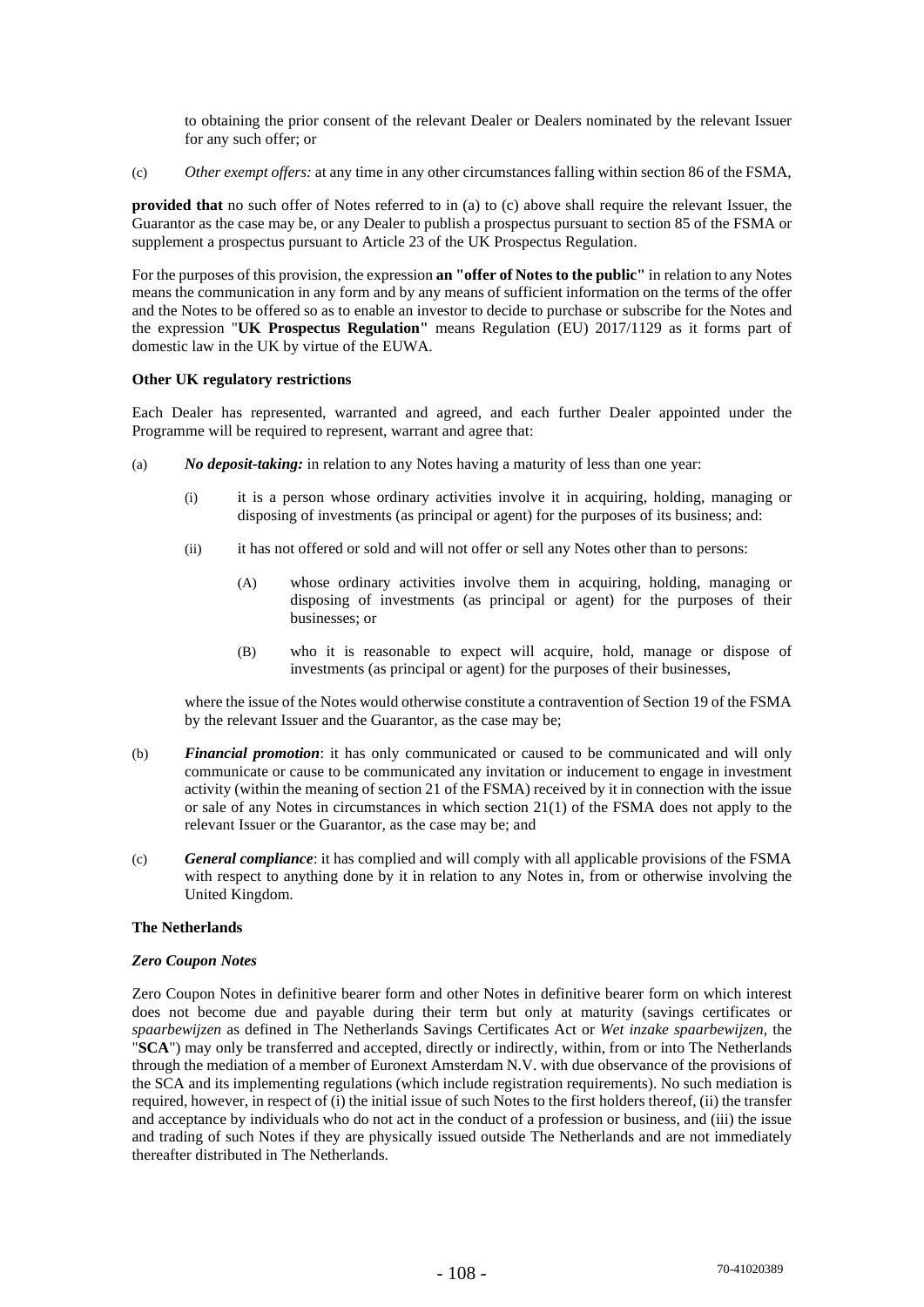# **Belgium**

Other than in respect of Notes for which "Prohibition of Sales to Belgian Consumers" is specified as "Not Applicable" in the Final Terms, each Dealer has represented and agreed, and each further Dealer appointed under the Programme will be required to represent and agree, that it has not advertised, offered, sold or delivered and will not advertise, offer, sell or deliver, directly or indirectly, Notes to any Belgian Consumers, and has not distributed or caused to be distributed and will not distribute or cause to be distributed, any prospectus, memorandum, information circular, brochure or any similar documents in relation to the Notes, directly or indirectly, to any Belgian Consumer. For these purposes, a "Belgian Consumer" has the meaning provided by the Belgian Code of Economic Law, as amended from time to time (*Wetboek van 28 februari 2013 van economisch recht/Code du 28 février 2013 de droit économique*), being any natural person resident or located in Belgium and acting for purposes which are outside his/her trade, business or profession.

## **Japan**

The Notes have not been and will not be registered under the Financial Instruments and Exchange Act of Japan (Act No. 25 of 1948, as amended, the "**FIEA**"). Accordingly, each of the Dealers has represented and agreed, and each further Dealer appointed under the Programme will be required to represent and agree, that it has not, directly or indirectly, offered or sold and will not, directly or indirectly, offer or sell any Notes in Japan or to, or for the benefit of, any resident of Japan (as defined under Item 5, Paragraph 1, Article 6 of the Foreign Exchange and Foreign Trade Control Act (Act No. 228 of 1949, as amended)) or to others for re-offering or re-sale, directly or indirectly, in Japan or to, or for the benefit of, any resident of Japan except pursuant to an exemption from the registration requirements of, and otherwise in compliance with, the FIEA and other relevant laws and regulations of Japan.

# **Singapore**

Each Dealer has acknowledged, and each further Dealer appointed under the Programme will be required to acknowledge, that this Base Prospectus has not been registered as a prospectus with the Monetary Authority of Singapore. Accordingly, each Dealer has represented, warranted and agreed, and each further Dealer appointed under the Programme will be required to represent, warrant and agree, that it has not offered or sold any Notes or caused any Notes to be made the subject of an invitation for subscription or purchase and it will not offer or sell any Notes or cause any Notes to be made the subject of an invitation for subscription or purchase, and it has not circulated or distributed, nor will it circulate or distribute, this Base Prospectus or any other document or material in connection with the offer or sale, or invitation for subscription or purchase, of any Notes, whether directly or indirectly, to any person in Singapore other than (i) to an institutional investor (as defined in Section 4A of the Securities and Futures Act (Chapter 289) of Singapore, as modified or amended from time to time (the "**SFA**")) pursuant to Section 274 of the SFA, (ii) to a relevant person (as defined in Section 275(2) of the SFA) pursuant to Section 275(1) of the SFA, or any person pursuant to Section 275(1A) of the SFA, and in accordance with the conditions specified in Section 275 of the SFA, or (iii) otherwise pursuant to, and in accordance with the conditions of, any other applicable provision of the SFA. Where the Notes are subscribed or purchased under Section 275 of the SFA by a relevant person which is:

- (a) a corporation (which is not an accredited investor (as defined in Section 4A of the SFA)) the sole business of which is to hold investments and the entire share capital of which is owned by one or more individuals, each of whom is an accredited investor; or
- (b) a trust (where the trustee is not an accredited investor) whose sole purpose is to hold investments and each beneficiary of the trust is an individual who is an accredited investor,

securities or securities based derivative contracts (each term as defined in Section 2(1) of the SFA) of that corporation or the beneficiaries' rights and interest (howsoever described) in that trust shall not be transferred within six months after that corporation or that trust has acquired the Notes pursuant to an offer made under Section 275 of the SFA, except:

- i. to an institutional investor or to a relevant person or to any person arising from an offer referred to in Section 275(1A) or Section 276(4)(i)(B) of the SFA;
- ii. where no consideration is or will be given for the transfer;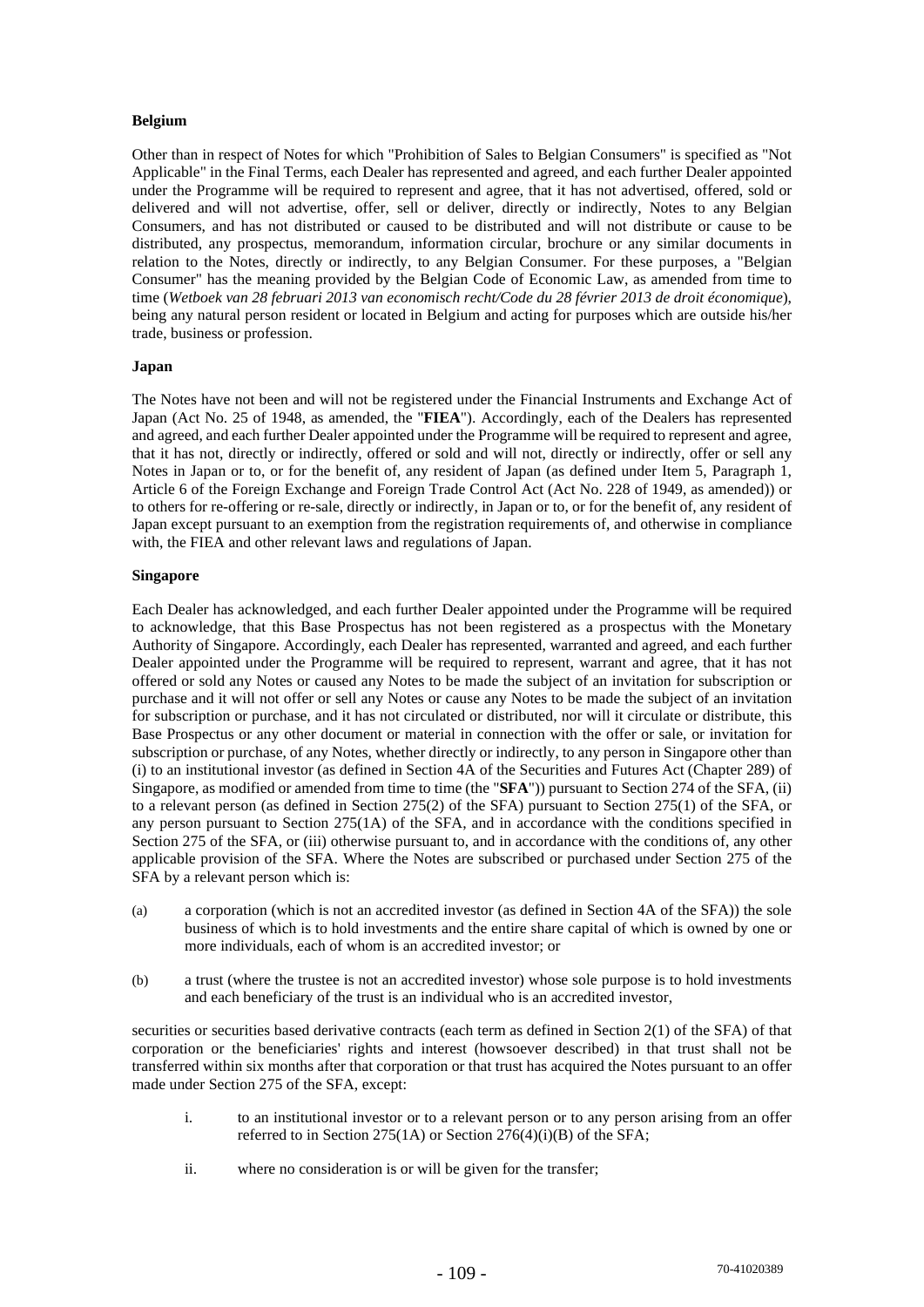- iii. where the transfer is by operation of law;
- iv. as specified in Section 276(7) of the SFA; or
- v. as specified in Regulation 37A of the Securities and Futures (Offers of Investment) (Securities and Securities-based Derivatives Contracts) Regulations 2018.

## **General**

Each Dealer has represented, warranted and agreed, and each further Dealer appointed under the Programme will be required to represent, warrant and agree, that to the best of its knowledge and belief it has complied and will comply with all applicable laws and regulations in each country or jurisdiction in or from which it purchases, offers, sells or delivers Notes or possesses, distributes or publishes this Base Prospectus or any Final Terms or any related offering material, in all cases at its own expense. Other persons into whose hands this Base Prospectus or any Final Terms comes are required by the Issuers and the Dealers to comply with all applicable laws and regulations in each country or jurisdiction in or from which they purchase, offer, sell or deliver Notes or possess, distribute or publish this Base Prospectus or any Final Terms or any related offering material, in all cases at their own expense.

The Dealer Agreement provides that the Dealers shall not be bound by any of the restrictions relating to any specific jurisdiction (set out above) to the extent that such restrictions shall, as a result of change(s) or change(s) in official interpretation, after the date hereof, of applicable laws and regulations, no longer be applicable but without prejudice to the obligations of the Dealers described in the paragraph headed "General" above.

Selling restrictions may be supplemented or modified with the agreement of the Issuers. Any such supplement or modification may be set out in an appendix to the relevant Final Terms (in the case of a supplement or modification relevant only to a particular Tranche of Notes) or in a supplement to this Base Prospectus.

With regard to each Tranche of Exempt Notes or Notes which are the subject of a Pricing Supplement or Drawdown Prospectus, the relevant Dealer(s) will be required to comply with such other additional restrictions as the Issuers and the relevant Dealer(s) shall agree and as shall be set out in the relevant Pricing Supplement or Drawdown Prospectus.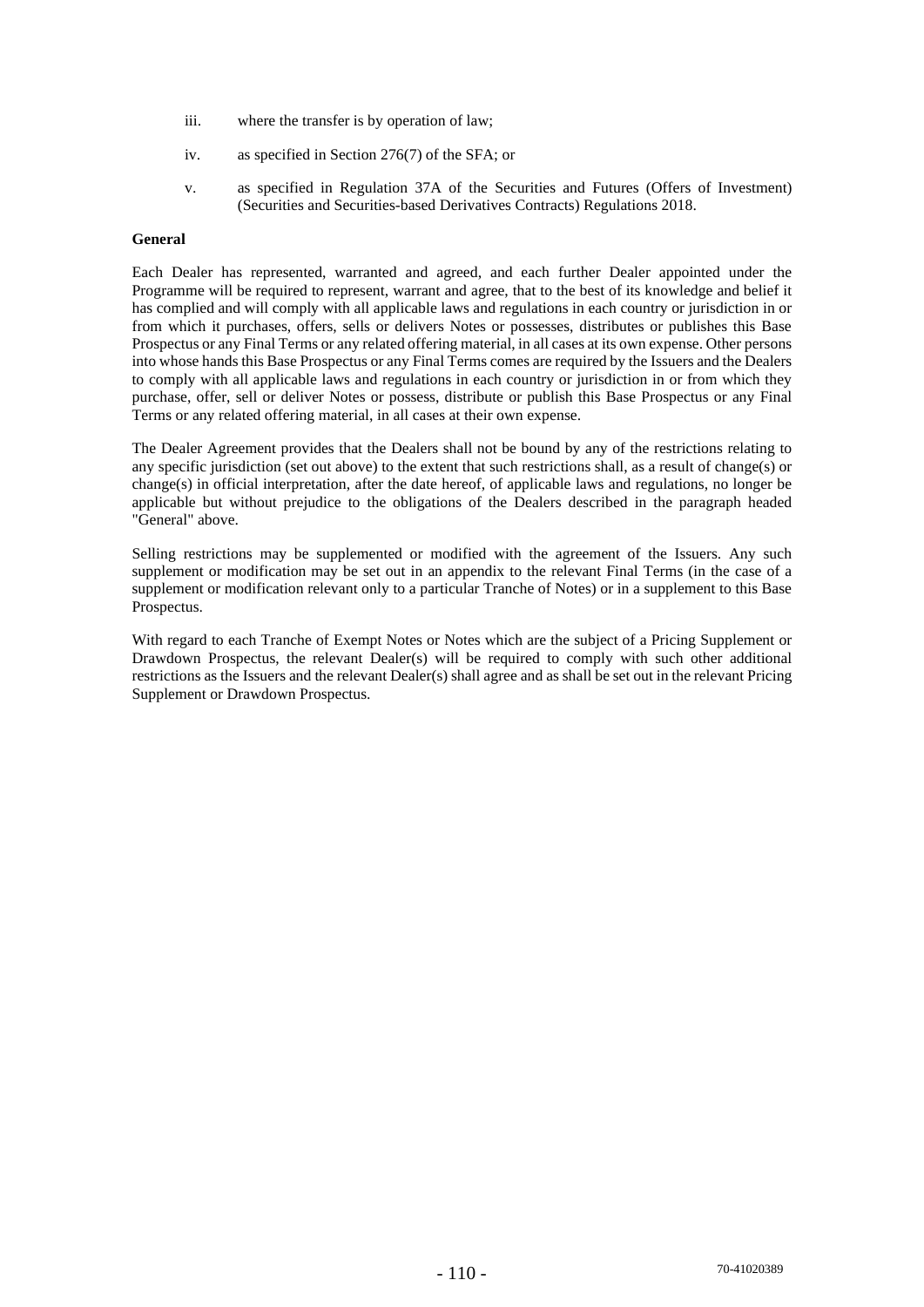# **TRANSFER RESTRICTIONS**

Each purchaser of Bearer Notes or Registered Notes outside the United States pursuant to Regulation S and each subsequent purchaser of such Notes in resales prior to the expiration of the distribution compliance period, by accepting delivery of this Base Prospectus and the Notes, will be deemed to have represented, agreed and acknowledged that:

- (i) it is, or at the time Notes are purchased will be, the beneficial owner of such Notes and:
	- (a) it is not a U.S. person and it is located outside the United States (within the meaning of Regulation S); and
	- (b) it is not an affiliate of the relevant Issuer or the Guarantor, as the case may be, or a person acting on behalf of such an affiliate;
- (ii) it understands that such Notes have not been and will not be registered under the Securities Act and that, prior to the expiration of the distribution compliance period (as defined in Regulation S), it will not offer, sell, pledge or otherwise transfer such Notes except:
	- (a) in an offshore transaction in accordance with Rule 903 or Rule 904 of Regulation S; or
	- (b) to the relevant Issuer or the Guarantor, as the case may be;

in each case in accordance with any applicable securities laws of any State of the United States;

(iii) it understands that each Issuer, the Guarantor as the case may be, the Trustee, the Registrar, the Dealers and their affiliates, and others will rely upon the truth and accuracy of the foregoing acknowledgements, representations and agreements.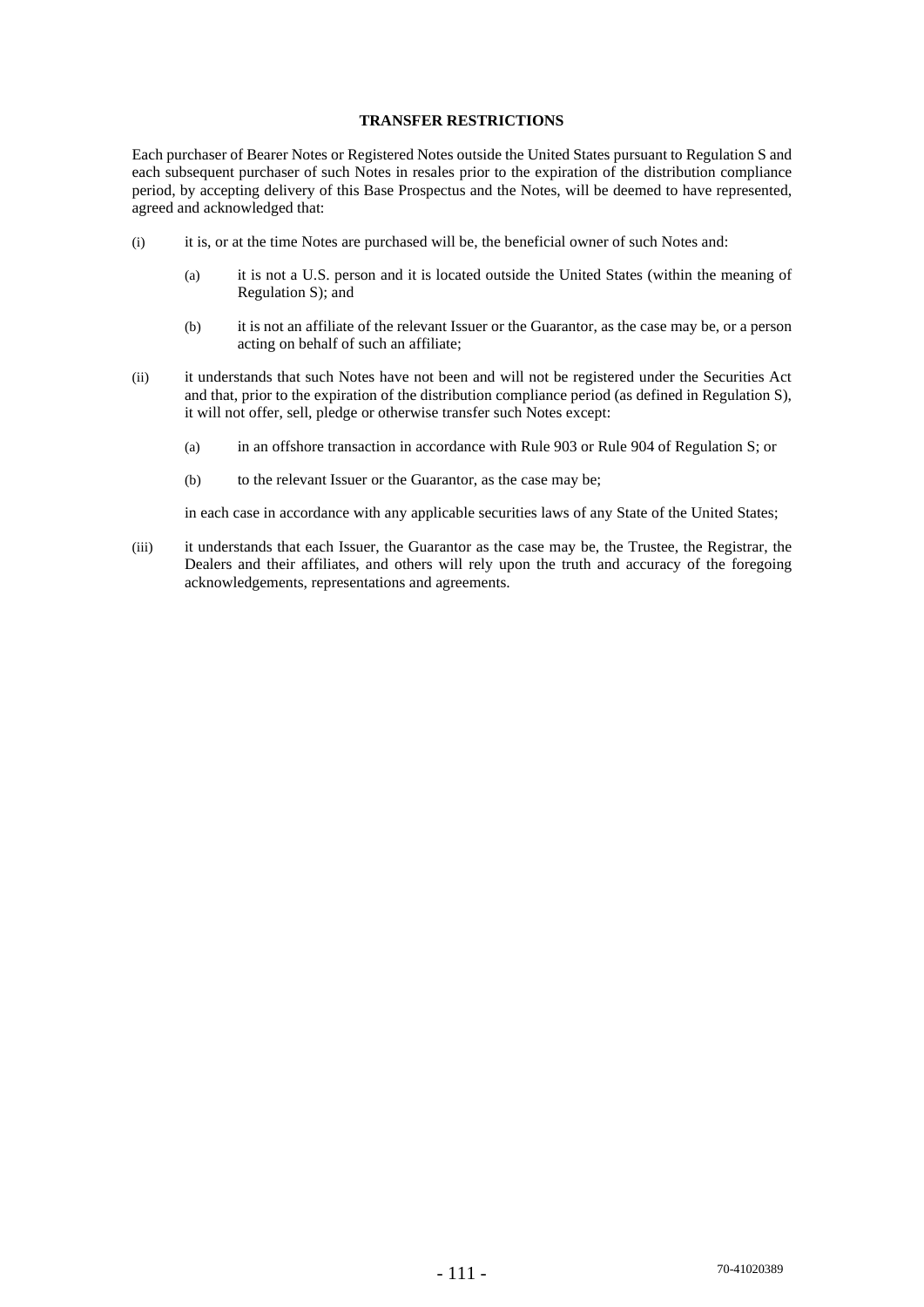# **GENERAL INFORMATION**

# **Authorisation**

- 1. The establishment of the Programme was authorised by a resolution of the General Business Committee of Compass PLC passed on 15 June 2010. The update of the Programme was authorised by a resolution of the Treasury Management Committee of Compass PLC passed on 17 August 2021. Compass PLC has obtained or will obtain from time to time all necessary consents, approvals and authorisations in connection with the issue and performance of the Notes and its obligations under the Guarantee.
- 2. The entry into the Programme by Compass Group Finance B.V. was authorised by a resolution of the management board of Compass Group Finance B.V. passed on 17 July 2018 and the update of the Programme was authorised by a resolution of the management board of Compass Group Finance B.V. passed on 22 July 2021. Compass Group Finance B.V. has obtained or will obtain from time to time all necessary consents, approvals and authorisations in connection with the issue and performance of the Notes.

# **Legal and Arbitration Proceedings**

- 3. There are no governmental, legal or arbitration proceedings, (including any such proceedings which are pending or threatened, of which Compass PLC is aware), which may have, or have had during the 12 months prior to the date of this Base Prospectus, a significant effect on the financial position or profitability of Compass PLC and/or the Group.
- 4. There are no governmental, legal or arbitration proceedings, (including any such proceedings which are pending or threatened, of which Compass Group Finance B.V. is aware), which may have, or have had since the date of its incorporation, a significant effect on the financial position or profitability of Compass Group Finance B.V.

# **Significant/Material Change**

5. Save as disclosed in "*Description of Compass Group PLC – Recent Developments*", since 31 March 2021 there has been no significant change in the financial position or financial performance of the Group. Save as disclosed in "*Description of Compass Group PLC – Recent Developments*", since 30 September 2020 there has been no material adverse change in the prospects of either Compass PLC or Compass Group Finance B.V.

#### **Auditors**

- 6. The consolidated financial statements of Compass PLC have been audited without qualification for the years ended 30 September 2019 and 30 September 2020 by KPMG LLP, 15 Canada Square, Canary Wharf, London E14 5GL, United Kingdom.
- 7. The financial statements of Compass Group Finance B.V. have been audited without qualification for the years ended 30 September 2019 and 30 September 2020 by KPMG Accountants N.V., Laan van Langerhuize 1, 1186 DS Amstelveen, The Netherlands.

# **Documents on Display**

- 8. Copies of the following documents may be inspected during normal business hours at the offices of The Bank of New York Mellon, acting through its London Branch at One Canada Square, Canary Wharf, London E14 5AL for 12 months from the date of this Base Prospectus or at the websites specified below:
	- (a) the constitutional documents of Compass PLC and Compass Group Finance B.V. (available at: for Compass PLC, https://www.compass-group.com/content/dam/compassgroup/corporate/Who-we-are/Governance/Articles-of-Association-Adopted-4-February-<br>2021.ndf and for Compass Group Finance B.V., https://www.compassand for Compass Group Finance B.V., https://www.compassgroup.com/en/investors/compass-group-finance-netherlands-b-v-.html);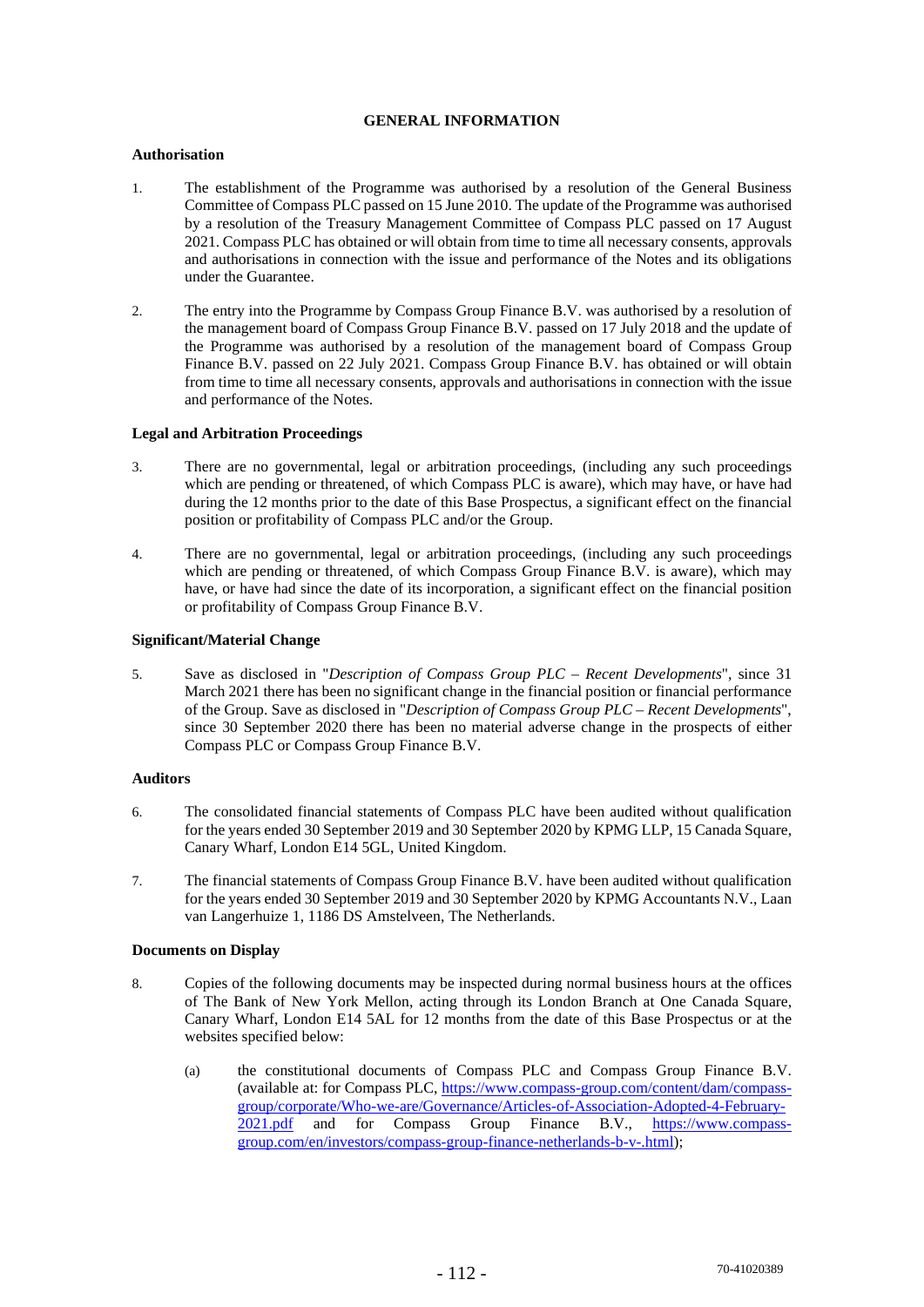- (b) the audited consolidated financial statements of Compass PLC for the years ended 30 September 2019 and 30 September 2020 (available at: https://www.compassgroup.com/en/investors/annual-reports.html);
- (c) the audited financial statements of Compass Group Finance B.V. for the years ended 30 September 2019 and 30 September 2020 (available at: https://www.compassgroup.com/en/investors/compass-group-finance-netherlands-b-v-.html);
- (d) the Trust Deed (which contains the forms of Notes in global and definitive form) (available at: https://www.compass-group.com/en/investors/compass-group-finance-netherlands-bv-.html); and;
- (e) the Agency Agreement (available at: https://www.compassgroup.com/en/investors/compass-group-finance-netherlands-b-v-.html).

## **Issuer website**

9. The Issuer's website is https://www.compass-group.com/en/index.html. Unless specifically incorporated by reference into this Base Prospectus, information contained on the website does not form part of this prospectus.

# **Validity of prospectus and prospectus supplements**

10. For the avoidance of doubt, the Issuer shall have no obligation to supplement this Base Prospectus after the end of its 12-month validity period.

## **Clearing of the Notes**

11. The Notes have been accepted for clearance through Euroclear and Clearstream, Luxembourg. The appropriate common code and/or the International Securities Identification Number ("**ISIN**") (ISIN) (as applicable) in relation to the Notes of each Tranche will be specified in the relevant Final Terms. The relevant Final Terms shall specify any other clearing system as shall have accepted the relevant Notes for clearance together with any further appropriate information.

# **Interests of natural and legal persons**

12. Certain of the Dealers and their affiliates (which, for the purposes of this paragraph shall include parent companies), have engaged, and may in the future engage, in investment banking and/or commercial banking transactions and may perform services for the Issuers and their affiliates in the ordinary course of business. In addition, in the ordinary course of their business activities, the Dealers and their affiliates may make or hold a broad array of investments and actively trade debt and equity securities (or related derivative securities) and financial instruments (including bank loans) for their own account and for the accounts of their customers. Such investments and securities activities may involve securities and/or instruments of the Issuers or the Issuers' affiliates. Certain of the Dealers or their affiliates that have a lending relationship with the Issuers routinely hedge their credit exposure to the Issuers consistent with their customary risk management policies. Typically, such Dealers and their affiliates would hedge such exposure by entering into transactions which consist of either the purchase of credit default swaps or the creation of short positions in securities, including potentially the Notes issued under the Programme. Any such short positions could adversely affect future trading prices of Notes issued under the Programme. The Dealers and their affiliates may also make investment recommendations and/or publish or express independent research views in respect of such securities or financial instruments and may hold, or recommend to clients that they acquire, long and/or short positions in such securities and instruments. The relevant Final Terms will specify any other interests of natural and legal persons involved in each issue/offer of Notes under the Programme.

# **LEI**

13. The Legal Entity Identifier code of Compass PLC is 2138008M6MH9OZ6U2T68 and Compass Group Finance B.V. is 213800YZZX39WY5G7M06.